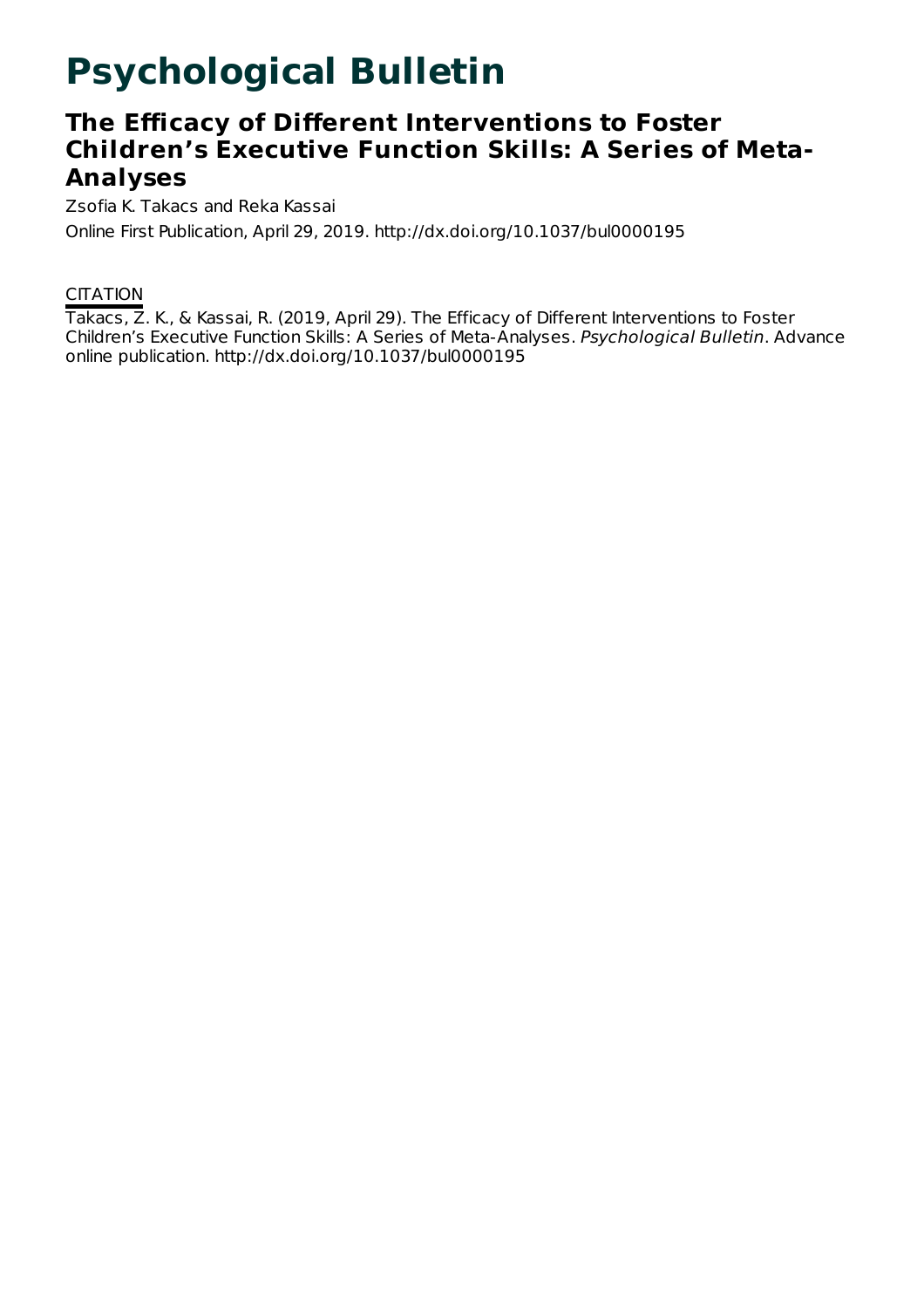

http://dx.doi.org[/10.1037/bul0000195](http://dx.doi.org/10.1037/bul0000195)

# The Efficacy of Different Interventions to Foster Children's Executive Function Skills: A Series of Meta-Analyses

Zsofia K. Takacs and Reka Kassai

ELTE Eötvös Loránd University and MTA-ELTE Lendület Adaptation Research Group, Budapest, Hungary

In the present meta-analysis all available evidence regarding the efficacy of different behavioral interventions for children's executive function skills were synthesized. After a systematic search we included experimental studies aiming to enhance children's (up to 12 years of age) executive functioning with neurodevelopmental tests as outcome measures. The results of 100 independent effect sizes in 90 studies including data of 8,925 children confirmed that it is possible to foster these skills in childhood (Diamond & Lee, 2011). We did not find convincing evidence, however, for the benefits to remain on follow-up assessment. Different approaches were effective for typically and nontypically developing samples. For nontypically developing children (including children with neurodevelopmental disorders or behavior problems) acquiring new strategies of self-regulation including biofeedback-enhanced relaxation and strategy teaching programs were the most effective. For typically developing children we found evidence for the moderate beneficial effects of mindfulness practices. Although small to moderate effects of explicit training with tasks loading on executive function skills in the form of computerized and noncomputer training were found, these effects were consistently weaker for nontypically developing children who might actually be more in need of such training. Thus, atypically developing children seem to profit more from acquiring new strategies of self-regulation as compared with practice with executive function tasks. We propose that explicit training does not seem to be meaningful as the approaches that implicitly foster executive functions are similarly or more effective, and these activities are more enjoyable and can be more easily embedded in children's everyday activities.

#### *Public Significance Statement*

The present meta-analysis evidences the efficacy of implicit approaches to fostering children's executive function skills over explicit training, highlighting specifically the benefits of interventions that provide children with strategies of self-regulation. More specifically, the evidence points to the potential of mindfulness practices for typically developing samples and that of biofeedback-enhanced relaxation and strategy teaching programs for atypically developing children.

*Keywords:* executive functions, children, intervention, meta-analysis, review

*Supplemental materials:* http://dx.doi.org/10.1037/bul0000195.supp

Executive functions (EFs) are a set of cognitive skills that are responsible for planning, organizing, and executing our conscious and goal-directed actions especially in new or unexpected circumstances when schematic reactions are not appropriate. These topdown control processes also play a major role in both cognitive and emotional aspects of our self-regulation. EFs show continuous development well into young adulthood (Diamond, 2013). That is because EFs rely on the prefrontal cortex, which is the last area to develop in the brain (Jurado & Rosselli, 2007; Stuss, 1992). Childhood is a highly sensitive period regarding the development of these basic cognitive skills (Garon, Bryson, & Smith, 2008).

Executive function skills are considered to be a unitary construct with three dissociable skills in adults: working memory, inhibitory control, and cognitive flexibility (Miyake et al., 2000). These basic skills of holding information in mind and manipulating it, being able to ignore a distractor and inhibit automatic responses, and the

Zsofia K. Takacs, Institute of Education, ELTE Eötvös Loránd University and MTA-ELTE Lendület Adaptation Research Group, Budapest, Hungary; Reka Kassai, Doctoral School of Psychology, ELTE Eötvös Loránd University and MTA-ELTE Lendület Adaptation Research Group, Budapest, Hungary.

This research was funded by the Hungarian National Research, Development and Innovation Office (grant number PD121297); the ÚNKP-17-4

New National Excellence Program of the Ministry of Human Capacities (grant number ÚNKP-17-4-I-ELTE-125); and the Hungarian Academy of Sciences in the framework of the Lendület II. Program (project number: LP-2018-21/2018). We thank Judit Futó for her insightful comments on an earlier version of this article.

Correspondence concerning this article should be addressed to Zsofia K. Takacs, Institute of Education, ELTE Eötvös Loránd University, 1075 Budapest, Kazinczy u. 23–27, Hungary. E-mail: [takacs.zsofia@ppk.elte.hu](mailto:takacs.zsofia@ppk.elte.hu)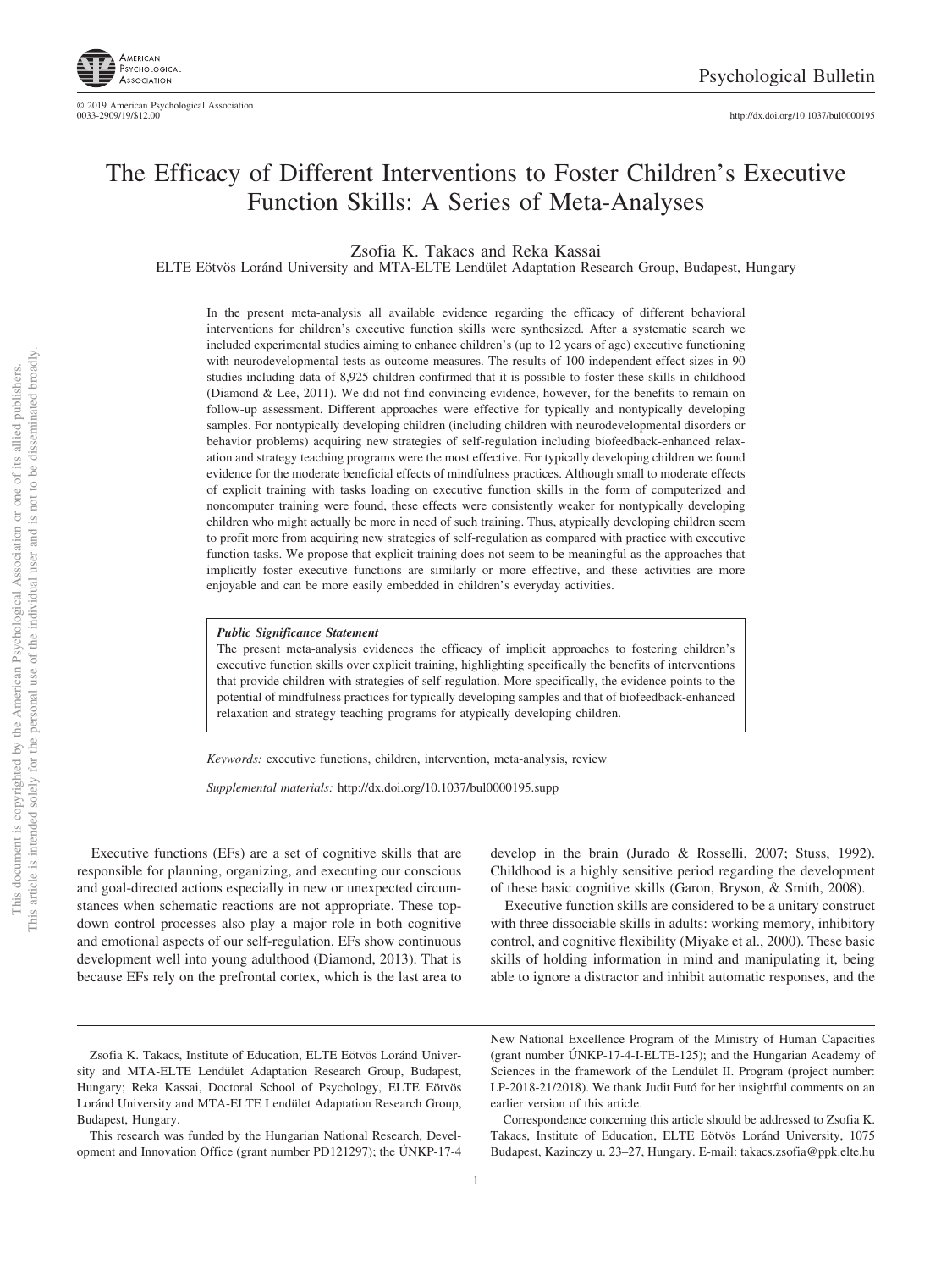ability to flexibly shift between different rules and mind sets enable higher order skills like problem solving, creativity and planning (Diamond  $& Lee, 2011$ ). There is evidence that these skills at school entry are more predictive of school achievement than intelligence (Blair & Razza, 2007) and also strongly related to social-emotional well-being (Denham, Bassett, Sirotkin, Brown, & Morris, 2015; [Liew, 2012;](#page-42-0) Rhoades, Greenberg, & Domitrovich, 2009; Riggs, Jahromi, Razza, Dillworth-Bart, & Mueller, 2006).

There is evidence for the key role of environmental risk factors like stress, poor parenting, or low socioeconomic status (Blair et al., 2011; Hackman & Farah, 2009). Certain neurodevelopmental disorders like autism spectrum disorder (ASD) or attention deficit hyperactivity disorder (ADHD) are characterized by a deficit in EF skills (e.g., flexible shifting or inhibitory control; Corbett, Constantine, Hendren, Rocke, & Ozonoff, 2009; Geurts, Verté, Oosterlaan, Roeyers, & Sergeant, 2004; Pennington & Ozonoff, 1996). In sum, there is large heterogeneity between children regarding these fundamental cognitive skills.

Considering the importance of EFs in childhood, the possibility of training these skills has received considerable attention and several approaches have been tested. In their seminal literature review Diamond and Lee (2011) summarized the evidence and outlined the major intervention approaches. They concluded that executive function skills in childhood are possible to be enhanced. They discussed the different interventions in the literature: computerized training, hybrid of computer and noncomputer games, aerobic exercise, martial arts and mindfulness practices, classroom curricula, and add-ons to classroom curricula. From the different approaches they highlighted the efficacy of (a) physical exercise (e.g., aerobics, martial arts, and yoga); and (b) classroom curricula that are specifically developed to foster EF skills. They hypothesized that in contrast to computer-based training programs that only target certain EF skills, interventions that also consider children's socioemotional and physical development are more beneficial. In the same vein, Blair (2017) emphasized that interventions that are applied in the context of children's everyday activities have more ecological validity than computer trainings. In a more recent review Diamond and Ling (2016; in press) confirmed earlier conclusions and added that aerobic exercise without a cognitive component does not seem to be as effective as physical activity that includes some cognitive challenge such as taekwondo or yoga. Additionally, the authors note that there is some evidence that benefits of these interventions are sustained over time but it remains a crucial issue in this line of research.

The goal of the present meta-analytic investigation was to synthesize all available empirical evidence on the efficacy of the different interventions to foster children's EF skills. Although there are meta-analytic reviews regarding different intervention approaches (on computerized working memory trainings see Melby-Lervag & Hulme, 2013; on physical activity see Álvarez-Bueno et al., 2017; Verburgh, Königs, Scherder, & Oosterlaan, 2014; on mindfulness meditation see Mak, Whittingham, Cunnington, & Boyd, 2017; Zenner, Herrnleben-Kurz, & Walach, 2014; Zoogman, Goldberg, Hoyt, & Miller, 2015), the present study, to our knowledge, is the first to systematically investigate the evidence regarding all behavioral interventions to train children's EF skills in a quantitative synthesis. Furthermore, we aimed to assess whether benefits are sustained over time, that is, whether these interventions have an effect on not only posttest but also on

follow-up assessment. Such an evaluation of the existing empirical evidence regarding the most effective approaches to fostering EF skills is of high importance as these skills are crucial for school readiness and academic achievement in addition to social-emotional development (Denham et al., 2015; [Liew, 2012;](#page-42-0) Rhoades et al., 2009; Riggs, Greenberg, Kusché, & Pentz, 2006). Accordingly, there is a call for early intervention to prevent school failure (Blair & Diamond, 2008). Thus, the evidence regarding the best practices has to be investigated in order to assist parents, teachers, and policymakers. Finally, different interventions might be more effective for children showing atypical development such as exhibiting behavior problems or living with neuropsychological disorders like ADHD or ASD. The present meta-analysis also aimed to investigate the efficacy of the different interventions for typically and nontypically developing samples as this is crucial information for the educational and clinical practice in order to select the most effective intervention programs with the individual differences in mind.

A widespread approach to fostering children's executive function skills is computerized training programs such as CogMed in which children can practice working memory tasks similar to span tasks in both the verbal and visuospatial domains or Braingame Brian targeting inhibitory control and cognitive flexibility. Although it might be logical to directly train executive function skills in case children are behind regarding these abilities, the evidence so far shows that it might be effective in improving the skill that is practiced, however, this effect does not seem to transfer to untrained domains (Blair & Razza, 2007; Diamond, 2012; Diamond & Lee, 2011; Diamond & Ling, 2016, in press), not even to other untrained executive function skills (Kassai, Futo, Demetrovics, & Takacs, 2019). Moreover, it is questionable whether children can apply the skills they gain by practicing the aforementioned paradigms without a meaningful context in real-world situations (Blair, 2017). Melby-Lervag & Hulme, 2013 and Melby-Lervåg, Redick, & Hulme, 2016, found in two meta-analyses that computerized working memory training had a significant effect on young children's verbal and visuospatial working memory skills. Melby-Lervåg and colleagues (2016) also found that participants with a learning disorder benefit more from these trainings than nondisordered samples. However, working memory training did not affect children's inhibitory skills (measured by the Stroop paradigm; Melby-Lervag & Hulme, 2013). Furthermore, Melby-Lervåg et al. (2016) did not find evidence for long-term benefits on verbal working memory but a significant effect on follow-up on visuospatial working memory although the authors note that these tasks were quite similar to the one practiced during the interventions. It has to be noted that a limited number of studies was available to be synthesized in these meta-analyses.

Similar to computerized training of specific EF skills, there is some evidence for the efficacy of explicitly training EF skills in a noncomputer environment. For instance, circle time games intended to practice inhibitory skills, such as freezing when the music stops or acting on a certain stimulus and not acting on another, were found to enhance inhibition but only of those preschoolers' who entered the study with lower inhibitory control (Tominey & McClelland, 2011).

Another line of research shows that chronic physical activity might enhance children's executive function skills (for reviews see Best & Miller, 2010; Ng, Ho, Chan, Yong, & Yeo, 2017; Tom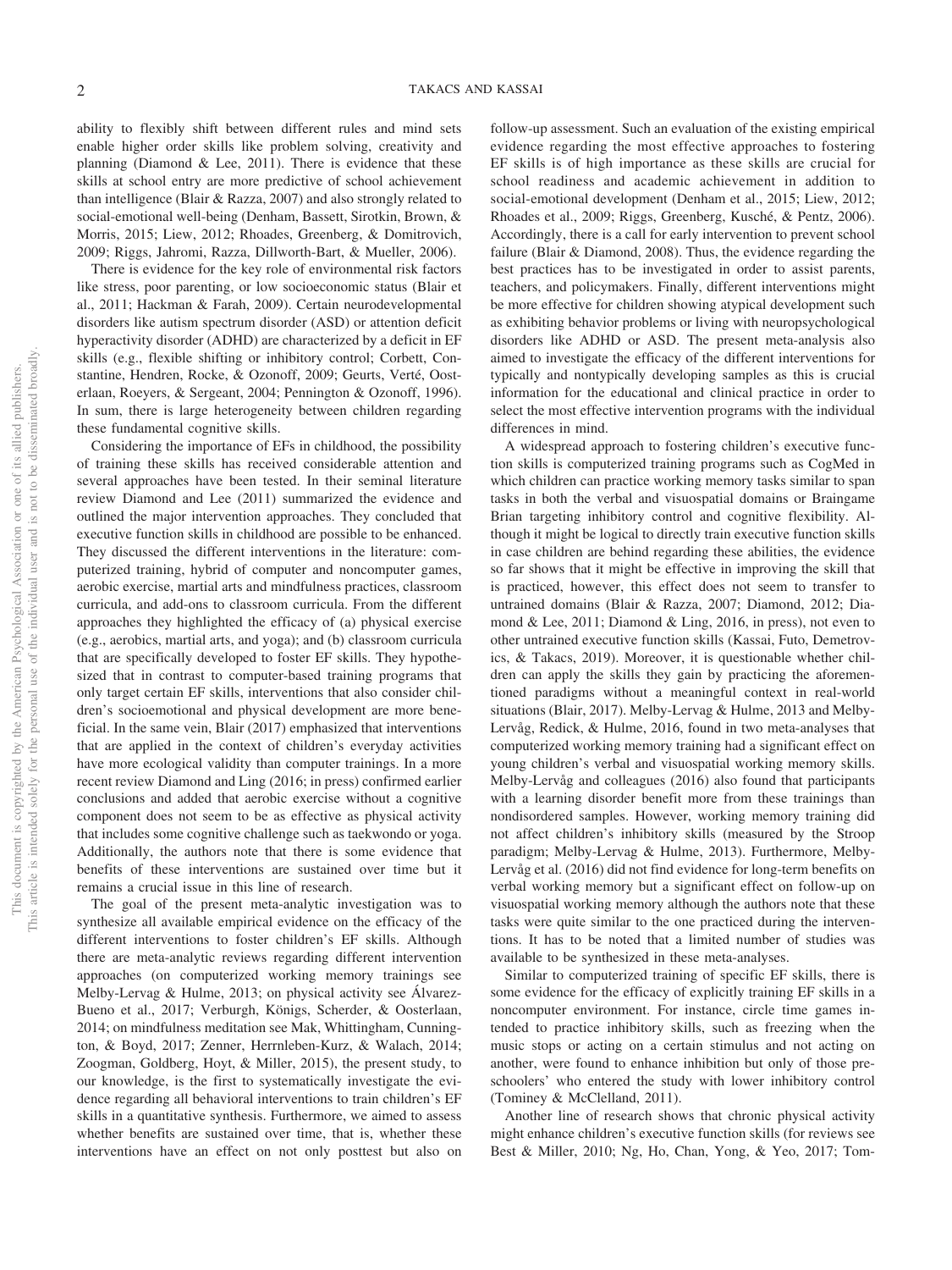porowski, Davis, Miller, & Naglieri, 2008). Several possible mechanisms for such an effect have been suggested. According to Best and Miller (2010) at least three possible pathways are plausible: (a) the cognitive demands of certain kinds of physical activity like team sports and ball games that require strategic and adaptive behavior makes children practice skills that are related to executive functions; (b) complex motor activity facilitates brain regions that are interrelated with the prefrontal cortex that is associated with executive functioning; and (c) there is an immediate physiological response to physical activity (increased blood flow, oxygen, and BDNF in the brain) and changes in the brain due to exercise that facilitates cognitive performance and learning. Especially cognitively challenging physical activity such as team sports and ball games evidence benefits to children's executive function skills as compared to nonengaging aerobic exercise (Best & Miller, 2010; Diamond, 2015). This might be due to multiple mechanisms activated during cognitively challenging physical activity: These games themselves pose cognitive challenges such as flexibly adapting one's behavior to the changing environment that are closely related to executive functions (Best & Miller, 2010). In contrast, aerobic exercise like running requires less cognitive processing because automated movements suffice.

Verburgh, Königs, Scherder, and Oosterlaan (2014) conducted a meta-analysis of the available evidence and found, based on two studies, a significant moderate acute effect of physical activity on children's inhibitory skills. However, based on four studies they found no significant chronic effects on children's executive function skills. It is important to note that the authors did not make a difference between cognitively challenging and nonengaging forms of physical activity and the included studies utilized a nonengaging form of physical activity in most cases. In contrasts, in a recent meta-analysis Álvarez-Bueno et al. (2017) found significant effects of physical activity interventions on children's EF skills. In the present meta-analysis, the overall effects of chronic physical activity interventions on children's executive function skills in addition to the differential effects of cognitively challenging forms of physical activity and nonengaging aerobic exercise were tested.

According to Diamond and Lee (2011), one of the most promising intervention approaches is curricula designed specifically to promote EF skills like Tools of the Mind and Montessori. They highlight that the strength of these approaches is that activities developed to foster EF (e.g., pretend play, waiting for your turn for a certain material) are built in children's daily practice. Practicing these skills during everyday activities probably helps to generalize the learnt abilities and apply them in other contexts. Additionally, these programs do not require any special material, they are feasible in the classroom setting led by regular teachers and they can be relatively easily given to large numbers of children.

In addition to these intervention approaches outlined by Diamond and colleagues (2011, 2016, in press), Diamond (2012) suggested that theater, orchestra, and choir might be potentially effective approaches to training children's executive function skills. There is some evidence regarding different art activities including music training (Chacona, 2007) and drama or pretend play (Schellenberg, 2004; Thibodeau, Gilpin, Brown, & Meyer, 2016) to foster children's EF skills. Protzko (2017) found in a meta-analysis that music training significantly increases children's IQ. Results regarding drama and pretend play were merged in the present meta-analysis because both require children to stay in role and inhibit their own behavior, and it is plausible that this fosters children's executive function skills.

Another approach that has been proposed to foster children's executive function skills is providing them strategies of selfregulation. In some studies the intervention program explicitly teaches children such strategies. For instance, they teach children about executive function-related skills (e.g., switching, inhibiting, focusing, emotion- or self-regulating) and practice the manner they can apply them during academic tasks (e.g., reading in Garcia-Madruga et al., 2013 or arithmetic's in Deano, Alfonso, & Das, 2015), and teach children strategies for self-regulation like planning before acting (e.g., Hannesdottir, Ingvarsdottir, & Bjornsson, 2017; Nash et al., 2015) or self-instruction (Meichenbaum & Goodman, 1971).

Another widespread intervention approach during which children acquire strategies of self-regulation is mindfulness meditation. During mindfulness practices meditators observe sensations and thoughts without judging them thus detecting inner happenings with sustained and focused attention, and actively directing their attention back to the present moment in case their thoughts would wander (Zelazo & Lyons, 2012). Therefore, meditators need to be in control of their attention on a moment-to-moment basis and practice self-control. Zelazo and Lyons (2012) suggests that mindfulness meditation is an ideal approach to fostering children's self-regulation because it is hypothesized to work both through top-down and bottom-up processes. That is, the purposeful regulation of attention that is central to mindfulness meditation probably trains children's attention and executive skills and, additionally, it likely reduces stress and anxiety. Thus, the authors argue, mindfulness meditation works on both the cognitive and emotional levels toward fostering children's self-regulation.

In a meta-analysis Zenner, Herrnleben-Kurz, and Walach (2014) found a large effect of mindfulness-based school interventions on children's and adolescents' cognitive performance including tests of attention, creativity, mind wandering, and grades. A recent meta-analytic review shows preliminary results for the potential of mindfulness-based interventions to foster children's executive function (Mak et al., 2017). Out of the 13 studies with samples under 18 years of age, five revealed a significant effect of mindfulness meditation on at least one measure of children's attention or executive functions. Finally, Zoogman, Goldberg, Hoyt, and Miller (2015) found a small but significant effect of mindfulness interventions with youth on measures of attention and mindfulness.

Finally, biofeedback-enhanced relaxation training utilizing electroencephalography (EEG) and electromyography (EMG) signal also appears in the literature as an intervention to reduce ADHD symptoms. In fact, these trainings teach children strategies for having control over their physiological reactions (Niv, 2013). However, so far the evidence does not support its efficacy to reduce these symptoms (Sonuga-Barke et al., 2013).

In sum, the following hypotheses were investigated in the present meta-analysis:

*Hypothesis 1:* We hypothesized that it is possible to train children's EF skills (Blair, 2017; Diamond, 2012; Diamond & Lee, 2011; Diamond & Ling, 2016, in press).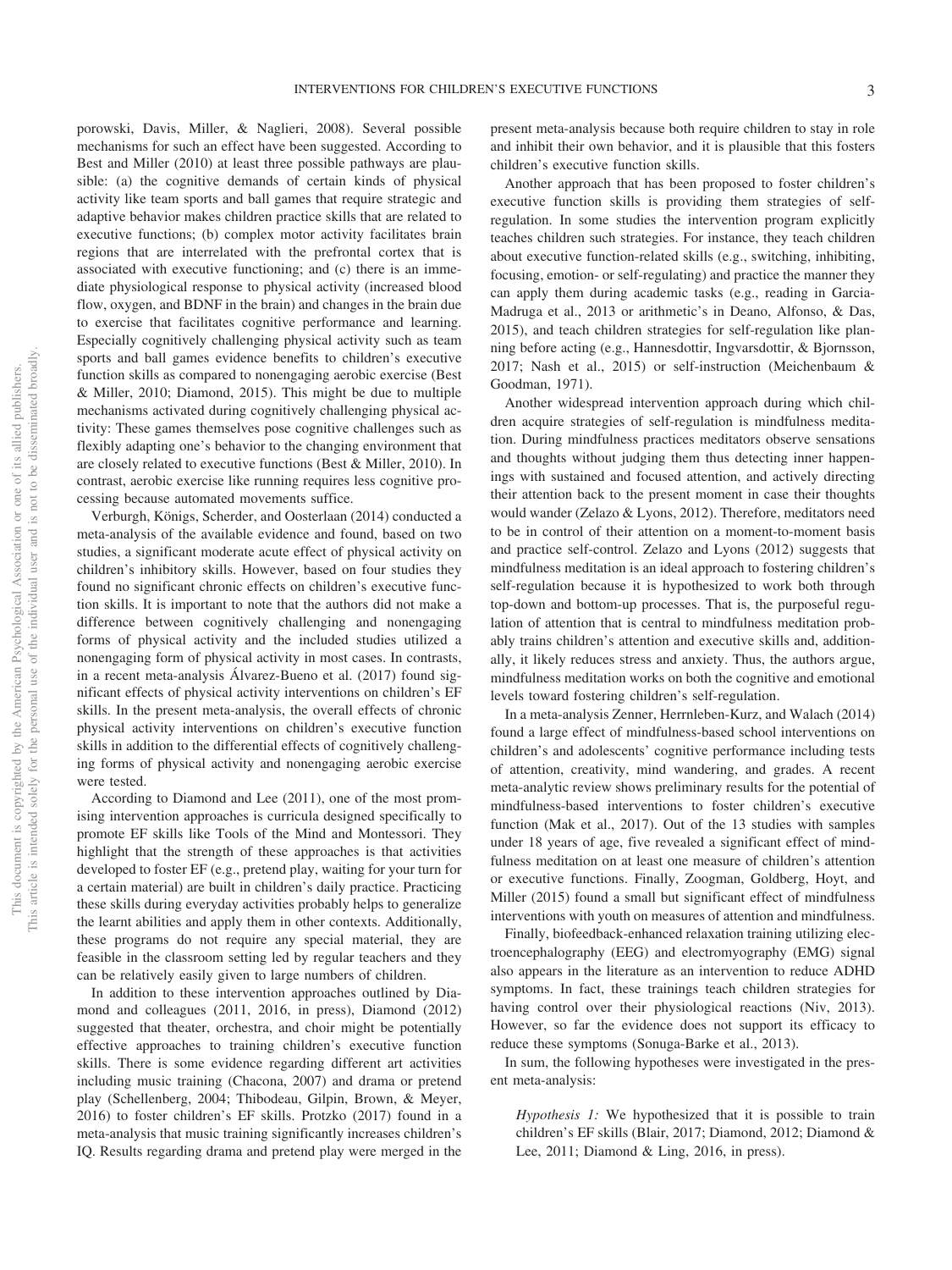*Hypothesis 2:* We expected smaller but significant effects on follow-up assessment (Diamond & Ling, 2016, in press; Melby-Lervåg et al., 2016).

*Hypothesis 3:* Larger effects were expected for children showing atypical development (showing behavior problems or having a clinical diagnosis; Melby-Lervåg et al., 2016). It is also plausible that different interventions are more suitable for typically and atypically developing children.

*Hypothesis 4:* Not all intervention approaches were expected to be effective.

4a. Explicit practice with EF tasks was expected to be effective. More specifically, computer training has been found to foster children's EF skills (Diamond & Lee, 2011; Diamond & Ling, 2016, in press). Noncomputer training seems to have an effect on inhibitory control skills (Diamond & Lee, 2011).

4b. Cognitively challenging physical activity was expected to be effective, while nonengaging aerobic exercise was not (Best & Miller, 2010). EF-specific curricula were hypothesized to be especially effective (Blair & Diamond, 2008; Diamond & Lee, 2011).

4c. We had no hypothesis regarding the effects of art activities, however, music was found to have a positive effect on IQ in a previous meta-analysis (Protzko, 2017).

4d. We expected significant gains from interventions that teach children strategies for self-regulation. More specifically, mindfulness meditation was hypothesized to significantly foster children's EF skills based on previous meta-analytic results (Mak et al., 2017; Zenner et al., 2014; Zoogman et al., 2015). Based on a previous meta-analysis demonstrating no effect of biofeedback on children's ADHD symptoms (Sonuga-Barke et al., 2013), however, we expected biofeedback interventions to be ineffective for fostering children's EF skills. We had no prior expectations regarding the efficacy of strategy teaching interventions although the results of the primary studies are promising (e.g., Dias & Seabra, 2015a).

## **Method**

## **Operational Definitions**

The aim of the present meta-analysis was to synthesize all available evidence regarding any intervention targeting children (instead of via their parents or teachers, e.g., Connor et al., 2010) to foster their EF skills. Accordingly, we considered a wide range of intervention approaches that has been outlined in previous reviews (Diamond & Lee, 2011; Diamond & Ling, 2016, in press) including computerized and noncomputer training, cognitively engaging physical activity and aerobic exercise, mindfulness meditation and curricula that is focused on EF skills, but also other intervention methods we identified in the literature such as art activities, biofeedback-enhanced relaxation and strategy teaching interventions. We grouped these interventions according to how they approach facilitation of EF skills. First, computer and noncomputer training interventions use explicit practice of EF skills. During these explicit trainings children are not provided new strategies but have to apply their existing set of strategies when practicing tasks that load heavily on EF skills. In contrast, strategy learning programs, mindfulness and biofeedback-enhanced relaxation interventions teach children new strategies of self-regulation instead of practicing EF tasks. Full-time curricula such as Tools of the Mind, Montessori, and the Intervention Program for Self-Regulation and Executive Functions (PIAFEx)—that teach children strategies of self-regulation, apply pretend play and other art activities, and might contain explicit practice of EF tasks—were considered too complex to categorize into these intervention approaches. In a full-time curriculum program promotion of EF skills is built into a plethora of different everyday activities. Physical activity including cognitively engaging and aerobic exercise have to been proposed to enhance executive functions through several possible mechanisms like physiological, neurological, and behavioral processes thus it was also considered as another intervention approach. Finally, art activities included music training and pretend play/drama.

Regarding the EF outcome measures in the primary studies, we categorized them according to which component of EF skills it assessed. Instead of relying on the interpretation of the primary studies' authors of the tests, we categorized which component the task loaded on according to previous considerations in the literature (Diamond, 2013; Friedman & Miyake, 2004; Garon et al., 2008; Miyake et al., 2000). For instance, counting span (e.g., Holmes, Gathercole, & Dunning, 2009) and backward digit, word, or spatial (e.g., Corsi block test) span tasks (e.g., Chacko et al., 2014) were coded as measures of working memory. It is important to note that forward span tests were considered to reflect shortterm memory (STM) because they require no manipulation of the information kept in mind (Alloway, Gathercole, & Pickering, 2006; Diamond, 2013) and were thus excluded in the present study. In case a measure including both forward and backward span tasks was reported in a study it was still included as a measure of working memory (e.g., Dovis, Van der Oord, Wiers, & Prins, 2015). Additionally, we decided to combine results over verbal and visuospatial working memory because evidence shows that working memory is a domain-general capacity (Alloway et al., 2006).

Go/no-go (Dowsett & Livesey, 2000), flanker (e.g., Röthlisberger et al., 2011), and Stroop-like tests (e.g., Wimmer, Bellingrath, & von Stockhausen, 2016) were considered to reflect inhibition skills just like different tasks using the delay of gratification paradigm like the toy wait test (e.g., Razza, Bergen-Cico, & Raymond, 2015) based on Diamond (2013). Card sorting tasks such as the Dimensional Card Sorting Test (e.g., Howard, Powell, Vasseleu, Johnstone, & Melhuish, 2016; Schmitt, 2013) and the Trail Making Test Part B (e.g., Dias & Seabra, 2015a) that require the ability of rule switching in addition to the Tower of London test (e.g., Goldin et al., 2014), which is associated with planning and problem solving skills (Allport, 1997; Nitschke, Köstering, Finkel, Weiller, & Kaller, 2017) were categorized as indicators of cognitive flexibility.

## **Search Strategy**

We conducted a systematic search in the literature in order to locate all available evidence regarding the efficacy of any interventions aimed at fostering children's executive function skills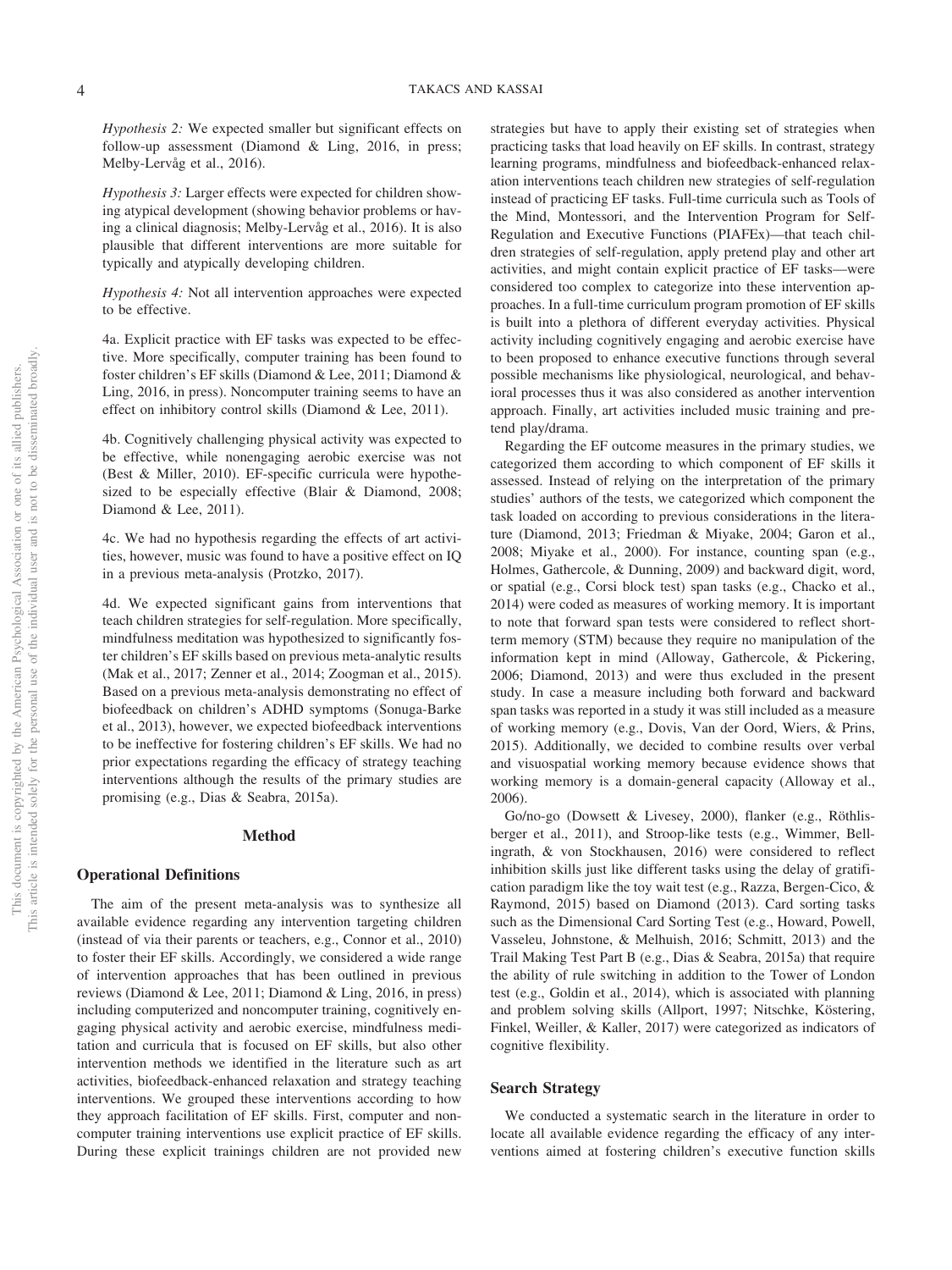measured by neurocognitive tests. The literature search was conducted in two steps. First, we ran a search string (see Appendix A) in the databases of PsycINFO, Web of Science, PsycARTICLES, and ERIC. As shown in Appendix B, this search resulted in 7,287 hits after removing duplicates. These hits were screened by pairs of research assistants based on the title and the abstract for eligibility. In a secondary search we screened the reference lists of all included studies and other relevant literature reviews and metaanalyses. We aimed to synthesize all evidence regardless whether it was published or not so we included unpublished dissertations as well (e.g., Lomas, 2001).

## **Inclusion Criteria**

We utilized similar inclusion criteria as Diamond and colleagues in previous literature reviews (Diamond & Lee, 2011; Diamond & Ling, 2016, in press). Important points were (a) the use of an experimental design (because correlational results do not necessarily reflect the results of an intervention but might be biased by participants' characteristics and interest); (b) the inclusion of a control group (in order to rule out effects of maturation and testing); (c) interventions longer than a single session were considered in order to assess chronic effects instead of acute outcomes; and (d) outcome measures other than the tasks practiced during the training were included.

The included studies had to meet the following criteria:

- A randomized controlled experimental or a quasiexperimental (children were not randomly assigned to the conditions on an individual but on a group basis (e.g., classroom) design was utilized.
- An intervention condition that was aimed at enhancing children's executive function skills, either explicitly training them (e.g., a working memory computer training) or implicitly fostering them (e.g., physical activity).
- The results of the intervention group were compared with a passive (no treatment) or an active (an activity that was not intended to foster EF skills) control group.
- The age of the sample was no more than 12 years at the beginning of the study.
- Reported the results on at least one outcome measure that used a neurocognitive test of executive functions on posttest.
- The article was written in English.

As shown in Table 1, from the studies that reported on the results of more than one intervention or control conditions that met our inclusion criteria we included more contrasts and treated them as nonindependent contrasts in the analyses. If there were two or more suitable intervention conditions, all of them were included as compared to the control group (e.g., a mindfulness meditation and a concentration training condition in Wimmer et al., 2016). The same strategy was used when a study contained more control conditions like an active and a passive control (e.g., [Kyttälä,](#page-42-1) [Kanerva, & Kroesbergen, 2015;](#page-42-1) for a similar procedure, see [Bakermans-Kranenburg, van IJzendoorn, & Juffer, 2003\)](#page-40-0). In case the results were reported separately for two groups of the sample like younger and older children (Dowsett & Livesey, 2000), we included the results for both groups as long as they fit our inclusion criteria.

## **Exclusion Criteria**

First of all, we excluded correlational studies (e.g., Oberle, Schonert-Reichl, Lawlor, & Thomson, 2012) and case studies (e.g., Gooch, 2010). Furthermore, when we discovered that two studies reported data on the same experiment with the same sample we chose one of them to be included in the analyses. For example, we chose to include results of Hillman et al. (2014) on the FitKids trial over the studies of Chaddock-Heyman et al. (2013) and [Kamijo et al. \(2011\)](#page-42-2) because the latter two reported results of subsamples.

As outcome measures we only included neurocognitive tests of executive function conducted with the children. Accordingly, other kinds of instruments were excluded: We did not include teacher-, parent-, or self-reported assessment of executive functions like the Behavior Rating Inventory of Executive Function (e.g., de Vries, Prins, Schmand, & Geurts, 2015). Finally, it is important to note that we did not include measures that were the same as a task the children practiced during the intervention. For instance, children practiced a go/no-go apparatus in the study of Dowsett and Livesey (1999) and were tested on the same machine afterward. In a similar vein, Dovis, Van der Oord, Wiers, and Prins (2015) used a stop task on posttest that was also very similar to an inhibition task used in the intervention. Also, Markomichali (2015) applied a cookie delay task both as an outcome measure and the central task of the intervention. As these tasks were explicitly practiced during the intervention, we excluded them from the analyses in order not to overestimate effects of the interventions. Tasks had to use different stimuli other than the ones used in the same paradigm during the intervention, for the very least, in order to be included.

Finally, results had to be excluded in case we could not locate the full text in English (e.g., Aghababaei, Malekpour, & Abedi, 2012) or if we did not have sufficient statistics to calculate an effect size even after contacting the authors (e.g., St. Clair-Thompson & Holmes, 2008).

## **Coding**

During the coding process every article was coded by two research assistants according to a predefined coding schema regarding the following information: (a) descriptive information (e.g., title, author(s), year of publication, and the continent where the data was collected); (b) sample characteristics (e.g., the number of the participants in the intervention and control groups, the mean age of the sample, and whether they were typically or nontypically developing children including the reason for the nontypical categorization: clinical diagnosis, behavior problems reported, or low executive function skills); (c) study design (e.g., experimental or quasiexperimental, passive, or active control); (d) characteristics of the intervention (e.g., the kind of intervention applied and the length of the intervention, whether some information regarding intervention fidelity was reported; e.g., attempts to monitor adherence to intervention protocol, report of children's attendance or a manipulation check); (e) the kind of outcome measure (e.g., working memory, inhibitory control, or cognitive flexibility).

It has to be noted that as an estimate of the length of the interventions we calculated the number of intervention sessions in all intervention categories except for the EF-specific curricula. In case of these studies we did not have enough information to code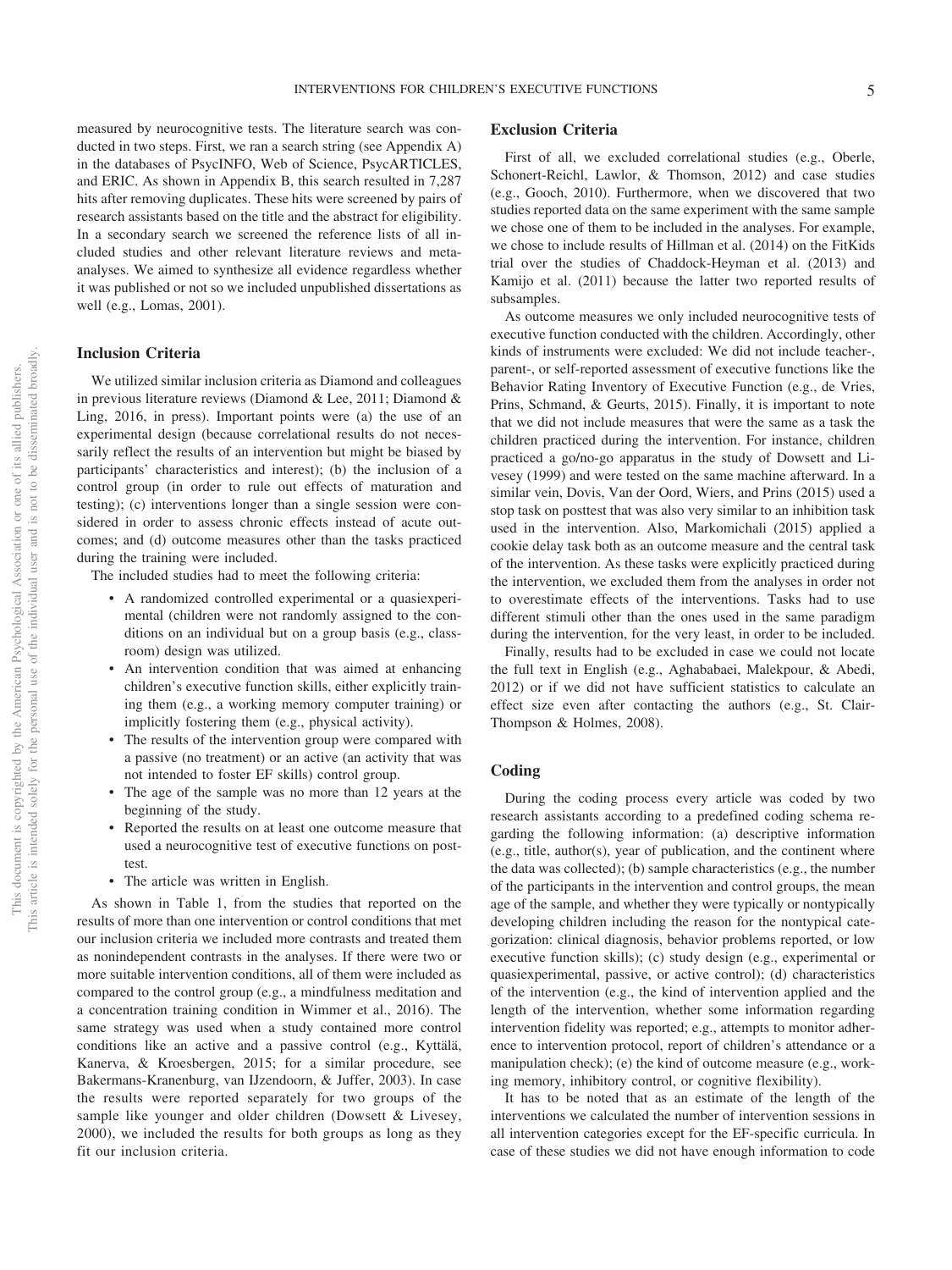|             | ï                  |
|-------------|--------------------|
|             |                    |
|             | ¢                  |
| í<br>ò      | ł                  |
| Ś           |                    |
|             |                    |
|             |                    |
|             |                    |
| j           |                    |
|             |                    |
| ĺ           |                    |
|             | ï                  |
|             |                    |
|             |                    |
|             |                    |
|             |                    |
|             |                    |
|             |                    |
|             |                    |
|             |                    |
|             |                    |
|             |                    |
|             |                    |
|             |                    |
|             |                    |
|             |                    |
|             | ġ<br>$\frac{1}{2}$ |
|             |                    |
|             |                    |
|             | í<br>Ì             |
|             |                    |
| š<br>ì      |                    |
| l<br>)      |                    |
| ł           |                    |
|             |                    |
| j           |                    |
| j           |                    |
|             |                    |
|             |                    |
|             |                    |
|             |                    |
| j           |                    |
|             |                    |
| Š           |                    |
|             | ļ                  |
|             |                    |
|             |                    |
| Ś           | ì                  |
| i i p       |                    |
|             |                    |
|             |                    |
| ¢<br>j      | i                  |
| ì<br>l      |                    |
| ł<br>J<br>) |                    |
| ì           |                    |
|             |                    |
| í           |                    |
|             |                    |
|             |                    |
|             |                    |
|             |                    |
| I           |                    |
|             |                    |
|             |                    |
| í           |                    |
| ١           | ā                  |
|             |                    |
| י<br>ב      |                    |
|             |                    |
| i           | ï                  |
|             |                    |
|             | ٠                  |
|             |                    |

|             | $\frac{1}{2}$<br>î<br>ì<br>l<br>Ì<br>I<br>ξ<br>֕ |
|-------------|--------------------------------------------------|
| Ì<br>d<br>i |                                                  |

| First author                 | Publication<br>year | Place                  | Age (year)  | Typically/atypically<br>developing sample        | Intervention condition                                                                                            | Control condition                                                       | Outcome measure                                                                                                             | Reaction time<br>(Hedges' $g)$                 | (Hedges' $g$ )<br>Accuracy            | (Hedges' $g)$<br>assessment<br>Follow-up |
|------------------------------|---------------------|------------------------|-------------|--------------------------------------------------|-------------------------------------------------------------------------------------------------------------------|-------------------------------------------------------------------------|-----------------------------------------------------------------------------------------------------------------------------|------------------------------------------------|---------------------------------------|------------------------------------------|
| Contrast 1<br>Alloway        | 2013                | USA, North America     | $M = 10.76$ | Atypical: diagnosed with<br>learning impairments | Computer training: "Jungle<br>Memory WMT high"<br>$(n = 24)$                                                      | WMT low" $(n =$<br>"Jungle Memory<br>Active control:<br>32)             | 1. Mix of backward<br>processing letter<br>digit recall and<br>Working memory<br>(2 measures):<br>2. Shape recall<br>recall | $\tilde{z}$<br>$\tilde{z}$                     | $Yes(-.03)$<br>$Yes (-.38)$           | Yes (1.35)<br>Yes(0.82)                  |
| Contrast 2<br>Alloway        | 2013                | USA North America      | $M=10.76$   | Atypical: diagnosed with<br>learning impairments | Computer training: "Jungle<br>Memory WMT high"<br>$(n = 24)$                                                      | $\vert\vert$<br>Passive control $(n$<br>32)                             | 1. Mix of backward<br>processing letter<br>digit recall and<br>Working memory<br>(2 measures):<br>2. Shape recall<br>recall | $\tilde{z}$<br>$\stackrel{\circ}{\mathcal{Z}}$ | Yes(.58)<br>Yes(40)                   | Yes(1.59)<br>Yes (.76)                   |
| Bennett                      | 2013                | United Kingdom, Europe | $7 - 12$    | Atypical: diagnosed with<br>Down syndrome        | Computer training: "Cogmed<br>Training: RoboMemo"<br>$(n = 10)$<br>Working Memory                                 | $\, \parallel$<br>Passive control $(n)$<br>$\Xi$                        | 1. Counting recall<br>Working memory<br>(2 measures):<br>2. Odd one out                                                     | 2 ž                                            | Yes $(.24)$<br>$\mathbf{Yes}$ $(.20)$ | 28                                       |
| 3ergman-Nutley<br>Contrast 1 | 2011                | Sweden, Europe         |             | Typically developing                             | Computer training: "Cogmed<br>Training: RoboMemo<br>Working Memory<br>$(WT)^{n} (n = 25)$                         | training)" $(n = 25)$<br>(Nonadaptive CB<br>Active control:<br>'Placebo | Working memory<br>$(1$ measure):<br>1. Odd one out                                                                          | $\stackrel{\circ}{\mathbf{z}}$                 | Yes $(.55)$                           | $\tilde{z}$                              |
| Bergman-Nutley<br>Contrast 2 | 2011                | Sweden, Europe         |             | Typically developing                             | "Nonverbal reasoning<br>training (NV)" $(n = 24)$<br>Computer training:                                           | training)" $(n = 25)$<br>(Nonadaptive CB<br>Active control<br>'Placebo  | Working memory<br>1. Odd one out<br>(1 measure)                                                                             | ż                                              | Yes $(.51)$                           | $\tilde{z}$                              |
| Bergman-Nutley<br>Contrast 3 | 2011                | Sweden, Europe         | 4           | Typically developing                             | Computer training: "Cogmed<br>Training: RoboMemo +<br>Nonverbal reasoning<br>Working Memory                       | training)" $(n = 25)$<br>(Nonadaptive CB<br>Active control<br>"Placebo  | Working memory<br>1. Odd one out<br>$(1 \text{ measure})$                                                                   | ż                                              | Yes (.66)                             | $\tilde{z}$                              |
| Bigorra                      | 2016                | Spain, Europe          | $7 - 12$    | Atypical: diagnosed with<br><b>GEIGN</b>         | Computer training: "Cogmed<br>training $(CB)$ " $(n = 27)$<br>Training: RoboMemo"<br>$(n = 31)$<br>Working Memory | training) $(n = 30)$<br>(Nonadaptive CB<br>Active control               | Working memory<br>Inhibitory control<br>2. Letter-number<br>(2 measures):<br>1. Spatial recall<br>sequencing                | 2 ž                                            | Yes(71)<br>$\mathbf{Yes}\ (.57)$      | Yes(.20)<br>Yes(01)                      |
|                              |                     |                        |             |                                                  |                                                                                                                   |                                                                         | Cognitive flexibility<br>(3 measures):<br>(commission<br>(1 measure):<br>$1.$ CPT $II$<br>errors)                           | ż                                              | Yes (.29)                             | Yes(0.08)                                |
|                              |                     |                        |             |                                                  |                                                                                                                   |                                                                         | 1. Tower of<br>London                                                                                                       | ż                                              | Yes $(-.02)$                          | Yes(0.08)                                |
|                              |                     |                        |             |                                                  |                                                                                                                   |                                                                         | (perseverative<br>errors)<br>2. WCST                                                                                        | $\gtrsim$                                      | $Yes (-15)$                           | Yes(.17)                                 |
|                              |                     |                        |             |                                                  |                                                                                                                   |                                                                         | 3. Trail making test<br>$\approx$                                                                                           | $\tilde{z}$                                    | Yes $(-.46)$                          | $Yes (-.18)$                             |

 $\mathbf{m}$ 

(*table continues*)

 $\qquad \qquad (table~continues)$ 

6 TAKACS AND KASSAI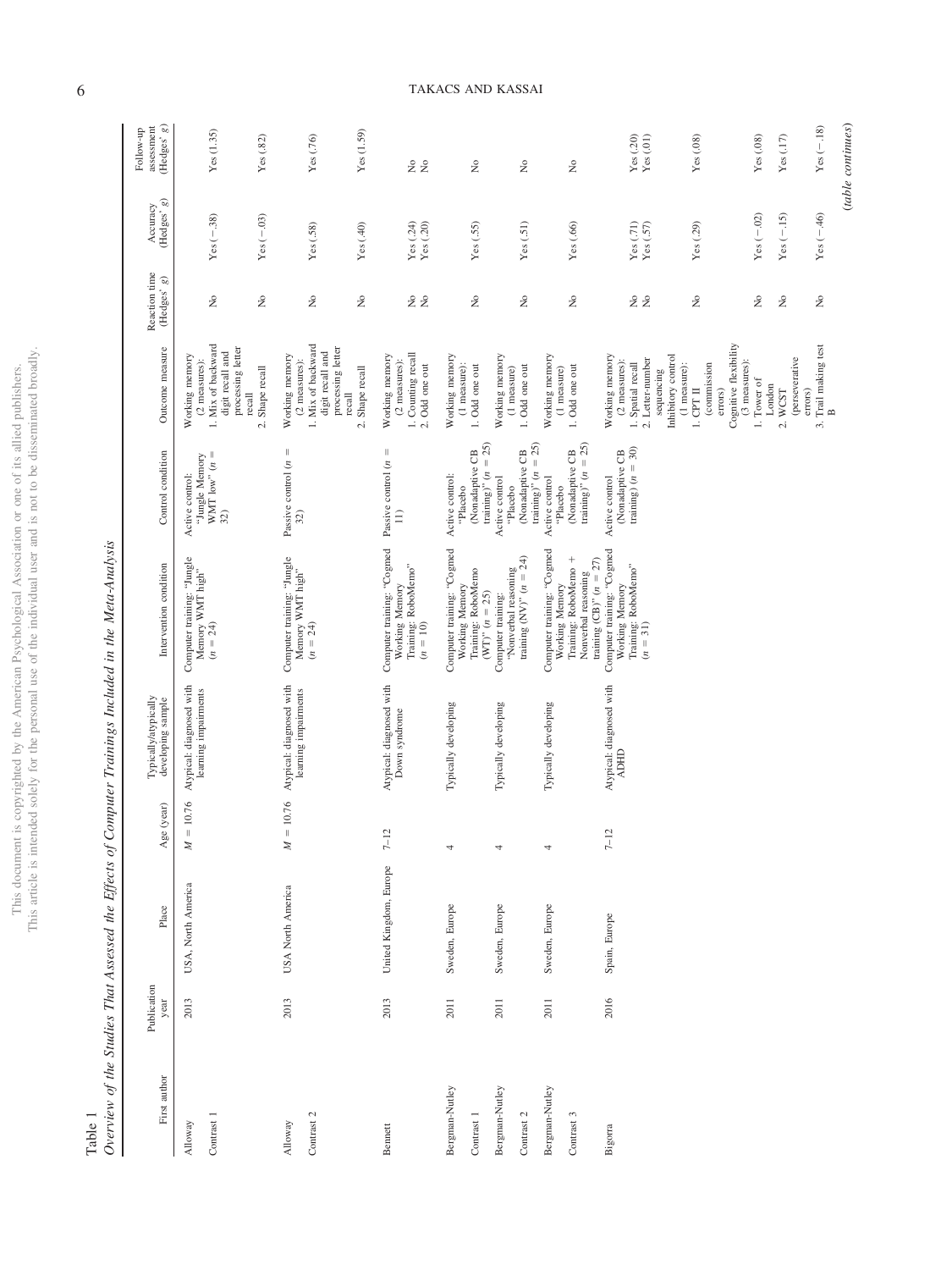$\begin{tabular}{ll} \bf Table 1 (continued) \end{tabular}$ Table 1 (*continued*)

| First author | Publication<br>year | Place                   | (year)<br>Age              | Typically/atypically<br>developing sample | Intervention condition                                                                                    | Control condition                                                            | Outcome measure                                                                                                               | Reaction time<br>$(\mbox{Hedges'}\ g)$ | (Hedges' $g)$<br>Accuracy                                                | (Hedges'g)<br>Follow-up<br>assessment                                                             |
|--------------|---------------------|-------------------------|----------------------------|-------------------------------------------|-----------------------------------------------------------------------------------------------------------|------------------------------------------------------------------------------|-------------------------------------------------------------------------------------------------------------------------------|----------------------------------------|--------------------------------------------------------------------------|---------------------------------------------------------------------------------------------------|
|              | 2015                | England, Europe         | $M = 4.33;$<br>$SD = 3.58$ | Typically developing                      | training program" $(n =$<br>Computer training: "Short<br>executive function<br>26)                        | Active control: "Three<br>simple perceptual<br>judgment tasks"<br>$(n = 28)$ | 1. Backward word<br>Working memory<br>Inhibitory control<br>(1 measure):<br>task                                              | $\stackrel{\circ}{\mathcal{Z}}$        | Yes $(.52)$                                                              | Yes(0.87)                                                                                         |
|              |                     |                         |                            |                                           |                                                                                                           |                                                                              | Cognitive flexibility<br>$(2$ measures):<br>(1 measure):<br>1. Peg tapping                                                    | $\mathring{\mathsf{z}}$                | Yes $(.70)$                                                              | Yes(.39)                                                                                          |
|              |                     |                         |                            |                                           |                                                                                                           |                                                                              | 2. SWIFT mixed<br>switch<br>1. FIST                                                                                           | 2 g                                    | $\begin{array}{c} \mathbf{Yes}\,(.10)\\ \mathbf{Yes}\,(.13) \end{array}$ | Yes(.15)<br>Yes(05)                                                                               |
|              | 2014                | USA, North America      | $7 - 11$                   | Atypical: diagnosed with<br><b>ADHD</b>   | Computer training: "Cogmed<br>Training: RoboMemo"<br>Working Memory<br>$(n = 44)$                         | (low level)" $(n =$<br>"CWMT Placebo<br>Active control:<br>41)               | 1. Listening recall<br>Working memory<br>Inhibitory control<br>(2 measures):<br>2. Spatial recall<br>(1 measure):<br>$1.$ CPT | 2 g<br>$\tilde{z}$                     | Yes $(-.02)$<br>Yes $(.29)$<br>Yes $(.07)$                               | $\rm \stackrel{\circ}{\phantom{}_{\sim}}$<br>$\overline{a}$<br>$\rm \stackrel{\circ}{\mathbf{Z}}$ |
|              | 2015                | The Netherlands, Europe | $8 - 12$                   | Atypical: diagnosed with<br>ASD           | "Braingame Brian-<br>working memory<br>Computer training:                                                 | Active control: "Mock<br>training                                            | Working memory<br>1. N-back test-2-<br>(commission<br>$(1$ measure):<br>errors)                                               | Yes(.48)                               | Yes(04)                                                                  | Yes(.18)                                                                                          |
|              |                     |                         |                            |                                           | training" $(n = 31)$                                                                                      | (nonadaptive)"<br>$(n = 29)$                                                 | Cognitive flexibility<br>Inhibitory control<br>(1 measure):<br>back trials<br>1. Stop-task                                    | Yes(.08)                               | $Yes (-.13)$                                                             | $Yes (-.20)$                                                                                      |
|              |                     |                         |                            |                                           |                                                                                                           |                                                                              | 2. Gender-emotion<br>1. Number-gnome<br>(2 measures):<br>switch<br>switch                                                     | Yes $(-.62)$<br>$Yes (-.18)$           | $Yes(-.18)$<br>Yes(09)                                                   | Yes(.01)<br>Yes(07)                                                                               |
|              | 2015                | The Netherlands, Europe | $8 - 12$                   | Atypical: diagnosed with<br>ASD           | $\lvert \rvert$<br>$\tilde{z}$<br>flexibility training"<br>"Braingame Brian-<br>Computer training:<br>26) | Active control: 'Mock<br>(nonadaptive)"<br>$(n = 29)$<br>training            | Working memory<br>Inhibitory control<br>1. N-back test-2-<br>(1 measure):<br>back trials                                      | Yes $(.24)$                            | Yes(.06)                                                                 | Yes(.33)                                                                                          |
|              |                     |                         |                            |                                           |                                                                                                           |                                                                              | Cognitive flexibility<br>$(2$ measures):<br>$(1$ measure):<br>1. Stop-task                                                    | $Yes(-.01)$                            | $\operatorname{Yes}\left( .09\right)$                                    | $Yes (-.44)$                                                                                      |
|              |                     |                         |                            |                                           |                                                                                                           |                                                                              | 1. Number-gnome<br>switch                                                                                                     | $Yes (-.11)$                           | $Yes (-.10)$                                                             | $Yes (-21)$                                                                                       |
|              |                     |                         |                            |                                           |                                                                                                           |                                                                              | 2. Gender-emotion<br>switch                                                                                                   | $Yes (-.41)$                           | Yes(.10)                                                                 | $\operatorname{Yes}\left( .06\right)$                                                             |
|              |                     |                         |                            |                                           |                                                                                                           |                                                                              |                                                                                                                               |                                        |                                                                          | (table continues)                                                                                 |

## INTERVENTIONS FOR CHILDREN'S EXECUTIVE FUNCTIONS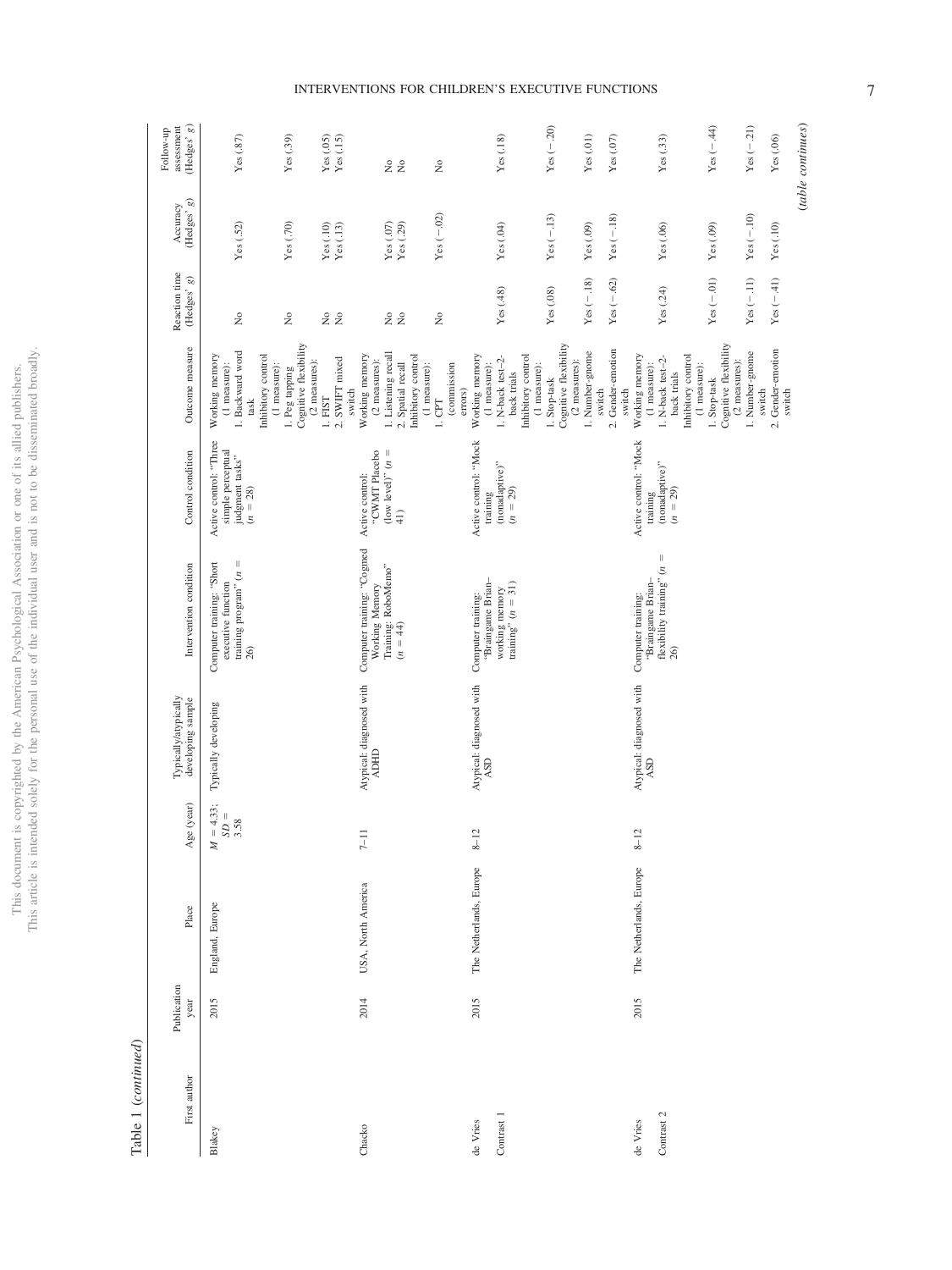|             | î                        |
|-------------|--------------------------|
| Ş           | $\ddot{\phantom{0}}$     |
| í           | Ì                        |
| ò           |                          |
| Ś           |                          |
| į           |                          |
| J           |                          |
|             | I                        |
|             |                          |
|             |                          |
| )           |                          |
|             | j                        |
|             |                          |
|             |                          |
|             |                          |
|             |                          |
|             | ś                        |
|             | í                        |
|             |                          |
|             |                          |
|             |                          |
|             |                          |
|             |                          |
|             |                          |
|             |                          |
|             |                          |
| ï           | I                        |
|             |                          |
| ļ           | ĝ<br>j                   |
| ţ           | $\overline{\phantom{a}}$ |
|             |                          |
|             | ċ                        |
|             |                          |
|             |                          |
| C<br>j      |                          |
| ļ<br>J      |                          |
| ł           |                          |
|             |                          |
|             |                          |
|             |                          |
| ĵ           |                          |
|             |                          |
|             |                          |
|             |                          |
|             | È                        |
| Š<br>j      |                          |
|             |                          |
| i<br>i      |                          |
|             |                          |
|             | Ì                        |
|             |                          |
|             |                          |
|             |                          |
| j           |                          |
|             |                          |
|             |                          |
|             |                          |
|             | Ï<br>J                   |
| J           | ì                        |
| i<br>ì      |                          |
| ł<br>j<br>١ |                          |
|             | ì                        |
|             |                          |
| ì           |                          |
|             |                          |
|             | $\overline{\phantom{a}}$ |
|             |                          |
|             |                          |
|             | i.<br>ă                  |
|             |                          |
|             |                          |
|             |                          |
|             |                          |
| component . |                          |
|             | $\overline{a}$           |
|             | j                        |
|             |                          |
| hus         | ¢                        |
| í           |                          |
|             | STP                      |
|             | I<br>ì                   |

Table 1  $\left( continued\right)$ Table 1 (*continued*)

|      | Publication<br>year | Place                   | Age (year) | Typically/atypically<br>developing sample | Intervention condition                                                             | Control condition                                                    | Outcome measure                                                                    | Reaction time<br>(Hedges' $g)$        | (Hedges' $\boldsymbol{g})$<br>Accuracy | assessment (Hedges' $g)$<br>Follow-up      |
|------|---------------------|-------------------------|------------|-------------------------------------------|------------------------------------------------------------------------------------|----------------------------------------------------------------------|------------------------------------------------------------------------------------|---------------------------------------|----------------------------------------|--------------------------------------------|
| 2014 |                     | The Netherlands, Europe | $5-7$      | Atypical: diagnosed with<br><b>ADHD</b>   | Computer training: "Cogmed<br>Working Memory<br>Training: RoboMemo''<br>$(n = 26)$ | training" $(n = 21)$<br>"Nonadaptive<br>Active control:              | Working memory<br>(2 measures): $\,$<br>Diagnostische<br>1. Knox Cubes<br>Leidse   | $\stackrel{\circ}{\mathbf{Z}}$        | Yes(.35)                               | $\stackrel{\circ}{\phantom{}_{\sim}}$      |
|      |                     |                         |            |                                           |                                                                                    |                                                                      | 2. Digit Span<br>Backward<br>(WISC)<br>Test                                        | ż                                     | Yes(0.52)                              | $\rm \stackrel{\circ}{\rm \scriptstyle X}$ |
|      |                     |                         |            |                                           |                                                                                    |                                                                      | Inhibitory control<br>$(3$ measures):<br>1. Day/Night                              | Yes(.56)                              | Yes(.23)                               | $\stackrel{\circ}{\mathbf{Z}}$             |
|      |                     |                         |            |                                           |                                                                                    |                                                                      | 2. Shape school<br>Stroop                                                          | $Yes (-.23)$                          | $\mathbf{Yes}\left( .00\right)$        | $\stackrel{\circ}{\mathbf{Z}}$             |
|      |                     |                         |            |                                           |                                                                                    |                                                                      | control yellow<br>3. Shape school<br>control red                                   | $\operatorname{Yes}\left(-.07\right)$ | Yes(.19)                               | $\stackrel{\circ}{\phantom{}_{\sim}}$      |
|      |                     |                         |            |                                           |                                                                                    |                                                                      | Cognitive flexibility<br>$(2$ measures):<br>1. Shape school                        | $\operatorname{Yes}\left(-.29\right)$ | Yes(.11)                               | $\rm \stackrel{\circ}{\rm \bf Z}$          |
|      |                     |                         |            |                                           |                                                                                    |                                                                      | switch yellow<br>2. Shape school<br>switch red                                     | $Yes (-39)$                           | Yes(.28)                               | $\stackrel{\circ}{\mathbf{Z}}$             |
| 2015 |                     | The Netherlands, Europe | $\Xi$      | Atypical: diagnosed with<br><b>CHCY</b>   | "Braingame Brian" (Full<br>$active) (n = 31)$<br>Computer training:                | "Braingame Brian<br>(Placebo-mode)"<br>Active control:<br>$(n = 30)$ | Cognitive flexibility<br>Working memory<br>(1 measure):<br>1. Digit Span<br>(WISC) | ż                                     | Yes(.00)                               | Yes(.13)                                   |
|      |                     |                         |            |                                           |                                                                                    |                                                                      | Test (switch-<br>1. Trail Making<br>(1 measure):<br>cost)                          | $\mathring{\mathsf{z}}$               | Yes(.90)                               | Yes(04)                                    |
|      |                     |                         |            |                                           |                                                                                    |                                                                      | Inhibitory control<br>$(1 \text{ measure})$<br>1. Stroop test                      | Yes(.11)                              | $\stackrel{\circ}{\mathbf{z}}$         | $\tilde{z}$                                |
| 2015 |                     | The Netherlands, Europe | $10\,$     | Atypical: diagnosed with<br><b>ADHD</b>   | (Partially active) $(n = 28)$<br>"Braingame Brian"<br>Computer training:           | "Braingame Brian<br>(Placebo-mode)"<br>Active control:<br>$(n = 30)$ | Cognitive flexibility<br>Working memory<br>(1 measure):<br>1. Digit Span<br>(WISC) | $\stackrel{\circ}{\mathsf{Z}}$        | $Yes(.00)$                             | Yes(03)                                    |
|      |                     |                         |            |                                           |                                                                                    |                                                                      | 1. Trail Making<br>Test (switch-<br>(1 measure):<br>cost)                          | ż                                     | Yes(.10)                               | $Yes (-13)$                                |
|      |                     |                         |            |                                           |                                                                                    |                                                                      | Inhibitory control<br>$(1$ measure)<br>1. Stroop test                              | Yes (.26)                             | $\frac{1}{2}$                          | $\stackrel{\circ}{\mathbf{z}}$             |
|      |                     |                         |            |                                           |                                                                                    |                                                                      |                                                                                    |                                       |                                        | (table continues)                          |

# 8 TAKACS AND KASSAI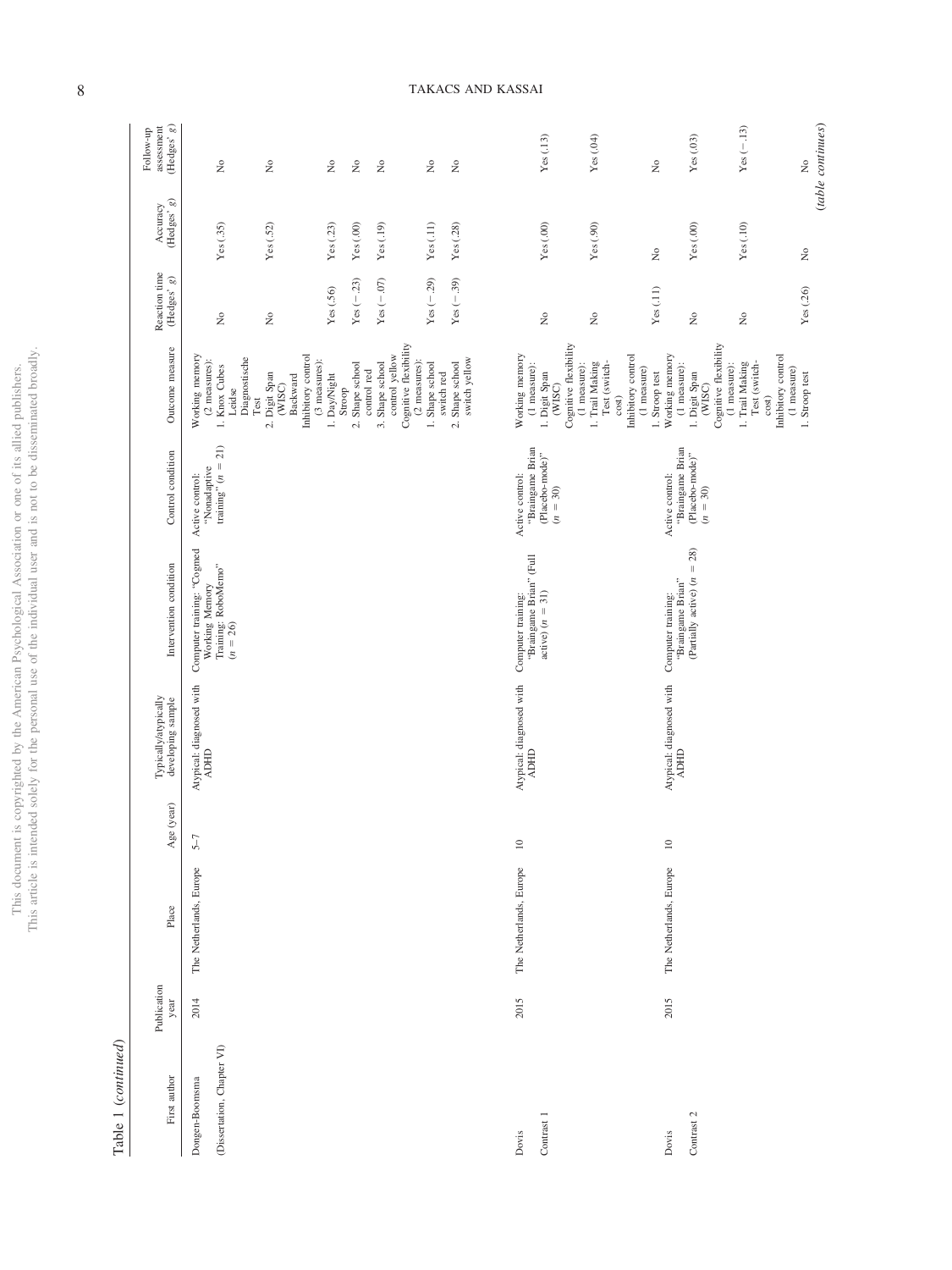This document is copyrighted by the American Psychological Association or one of its allied publishers.<br>This article is intended solely for the personal use of the individual user and is not to be disseminated broadly. This article is intended solely for the personal use of the individual user and is not to be disseminated broadly. This document is copyrighted by the American Psychological Association or one of its allied publishers.

# Table 1 (continued) Table 1 (*continued*)

| First author               | Publication<br>year | Place                  | Age (year) | Typically/atypically<br>developing sample                  | Intervention condition                                                             | Control condition                                          | Outcome measure                                                   | Reaction time<br>(Hedges' $g$ ) | (Hedges' $g)$<br>Accuracy                                                                     | (Hedges' $\boldsymbol{g})$<br>assessment<br>Follow-up |
|----------------------------|---------------------|------------------------|------------|------------------------------------------------------------|------------------------------------------------------------------------------------|------------------------------------------------------------|-------------------------------------------------------------------|---------------------------------|-----------------------------------------------------------------------------------------------|-------------------------------------------------------|
| Dörrenbacher<br>Contrast 1 | 2014                | Germany, Europe        | $8 - 11$   | Typically developing                                       | switching training" (high<br>Computer training: "Task<br>motivation) $(n = 14)$    | training" $(n = 13)$<br>Active control:<br>"Single task    | 1. Backward digit<br>Working memory<br>(2 measures):              | ż                               | Yes(05)                                                                                       | $\stackrel{\circ}{\mathcal{Z}}$                       |
|                            |                     |                        |            |                                                            |                                                                                    |                                                            | Inhibitory control<br>2. Counting span<br>$(3$ measures):<br>span | Yes(.35)                        | Yes(.16)                                                                                      | 2 g                                                   |
|                            |                     |                        |            |                                                            |                                                                                    |                                                            | $1.$ CPT AY<br>2. CPT BX                                          | Yes $(-.07)$                    | $Yes (-37)$                                                                                   | 2 g                                                   |
|                            |                     |                        |            |                                                            |                                                                                    |                                                            | Cognitive flexibility<br>(1 measure):<br>3. Stroop test           | Yes(.55)                        | Yes(21)                                                                                       |                                                       |
|                            |                     |                        |            |                                                            |                                                                                    |                                                            | 1. Task switching<br>task                                         | Yes(.57)<br>$\frac{1}{2}$       | $\begin{array}{l} \mathrm{Yes}\left(-.14\right) \\ \mathrm{Yes}\left(-.14\right) \end{array}$ |                                                       |
| Dörrenbacher<br>Contrast 2 | 2014                | Germany, Europe        | $8 - 11$   | Typically developing                                       | switching training" (low<br>Computer training: "Task<br>motivation) $(n = 14)$     | training" $(n = 14)$<br>'Single task<br>Active control:    | 1. Backward digit<br>Working memory<br>(2 measures):              | $\tilde{z}$                     | Yes(41)                                                                                       | $\stackrel{\circ}{\simeq}$                            |
|                            |                     |                        |            |                                                            |                                                                                    |                                                            | 2. Counting span<br>span                                          | $Yes (-17)$                     | $Yes (-34)$                                                                                   | $\mathring{\varkappa}$                                |
|                            |                     |                        |            |                                                            |                                                                                    |                                                            | Inhibitory control<br>$(3$ measures):                             |                                 |                                                                                               |                                                       |
|                            |                     |                        |            |                                                            |                                                                                    |                                                            | $1.$ CPT AY $\,$<br>2. CPT BX                                     | $Yes (-.19)$<br>Yes(.21)        | Yes(.86)                                                                                      | 222                                                   |
|                            |                     |                        |            |                                                            |                                                                                    |                                                            | 3. Stroop test                                                    | Yes(.00)                        | $\operatorname{Yes}\left( .39\right)$ $\operatorname{Yes}\left( .82\right)$                   |                                                       |
|                            |                     |                        |            |                                                            |                                                                                    |                                                            | Cognitive flexibility<br>(1 measure):                             |                                 |                                                                                               |                                                       |
|                            |                     |                        |            |                                                            |                                                                                    |                                                            | 1. Task switching<br>$\operatorname{task}$                        |                                 | Yes(04)                                                                                       | $\gtrsim$                                             |
| Dunning                    | 2013                | United Kingdom, Europe | $\sqrt{2}$ | Atypical: "Low working<br>$\mathrm{memory}^{\prime\prime}$ | Computer training: "Cogmed<br>Working Memory                                       | $\mid \mid$<br>Passive control $(n)$<br>30)                | Working memory<br>$(2$ measures):                                 |                                 |                                                                                               |                                                       |
| Contrast 1                 |                     |                        |            |                                                            | Training: RoboMemo"<br>( $n = 34$ )                                                |                                                            | 1. Mix of backward<br>digit span and                              | $\tilde{z}$                     | Yes(1.04)                                                                                     | $\stackrel{\circ}{\mathbb Z}$                         |
|                            |                     |                        |            |                                                            |                                                                                    |                                                            | listening recall<br>2. Mix of Mr. X,<br>Odd one out               | ż                               | Yes(0.97)                                                                                     | $\stackrel{\circ}{\mathcal{Z}}$                       |
|                            |                     |                        |            |                                                            |                                                                                    |                                                            | Inhibitory control<br>(1 measure):                                |                                 |                                                                                               |                                                       |
|                            |                     |                        |            |                                                            |                                                                                    |                                                            | (commission<br>error)<br>$1.$ CPT                                 | $\tilde{z}$                     | Yes(.30)                                                                                      | $\stackrel{\circ}{\mathbb{Z}}$                        |
| Contrast 2<br>Dunning      | 2013                | United Kingdom, Europe | $7-9$      | Atypical: "Low working<br>$memory$ "                       | Computer training: "Cogmed<br>Working Memory<br>Training: RoboMemo''<br>$(n = 34)$ | 30)<br>training" $(n =$<br>"Nonadaptive<br>Active control: | 1. Mix of backward<br>Working memory<br>(2 measures):             | $\stackrel{\circ}{\mathbb{Z}}$  | Yes(0.56)                                                                                     | $\gtrsim$                                             |
|                            |                     |                        |            |                                                            |                                                                                    |                                                            | digit span and<br>listening recall                                |                                 |                                                                                               |                                                       |
|                            |                     |                        |            |                                                            |                                                                                    |                                                            | Inhibitory control<br>2. Mix of Mr. X,<br>Odd one out             | ż                               | Yes(46)                                                                                       | $\gtrsim$                                             |
|                            |                     |                        |            |                                                            |                                                                                    |                                                            | $(1$ measure):<br>1. CPT                                          | ż                               | Yes(40)                                                                                       | $\tilde{z}$                                           |
|                            |                     |                        |            |                                                            |                                                                                    |                                                            | (commission<br>error)                                             |                                 |                                                                                               |                                                       |

## INTERVENTIONS FOR CHILDREN'S EXECUTIVE FUNCTIONS

(*table continues*)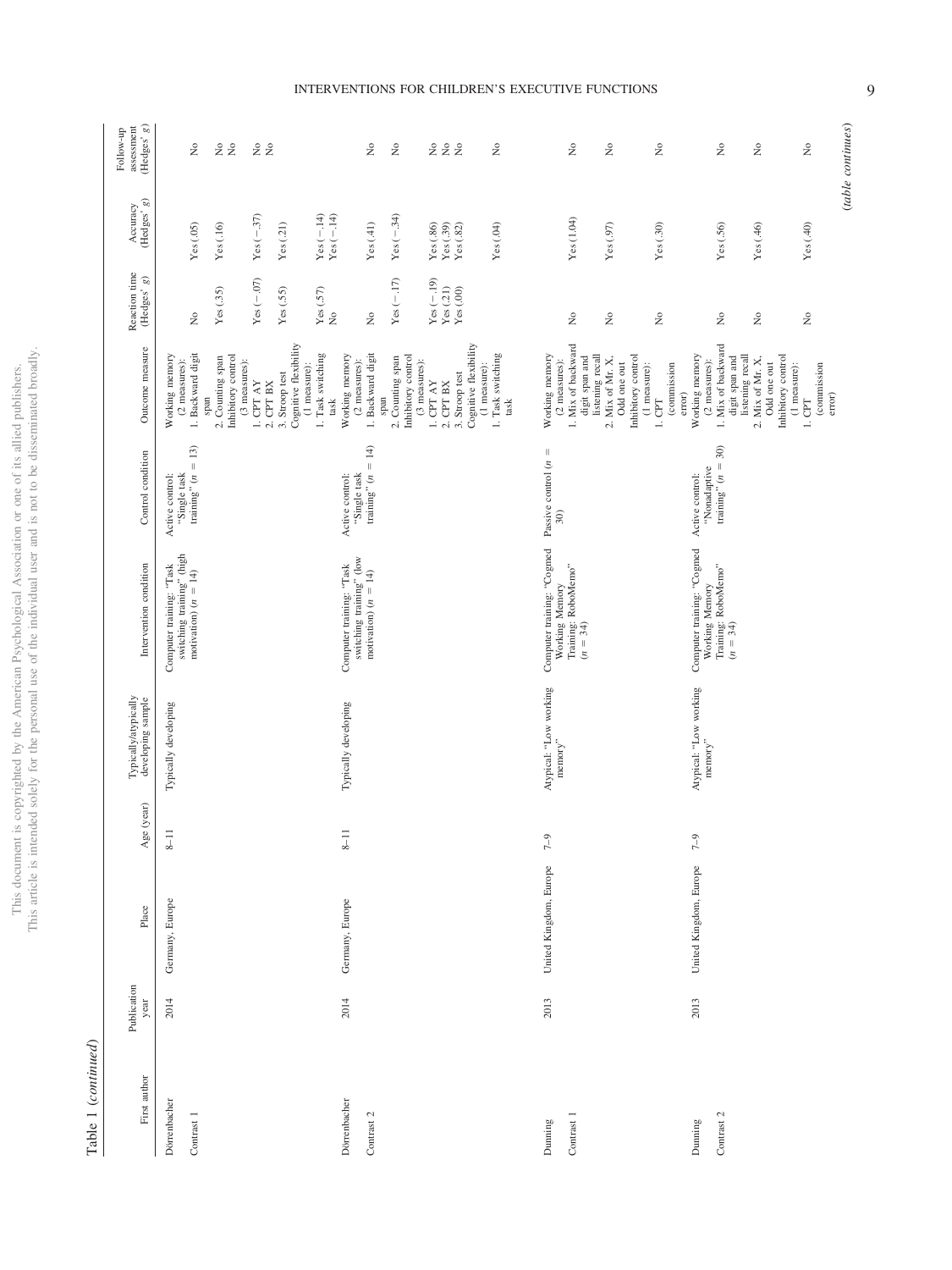This document is copyrighted by the American Psychological Association or one of its allied publishers. This article is intended solely for the personal use of the individual user and is not to be disseminated broadly.

This document is copyrighted by the American Psychological Association or one of its allied publishers.<br>This article is intended solely for the personal use of the individual user and is not to be disseminated broadly.

| I |
|---|

| (Hedges' $g)$<br>assessment<br>Follow-up      | $Yes(-.10)$                                                                       | $Yes (-.28)$                                            | $Yes (-.04)$                                                         | $\rm \stackrel{\circ}{\mathbf{Z}}$                                             | $\tilde{z}$                                                                    | $\stackrel{\circ}{\mathbf{z}}$                                                 | $\tilde{z}$                                                                    | $\tilde{z}$<br>$\stackrel{\circ}{\mathbf{Z}}$                                                                                       | $\tilde{z}$                                                                                                       | $\rm \stackrel{\circ}{\rm \bf Z}$<br>$\tilde{R}$                     | $\tilde{z}$<br>$\stackrel{\circ}{\mathbf{Z}}$                                                 |
|-----------------------------------------------|-----------------------------------------------------------------------------------|---------------------------------------------------------|----------------------------------------------------------------------|--------------------------------------------------------------------------------|--------------------------------------------------------------------------------|--------------------------------------------------------------------------------|--------------------------------------------------------------------------------|-------------------------------------------------------------------------------------------------------------------------------------|-------------------------------------------------------------------------------------------------------------------|----------------------------------------------------------------------|-----------------------------------------------------------------------------------------------|
| $\mathcal{S}$<br>Accuracy<br>(Hedges'         | Yes-error rate<br>and speed<br>(0.5)                                              | Yes (commission<br>reaction time)<br>error and<br>(.36) | Yes(.12)                                                             | Yes(.84)                                                                       | Yes(.86)                                                                       | Yes(1.00)                                                                      | Yes(1.15)                                                                      | Yes(09)<br>Yes(02)                                                                                                                  | Yes(.17)                                                                                                          | Yes(.17)<br>Yes(37)                                                  | Yes(43)<br>Yes(0.72)                                                                          |
| Reaction time<br>$(\mathrm{Hedges}^{\ast}$ g) | $\tilde{z}$                                                                       | ż                                                       | ż                                                                    | $\tilde{z}$                                                                    | ż                                                                              | $\stackrel{\circ}{\mathsf{Z}}$                                                 | ż                                                                              | Yes $(.64)$<br>Yes (.20)                                                                                                            | Yes(.37)                                                                                                          | Yes (.25)<br>ż                                                       | $\stackrel{\circ}{\mathsf{Z}}$<br>$\tilde{z}$                                                 |
| Outcome measure                               | 1. Color word test<br>Inhibitory control<br>$(2$ measures):                       | Hyperactivity-<br>Impulsivity<br>$2.$ CPT $-$           | Cognitive flexibility<br>1. Trail Making<br>(1 measure):<br>$Test-4$ | Cognitive flexibility<br>Change Card<br>(1 measure):<br>1. Dimensional<br>Sort | Cognitive flexibility<br>Change Card<br>(1 measure):<br>1. Dimensional<br>Sort | Cognitive flexibility<br>Change Card<br>(1 measure):<br>1. Dimensional<br>Sort | Cognitive flexibility<br>Change Card<br>(1 measure):<br>1. Dimensional<br>Sort | 1. Child Attention<br>Network Task-<br>Inhibitory control<br>$(2$ measures):<br>incongruent<br>2. Hearts and                        | Cognitive flexibility<br>(3 measures):<br>Flowers-Mix<br>Flowers-Fix<br>incongruent<br>1. Hearts and<br>congruent | Flowers-Mix<br>incongruent<br>2. Hearts and<br>3. Tower of<br>London | and Odd one out<br>2. Counting recall<br>Working memory<br>1. Mix of Mr. X<br>$(2$ measures): |
| Control condition                             | $\parallel$<br>Passive control $\left\langle n\right\rangle$<br>34)               |                                                         |                                                                      | $= 14$<br>conservation<br>training" $(n)$<br>Active control:<br>"Number-       | training" $(n = 14)$<br>conservation<br>Active control<br>"Number-             | feedback" $(n = 16)$<br>Active control:<br>"Corrective                         | Active control 'Mere<br>practice" ( $n = 20$ )                                 | Active control: "Three<br>games with similar<br>equally motivating<br>motor requirement<br>demand" $(n = 38)$<br>but less cognitive |                                                                                                                   |                                                                      | training" $(n = 20)$<br>"Nonadaptive<br>Active control:                                       |
| Intervention condition                        | Computer training: "Cogmed<br>Training: RoboMemo"<br>Working Memory<br>$(n = 33)$ |                                                         |                                                                      | "Reflection training"<br>Computer training:<br>$(n = 15)$                      | "Reflection training"<br>Computer training:<br>$(n = 14)$                      | "Reflection training"<br>Computer training:<br>$(n = 20)$                      | "Reflection training"<br>Computer training:<br>$(n = 20)$                      | Computer training: "Mate<br>Marote" ( $n = 73$ )                                                                                    |                                                                                                                   |                                                                      | Computer training: "Cogmed<br>Training: RoboMemo"<br>Working Memory<br>$(n = 22)$             |
| Typically/atypically<br>developing sample     | Atypical: diagnosed with<br><b>ADHD</b>                                           |                                                         |                                                                      | Typically developing                                                           | Typically developing                                                           | Typically developing                                                           | Typically developing                                                           | Typically developing                                                                                                                |                                                                                                                   |                                                                      | Atypical: "Low working<br>$\mathrm{memory}^n$                                                 |
| Age (year)                                    | $10 - 12$                                                                         |                                                         |                                                                      | $2-4$                                                                          | $2-4$                                                                          | $2-4$                                                                          | $2-4$                                                                          | $-9$                                                                                                                                |                                                                                                                   |                                                                      | ∞                                                                                             |
| Place                                         | Norway, Europe                                                                    |                                                         |                                                                      | Canada, North America                                                          | Canada, North America                                                          | Canada, North America                                                          | Canada, North America                                                          | Argentina, South America                                                                                                            |                                                                                                                   |                                                                      | United Kingdom, Europe                                                                        |
| Publication<br>year                           | 2013                                                                              |                                                         |                                                                      |                                                                                |                                                                                |                                                                                |                                                                                | 2014                                                                                                                                |                                                                                                                   |                                                                      | 2009                                                                                          |
| First author                                  | Egeland                                                                           |                                                         |                                                                      | Experiment 1<br>Espinet                                                        | Experiment 2<br>Espinet                                                        | Experiment 3<br>Contrast 1<br>Espinet                                          | Experiment 3<br>Contrast 2<br>Espinet                                          | Goldin                                                                                                                              |                                                                                                                   |                                                                      | Holmes                                                                                        |

# 10 TAKACS AND KASSAI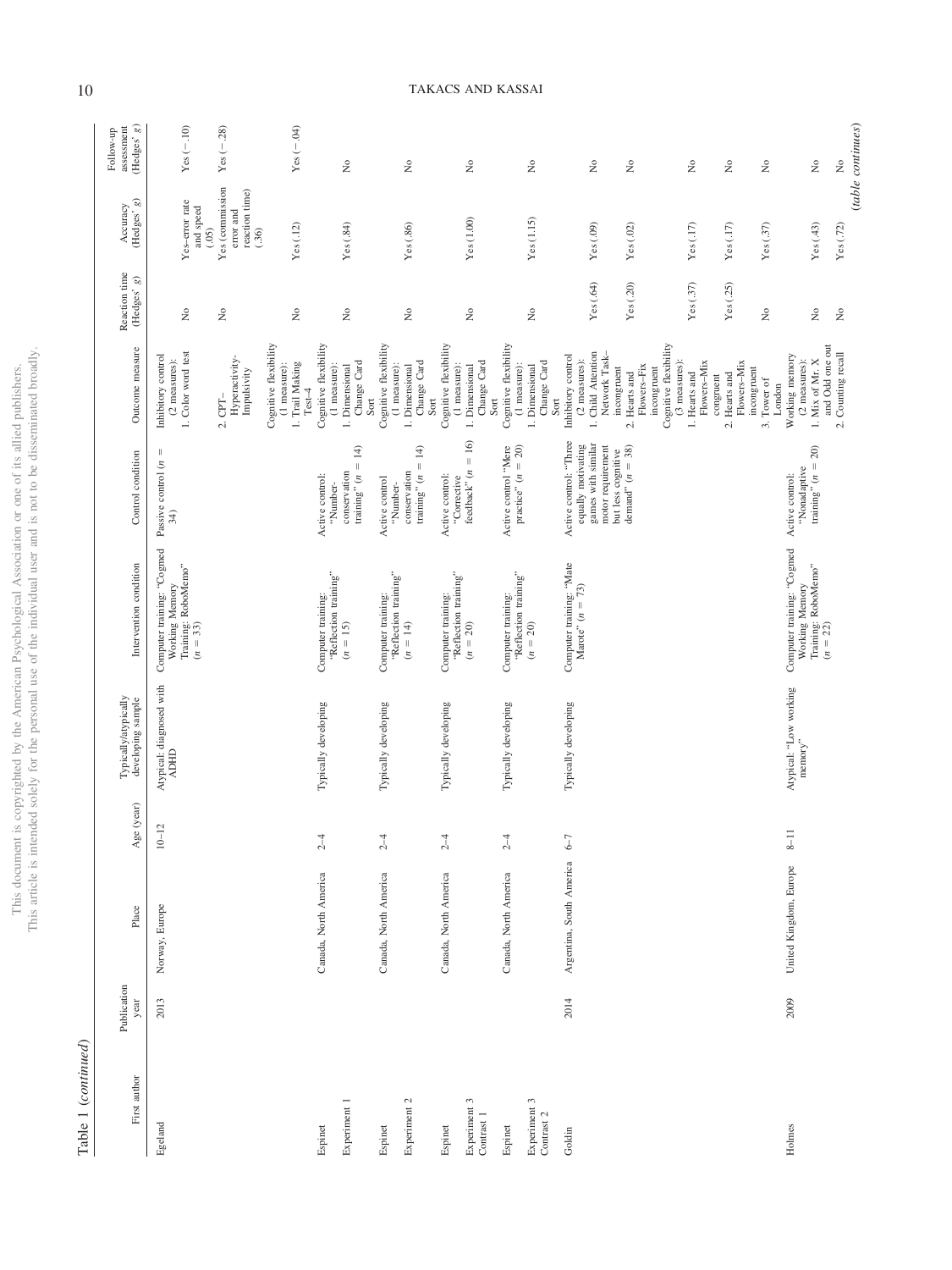|                   | ì             |
|-------------------|---------------|
|                   | ţ             |
| j                 | ¢             |
| ì<br>ë            | j             |
| ł                 |               |
| ł                 |               |
|                   | j             |
|                   | í             |
|                   |               |
|                   |               |
| j                 |               |
|                   | ï             |
|                   | j             |
|                   | ;             |
|                   |               |
|                   |               |
|                   |               |
|                   |               |
|                   |               |
| S                 |               |
| Ì                 |               |
|                   |               |
|                   |               |
|                   |               |
|                   |               |
|                   |               |
|                   |               |
|                   | ieg.<br>)     |
|                   | j             |
|                   |               |
|                   |               |
|                   |               |
| ł                 |               |
| j                 |               |
| j<br>J            |               |
| ł<br>١            |               |
| ł                 |               |
|                   |               |
| $\frac{1}{2}$     | l             |
|                   |               |
| I                 |               |
|                   |               |
|                   |               |
| š<br>j            |               |
| ì                 |               |
| (                 |               |
|                   |               |
|                   | ļ             |
|                   | í             |
|                   | ł             |
| į<br>j            | ļ             |
|                   |               |
| ì                 | i<br>j        |
|                   |               |
| j                 | ׇ֠֕֡֡         |
| ì                 |               |
| ē<br>j            |               |
| ١                 |               |
| <b>AND A ROAD</b> |               |
| ţ<br>í            |               |
| ï                 |               |
|                   |               |
|                   |               |
|                   | j             |
|                   | į             |
| in.               | į             |
|                   |               |
|                   |               |
| í                 |               |
| ł                 |               |
|                   | ļ<br>J        |
| Ş                 |               |
| l                 | $\frac{1}{2}$ |
| ì                 |               |
|                   | hic           |
|                   | İ<br>í        |

Table 1  $\left(\emph{continued}\right)$ Table 1 (*continued*)

| First author                    | Publication<br>year | Place           | Age (year)      | Typically/atypically<br>developing sample | Intervention condition                                                                             | Control condition                                       | Outcome measure                                                                               | Reaction time<br>$(\mathrm{Hedges}^r\ g)$ | (Hedges' g)<br>Accuracy            | (Hedges' $g)$<br>assessment<br>Follow-up |
|---------------------------------|---------------------|-----------------|-----------------|-------------------------------------------|----------------------------------------------------------------------------------------------------|---------------------------------------------------------|-----------------------------------------------------------------------------------------------|-------------------------------------------|------------------------------------|------------------------------------------|
| Hovik                           | 2013                | Norway, Europe  | $10 - 12$       | Atypical: diagnosed with<br><b>ADHD</b>   | Computer training: "Cogmed<br>Working Memory<br>Training: RoboMemo"<br>$(n = 33)$                  | Ш<br>Passive control $(n$<br>34)                        | 1. Leiter R forward<br>Working memory<br>and backward<br>(2 measures):                        | $\tilde{z}$                               | Yes(.35)                           | Yes (.78)                                |
|                                 |                     |                 |                 |                                           |                                                                                                    |                                                         | 2. Mix of letter-<br>number                                                                   | $\tilde{z}$                               | Yes(.13)                           | Yes(.53)                                 |
| ${\rm Contract}$ $1$<br>Karbach | 2009                | Germany, Europe | Ē<br>$8.1 - 10$ | Typically developing                      | switching training" $(n =$<br>Computer training: "Task-<br>$\pm$                                   | "Single task<br>training" $(n = 15)$<br>Active control: | sequencing and<br>1. Mix of reading<br>Working memory<br>sentence span<br>$(2$ measures):     | $\tilde{z}$                               | Yes(.35)                           | ż                                        |
|                                 |                     |                 |                 |                                           |                                                                                                    |                                                         | 2. Mix of symmetry<br>navigation span<br>counting span<br>span and<br>span and                | $\stackrel{\circ}{\mathcal{Z}}$           | Yes(.16)                           | $\stackrel{\circ}{\simeq}$               |
|                                 |                     |                 |                 |                                           |                                                                                                    |                                                         | 1. Mix of color and<br>number Stroop<br>Inhibitory control<br>(1 measure):<br>task            | Yes (.26)                                 | ż                                  | ż                                        |
| Contrast $2\,$<br>Karbach       | 2009                | Germany, Europe | $8.1 - 10.1$    | Typically developing                      | verbal self-instructions"<br>Computer training: "Task-<br>switching training +<br>$(n = 14)$       | "Single task<br>training" $(n = 15)$<br>Active control: | 1. Mix of reading<br>Working memory<br>$(2$ measures):<br>span and                            | ż                                         | Yes(.48)                           | $\stackrel{\circ}{\mathbb{X}}$           |
|                                 |                     |                 |                 |                                           |                                                                                                    |                                                         | 2. Mix of symmetry<br>counting span<br>span and                                               | $\tilde{z}$                               | Yes $(.29)$                        | $\stackrel{\circ}{\mathbb{Z}}$           |
|                                 |                     |                 |                 |                                           |                                                                                                    |                                                         | 1. Mix of color and<br>navigation span<br>number Stroop<br>Inhibitory control<br>(1 measure): | Yes(.51)                                  | $\rm \stackrel{\circ}{\mathbf{Z}}$ | $\tilde{z}$                              |
| Contrast 3<br>Karbach           | 2009                | Germany, Europe | $8.1 - 10.1$    | Typically developing                      | Computer training: "Switch<br>instructions + variable<br>training" $(n = 14)$<br>training + verbal | training" $(n = 15)$<br>"Single task<br>Active control: | 1. Mix of reading<br>Working memory<br>$(2$ measures):<br>task                                | $\tilde{z}$                               | Yes(.30)                           | ż                                        |
|                                 |                     |                 |                 |                                           |                                                                                                    |                                                         | 2. Mix of symmetry<br>navigation span<br>counting span<br>span and<br>span and                | $\tilde{z}$                               | Yes(0.23)                          | $\stackrel{\circ}{\mathbb{Z}}$           |
|                                 |                     |                 |                 |                                           |                                                                                                    |                                                         | 1. Mix of color and<br>number Stroop<br>Inhibitory control<br>(1 measure):<br>task            | Yes (.67)                                 | $\tilde{z}$                        | ż                                        |
| Klingberg                       | 2005                | Sweden, Europe  | $7 - 12$        | Atypical: diagnosed with<br><b>ADHD</b>   | Computer training: "Cogmed<br>Training: RoboMemo"<br>( $n = 20$ )<br>Working Memory                | "Nonadaptive<br>training" $(n = 24)$<br>Active control: | 1. Span board task<br>Working memory<br>Inhibitory control<br>(1 measure):                    | ż                                         | Yes (1.02)                         | Yes (1.00)                               |
|                                 |                     |                 |                 |                                           |                                                                                                    |                                                         | (1 measure):<br>1. Stroop test                                                                | Yes(47)                                   | Yes(.84)                           | (table continues)<br>Yes (.20)           |

# INTERVENTIONS FOR CHILDREN'S EXECUTIVE FUNCTIONS 11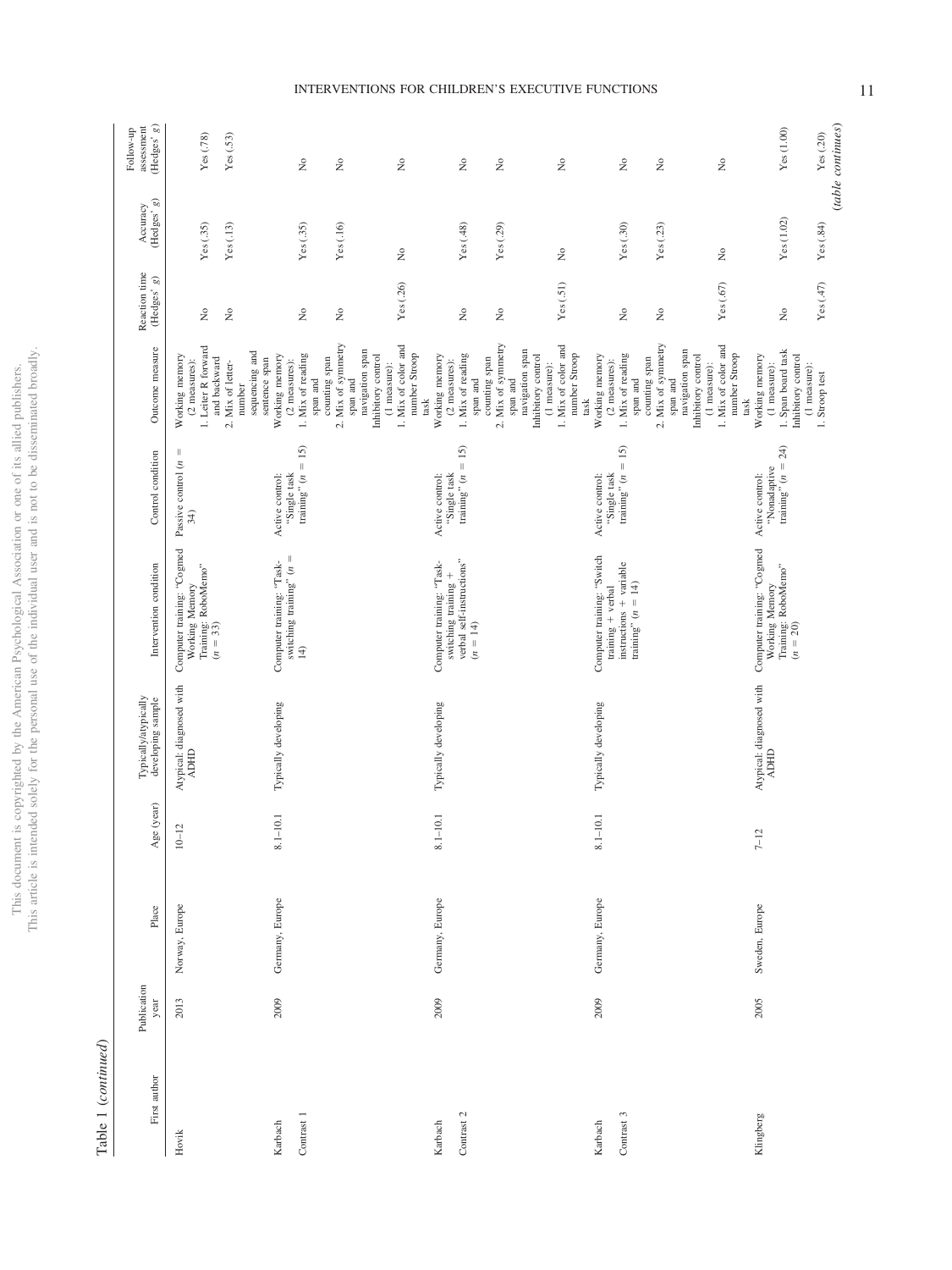| j<br>j<br>ï<br>eha                 | i                         |
|------------------------------------|---------------------------|
| ļ                                  |                           |
|                                    | l<br>ţ                    |
| $\frac{1}{2}$                      |                           |
|                                    |                           |
| ă<br>i                             |                           |
|                                    |                           |
|                                    |                           |
|                                    |                           |
| J                                  | ļ<br>$\ddot{\phantom{a}}$ |
| İ<br>J<br>2                        |                           |
|                                    |                           |
| Ć                                  |                           |
| H ueoi                             |                           |
|                                    |                           |
| $\frac{1}{2}$<br>ł                 |                           |
| $\frac{1}{2}$                      |                           |
| j<br>ì                             |                           |
| j<br>ļ<br>J<br>l                   |                           |
| Change Times<br>ì                  |                           |
|                                    |                           |
| $\frac{1}{2}$<br><b>CONTRACTOR</b> |                           |
|                                    |                           |
|                                    |                           |
| ЦIJ<br>ł                           | hic                       |
|                                    | ĺ<br>ij                   |

Table 1 (continued) Table 1 (*continued*)

| (Hedges' $g)$<br>assessment<br>Follow-up  | $\stackrel{\circ}{\mathbf{z}}$                                                                                      | $\rm \stackrel{\circ}{\rm \bf Z}$<br>$\rm \stackrel{\circ}{\rm \bf Z}$              | $\stackrel{\circ}{\simeq}$<br>$\tilde{z}$                                      | Yes $(.43)$                                                                  | Yes(0.23)                              | Yes $(.69)$<br>Yes $(.32)$                       |                                                   | $\tilde{z}$<br>$\rm \stackrel{\circ}{\rm \scriptstyle X}$ | $\stackrel{\circ}{\mathbf{Z}}$                                         | $\rm \stackrel{\circ}{\mathbf{Z}}$                            | (table continues)<br>$\frac{1}{2}$ |
|-------------------------------------------|---------------------------------------------------------------------------------------------------------------------|-------------------------------------------------------------------------------------|--------------------------------------------------------------------------------|------------------------------------------------------------------------------|----------------------------------------|--------------------------------------------------|---------------------------------------------------|-----------------------------------------------------------|------------------------------------------------------------------------|---------------------------------------------------------------|------------------------------------|
| $\mathcal{B}$<br>Accuracy<br>(Hedges'     | Yes-commission<br>errors (.00)                                                                                      | $Yes (-.38)$<br>Yes(0.68)                                                           | Yes(.00)<br>Yes $(.53)$                                                        | Yes(.61)                                                                     | Yes(42)                                | Yes-commission<br>Yes(.35)                       | error (.20)                                       | Yes(0.75)<br>Yes(61)                                      | Yes (1.72)                                                             | Yes(.89)                                                      | Yes (1.15)                         |
| Reaction time<br>(Hedges' g)              | $\stackrel{\circ}{\mathsf{Z}}$                                                                                      | $\stackrel{\circ}{\mathsf{Z}}$<br>ż                                                 | $\tilde{z}$<br>$\tilde{z}$                                                     | $\tilde{z}$                                                                  | $\tilde{z}$                            | $\frac{1}{2}$<br>$\tilde{z}$                     |                                                   | $\tilde{z}$<br>$\stackrel{\circ}{\mathbf{z}}$             | $\stackrel{\circ}{\mathcal{Z}}$                                        | $\tilde{z}$                                                   | $\tilde{z}$                        |
| Outcome measure                           | Cognitive flexibility<br>Inhibitory control<br>Performance<br>(1 measure):<br>(1 measure):<br>I. Continuous<br>Test | 1. Word span task<br>Working memory<br>(2 measures):<br>backward<br>1. WCST         | Inhibitory control<br>$(1$ measure):<br>2. Digit span<br>backward<br>1. Stroop | Inhibitory control<br>Gratification-<br>(4 measures):<br>1. Delay of<br>Self | Gratification-<br>2. Delay of<br>Other | 3. Child Gambling<br>4. Child ANT<br>$\rm{Task}$ | Working memory<br>(2 measures):                   | 1. Listening recall<br>2. Counting recall<br>task<br>task | 1. Backwards digit<br>Working memory<br>$(2$ measures):<br>recall task | 2. Listening recall<br>Working memory<br>(1 measure):<br>task | 1. Listening recall                |
| Control condition                         | $\parallel$<br>Passive control $(n)$<br>15)                                                                         | training" $(n = 15)$<br>"Nonadaptive<br>Active control:                             |                                                                                | "Watching cartoon<br>videos" $(n = 18)$<br>Active control:                   |                                        |                                                  | $\parallel$<br>Passive control (n<br>22)          |                                                           | Passive control $(n =$<br>$18)$                                        | Passive control $(n =$<br>137)                                |                                    |
| Intervention condition                    | Cognitive Rehabilitation"<br>"LocuTour Multimedia<br>Computer training:<br>$(n = 16)$                               | central executive tasks"<br>"Working memory and<br>Computer training:<br>$(n = 15)$ |                                                                                | "Computerized training of<br>attention" $(n = 19)$<br>Computer training:     |                                        |                                                  | Computer training: 'Memory<br>Booster" $(n = 22)$ |                                                           | Computer training: 'Memory<br>Booster" $(n = 18)$                      | Computer training: "Memory<br>Booster" $(n = 117)$            |                                    |
| Typically/atypically<br>developing sample | Atypical: diagnosed with<br><b>ADHD</b>                                                                             | Atypical: diagnosed with<br>Dyslexia                                                |                                                                                | Typically developing                                                         |                                        |                                                  | Typical developing                                |                                                           | Typically developing                                                   | Typically developing                                          |                                    |
| Age (year)                                | $\sqrt{2}$                                                                                                          | $\overline{8}$ -1                                                                   |                                                                                | 5                                                                            |                                        |                                                  | $-9$                                              |                                                           | $6-7$                                                                  | $5-8$                                                         |                                    |
| Place                                     | USA, North America                                                                                                  | China, Asia                                                                         |                                                                                | Spain, Europe                                                                |                                        |                                                  | United Kingdom, Europe                            |                                                           | United Kingdom, Europe                                                 | United Kingdom, Europe                                        |                                    |
| Publication<br>year                       | 2001                                                                                                                | 2013                                                                                |                                                                                | 2012                                                                         |                                        |                                                  | 2008                                              |                                                           | 2008                                                                   | 2010                                                          |                                    |
| First author                              | (Dissertation)<br>Lomas                                                                                             | <b>DuQ</b>                                                                          |                                                                                | Rueda                                                                        |                                        |                                                  | St. Clair-Thompson                                | Study 1                                                   | St. Clair-Thompson<br>Study 2                                          | St. Clair-Thompson                                            |                                    |

# 12 TAKACS AND KASSAI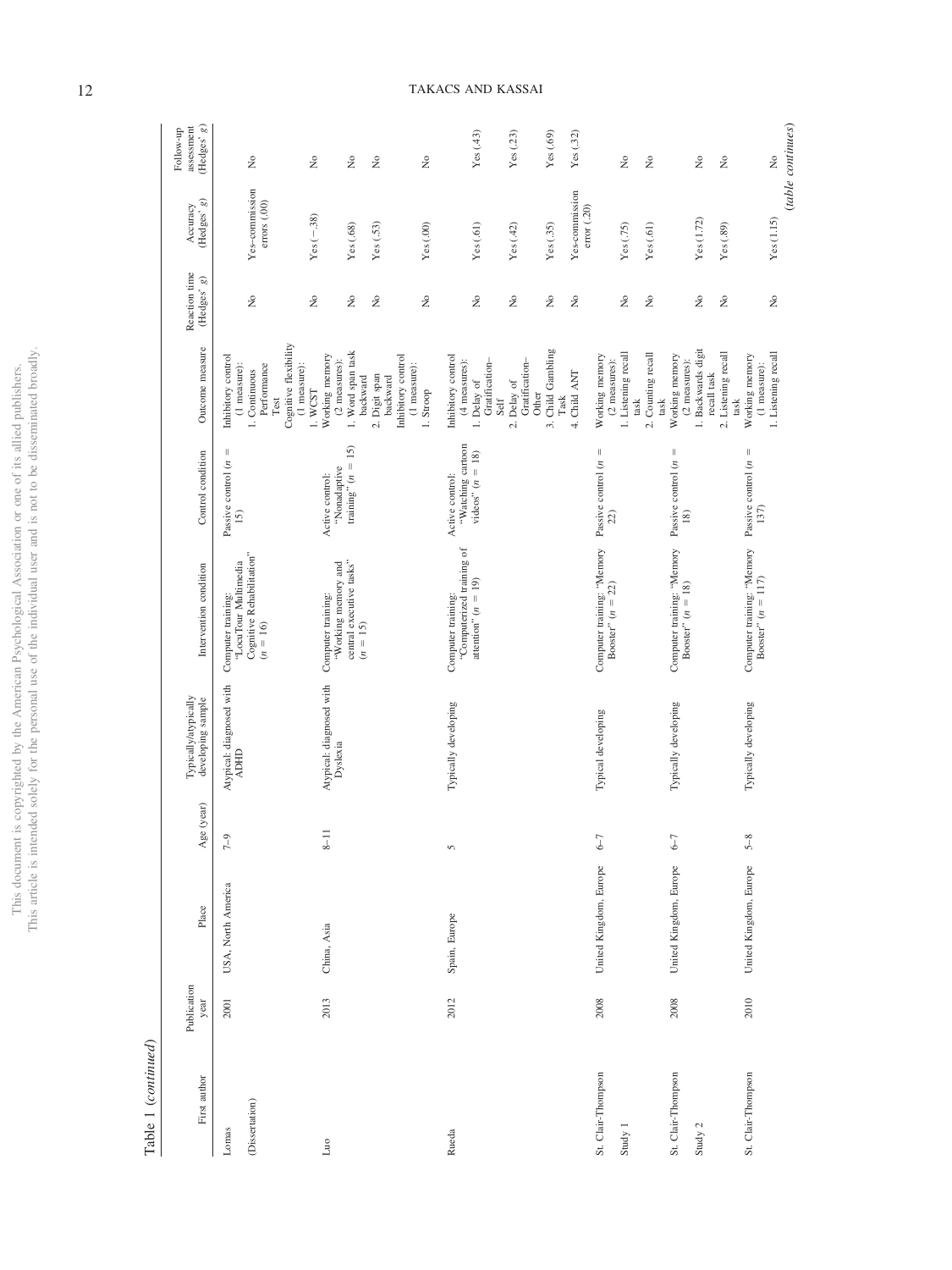This document is copyrighted by the American Psychological Association or one of its allied publishers.<br>This article is intended solely for the personal use of the individual user and is not to be disseminated broadly. This article is intended solely for the personal use of the individual user and is not to be disseminated broadly. This document is copyrighted by the American Psychological Association or one of its allied publishers.

> $\begin{tabular}{ll} Table 1 (continued) \end{tabular}$ Table 1 (*continued*)

| Place<br>Publication<br>year                          | (year)<br>$A$ ge | Typically/atypically<br>developing sample | Intervention condition                                                            | Control condition                                 | Outcome measure                                                         | Reaction time<br>(Hedges' $g)$  | (Hedges' $\boldsymbol{g})$<br>Accuracy | (Hedges'g)<br>assessment<br>Follow-up      |
|-------------------------------------------------------|------------------|-------------------------------------------|-----------------------------------------------------------------------------------|---------------------------------------------------|-------------------------------------------------------------------------|---------------------------------|----------------------------------------|--------------------------------------------|
| Typical developing<br>$4-5$<br>Sweden, Europe<br>2009 |                  |                                           | Computer training: "Cogmed<br>Training: RoboMemo"<br>$(n = 17)$<br>Working Memory | "Computer games"<br>Active control:<br>$(n = 14)$ | 1. Span Board Task<br>Working memory<br>$(2$ measures):                 | $\frac{1}{2}$                   | Yes(.20)                               | $\tilde{z}$                                |
|                                                       |                  |                                           |                                                                                   |                                                   | 2. Word Span Task<br>Inhibitory control<br>(WAIS-R-NI)<br>(2 measures): | $\stackrel{\circ}{\simeq}$      | Yes(.31)                               | $\stackrel{\circ}{\mathbf{Z}}$             |
|                                                       |                  |                                           |                                                                                   |                                                   | Stroop Task<br>1. Day-Night                                             | $\tilde{z}$                     | Yes $(.42)$                            | $\stackrel{\circ}{\mathbf{Z}}$             |
|                                                       |                  |                                           |                                                                                   |                                                   | 2. GoNo-Go Task                                                         | $\tilde{z}$                     | Yes (commission<br>$error$ $(-.09)$    | $\stackrel{\circ}{\mathbf{z}}$             |
| $-5$<br>Sweden, Europe<br>2009                        |                  | Typically developing                      | Computer training: "Cogmed<br>Training: RoboMemo"<br>$(n = 17)$<br>Working Memory | Passive control $(n =$<br>$\overline{16}$         | 1. Span Board Task<br>Working memory<br>(WAIS-R-NI)<br>(2 measures):    | $\stackrel{\circ}{\mathsf{Z}}$  | Yes(.30)                               | $\stackrel{\circ}{\mathbf{Z}}$             |
|                                                       |                  |                                           |                                                                                   |                                                   | 2. Word Span Task<br>Inhibitory control<br>$(2$ measures):              | $\stackrel{\circ}{\mathbf{z}}$  | Yes(.30)                               | $\rm \stackrel{\circ}{\rm \scriptstyle X}$ |
|                                                       |                  |                                           |                                                                                   |                                                   | Stroop Task<br>1. Day-Night                                             | $\stackrel{\circ}{\mathcal{Z}}$ | Yes(.33)                               | $\stackrel{\circ}{\mathbf{Z}}$             |
|                                                       |                  |                                           |                                                                                   |                                                   | 2. Go/No-Go Task                                                        | $\stackrel{\circ}{\mathbf{z}}$  | Yes (commission<br>$error$ $(-.25)$    | $\stackrel{\circ}{\mathbf{Z}}$             |
| $\widetilde{-}$<br>Sweden, Europe<br>2009             |                  | Typically developing                      | Computer training: "Cogmed<br>RoboMemo" $(n = 18)$<br>Inhibition Training:        | "Computer games"<br>Active control:<br>$(n = 14)$ | 1. Span Board Task<br>Working memory<br>(2 measures):                   | $\stackrel{\circ}{\mathsf{Z}}$  | $Yes (-1.45)$                          | $\stackrel{\circ}{\mathbf{Z}}$             |
|                                                       |                  |                                           |                                                                                   |                                                   | 2. Word Span Task<br>Inhibitory control<br>$(WAS-R-NI)$                 | $\tilde{z}$                     | $Yes (-.51)$                           | $\rm \stackrel{\circ}{\mathbf{Z}}$         |
|                                                       |                  |                                           |                                                                                   |                                                   | $(2$ measures):<br>Stroop Task<br>1. Day-Night                          | $\stackrel{\circ}{\mathsf{Z}}$  | Yes(.16)                               | $\stackrel{\circ}{\mathbf{Z}}$             |
|                                                       |                  |                                           |                                                                                   |                                                   | 2. Go/No-Go Task                                                        | $\stackrel{\circ}{\simeq}$      | Yes (commission<br>error) (.12)        | $\stackrel{\circ}{\mathbf{Z}}$             |
| $-5$<br>Sweden, Europe<br>2009                        |                  | Typically developing                      | Computer training: "Cogmed<br>Inhibition Training:                                | Passive control $(n =$<br>16)                     | Working memory<br>$(2$ measures):                                       |                                 |                                        |                                            |
|                                                       |                  |                                           | RoboMemo" $(n = 18)$                                                              |                                                   | 1. Span Board Task<br>(WAIS-R-NI)                                       | $\tilde{z}$                     | $Yes(-1.01)$                           | $\tilde{z}$                                |
|                                                       |                  |                                           |                                                                                   |                                                   | 2. Word Span Task<br>Inhibitory control                                 | $\stackrel{\circ}{\mathbb{Z}}$  | $Yes (-52)$                            | $\rm \stackrel{\circ}{\rm \bf Z}$          |
|                                                       |                  |                                           |                                                                                   |                                                   | $(2$ measures):<br>Stroop Task<br>1. Day-Night                          | $\tilde{z}$                     | Yes(.06)                               | $\tilde{z}$                                |
|                                                       |                  |                                           |                                                                                   |                                                   | 2. Go/No-Go Task                                                        | ż                               | Yes (commission<br>error) $(-.27)$     | $\stackrel{\circ}{\mathbf{Z}}$             |
| $memory$ "<br>$6-12$<br>China, Asia<br>2014           |                  | Atypical: "Low working                    | "Computerized working<br>Computer training:                                       | $\, \parallel$<br>Passive control (n<br>25)       | Working memory<br>(1 measure):                                          |                                 |                                        |                                            |
|                                                       |                  |                                           | memory training" $(n =$<br>26)                                                    |                                                   | 1. Span Board task<br>Inhibitory control<br>(1 measure):                | $\stackrel{\circ}{\mathsf{Z}}$  | Yes(.56)                               | Yes $(.23)$                                |
|                                                       |                  |                                           |                                                                                   |                                                   | 1. Stroop task                                                          | Yes                             | $Yes (-30)$                            | $Yes (-.58)$                               |

# INTERVENTIONS FOR CHILDREN'S EXECUTIVE FUNCTIONS 13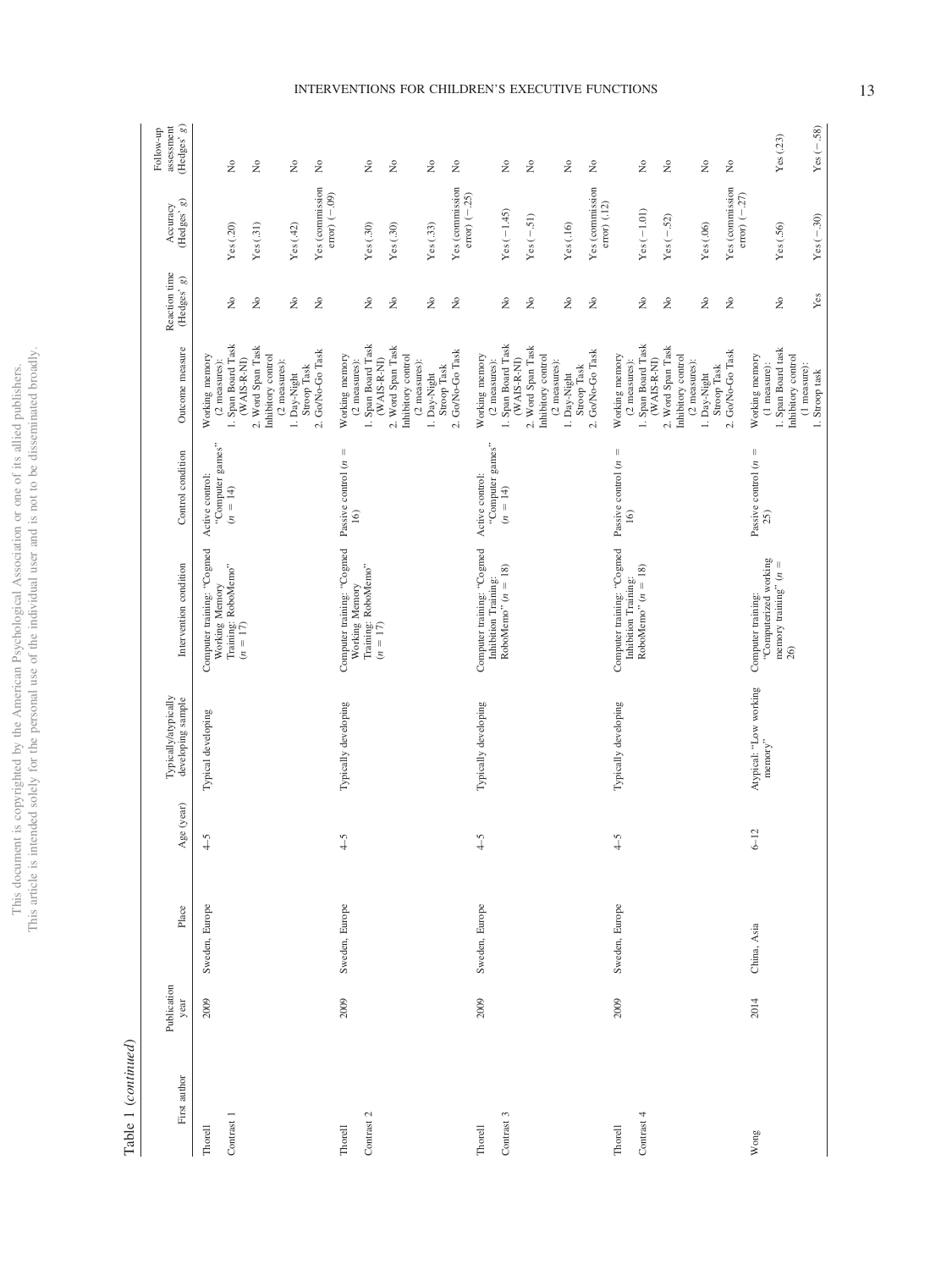the number of intervention sessions so instead, we coded the number of months children were enrolled in the program.

Interrater reliability ranged from 85% to 100% with the lowest values for the categorization of the intervention program and the outcome measures applied, which reflect excellent reliability.

## **Meta-Analytic Procedures**

The standardized mean difference between the intervention and the control conditions on the posttest was the dependent variable in the present meta-analysis. We chose the effect size of Hedges' *g* over Cohen's *d* because it corrects for small sample sizes (Borenstein, Hedges, Higgins, & Rothstein, 2009). A positive effect size reflected the advantage of the intervention condition, while a negative effect suggested that the control condition outperformed the intervention group. For calculating the effect sizes, the raw means and standard deviations on the posttests were preferred but if they were not available we used the growth scores in the two conditions (the change from pre- to posttest), or other statistics as long as they reflected the difference between the intervention and the control condition on the posttest (e.g., adjusted means and standard deviations, *t*- or *F*-statistics, or Cohen's *d*). If standard error statistics were provided in the paper we calculated the standard deviations based on a formula  $(SD = SE^* \sqrt{n})$ . Because effect sizes based on growth or change scores might be different from effect sizes calculated from posttest scores in case of nonrandomized designs, we also checked if results changed when such growth score-based effect sizes were excluded from the analyses.

The primary outcome in the present meta-analysis was accuracy on the executive function tests. This included the number of correct trials, error rates, and latency (e.g., the time children waited in a delay of gratification paradigm or the time participants took to finish a test). Additionally, we coded effect sizes based on reaction time (RT) differences and conducted a separate meta-analysis regarding those data (for a similar procedure see Lim & Dinges, 2010) in order to assess whether RT results confirm the results of accuracy data. Finally, we coded effect sizes for the follow-up results if primary papers reported such in order to synthesize those results in another metaanalysis testing whether benefits of interventions are sustained over time.

When more than one appropriate outcome measure was reported in a study, we calculated effect sizes for all of those. We used the software Comprehensive Meta-Analysis (CMA), Version 3.0 (Borenstein, Hedges, Higgins, & Rothstein, 2005) to calculate the effect size for each contrast. The software takes the average of the effect sizes found on the different outcome measures per study before calculating the average effect size over the different studies. The results were scanned for outliers with a standardized residual exceeding  $\pm 3.29$ (Tabachnik & Fidell, 2007).

We conducted three meta-analyses: one on the posttest accuracy results, one on the posttest RT data, and one on follow-up accuracy results. Because there was a wide range of different samples, interventions and outcome measures, we used the random-effects model to calculate the average effect sizes. The random-effects model allows for between-study variance beyond sampling error (Borenstein et al., 2009). Under this model the average effect size is calculated after weighting the contrasts by the inverse of the sampling error, thus studies with larger samples weigh more into the average. Further, the

*Q*-statistics was utilized to calculate the heterogeneity of the average effect sizes. A significant *Q*-value indicates a heterogeneous effect.

In order to assess the effects of differences between the primary studies that might have an influence on the results we tested the effects of a priori defined variables: the year of publication and the continent the study was conducted in, the mean age of the sample, the length of the intervention, whether the study applied a randomized or a quasiexperimental design, and whether the study utilized an active or a passive control condition. Subgroup analyses were conducted to compare the contrasts based on categorical moderator variables (e.g., active or passive control condition), while metaregression was conducted in case of continuous variables (e.g., publication year) in all the meta-analyses. Categorical moderator variables had to have at least four contrasts in each category to suffice for testing statistical significance [\(Bakermans-](#page-40-0)[Kranenburg et al., 2003\)](#page-40-0).

Publication bias was inspected in all sets of studies because studies with significant results are more likely to be published thus significant findings can be overrepresented in a meta-analysis and this tendency may lead to an overestimation of the average effect size (Rothstein, Sutton, & Borenstein, 2006). Rosenthal's fail-safe *n* was calculated in case of significant average effect sizes, which is an estimate regarding how many missing studies with a null finding would be needed for the average effect size to turn insignificant. In case of a robust effect, this fail-safe number should exceed  $5k + 10$  where *k* is the number of contrasts included (Rosenthal, 1979). Additionally, a funnel plot with the effect sizes of the included studies plotted against the standard errors was inspected. An asymmetrical distribution of the studies on the funnel plot suggests the possibility of missing studies and thus, publication bias. In case of an asymmetrical funnel plot, we used Duval and Tweedie's trim and fill procedure to calculate the adjusted effect (Borenstein et al., 2009).

Finally, we tested the average effect sizes in the different intervention categories too (explicit training including computerized and noncomputer training, physical activity programs including aerobic exercise and cognitively engaging physical activity, EFspecific curricula, art activities including music and drama/pretend play, and interventions that provide children new strategies of self-regulation including mindfulness practices, biofeedbackenhanced relaxation, and strategy teaching programs).

Additionally, we inspected the average effects of the different interventions on each EF component (working memory, inhibitory control, and cognitive flexibility) separately. Finally, in each metaanalysis we inspected the results separately for typically and nontypically developing samples in order to the test the hypothesis that different interventions might be effective for the two groups.

## **Results**

## **Overall Effects**

Funnel plots and forest plots are shown in the [online supple](http://dx.doi.org/10.1037/bul0000195.supp)[mentary material.](http://dx.doi.org/10.1037/bul0000195.supp) The data files can be found on the following link: [https://osf.io/at36x/.](https://osf.io/at36x/)

**Accuracy (posttest).** There were two outliers (Kloo & Perner, 2003; Pan et al., 2016) that were excluded from the analyses. After excluding those, 100 effect sizes in 90 studies including data of 8,925 children were included in the meta-analysis on posttest accuracy measures of EF skills. As shown in Tables 1–9 the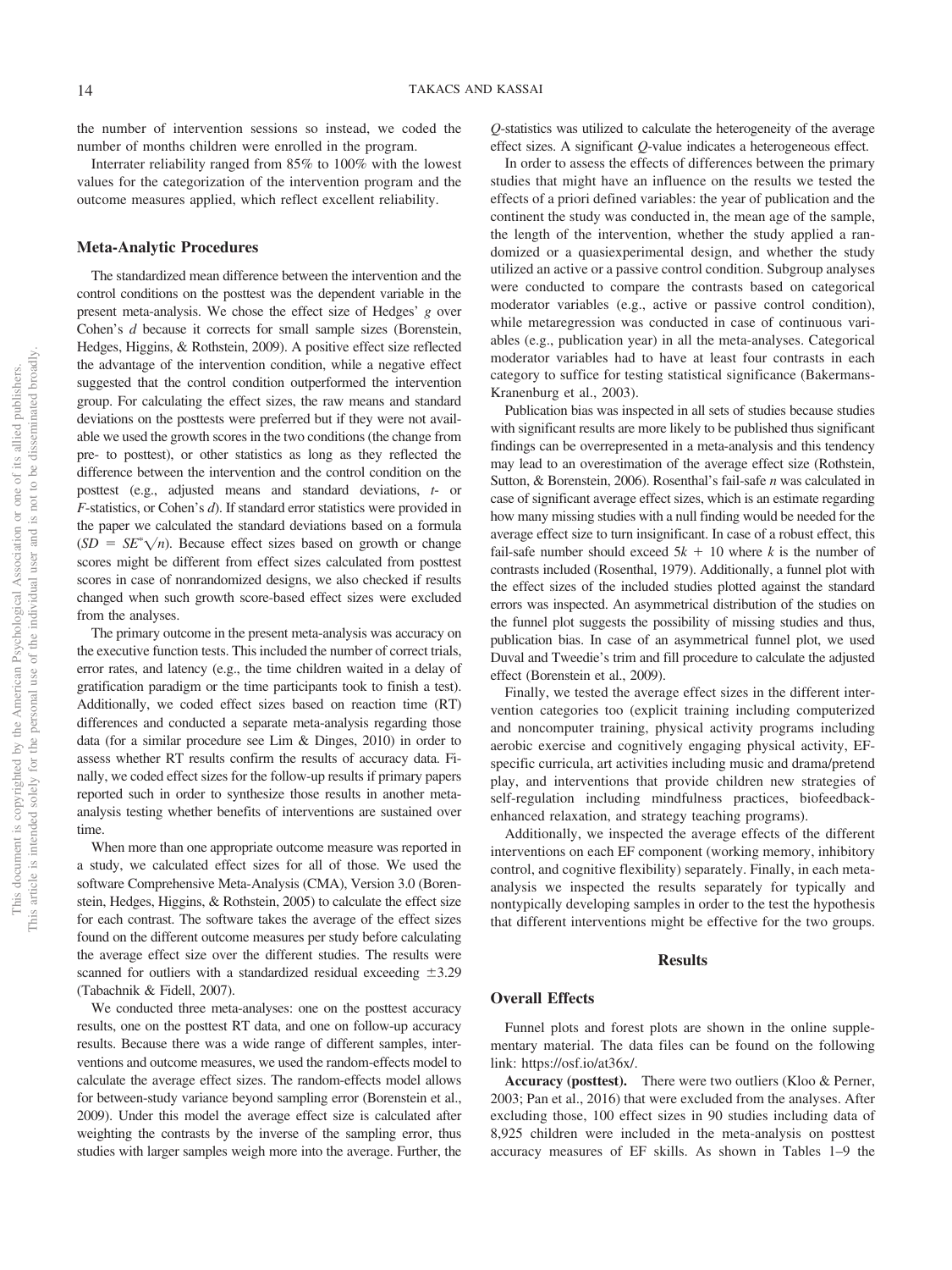## <span id="page-15-0"></span>Table 2

*Effects Overall and Separately for the Different Types of Interventions on Accuracy Indicators on Posttest*

| Intervention type                           | Sample     | Number of<br>contrasts $(k)$ | Average<br>effect<br>size $(g^+)$ | Standard<br>error        | 95%<br>confidence<br>interval | Significance<br>(p) | Difference between<br>nontypically and<br>typically developing $(Q)$ |
|---------------------------------------------|------------|------------------------------|-----------------------------------|--------------------------|-------------------------------|---------------------|----------------------------------------------------------------------|
|                                             |            |                              |                                   |                          |                               |                     |                                                                      |
| Overall                                     |            |                              |                                   |                          |                               |                     |                                                                      |
|                                             | Overall    | 100                          | .30                               | .02                      | [.23, .37]                    | < 0.001             |                                                                      |
|                                             | Nontypical | 41                           | .39                               | .07                      | [.25, .53]                    | < .001              | $Q(1) = 2.37, p = .12$                                               |
|                                             | Typical    | 59                           | .26                               | .04                      | [.17, .34]                    | < .001              |                                                                      |
| Explicit practice                           |            |                              |                                   |                          |                               |                     |                                                                      |
|                                             | Overall    | 47                           | .38                               | .06                      | [.26, .49]                    | < .001              |                                                                      |
|                                             | Nontypical | 20                           | .24                               | .07                      | [.10, .38]                    | .001                | $Q(1) = 4.45, p = .04$                                               |
|                                             | Typical    | 27                           | .46                               | .08                      | [.31, .61]                    | < .001              |                                                                      |
| Computer training                           |            |                              |                                   |                          |                               |                     |                                                                      |
|                                             | Overall    | 28                           | .42                               | .08                      | [.25, .58]                    | < .001              |                                                                      |
|                                             | Nontypical | 15                           | .25                               | .07                      | [.11, .39]                    | < .001              | $Q(1) = 5.14, p = .02$                                               |
|                                             | Typical    | 13                           | .60                               | .14                      | [.33, .87]                    | < .001              |                                                                      |
| Noncomputer training                        |            |                              |                                   |                          |                               |                     |                                                                      |
|                                             | Overall    | 19                           | .30                               | .06                      | [.17, .42]                    | < .001              |                                                                      |
|                                             | Nontypical | 5                            | .22                               | .35                      | $[-.47, .91]$                 | .53                 | $Q(1) = .07, p = .79$                                                |
|                                             | Typical    | 14                           | .31                               | .07                      | [.18, .45]                    | < .001              |                                                                      |
|                                             |            |                              |                                   |                          |                               |                     |                                                                      |
| Physical activity                           |            |                              |                                   |                          |                               |                     |                                                                      |
|                                             | Overall    | 22                           | .16                               | .07                      | [.01, .30]                    | .03                 |                                                                      |
|                                             | Nontypical | 10                           | .40                               | .19                      | [.02, .78]                    | .04                 | $Q(1) = 3.40, p = .07$                                               |
|                                             | Typical    | 12                           | .03                               | .05                      | $[-.07, .13]$                 | .59                 |                                                                      |
| Aerobic exercise                            |            |                              |                                   |                          |                               |                     |                                                                      |
|                                             | Overall    | 8                            | .05                               | .14                      | $[-.22, .32]$                 | .72                 |                                                                      |
|                                             | Nontypical | 3                            | .52                               | .24                      | [.05, .99]                    | .03                 |                                                                      |
|                                             | Typical    | 5                            | $-.15$                            | .10                      | $[-.35, .05]$                 | .14                 |                                                                      |
| Cognitively engaging exercise               |            |                              |                                   |                          |                               |                     |                                                                      |
|                                             | Overall    | 17                           | .17                               | .08                      | [.002, .33]                   | .048                |                                                                      |
|                                             | Nontypical | 8                            | .29                               | .23                      | $[-.17, .75]$                 | .22                 | $Q(1) = .72, p = .40$                                                |
|                                             | Typical    | 9                            | .08                               | .06                      | $[-.04, .21]$                 | .20                 |                                                                      |
| EF-specific curricula                       |            |                              |                                   |                          |                               |                     |                                                                      |
|                                             | Overall    | 7                            | .12                               | .07                      | $[-.02, .27]$                 | .09                 |                                                                      |
|                                             |            |                              | $\overline{\phantom{0}}$          |                          |                               |                     |                                                                      |
|                                             | Nontypical |                              |                                   |                          |                               |                     |                                                                      |
|                                             | Typical    | $\tau$                       | .12                               | .07                      | $[-.02, .27]$                 | .09                 |                                                                      |
| Art activities                              |            |                              |                                   |                          |                               |                     |                                                                      |
|                                             | Overall    | 4                            | .07                               | .12                      | $[-.16, .30]$                 | .56                 |                                                                      |
|                                             | Nontypical | $\mathbf{1}$                 | $-.21$                            | .26                      | $[-.71, .29]$                 | .41                 |                                                                      |
|                                             | Typical    | 3                            | .14                               | .13                      | $[-.12, .40]$                 | .28                 |                                                                      |
| Music                                       |            |                              |                                   |                          |                               |                     |                                                                      |
|                                             | Overall    | $\overline{c}$               | $-.04$                            | .18                      | $[-.38, .31]$                 | .84                 |                                                                      |
|                                             | Nontypical | $\mathbf{1}$                 | $-.21$                            | .26                      | $[-.71, .29]$                 | .41                 |                                                                      |
|                                             | Typical    | 1                            | .12                               | .24                      | $[-.36, .60]$                 | .62                 |                                                                      |
| Drama/pretend play                          |            |                              |                                   |                          |                               |                     |                                                                      |
|                                             | Overall    | 3                            | .10                               | .13                      | $[-.16, .36]$                 | .44                 |                                                                      |
|                                             | Nontypical |                              | $\overline{\phantom{0}}$          | $\overline{\phantom{0}}$ |                               |                     |                                                                      |
|                                             | Typical    | 3                            | .10                               | .13                      | $[-.16, .36]$                 | .44                 |                                                                      |
| Providing new strategies of self-regulation |            |                              |                                   |                          |                               |                     |                                                                      |
|                                             | Overall    | 20                           | .46                               | .09                      | [.28, .64]                    | < 0.001             |                                                                      |
|                                             | Nontypical | 10                           | .84                               | .13                      | [.60, 1.08]                   | < .001              | $Q(1) = 15.03, p < .001$                                             |
|                                             | Typical    | 10                           | .24                               | .09                      | [.05, .42]                    | .01                 |                                                                      |
| Mindfulness practices                       |            |                              |                                   |                          |                               |                     |                                                                      |
|                                             |            |                              |                                   |                          |                               |                     |                                                                      |
|                                             | Overall    | 6                            | .46                               | .11                      | [.26, .67]                    | < .001              |                                                                      |
|                                             | Nontypical |                              |                                   |                          |                               |                     |                                                                      |
|                                             | Typical    | 6                            | .46                               | .11                      | [.26, .67]                    | < .001              |                                                                      |
| Biofeedback-enhanced relaxation             |            |                              |                                   |                          |                               |                     |                                                                      |
|                                             | Overall    | 5                            | .93                               | .18                      | [.58, 1.28]                   | < 0.001             |                                                                      |
|                                             | Nontypical | $\sqrt{5}$                   | .93                               | .18                      | [.58, 1.28]                   | < .001              |                                                                      |
|                                             | Typical    |                              | $\overline{\phantom{0}}$          |                          |                               |                     |                                                                      |
| Strategy teaching interventions             |            |                              |                                   |                          |                               |                     |                                                                      |
|                                             | Overall    | 10                           | .30                               | .12                      | [.06, .53]                    | .01                 |                                                                      |
|                                             | Nontypical | 5                            | .76                               | .17                      | [.42, 1.10]                   | < .001              | $Q(1) = 11.42, p = .001$                                             |
|                                             | Typical    | 5                            | .08                               | .10                      | $[-.12, .27]$                 | .45                 |                                                                      |
|                                             |            |                              |                                   |                          |                               |                     |                                                                      |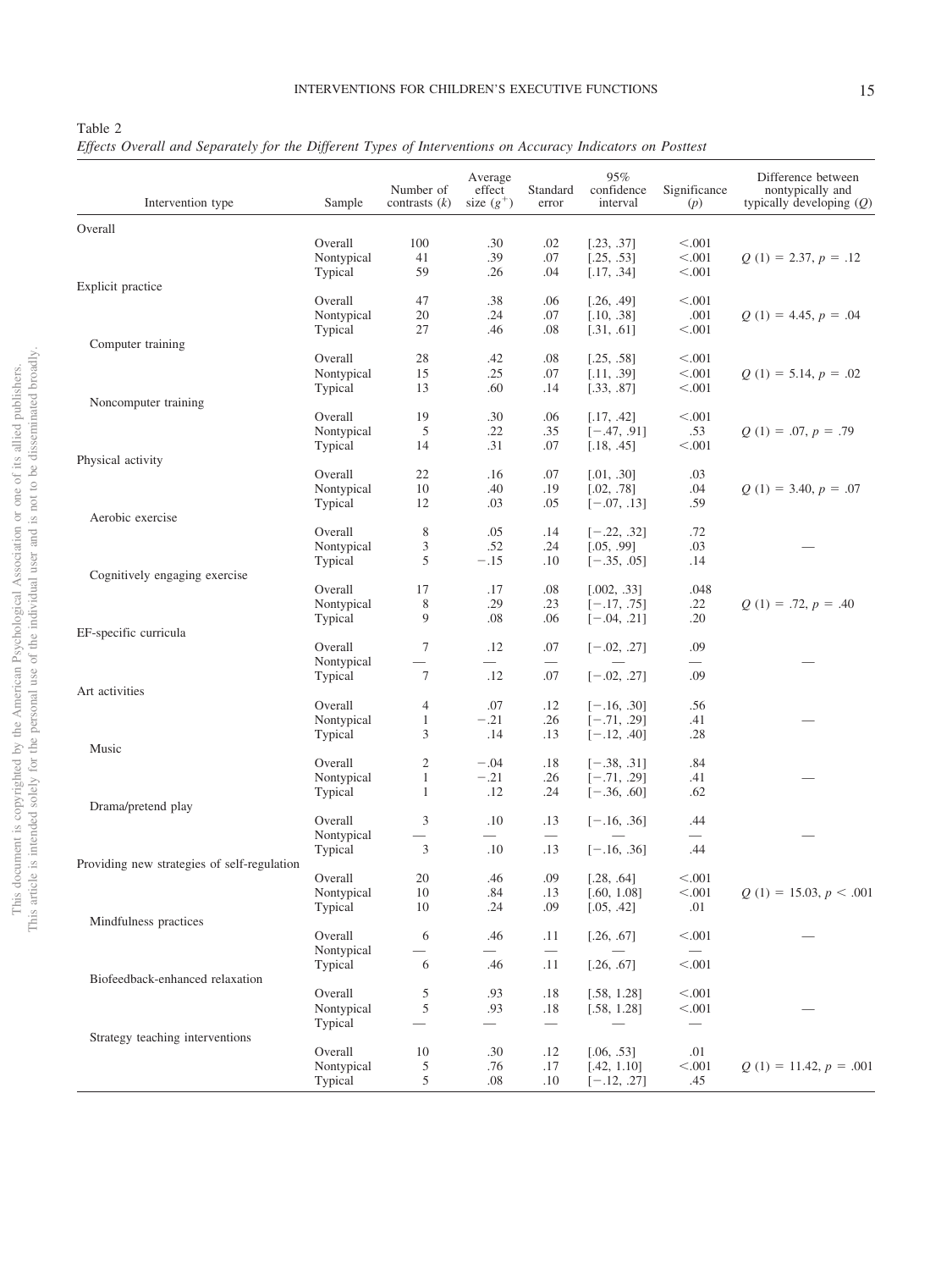|                          | ļ                       |
|--------------------------|-------------------------|
| i<br>í                   |                         |
| ò                        |                         |
| ś                        |                         |
| Ī                        |                         |
|                          |                         |
|                          | í                       |
|                          |                         |
|                          |                         |
|                          |                         |
|                          |                         |
|                          | ļ<br>ï                  |
|                          |                         |
|                          |                         |
| ì                        |                         |
| ì                        |                         |
| i                        |                         |
|                          |                         |
|                          |                         |
| ЛC                       |                         |
| j                        |                         |
|                          |                         |
|                          |                         |
| J                        |                         |
|                          |                         |
| Ċ                        |                         |
| į                        | ţ<br>Ó                  |
|                          |                         |
|                          | Í                       |
|                          | j<br>í                  |
| ł                        |                         |
|                          |                         |
| i                        |                         |
|                          |                         |
| 3<br>ç                   |                         |
|                          | í                       |
| j<br>ℷ                   |                         |
| ł<br>j                   |                         |
| ì                        |                         |
|                          | 1                       |
|                          |                         |
| I<br>i                   |                         |
|                          |                         |
|                          | l                       |
|                          |                         |
|                          |                         |
|                          |                         |
|                          |                         |
| COLO<br>ì                | 3sm<br>ПC               |
|                          |                         |
| I                        | ć                       |
|                          |                         |
|                          | $\frac{1}{2}$           |
|                          |                         |
|                          | j                       |
| j<br>ł                   | I                       |
| I                        |                         |
|                          | 3                       |
|                          |                         |
|                          | ś                       |
| ł<br>j<br>l              | í                       |
| ì<br>j                   |                         |
| j<br>I                   |                         |
| Ĵ                        | j                       |
| $\frac{1}{2}$<br>ij<br>ï | ï                       |
| j<br>ï                   |                         |
| Ó<br>J                   |                         |
|                          | j                       |
|                          |                         |
| Ë                        |                         |
|                          |                         |
|                          |                         |
| I                        |                         |
|                          |                         |
|                          |                         |
| こうしょう こうしょう              |                         |
| i                        |                         |
|                          |                         |
|                          | ĵ                       |
|                          | i                       |
|                          |                         |
| .1018                    |                         |
|                          | $\frac{1}{2}$<br>i<br>ł |

 ${\rm Table~3} \atop \textcolor{blue}{Overview}$ 

| $\ddot{\phantom{a}}$<br>i<br>ì<br>ׇ֘֒<br>i<br>ť           |
|-----------------------------------------------------------|
|                                                           |
|                                                           |
|                                                           |
|                                                           |
|                                                           |
|                                                           |
| ֦<br>l<br>1                                               |
| i<br>ī<br>i<br>i<br>j<br>j                                |
|                                                           |
|                                                           |
| ₿<br>$\overline{\phantom{a}}$<br>î<br>֧֛֛֛֓֕֜֜֜<br>j<br>Ì |
|                                                           |
| l<br>í<br>ī                                               |
| j<br>Ì                                                    |
| ţ                                                         |
|                                                           |
|                                                           |
|                                                           |
| j<br>$\overline{\phantom{a}}$<br>ł<br>þ<br>ì<br>j         |

| Publication<br>year<br>First author | Place         | year)<br>Age    | Clinical status of the<br>sample | Intervention condition                                                                                                     | Control condition                                                              | Outcome measure                                                                                                                                                                                            | Reaction time                                                                                                                         | Accuracy                                            | assessment<br>Follow-up                                  |
|-------------------------------------|---------------|-----------------|----------------------------------|----------------------------------------------------------------------------------------------------------------------------|--------------------------------------------------------------------------------|------------------------------------------------------------------------------------------------------------------------------------------------------------------------------------------------------------|---------------------------------------------------------------------------------------------------------------------------------------|-----------------------------------------------------|----------------------------------------------------------|
| 2009                                | Italy, Europe | $\circ$         | Typically developing             | "Metacognitive visuospatial<br>working memory training"<br>$(n = 22)$<br>Noncomputer training:                             | activities" $(n = 24)$<br>general cognitive<br>"Involved in<br>Active control: | Working memory<br>1. Backward digit<br>(2 measures):<br>recall                                                                                                                                             | $\tilde{z}$                                                                                                                           | Yes (.16)                                           | $\stackrel{\circ}{\simeq}$                               |
| 2000                                | Australia     | 3               | Atypical: 'Low<br>inhibition"    | "Training EF promoting<br>Noncomputer training:<br>$tasks" (n = 7)$                                                        | Passive control $(n =$<br>5)                                                   | Inhibitory control<br>2. Corsi block test<br>discrimination<br>(1 measure):<br>1. Go/No-Go                                                                                                                 | $\stackrel{\circ}{\mathsf{Z}}$<br>$\mathring{\mathsf{z}}$                                                                             | $Yes (-.49)$<br>Yes (.59)                           | $\tilde{z}$<br>$\stackrel{\circ}{\mathbf{z}}$            |
| 2000                                | Australia     | $\widetilde{-}$ | Atypical: 'Low<br>inhibition"    | "Training EF promoting<br>Noncomputer training:<br>$tasks" (n = 8)$                                                        | $\lvert \rvert$<br>Passive control (n<br>$\widehat{+}$                         | Inhibitory control<br>discrimination<br>(1 measure):<br>1. Go/No-Go<br>apparatus<br>apparatus                                                                                                              | $\tilde{z}$                                                                                                                           | Yes $(-.06)$                                        | $\tilde{z}$                                              |
| 2016                                | Australia     | 4               | Typically developing             | Quincey Quokka's Quest"-<br>one-on-one reading $(n =$<br>"Shared book reading-<br>Noncomputer training:<br>22)             | "Dialogic reading"<br>Active Control:<br>$(n = 18)$                            | Working memory<br>Inhibitory control<br>$(1$ measure):<br>(1 measure):<br>flexibility (1<br>measure):<br>1. Go/No-Go<br>1. Mr. Ant<br>Cognitive                                                            | $\stackrel{\circ}{\mathbf{Z}}$<br>$\tilde{z}$                                                                                         | Yes $(.77)$<br>Yes (.22)                            | $\stackrel{\circ}{\mathbf{z}}$<br>$\tilde{z}$            |
| 2016                                | Australia     | 4               | Typically developing             | Quincey Quokka's Quest"<br>$(n = 25)$ -group reading<br>"Shared book reading-<br>Noncomputer training:                     | "Dialogic reading"<br>Active Control:<br>$(n = 18)$                            | Inhibitory control<br>Working memory<br>(1 measure):<br>(1 measure):<br>Change Card<br>flexibility (1<br>1. Dimensional<br>measure):<br>1. Go/No-Go<br>1. Mr. Ant<br>Cognitive<br>Sort                     | $\stackrel{\circ}{\mathsf{Z}}$<br>$\stackrel{\circ}{\mathbf{z}}$<br>$\stackrel{\circ}{\mathsf{Z}}$                                    | Yes (.67)<br>Yes (.10)<br>Yes (.28)                 | $\tilde{z}$<br>$\tilde{z}$<br>$\tilde{z}$                |
| 2016                                | Australia     | 4               | Typically developing             | Quincey Quokka's Quest"-<br>one-on-one reading $(n =$<br>"Shared book reading-<br>Noncomputer training:<br>$\overline{19}$ | "Dialogic reading"<br>Active control:<br>$(n = 21)$                            | Inhibitory control<br>Working memory<br>$(1$ measure):<br>(1 measure):<br>Change Card<br>flexibility (1<br>1. Dimensional<br>1. Dimensional<br>measure):<br>1. Go/No-Go<br>1. Mr. Ant<br>Cognitive<br>Sort | $\stackrel{\circ}{\mathbf{Z}}$<br>$\stackrel{\circ}{\mathbf{z}}$<br>$\stackrel{\circ}{\mathbf{z}}$<br>$\stackrel{\circ}{\mathcal{Z}}$ | Yes $(-.07)$<br>Yes $(.70)$<br>Yes (.62)<br>Yes(00) | $\tilde{R}$<br>$\tilde{R}$<br>$\tilde{z}$<br>$\tilde{z}$ |
|                                     |               |                 |                                  |                                                                                                                            |                                                                                | Change Card<br>Sort                                                                                                                                                                                        |                                                                                                                                       |                                                     |                                                          |

16 TAKACS AND KASSAI

(*table continues*)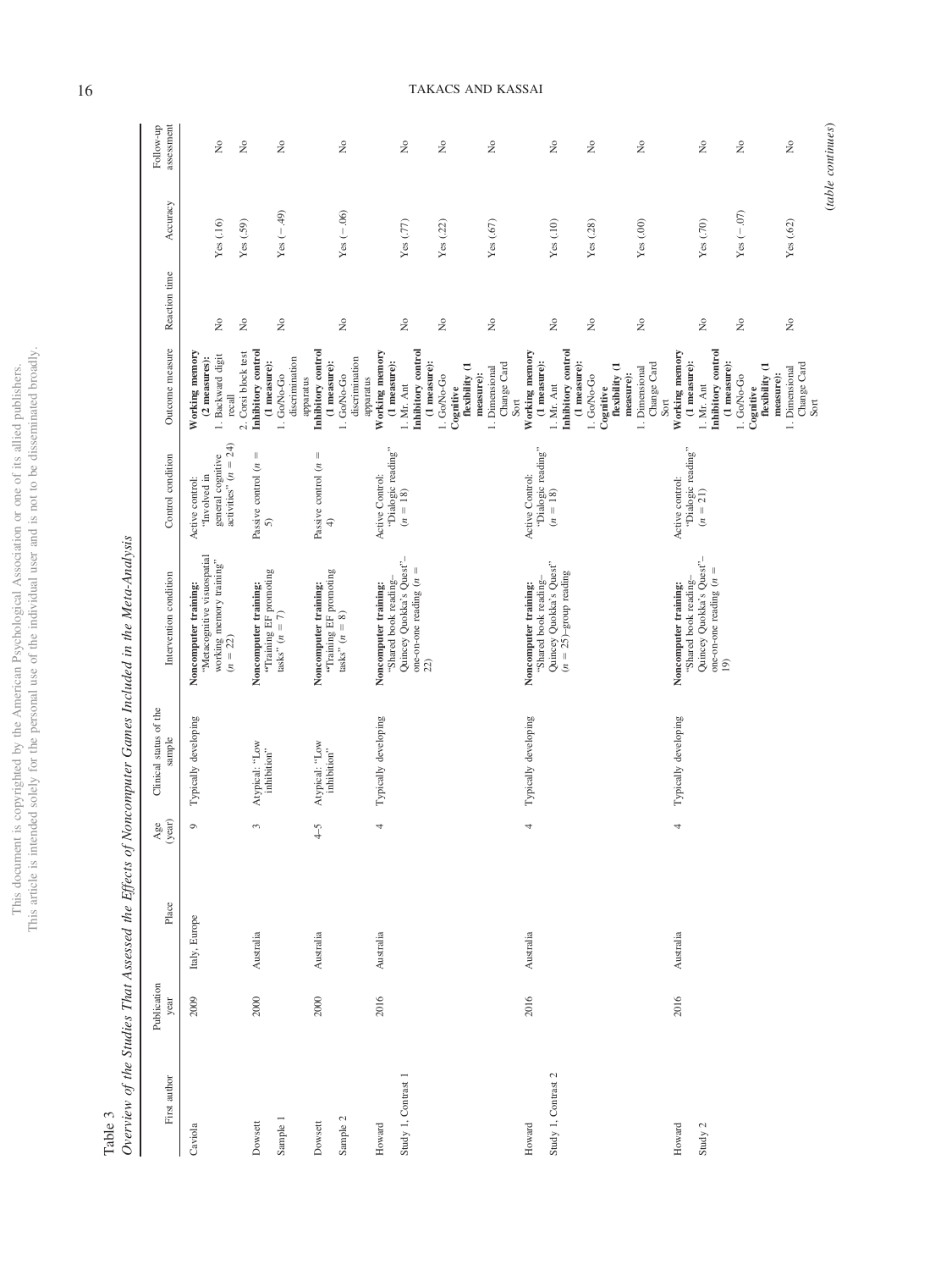This document is copyrighted by the American Psychological Association or one of its allied publishers.<br>This article is intended solely for the personal use of the individual user and is not to be disseminated broadly. This article is intended solely for the personal use of the individual user and is not to be disseminated broadly. This document is copyrighted by the American Psychological Association or one of its allied publishers.

> Table 3 (continued) Table 3 (*continued*)

| First author                                            | Publication<br>year | Place                   | $\frac{Age}{(year)}$     | Clinical status of the<br>sample | Intervention condition                                                                                                     | Control condition                                                                      | Outcome measure                                                                                                    | Reaction time                            | Accuracy                              | assessment<br>Follow-up                  |
|---------------------------------------------------------|---------------------|-------------------------|--------------------------|----------------------------------|----------------------------------------------------------------------------------------------------------------------------|----------------------------------------------------------------------------------------|--------------------------------------------------------------------------------------------------------------------|------------------------------------------|---------------------------------------|------------------------------------------|
| Howard<br>Study 3                                       | 2016                | Australia               | $\overline{\phantom{a}}$ | Typically developing             | Quincey Quokka's Quest"-<br>one-on-one reading $(n =$<br>"Shared book reading-<br>Noncomputer training:<br>$\overline{19}$ | "Dialogic reading"<br>Active control:<br>$(n = 15)$                                    | Inhibitory control<br>Working memory<br>(1 measure):<br>(1 measure):<br>1. Mr. Ant                                 | $\stackrel{\circ}{\simeq}$               | Yes(.83)                              | Yes(45)                                  |
|                                                         |                     |                         |                          |                                  |                                                                                                                            |                                                                                        | flexibility (1<br>1. Go/No-Go<br>measure):<br>Cognitive                                                            | $\stackrel{\circ}{\mathsf{Z}}$           | Yes(.05)                              | Yes(.06)                                 |
| $N$ kloo                                                | 2003                | Austria, Europe         | $2-4$                    | Typically developing             | Noncomputer training: "Card<br>Sorting" $(n = 14)$                                                                         | training, Relative-<br>clause training"<br>conservation<br>Active control:<br>"Number- | Change Card<br>Change Card<br>flexibility (1<br>1. Dimensional<br>1. Dimensional<br>measure):<br>Cognitive<br>Sort | ż<br>$\tilde{z}$                         | Yes (90.21)<br>Yes (.55)              | ż<br>Yes(0.30)                           |
| Kroesbergen<br>Contrast 1                               | 2014                | The Netherlands, Europe | 5                        | Typically developing             | "Domain general working<br>memory training" $(n = 15)$<br>Noncomputer training:                                            | $\mid \mid$<br>Passive control $(n)$<br>$(n = 15)$<br>21)                              | Working memory<br>(2 measures):<br>1. Word recall<br>backward<br>Sort                                              | ż                                        | Yes (.79)                             | ż                                        |
| Kroesbergen<br>Contrast 2                               | 2014                | The Netherlands, Europe | 5                        | Typically developing             | "Domain specific working<br>memory training" $(n = 15)$<br>Noncomputer training:                                           | $\vert\vert$<br>Passive control (n<br>21)                                              | Working memory<br>(2 measures):<br>2. Odd one out<br>1. Word recall<br>backward                                    | ż<br>ż                                   | Yes(.81)<br>Yes (.26)                 | ż<br>ż                                   |
| Contrast 1<br>$_{\rm Kytala}$                           | 2015                | Finland, Europe         | 5.9                      | Typically developing             | counting training" $(n = 23)$<br>"Working memory and<br>Noncomputer training:                                              | training) <sup>"</sup> $(n = 23)$<br>Active control:<br>"Counting"                     | Working memory<br>1. Backward word<br>2. Backward digit<br>(3 measures):<br>2. Odd one out<br>span<br>span         | $\stackrel{\circ}{\mathsf{Z}}$<br>ż<br>ż | Yes $(-.47)$<br>Yes(61)<br>Yes (.86)  | $\stackrel{\circ}{\mathbb{X}}$<br>ż<br>ż |
| Contrast 2<br>Kyttala                                   | 2015                | Finland, Europe         | 5.9                      | Typically developing             | 23)<br>"Working memory and<br>counting training" $(n =$<br>Noncomputer training:                                           | $\lvert \rvert$<br>Passive control (n<br>$\overline{17}$                               | Working memory<br>1. Backward word<br>2. Backward digit<br>(3 measures):<br>3. Odd one out<br>span<br>span         | ż<br>ż<br>$\tilde{z}$                    | Yes (.25)<br>Yes $(.00)$<br>Yes (.38) | ż<br>ż<br>ż                              |
| (Dissertation, Chapter V)<br>Markomichali<br>Contrast 1 | 2015                | USA, North America      | $4 - 5$                  | Typically developing             | 12)<br>Noncomputer training:<br>"Waiting Game" $(n =$                                                                      | Active control "Low<br>intensity training"<br>$(n = 13)$                               | Inhibitory control<br>(1 measure):<br>3. Odd one out<br>1. The Teddies<br>$\rm{Task}$                              | ż<br>$\tilde{z}$                         | Yes (.19)<br>Yes (.28)                | ż<br>ż                                   |
| (Dissertation, Chapter V) Contrast $2$<br>Markomichali  | 2015                | USA, North America      | $4-5$                    | Typically developing             | 12)<br>Noncomputer training:<br>"Waiting Game" $(n =$                                                                      | $\mid \mid$<br>Passive control (n<br>13)                                               | Inhibitory control<br>(1 measure):<br>1. The Teddies<br>$\rm{Task}$                                                | $\stackrel{\circ}{\mathsf{Z}}$           | Yes $(-.20)$                          | ż                                        |
| (Dissertation, Chapter VI)<br>Markomichali              | 2015                | USA, North America      | $^{4-6}$                 | Atypical: 'Low<br>inhibition"    | <b>Noncomputer training:</b><br>"Waiting Game" $(n = 19)$                                                                  | Passive control $(n =$<br>18)                                                          | Inhibitory control<br>2. Bee Delay Task<br>(2 measures):<br>1. The Teddies<br>$\rm{Task}$                          | $\stackrel{\circ}{\mathsf{Z}}$<br>ż      | Yes $(-34)$<br>Yes (.23)              | (table continues)<br>$\tilde{z}$<br>ż    |

# INTERVENTIONS FOR CHILDREN'S EXECUTIVE FUNCTIONS 17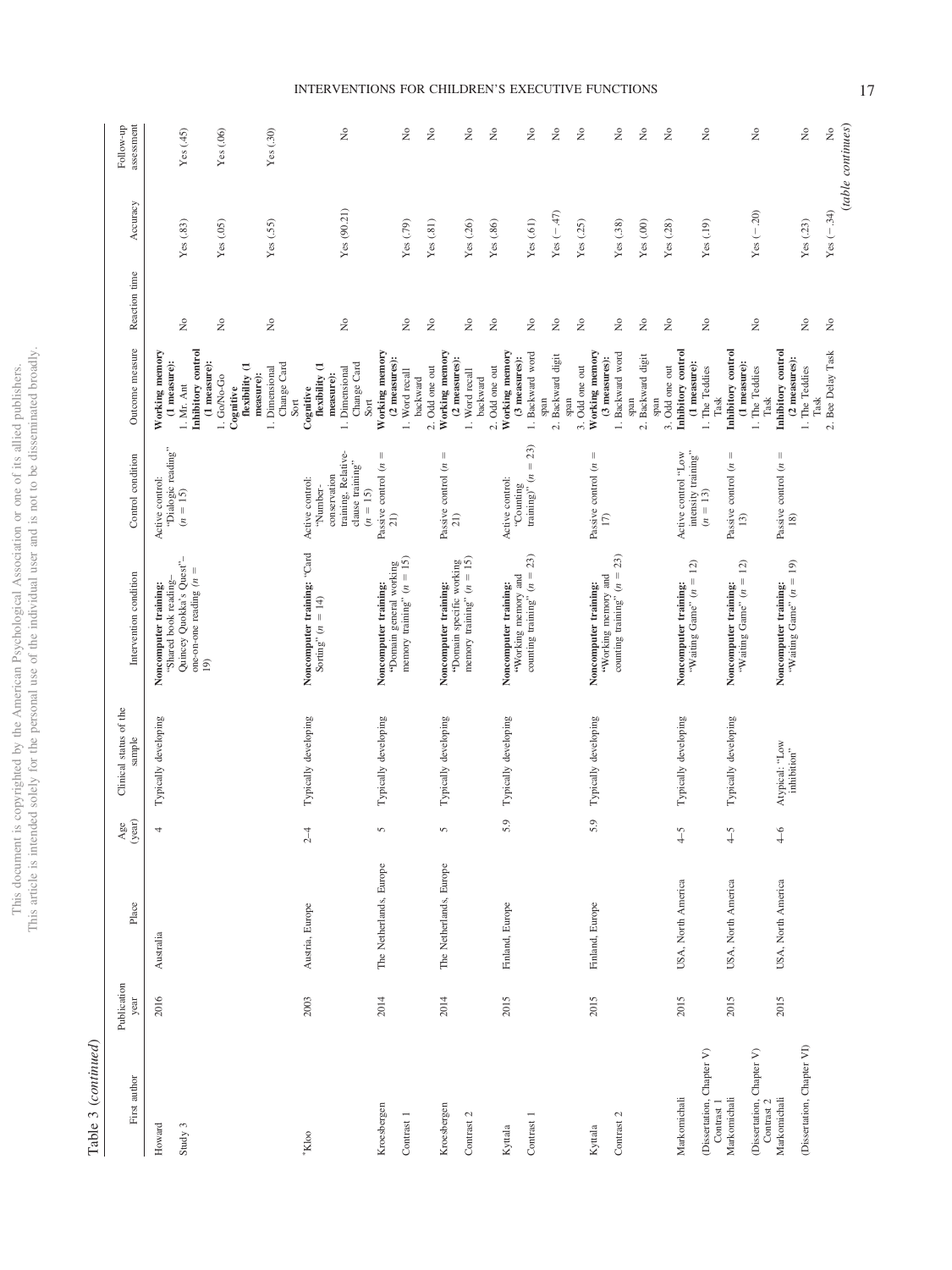|                          | ٠      |
|--------------------------|--------|
|                          |        |
|                          |        |
|                          |        |
| í<br>ċ                   |        |
| ċ                        |        |
| ζ                        |        |
|                          |        |
|                          | j      |
|                          | í      |
|                          |        |
|                          |        |
|                          |        |
|                          |        |
|                          | į      |
|                          |        |
|                          |        |
|                          |        |
| í                        |        |
|                          |        |
|                          |        |
|                          |        |
|                          | í      |
| 3                        |        |
|                          |        |
|                          |        |
|                          |        |
| J                        |        |
|                          |        |
|                          |        |
| ċ                        |        |
|                          | I      |
|                          |        |
|                          |        |
|                          | j      |
|                          | i      |
|                          |        |
|                          |        |
| į                        | ¢      |
|                          |        |
|                          |        |
| c<br>1<br>ï              |        |
|                          |        |
| I<br>I<br>)              |        |
| Ċ                        |        |
| ì                        |        |
|                          |        |
|                          |        |
|                          |        |
|                          |        |
|                          |        |
| <b>C</b>                 |        |
|                          |        |
|                          | ì      |
|                          |        |
|                          | Ŝ      |
| S<br>C<br>C              |        |
| ì                        |        |
| I                        |        |
|                          |        |
|                          | ļ      |
|                          |        |
|                          |        |
|                          | j      |
| j                        |        |
| l                        |        |
| í.                       |        |
|                          |        |
|                          |        |
|                          | ś      |
| j<br>Í                   | í      |
|                          |        |
|                          |        |
| j<br>ļ<br>ℷ              |        |
| ł<br>i                   | J      |
|                          |        |
| í                        |        |
| ĉ<br>١                   |        |
|                          |        |
|                          |        |
|                          |        |
|                          | Í      |
|                          |        |
| $\overline{\phantom{a}}$ | i      |
| I                        |        |
|                          |        |
|                          |        |
|                          |        |
|                          |        |
| l                        |        |
|                          |        |
|                          |        |
|                          |        |
| $\frac{1}{2}$            |        |
| í                        |        |
|                          | ï      |
|                          | į<br>۰ |

Table 3  $\left( continued\right)$ Table 3 (*continued*)

| First author              | Publication<br>year | Place         | $\frac{Age}{(year)}$ | Clinical status of the<br>sample        | Intervention condition                                                               | Control condition                                                           | Outcome measure                                                                                                                                                                                                         | Reaction time                                 | Accuracy                           | assessment<br>Follow-up                                                                                          |
|---------------------------|---------------------|---------------|----------------------|-----------------------------------------|--------------------------------------------------------------------------------------|-----------------------------------------------------------------------------|-------------------------------------------------------------------------------------------------------------------------------------------------------------------------------------------------------------------------|-----------------------------------------------|------------------------------------|------------------------------------------------------------------------------------------------------------------|
| Re                        | 2007                | Italy, Europe | 5                    | Atypical: diagnosed with<br><b>ADHD</b> | "Working Memory Control<br>Training Program" $(n = 5)$<br>Noncomputer training:      | $\mid \mid$<br>Passive control (n<br>5                                      | Inhibitory control<br>Working memory<br>Selective Task<br>(1 measure):<br>1. Dual Request<br>(1 measure):<br>$1.$ Walk/Don't                                                                                            | ż<br>$\tilde{z}$                              | Yes (2.46)<br>Yes (1.99)           | $\tilde{z}$<br>$\stackrel{\circ}{\mathbf{Z}}$                                                                    |
| Sample 1<br>Re            | 2015                | Italy, Europe | $\sqrt{2}$           | Atypical: 'ADHD<br>symptoms"            | "Working Memory Control<br>Training Program" $(n =$<br>Noncomputer training:<br>13)  | prewriting<br>exercises" ( $n = 13$ )<br>"Prereading and<br>Active control: | Working memory<br>Inhibitory control<br>Selective Task<br>1. Dual Request<br>(1 measure):<br>(1 measure):<br>1. Walk/Don't<br>Walk                                                                                      | $\stackrel{\circ}{\mathbb{Z}}$<br>ż           | Yes $(-32)$<br>Yes (.65)           | $\rm \stackrel{\circ}{\rm \bf Z}$<br>$\stackrel{\circ}{\mathbf{Z}}$                                              |
| Sample 2<br>Re            | 2015                | Italy, Europe | $\sqrt{2}$           | Typically developing                    | "Working Memory Control<br>Training Program" ( $n =$<br>Noncomputer training:<br>13) | prewriting<br>exercises" $(n = 13)$<br>"Prereading and<br>Active control:   | Inhibitory control<br>Working memory<br>Selective Task<br>1. Dual Request<br>(1 measure):<br>(1 measure):<br>1. Walk/Don't<br>Walk                                                                                      | $\hat{z}$<br>$\tilde{z}$                      | Yes $(.34)$<br>Yes(0.64)           | $\stackrel{\circ}{\mathbf{z}}$<br>$\rm \stackrel{\circ}{\rm \bf Z}$                                              |
| Röthlisberger<br>Sample 1 | 2011                | Swiss, Europe | 5                    | Typically developing                    | Noncomputer training: "EF<br>promoting small group<br>program" $(n = 33)$            | Passive control $(n =$<br>38)                                               | Inhibitory control<br>Working memory<br>1. Simple Flanker<br>1. Mixed Flanker<br>1. Complex Span<br>(1 measure):<br>(1 measure):<br>flexibility (1<br>measure):<br>Cognitive<br>Walk<br>$\rm Task$<br>$\rm{Task}$       | Yes-conflict<br>RT (.79)<br>Yes $(.97)$       | Yes (.21)<br>Yes(.13)<br>Yes (.65) | $\rm \stackrel{\circ}{\rm \bf Z}$<br>$\rm \stackrel{\circ}{\rm \bf Z}$<br>$\stackrel{\circ}{\mathbf{Z}}$         |
| Röthlisberger<br>Sample 2 | 2011                | Swiss, Europe | $\circ$              | Typically developing                    | Noncomputer training: "EF<br>promoting small group<br>program" $(n = 30)$            | Passive control $(n =$<br>34)                                               | Working memory<br>Inhibitory control<br>1. Simple Flanker<br>1. Mixed Flanker<br>1. Complex Span<br>$(1$ measure):<br>$(1$ measure):<br>flexibility (1<br>measure):<br>Cognitive<br>Task<br>$\rm{Task}$<br>Task<br>Task | Yes-conflict<br>RT $(.99)$<br>Yes (2.22)<br>ż | Yes(41)<br>Yes (.16)<br>Yes(.13)   | (table continues)<br>$\rm _{XO}$<br>$\stackrel{\circ}{\mathbf{z}}$<br>$\rm \stackrel{\circ}{\rm \scriptstyle X}$ |

18 TAKACS AND KASSAI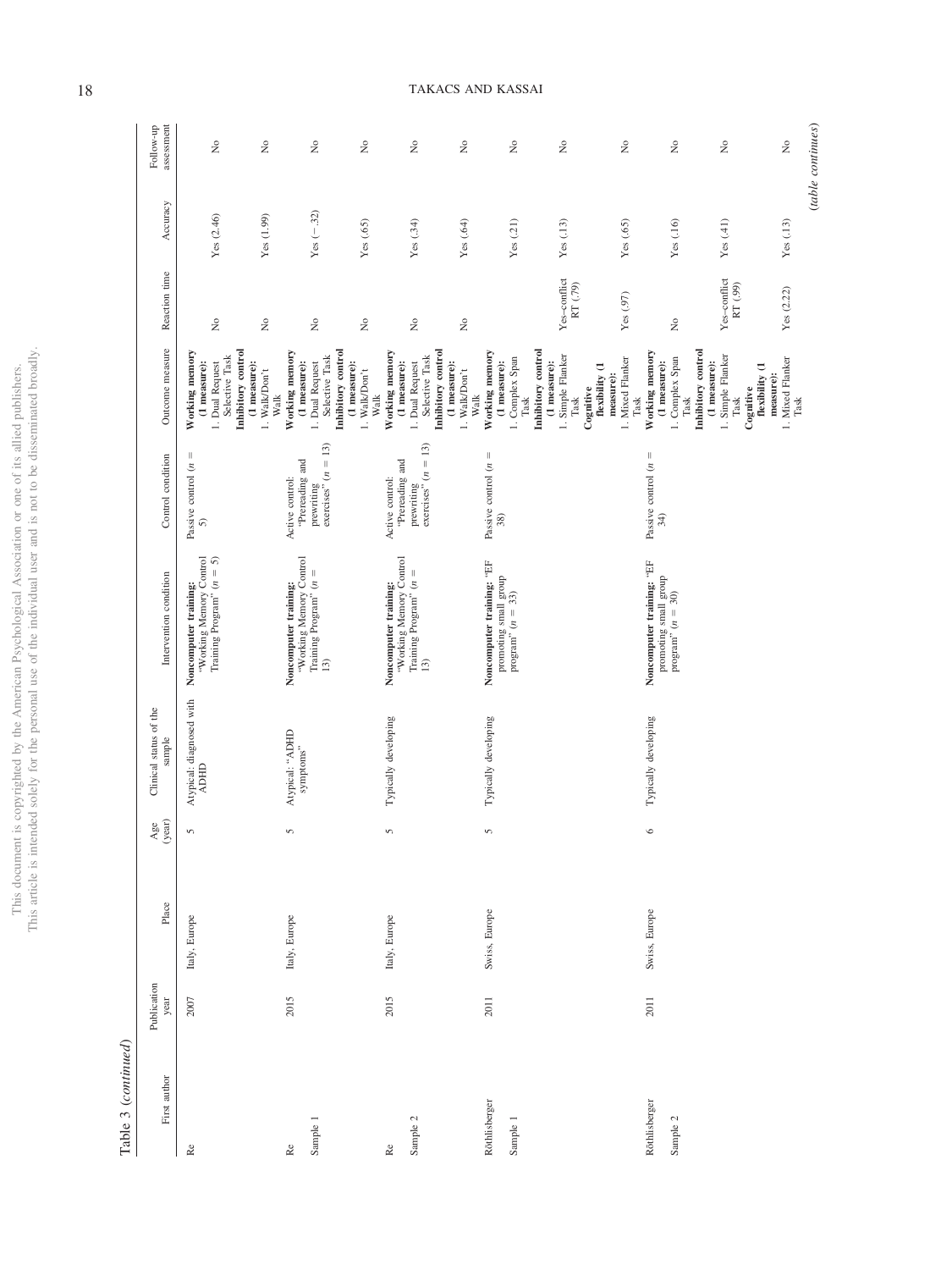|                                     | j                       |
|-------------------------------------|-------------------------|
|                                     | j                       |
| j<br>í                              | ¢<br>ł                  |
| ä<br>j                              | j                       |
| ï<br>j                              |                         |
| ł                                   |                         |
|                                     | j                       |
|                                     | í<br>ï                  |
|                                     | j                       |
|                                     |                         |
|                                     |                         |
|                                     | į                       |
|                                     | ì                       |
|                                     |                         |
|                                     |                         |
| ł                                   |                         |
|                                     | j                       |
|                                     | j                       |
|                                     |                         |
| i                                   |                         |
|                                     |                         |
|                                     |                         |
|                                     |                         |
|                                     |                         |
|                                     |                         |
|                                     | ł                       |
|                                     | j                       |
|                                     | ļ                       |
|                                     | i                       |
|                                     |                         |
|                                     |                         |
|                                     | ï                       |
|                                     |                         |
|                                     |                         |
| ç<br>j                              |                         |
| l<br>l                              |                         |
| j<br>ì<br>j<br>J                    |                         |
| ì                                   | I                       |
| l                                   |                         |
| l                                   |                         |
| $\frac{1}{1}$                       | j                       |
|                                     |                         |
|                                     |                         |
|                                     |                         |
|                                     |                         |
|                                     |                         |
| can                                 | $\overline{a}$          |
| ì                                   |                         |
| I<br>Í                              |                         |
|                                     |                         |
|                                     | į                       |
|                                     |                         |
|                                     | j                       |
| $\frac{1}{2}$<br>ś                  | ł                       |
|                                     |                         |
| ï                                   |                         |
|                                     |                         |
|                                     | ś                       |
| j<br>Í                              | í                       |
| ֖֖֖֖֖֖֖֪ׅ֪֪ׅ֖֚֚֚֚֚֚֚֚֚֚֚֬֝֝֓֕֓֞֡֡֡֝ |                         |
| j<br>I                              |                         |
| J                                   |                         |
| ij<br>i                             | ï                       |
| j<br>ï                              |                         |
| Ċ<br>J                              |                         |
|                                     | j                       |
|                                     |                         |
| ì                                   |                         |
|                                     | ï                       |
| ċ<br>i                              |                         |
|                                     |                         |
|                                     |                         |
|                                     |                         |
|                                     |                         |
|                                     | ī                       |
|                                     | j                       |
|                                     | i                       |
| his                                 |                         |
| ì                                   |                         |
|                                     | $\frac{1}{2}$<br>l<br>ĺ |

# Table 3  $\left( continued\right)$ Table 3 (*continued*)

| First author | Publication<br>year  | Place                   | $\frac{Age}{(year)}$ | Clinical status of the<br>sample | Intervention condition                                                                       | Control condition              | Outcome measure                                                                                                            | Reaction time                                    | Accuracy                       | assessment<br>Follow-up                                          |
|--------------|----------------------|-------------------------|----------------------|----------------------------------|----------------------------------------------------------------------------------------------|--------------------------------|----------------------------------------------------------------------------------------------------------------------------|--------------------------------------------------|--------------------------------|------------------------------------------------------------------|
| Schmitt      | 2013<br>dissertation | USA, North America      | $3-5$                | Typically developing             | Noncomputer training: "Self-<br>regulation intervention"<br>$(n = 126)$                      | Passive control $(n =$<br>150) | Knees-Shoulders<br>Inhibitory control<br>(1 measure):<br>flexibility (1<br>1. Head-Toes-<br>measure):<br>Cognitive<br>Task | $\tilde{z}$                                      | Yes (.26)                      | $\frac{1}{2}$                                                    |
| Tominey      |                      | 2011 USA, North America | $3-5$                | Typically developing             | "Circle Time Games" $(n =$<br>Noncomputer training:<br>28)                                   | Passive control $(n =$<br>37)  | Knees-Shoulders<br>Inhibitory control<br>(1 measure):<br>1. Head-Toes-<br>1. DCCS<br>$\rm{Task}$                           | $\frac{1}{2}$<br>$\stackrel{\circ}{\mathcal{Z}}$ | Yes (.26)<br>Yes (.28)         | $\stackrel{\circ}{\mathbf{z}}$<br>$\stackrel{\circ}{\mathbf{z}}$ |
| Traverso     |                      | 2015 Italy, Europe      | S                    | Typically developing             | program-Chicco and Nana"<br>Noncomputer training: "EF<br>promoting small group<br>$(n = 32)$ | Passive control $(n =$<br>43)  | 1. Backward Word<br>Working memory<br>(2 measures):<br>Span                                                                | $\stackrel{\circ}{\mathbf{z}}$                   | Yes (.43)                      | $\tilde{R}$                                                      |
|              |                      |                         |                      |                                  |                                                                                              |                                | Inhibitory control<br>(5 measures):<br>2. Keep Track                                                                       | Σ,                                               | Yes $(.65)$                    | $\tilde{R}$                                                      |
|              |                      |                         |                      |                                  |                                                                                              |                                | 1. Circle drawing<br>task                                                                                                  | $\tilde{z}$                                      | Yes-latency (.35)              | $\tilde{R}$                                                      |
|              |                      |                         |                      |                                  |                                                                                              |                                | 2. Arrow flanker<br>task                                                                                                   | Yes-all trials<br>(.60)                          | incongruent<br>(.28)<br>$Yes-$ | $\stackrel{\circ}{\phantom{}_{\sim}}$                            |
|              |                      |                         |                      |                                  |                                                                                              |                                | 3. Gift wrap                                                                                                               | $\tilde{z}$                                      | Yes-latency<br>$(-.64)$        | $\stackrel{\circ}{\mathbf{z}}$                                   |
|              |                      |                         |                      |                                  |                                                                                              |                                | 4. Delay task                                                                                                              | $\tilde{z}$                                      | $Yes - peeks$<br>(.69)         | $\tilde{R}$                                                      |
|              |                      |                         |                      |                                  |                                                                                              |                                | Familiar Figures<br>flexibility (2<br>measures):<br>5. Matching<br>Cognitive                                               | $\tilde{z}$                                      | Yes-errors (.45)               | $\rm \stackrel{\circ}{\rm \scriptstyle X}$                       |
|              |                      |                         |                      |                                  |                                                                                              |                                | (shifting phase)<br>1. Go/No-Go                                                                                            | $\tilde{z}$                                      | Yes(.15)                       | $\tilde{z}$                                                      |
|              |                      |                         |                      |                                  |                                                                                              |                                | $2.$ Dots task $\,$                                                                                                        | Yes $(.14)$                                      | Yes (.60)                      | (table continues)<br>$\tilde{z}$                                 |

# INTERVENTIONS FOR CHILDREN'S EXECUTIVE FUNCTIONS 19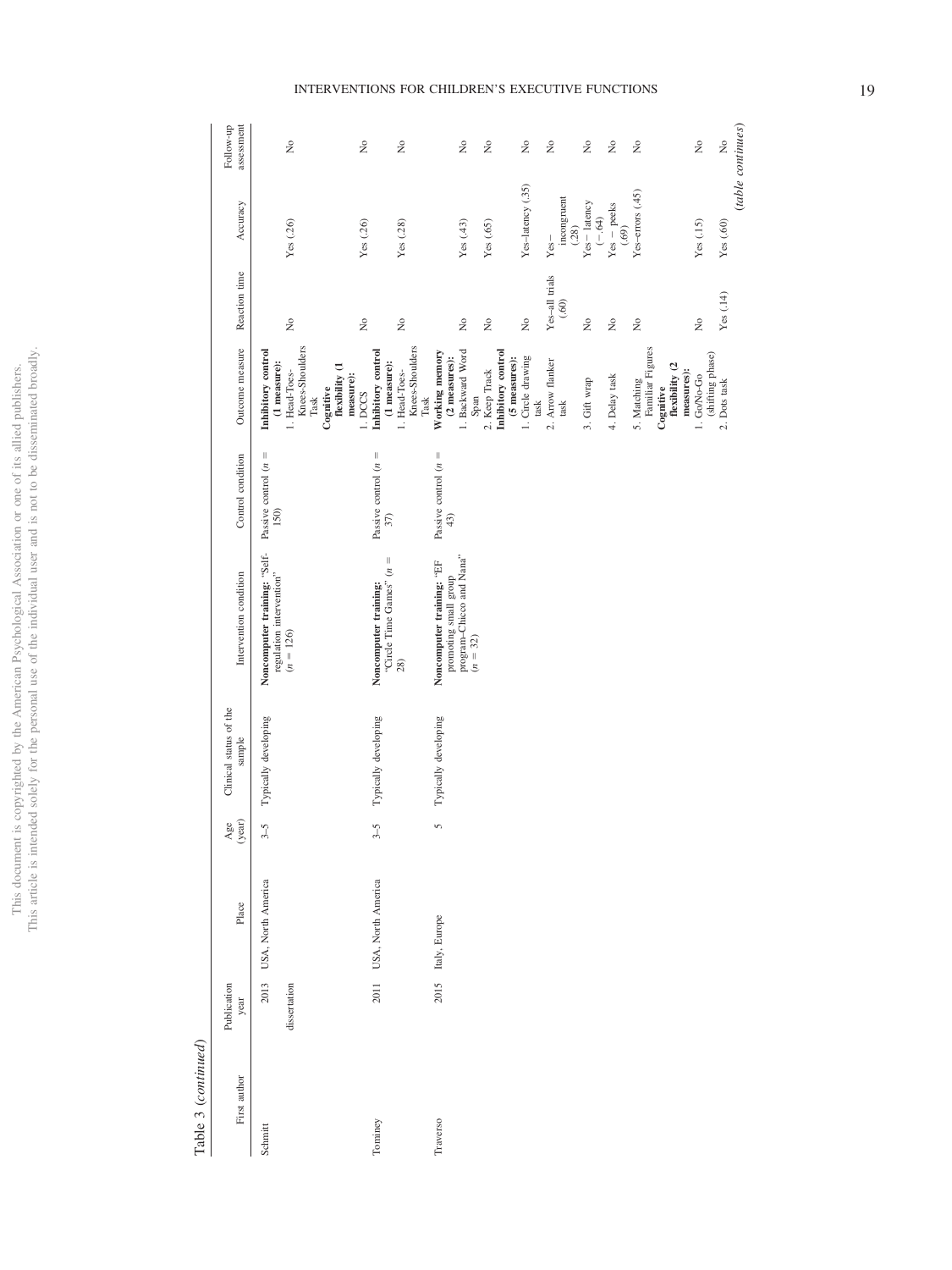|                      | $\ddot{\zeta}$   |
|----------------------|------------------|
| j<br><b>Control</b>  |                  |
| l                    |                  |
| ļ<br>Į               |                  |
|                      |                  |
|                      |                  |
|                      |                  |
| j                    |                  |
| į                    |                  |
|                      | Ï                |
|                      |                  |
|                      |                  |
|                      |                  |
|                      |                  |
|                      |                  |
| S                    |                  |
|                      |                  |
| i                    |                  |
|                      |                  |
|                      | į                |
|                      |                  |
|                      |                  |
|                      | <b>ADIL</b><br>į |
|                      |                  |
|                      |                  |
|                      | Ì                |
| č                    |                  |
| ï                    |                  |
| J<br>j               |                  |
| ï                    |                  |
|                      |                  |
| <b>Contract</b>      |                  |
|                      |                  |
| Ċ                    | č                |
|                      |                  |
| COL                  | í<br>ì           |
| í<br>j               |                  |
| Í                    | ï                |
|                      |                  |
|                      |                  |
|                      |                  |
| Š<br>í               |                  |
|                      |                  |
|                      |                  |
|                      |                  |
| )                    | j                |
|                      |                  |
| Ï<br>j<br>j          | I                |
| $\frac{1}{2}$        |                  |
| i<br>Contractor<br>ì |                  |
| ĵ                    |                  |
|                      |                  |
| ì                    |                  |
| í                    |                  |
| j<br>ł<br>J          |                  |
|                      |                  |
|                      |                  |
|                      |                  |
|                      |                  |
|                      | ì                |
| his                  | į                |
| ĺ<br>í               | $\frac{c}{t}$    |
|                      | Ξ                |
|                      | ĺ<br>j           |

 $Table 3~(continued)$ Table 3 (*continued*)

| First author | Publication<br>year | Place           | Age<br>(year) | Clinical status of the<br>sample | Intervention condition                                              | Control condition                                        | Outcome measure                                                         | Reaction time | Accuracy    | assessment<br>Follow-up |
|--------------|---------------------|-----------------|---------------|----------------------------------|---------------------------------------------------------------------|----------------------------------------------------------|-------------------------------------------------------------------------|---------------|-------------|-------------------------|
| Volckaert    | 2015                | Belgium, Europe |               | 4-5 Typically developing         | <b>Noncomputer training:</b><br>"Inhibition training" $(n =$<br>24) | sessions" ( $n = 23$ )<br>Active control:<br>"Handicraft | Working memory<br>(1 measure):<br>$1.$ Mix of $\,$                      | 2             | Yes (.24)   | $\frac{1}{2}$           |
|              |                     |                 |               |                                  |                                                                     |                                                          | Block tapping<br>Categospan,<br>Words Span,                             |               |             |                         |
|              |                     |                 |               |                                  |                                                                     |                                                          | $\mathop{\text{test}}$ (Working memory factor)                          |               |             |                         |
|              |                     |                 |               |                                  |                                                                     |                                                          | Inhibitory control<br>$(1$ measure):                                    |               |             |                         |
|              |                     |                 |               |                                  |                                                                     |                                                          | 1. Mix of Traffic                                                       | ż             | Yes $(.43)$ | $\tilde{R}$             |
|              |                     |                 |               |                                  |                                                                     |                                                          | lights, Cat-Dog-<br>Fish, Monster                                       |               |             |                         |
|              |                     |                 |               |                                  |                                                                     |                                                          | Strop, Head-<br>Toes-Knees-                                             |               |             |                         |
|              |                     |                 |               |                                  |                                                                     |                                                          |                                                                         |               |             |                         |
|              |                     |                 |               |                                  |                                                                     |                                                          | (Inhibition<br>Shoulders                                                |               |             |                         |
|              |                     |                 |               |                                  |                                                                     |                                                          | factor)                                                                 |               |             |                         |
|              |                     |                 |               |                                  |                                                                     |                                                          | $\begin{array}{c} \text{Conitive} \\ \text{flexibility (1} \end{array}$ |               |             |                         |
|              |                     |                 |               |                                  |                                                                     |                                                          | measure):                                                               |               |             |                         |
|              |                     |                 |               |                                  |                                                                     |                                                          |                                                                         | ż             | Yes (.55)   | $\tilde{z}$             |
|              |                     |                 |               |                                  |                                                                     |                                                          | 1. Mix of Traffic<br>lights Head-<br>Toes-Knees-<br>Shoulders           |               |             |                         |
|              |                     |                 |               |                                  |                                                                     |                                                          |                                                                         |               |             |                         |
|              |                     |                 |               |                                  |                                                                     |                                                          | Monster Stroop                                                          |               |             |                         |
|              |                     |                 |               |                                  |                                                                     |                                                          | (Flexibility<br>factor)                                                 |               |             |                         |
|              |                     |                 |               |                                  |                                                                     |                                                          |                                                                         |               |             |                         |

Note. The study marked by  $*$  was excluded from the analyses because it had an outlying effect size. was excluded from the analyses because it had an outlying effect size. Note. The study marked by  $*$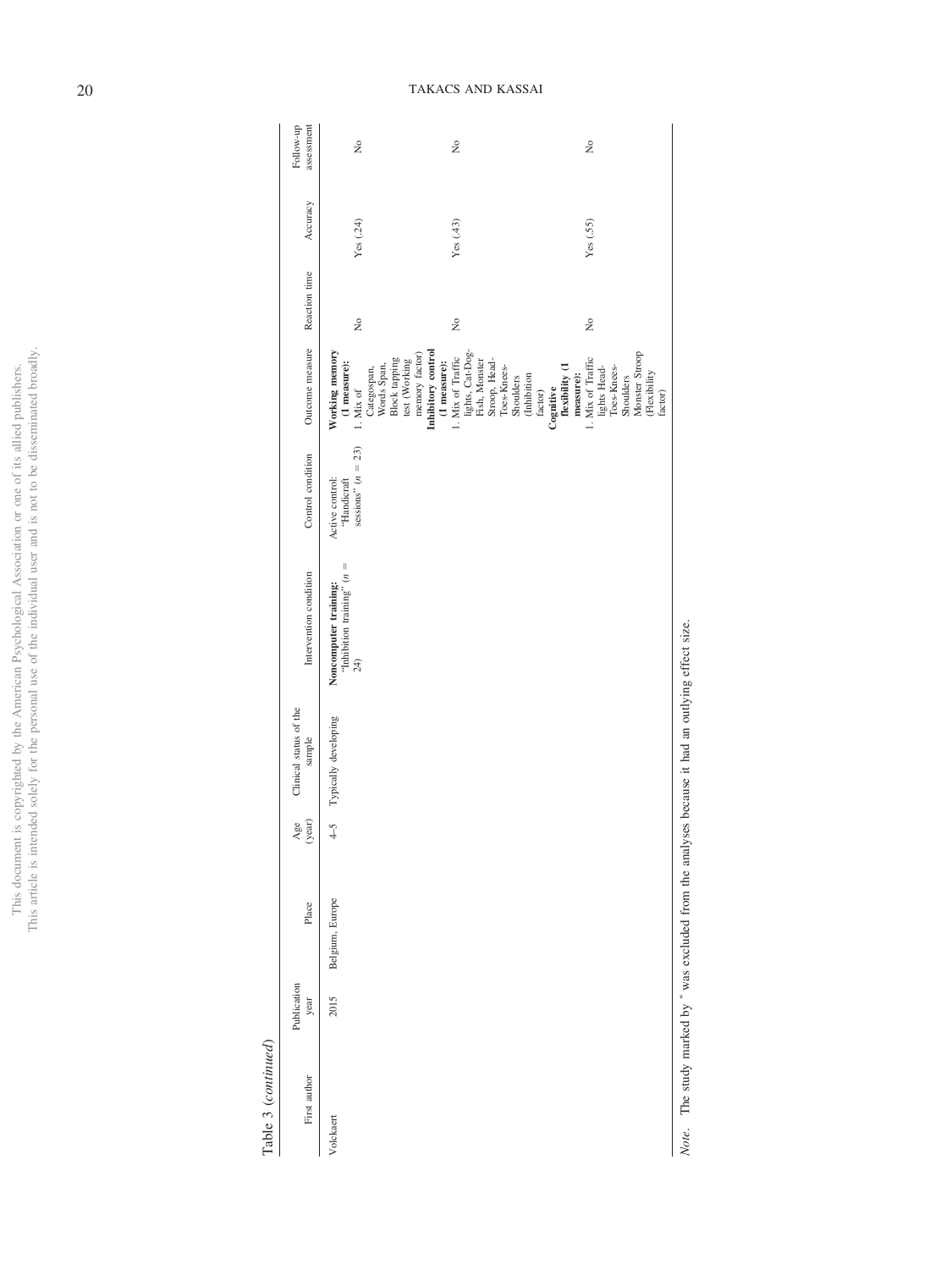This document is copyrighted by the American Psychological Association or one of its allied publishers.<br>This article is intended solely for the personal use of the individual user and is not to be disseminated broadly. This article is intended solely for the personal use of the individual user and is not to be disseminated broadly. This document is copyrighted by the American Psychological Association or one of its allied publishers.

Table 4<br>Overview of the Studies That Assessed the Effects of Physical Activity Included in the Meta-Analysis Overview of the Studies That Assessed the Effects of Physical Activity Included in the Meta-Analysis

| First author              | Publication<br>year | Place              | Age (year)                                       | Clinical status of the<br>sample           | Intervention condition                                                                                                                                             | condition<br>Control                                  | Outcome measure                                                                                                                                                                                                          | Reaction time                                       | Accuracy                                                  | assessment<br>Follow-up                                                                                  |
|---------------------------|---------------------|--------------------|--------------------------------------------------|--------------------------------------------|--------------------------------------------------------------------------------------------------------------------------------------------------------------------|-------------------------------------------------------|--------------------------------------------------------------------------------------------------------------------------------------------------------------------------------------------------------------------------|-----------------------------------------------------|-----------------------------------------------------------|----------------------------------------------------------------------------------------------------------|
| Afshari                   | 2012                | Iran, Asia         | $7 - 12.5$                                       | Atypical: diagnosed with<br>$\mathbb{ASD}$ | Perceptual-motor training<br>Cognitively engaging<br>physical activity:<br>$(n = 20)$                                                                              | Passive control<br>$(n = 20)$                         | Inhibition (1 measure):<br>$1.$ CPT                                                                                                                                                                                      | ż                                                   | Yes-confidence<br>index (1.45)                            | $\tilde{z}$                                                                                              |
| Chang                     | 2014                | Taiwan, Asia       | $5 - 10$                                         | Atypical: diagnosed with<br><b>ADHID</b>   | Exercise Program $(n = 14)$<br>Aerobic exercise: Aquatic                                                                                                           | Passive control<br>$(n = 13)$                         | 1. Go/No-Go test: No-Go<br>Inhibition (1 measure):<br>trials                                                                                                                                                             | $\tilde{z}$                                         | Yes(.63)                                                  | $\stackrel{\circ}{\mathbf{z}}$                                                                           |
| Crova                     | 2014                | Italy, Europe      | $9 - 10$                                         | Typically developing<br>(overweight)       | physical activity: Tennis-<br>based PE program $(n =$<br>Cognitively engaging<br>37)                                                                               | Passive control<br>$(n = 33)$                         | Working memory (1<br>1. Random number<br>generation<br>measure):                                                                                                                                                         | ż                                                   | Yes-redundancy<br>score (.40)                             | $\tilde{z}$                                                                                              |
| ${\rm Contra}$ 1<br>Davis | 2011                | USA, North America | $7-11$                                           | Typically developing<br>(overweight)       | dose aerobic exercises (e.g.<br>running games, jump rope,<br>physical activity: High-<br>and modified basketball<br>and soccer) $(n = 56)$<br>Cognitively engaging | Passive control<br>$(n = 60)$                         | System (CAS) Attention<br>1. Cognitive Assessment<br>Inhibition (1 measure):<br>Cognitive flexibility (1<br>measure):                                                                                                    | ż                                                   | Yes(.14)                                                  | $\tilde{z}$                                                                                              |
| Contrast $2$<br>Davis     | 2011                | USA, North America | $7 - 11$                                         | Typically developing<br>(overweight)       | physical activity: Low-<br>dose aerobic exercises<br>basketball and soccer)<br>(running games, jump<br>Cognitively engaging<br>rope, and modified                  | Passive control<br>$(n = 60)$                         | Inhibition (1 measure):<br>Cognitive flexibility (1<br>1. CAS Attention<br>1. CAS Planning<br>1. CAS Planning<br>measure):                                                                                               | ż<br>$\gtrsim$<br>ż                                 | $Yes (-.08)$<br>Yes $(.00)$<br>Yes $(.42)$                | $\tilde{z}$<br>$\stackrel{\circ}{\mathbf{Z}}$<br>$\tilde{z}$                                             |
| DeGreeff                  | 2016                | Holland, Europe    | 8.1(.7)                                          | Typically developing                       | $\mid \mid$<br>academic lessons" (n<br>Cognitively engaging<br>physical activity:<br>"Physically active<br>$(n = 55)$<br>176)                                      | Passive control<br>$(n = 167)$                        | 1. Wisconsin Card Sorting<br>2. Visual Span Backward<br>Inhibition (1 measure):<br>1. Digit Span Backward<br>Cognitive flexibility (1<br>Working memory (2<br>1. Golden Stroop test<br>measures):<br>measure):           | ż<br>ż<br>$\tilde{z}$<br>ż                          | $Yes(-10)$<br>$Yes (-.12)$<br>Yes $(-.03)$<br>Yes $(.12)$ | $\stackrel{\circ}{\mathbf{Z}}$<br>$\rm _{X}^{\circ}$<br>$\rm \stackrel{\circ}{\rm \bf Z}$<br>$\tilde{z}$ |
| Fisher                    | 2011                | England, Europe    | 6.2(0.3)                                         | Typically developing                       | Aerobic exercise: Aerobically<br>active PE lesson ( $n = 33$ )                                                                                                     | Active control:<br>$lesson (n =$<br>regular PE<br>27) | 1. Spatial working memory<br>Test (modified version)<br>1. Attention Network Test<br>Inhibition (2 measures):<br>Cognitive flexibility (1<br>Working memory (1<br>2. CAS Attention<br>(CANTAB)<br>measure):<br>measure): | Yes $(-.62)$<br>$\stackrel{\circ}{\mathbf{z}}$<br>ż | $Yes (-.16)$<br>Yes $(-.33)$<br>Yes (.24)                 | 28<br>$\stackrel{\circ}{\mathbf{Z}}$                                                                     |
| Hillman                   | 2014                | USA, North America | $7 - 9$                                          | Typically developing                       | Aerobic exercise: FitKids<br>$(n = 109)$                                                                                                                           | Passive control<br>$(n = 112)$                        | 1. Color-shape switch task-<br>1. Flanker test-incongruent<br>Inhibition (1 measure):<br>Cognitive flexibility (1<br>1. CAS Planning<br>measure):<br>trials                                                              | ż<br>ż<br>ż                                         | $Yes (-.83)$<br>Yes $(-.08)$<br>Yes (.13)                 | $\tilde{z}$<br>$\stackrel{\circ}{\mathbf{z}}$<br>$\tilde{z}$                                             |
| Lakes                     | 2004                | USA, North America | from kindergarten<br>through Grade<br>$\sqrt{2}$ | Typically developing                       | Kwan Do training $(n =$<br>physical activity: Tae<br>Cognitively engaging<br>97)                                                                                   | Active control:<br>$lesson (n =$<br>regular PE<br>96  | heterogeneous trials<br>1. Digit Span (WISC)<br>Working memory (1<br>measure):                                                                                                                                           | ż                                                   | Yes (.26)                                                 | (table continues)<br>$\tilde{z}$                                                                         |

# INTERVENTIONS FOR CHILDREN'S EXECUTIVE FUNCTIONS 21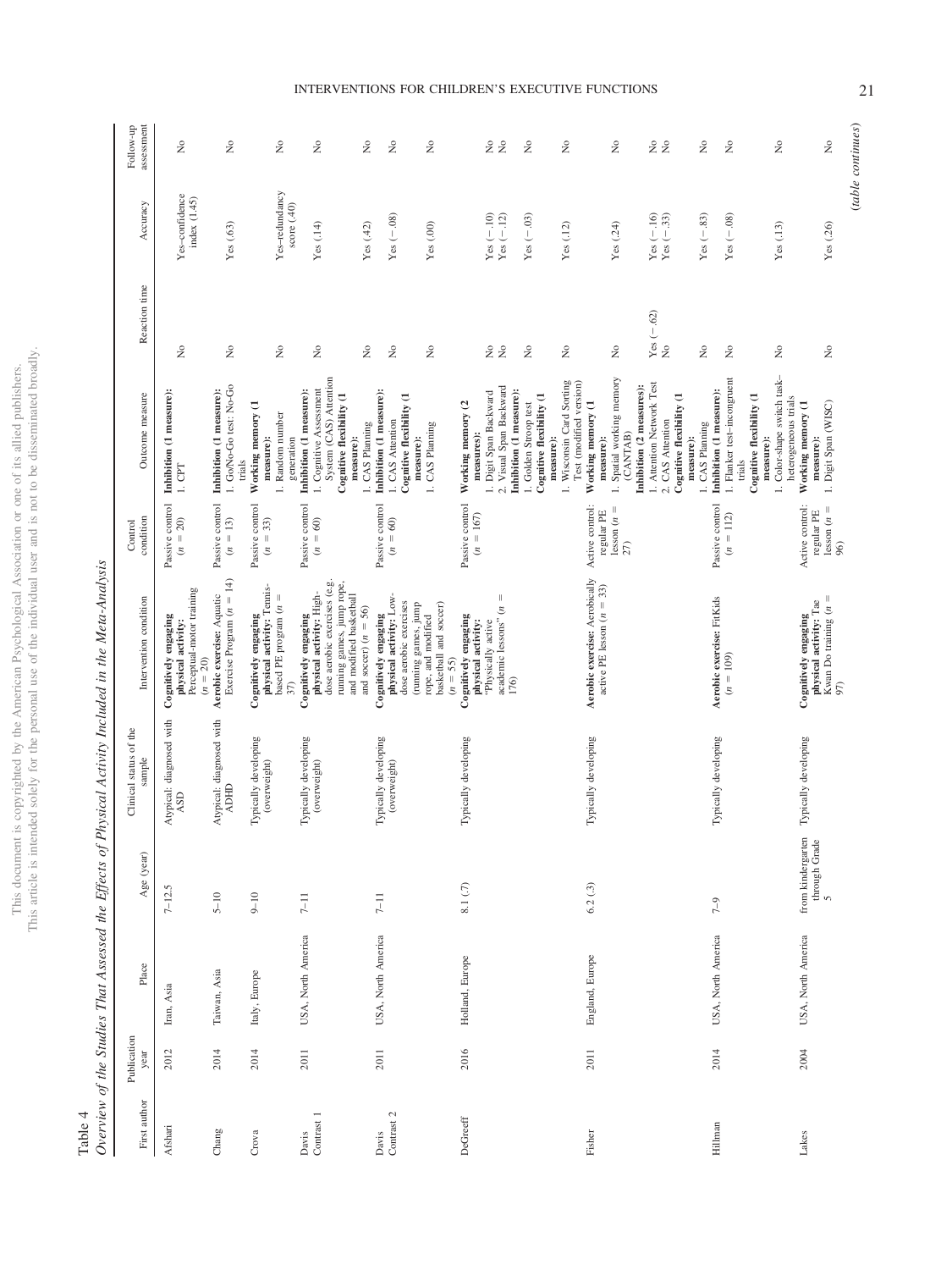| ì<br>j<br>Í<br>ç<br>j<br>I<br>)<br>ì<br>ł<br>į<br>ì<br>Ć                                                  | C)<br>í<br>ï<br>i<br>ļ<br>į<br>ł<br>i |
|-----------------------------------------------------------------------------------------------------------|---------------------------------------|
| ļ                                                                                                         |                                       |
| í.<br>Ċ<br>j<br>ì<br>j<br>Ï<br>J<br>j<br>ì<br>í<br>j.<br>š<br>Ì<br>$\frac{1}{2}$<br>ł<br>Ē<br>į<br>Ĕ<br>j | ֠<br>í<br>I<br>j<br>j                 |

Table 4  $(continued)$ Table 4 (*continued*)

| First author           | Publication<br>year | Place              | Age (year)   | Clinical status of the<br>$\mbox{sample}$                          | Intervention condition                                                                                                  | condition<br>Control                                                       | Outcome measure                                                                                                                                                                                   | Reaction time                                       | Accuracy                                                            | assessment<br>Follow-up                                          |
|------------------------|---------------------|--------------------|--------------|--------------------------------------------------------------------|-------------------------------------------------------------------------------------------------------------------------|----------------------------------------------------------------------------|---------------------------------------------------------------------------------------------------------------------------------------------------------------------------------------------------|-----------------------------------------------------|---------------------------------------------------------------------|------------------------------------------------------------------|
| Pan                    | 2015                | Taiwan, Asia       | $7 - 12$     | Atypical: diagnosed with<br><b>ADHD</b>                            | tennis exercises $(n = 15)$<br>Cognitively engaging<br>physical activity: Table                                         | Passive control<br>$= 15$<br>$\tilde{c}$                                   | 1. Color-Word Stroop test<br>Inhibition (1 measure):<br>Cognitive flexibility (1<br>measure):                                                                                                     | $\tilde{z}$                                         | Yes (1.84)                                                          | $\tilde{z}$                                                      |
|                        |                     |                    |              |                                                                    |                                                                                                                         |                                                                            | 1. WCST                                                                                                                                                                                           | $\tilde{z}$                                         | Yes (perseverative<br>error) (.31)                                  | $\stackrel{\circ}{\mathbf{z}}$                                   |
| $_{\rm Pan}$           | 2016а               | Taiwan, Asia       | 9.08 (1.75)  | Atypical: diagnosed with<br><b>ADHID</b>                           | tennis exercises $(n = 11)$<br>Cognitively engaging<br>physical activity: Table                                         | Passive control<br>$(n = 11)$                                              | Cognitive flexibility (1<br>measure):<br>1. WCST                                                                                                                                                  | $\stackrel{\circ}{\mathbb Z}$                       | Yes (perseverative<br>$error$ (-.38)                                | $\stackrel{\circ}{\mathbf{z}}$                                   |
| ${}^*\mathrm{Pan}$     | 2016b               | Taiwan, Asia       | $6 - 12$     | Atypical: diagnosed with<br>$\mathbf{ASD}$                         | tennis exercises $(n = 16)$<br>Cognitively engaging<br>physical activity: Table                                         | Passive control<br>$(n=16)$                                                | 1. Color-Word Stroop test<br>Inhibition (1 measure):                                                                                                                                              | $\stackrel{\circ}{\mathcal{Z}}$                     | Yes (2.88)                                                          | $\stackrel{\circ}{\mathbf{Z}}$                                   |
| Pesce                  | Contrast 1<br>2013  | Italy, Europe      | $5 - 10$     | Typically developing                                               | Aerobic exercise: Specialist-<br>led PE lesson $(n = 44)$                                                               | Active control:<br>$\parallel$<br>regular PE<br>lesson(n)<br>65)           | 1. CAS Expressive Attention<br>Inhibition (1 measure):<br>Cognitive flexibility (1<br>measure):                                                                                                   | ż                                                   | $Yes (-31)$                                                         | $\tilde{z}$                                                      |
| Pesce                  | Contrast 2<br>2013  | Italy, Europe      | $5 - 10$     | Typically developing                                               | Specialist-led cognitively<br>enriched PE lesson $(n =$<br>Cognitively engaging<br>physical activity:<br>62)            | Active control:<br>$lesson (n =$<br>regular PE<br>65)                      | 1. CAS Expressive Attention<br>I. CAS Receptive Attention<br>Inhibition (1 measure):<br>Cognitive flexibility (1<br>measure):                                                                     | $\gtrsim$<br>$\stackrel{\circ}{\mathsf{Z}}$         | $Yes (-38)$<br>Yes $(.27)$                                          | $\stackrel{\circ}{\mathsf{X}}$<br>$\stackrel{\circ}{\mathbf{Z}}$ |
| Pesce                  | Contrast 3<br>2013  | Italy, Europe      | $5 - 10$     | Atypical: diagnosed with<br>Coordination Disorder<br>Developmental | Aerobic exercise: Specialist-<br>led PE lesson $(n = 27)$                                                               | Active control:<br>$lesson (n =$<br>regular PE<br>28)                      | 1. CAS Expressive Attention<br>1. CAS Receptive Attention<br>Inhibition (1 measure):<br>Cognitive flexibility (1<br>measure):                                                                     | $\tilde{z}$<br>ż                                    | Yes (.24)<br>Yes(21)                                                | $\tilde{z}$<br>$\tilde{z}$                                       |
| Pesce                  | Contrast 4<br>2013  | Italy, Europe      | $5 - 10$     | Atypical: diagnosed with<br>Coordination Disorder<br>Developmental | Specialist-led cognitively<br>enriched PE lesson $(n =$<br>Cognitively engaging<br>physical activity:<br>$\frac{21}{2}$ | Active control:<br>$\mid \mid$<br>regular PE<br>1esson ( <i>n</i> =<br>28) | 1. CAS Expressive Attention<br>1. CAS Receptive Attention<br>I. CAS Receptive Attention<br>Inhibition (1 measure):<br>Cognitive flexibility (1<br>measure):                                       | ż<br>ż<br>ż                                         | $Yes (-10)$<br>$Yes (-.23)$<br>Yes(.08)                             | $\tilde{z}$<br>$\tilde{z}$<br>$\stackrel{\circ}{\mathsf{X}}$     |
| Pesce                  | 2016                | Italy, Europe      | $5 - 10$     | Typically developing                                               | Specialist-led PE lesson<br>Cognitively engaging<br>physical activity:<br>$(n = 232)$                                   | Active control:<br>$lessson(n =$<br>regular PE<br>228)                     | I. CAS Expressive Attention<br>Generation Task-memory<br>Inhibition (1 measure):<br>Cognitive flexibility (1<br>Working memory (1<br>1. Random Number<br>updating index<br>measure):<br>measure): | ż<br>$\stackrel{\circ}{\simeq}$                     | $Yes (-31)$<br>Yes (.25)                                            | $\tilde{z}$<br>$\stackrel{\circ}{\mathsf{X}}$                    |
| (s t u dy 3)<br>Pindus | 2015                | England, Europe    | $6-8$        | Typically developing                                               | Aerobic exercise: FitKids2<br>$(n = 16)$                                                                                | Passive control<br>$(n = 16)$                                              | 1. CAS Receptive Attention<br>Inhibition (1 measure):<br>1. Operation Span Task<br>Working memory (1<br>measure):                                                                                 | ż<br>$\tilde{z}$                                    | $Yes (-18)$<br>Yes (.35)                                            | $\tilde{z}$<br>$\tilde{z}$                                       |
| Razza                  | 2013                | USA, North America | $3.8 - 4.75$ | Typically developing                                               | physical activity: Mindful<br>yoga program $(n = 16)$<br>Cognitively engaging                                           | Passive control<br>$(n = 13)$                                              | 1. Flanker task-incongruent<br>1. Head Shoulders Knees<br>Inhibition (4 measures):<br>2. Pencil Tapping Task<br>and Toes Test                                                                     | Yes $(.27)$<br>$\mathop{\mathsf{S}}$<br>$\tilde{z}$ | Yes (.93)<br>Yes(.14)<br>Yes (.98)                                  | $\tilde{z}$<br>$\tilde{z}$<br>$\stackrel{\circ}{\mathbf{Z}}$     |
|                        |                     |                    |              |                                                                    |                                                                                                                         |                                                                            | 4. Toy Wrap<br>3. Toy Wait                                                                                                                                                                        | $\stackrel{\circ}{\mathbb{X}}$<br>$\tilde{z}$       | $peak) (-31)$<br>Yes (latency to<br>Yes-latency to<br>touch $(.71)$ | (table continues)<br>$\rm _{X}^{\circ}$<br>$\tilde{z}$           |

22 TAKACS AND KASSAI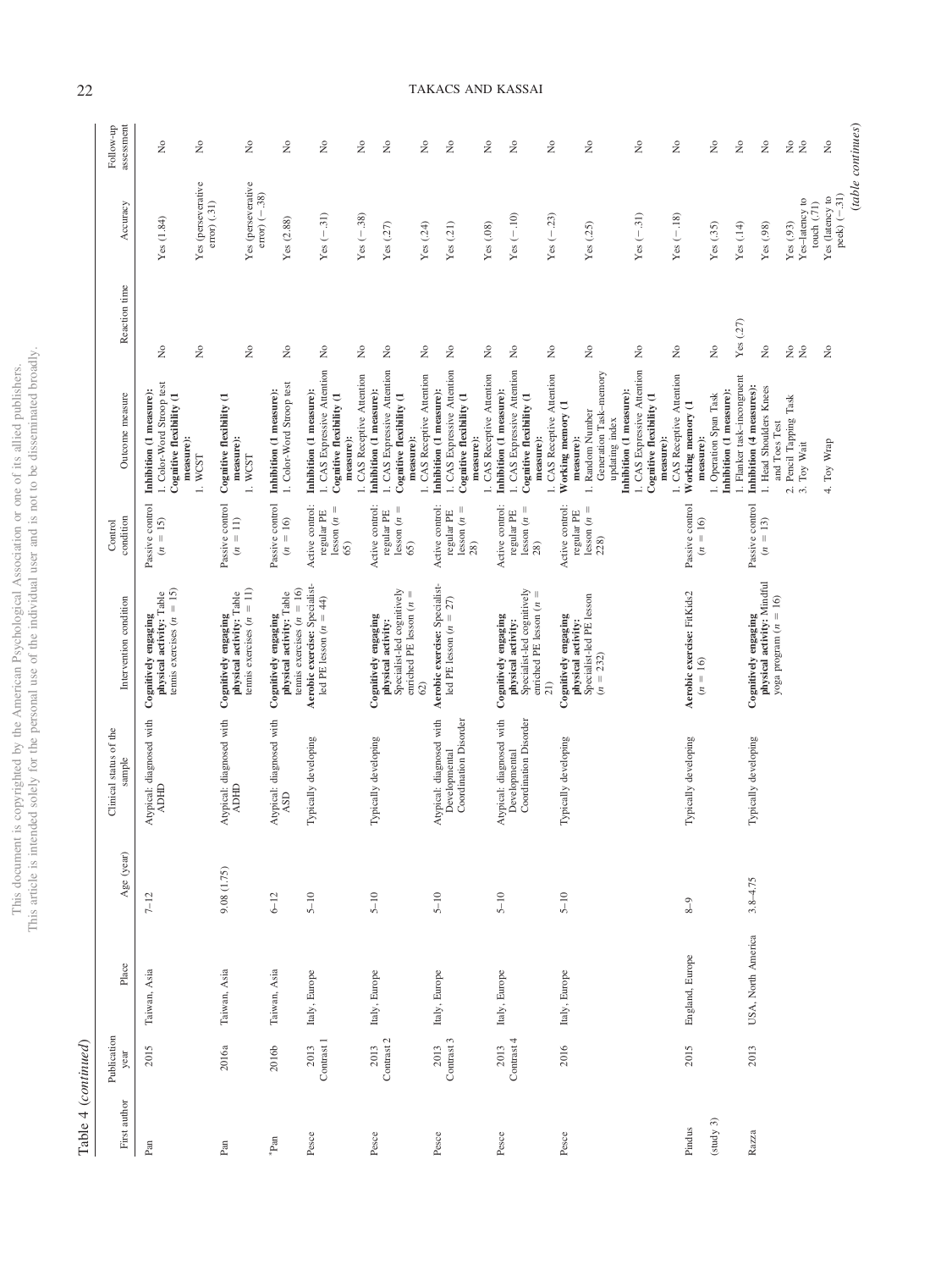This document is copyrighted by the American Psychological Association or one of its allied publishers.<br>This article is intended solely for the personal use of the individual user and is not to be disseminated broadly. This article is intended solely for the personal use of the individual user and is not to be disseminated broadly. This document is copyrighted by the American Psychological Association or one of its allied publishers.

> Table 4 (continued) Table 4 (*continued*)

| First author                | Publication<br>year | Place                 | Age (year) | Clinical status of the<br>sample                                                                             | Intervention condition                                                                                                              | condition<br>Control                                  | Outcome measure                                                                                                                                                                                                          | Reaction time                                                                 | Accuracy                                                                            | assessment<br>Follow-up                 |
|-----------------------------|---------------------|-----------------------|------------|--------------------------------------------------------------------------------------------------------------|-------------------------------------------------------------------------------------------------------------------------------------|-------------------------------------------------------|--------------------------------------------------------------------------------------------------------------------------------------------------------------------------------------------------------------------------|-------------------------------------------------------------------------------|-------------------------------------------------------------------------------------|-----------------------------------------|
| Contrast 1<br>Schmidt       | 2015                | Switzerland, Europe   | $10 - 12$  | Typically developing                                                                                         | Aerobic exercise: Aerobic<br>exercise $(n = 57)$                                                                                    | Active control:<br>$lesson(n =$<br>regular PE<br>55)  | Inhibition (1 measure):<br>1. Flanker test-standard<br>Cognitive flexibility (1<br>1. Spatial N-back test<br>Working memory (1<br>incongruent block<br>measure):                                                         | Yes (.26)<br>ż                                                                | Yes $(-.09)$<br>$Yes (-35)$                                                         | ż<br>$\tilde{z}$                        |
| Contrast 2<br>Schmidt       | 2015                | Switzerland, Europe   | $10 - 12$  | Typically developing                                                                                         | physical activity: Team<br>Cognitively engaging<br>games $(n = 69)$                                                                 | Active control:<br>$lesson (n =$<br>regular PE<br>55) | 1. Flanker test-mixed block<br>Inhibition (1 measure):<br>1. Flanker test-standard<br>Cognitive flexibility (1<br>1. Spatial N-back test<br>Working memory (1<br>incongruent block<br>measure):<br>measure):<br>(switch) | Yes (.28)<br>Yes(.17)<br>ż                                                    | $Yes (-.14)$<br>$Yes (-.53)$<br>Yes(.11)                                            | $\stackrel{\circ}{\mathbb Z}$<br>ż<br>ż |
| Tsai                        | 2009                | Taiwan, Asia          | $9 - 10$   | Atypical: diagnosed with                                                                                     | Cognitively engaging                                                                                                                | Passive control                                       | 1. Flanker test-mixed block<br>Inhibition (1 measure):<br>measure):<br>(switch)                                                                                                                                          | Yes (.26)                                                                     | $Yes (-34)$                                                                         | ż                                       |
| $\mathop{\sf Tsa}\nolimits$ | 2012                | Taiwan, Asia          | $9 - 10$   | Coordination Disorder<br>Coordination Disorder<br>Atypical: diagnosed with<br>Developmental<br>Developmental | tennis exercises $(n = 14)$<br>physical activity: Soccer<br>physical activity: Table<br>Cognitively engaging<br>training $(n = 16)$ | Passive control<br>$(n = 14)$<br>$(n = 14)$           | 1. Visuospatial attention<br>Inhibition (1 measure):<br>1. Visuospatial attention<br>paradigm                                                                                                                            | Yes-on incongruent<br>Yes-on incongruent<br>trials $(1.38)$<br>trials $(.32)$ | Yes-overall error<br>Yes-overall error<br>rate $(-.24)$<br>rate $(\mathcal{.}77)$   | $\stackrel{\circ}{\simeq}$<br>ż         |
| Tsai                        | 2013                | Taiwan, Asia          | $11 - 12$  | Coordination Disorder<br>Atypical: diagnosed with<br>Developmental                                           | Aerobic exercise: Endurance<br>aerobics, or rope jumping)<br>(Running, cycling, step<br>Training Program<br>$(n = 20)$              | Passive control<br>$(n = 20)$                         | 1. Visuospatial Working<br>Memory Paradigm-3-s<br>Visuospatial Working<br>Memory Paradigm-6-s<br>Working memory (2<br>measures):<br>paradigm<br>delayed<br>$\overline{\mathcal{C}}$                                      | Yes(.38)<br>Yes (.29)                                                         | Yes(.91)<br>Yes(.89)                                                                | $\gtrsim$<br>ż                          |
| Van der Niet                | 2015                | Holland, Europe       | $8 - 12$   | Typically developing                                                                                         | physical activity: Aerobic<br>exercise and cognitively<br>engaging activities $(n =$<br>Cognitively engaging<br>47)                 | Passive control<br>$(n = 52)$                         | 1. Visual memory span test<br>Inhibition (1 measure):<br>Cognitive flexibility (2<br>Working memory (2<br>1. Trail Making Test<br>2. Digit span test<br>measures):<br>measures):<br>1. Stroop test<br>delayed            | ż<br>$\frac{1}{2}$<br>$\stackrel{\circ}{\mathbb Z}$<br>2 g                    | Yes-ratio (.36)<br>Yes $(.14)$<br>Yes(.15)<br>$\operatorname{Yes}\left( .38\right)$ | 2 g<br>2 g<br>ż                         |
| Verret                      | 2010                | Canada, North America | $7 - 12$   | Atypical: diagnosed with<br><b>ADHD</b>                                                                      | physical activity: Aerobic<br>exercise and cognitively<br>engaging activities (e.g.<br>Cognitively engaging                         | Passive control<br>$(n = 11)$                         | 1. Walk/Don't Walk (Test of<br>Everyday Attention for<br>Inhibition (1 measure):<br>2. Tower of London<br>Children)                                                                                                      | ż                                                                             | Yes $(-.21)$<br>$Yes (-10)$                                                         | ż                                       |
| Westendrop                  | 2014                | Holland, Europe       | $7 - 11$   | Atypical: diagnosed with<br>Learning Disorder                                                                | skill intervention $(n = 43)$<br>Cognitively engaging<br>physical activity: Ball<br>ball games) $(n = 10)$                          | Active control:<br>$lesson(n =$<br>regular PE<br>44   | Cognitive flexibility (2<br>1. Trail Making Test<br>2. Tower of London<br>measures):                                                                                                                                     | $\tilde{z}$<br>$\frac{1}{2}$                                                  | Yes (time on Part<br>Part B) $(-.10)$<br>from time on<br>A subtracted<br>Yes (.06)  | Yes(.00)<br>Yes(04)                     |

# INTERVENTIONS FOR CHILDREN'S EXECUTIVE FUNCTIONS 23

*Note*. The study marked by  $*$ 

was excluded from the analyses because it had an outlying effect size.

Note. The study marked by \* was excluded from the analyses because it had an outlying effect size.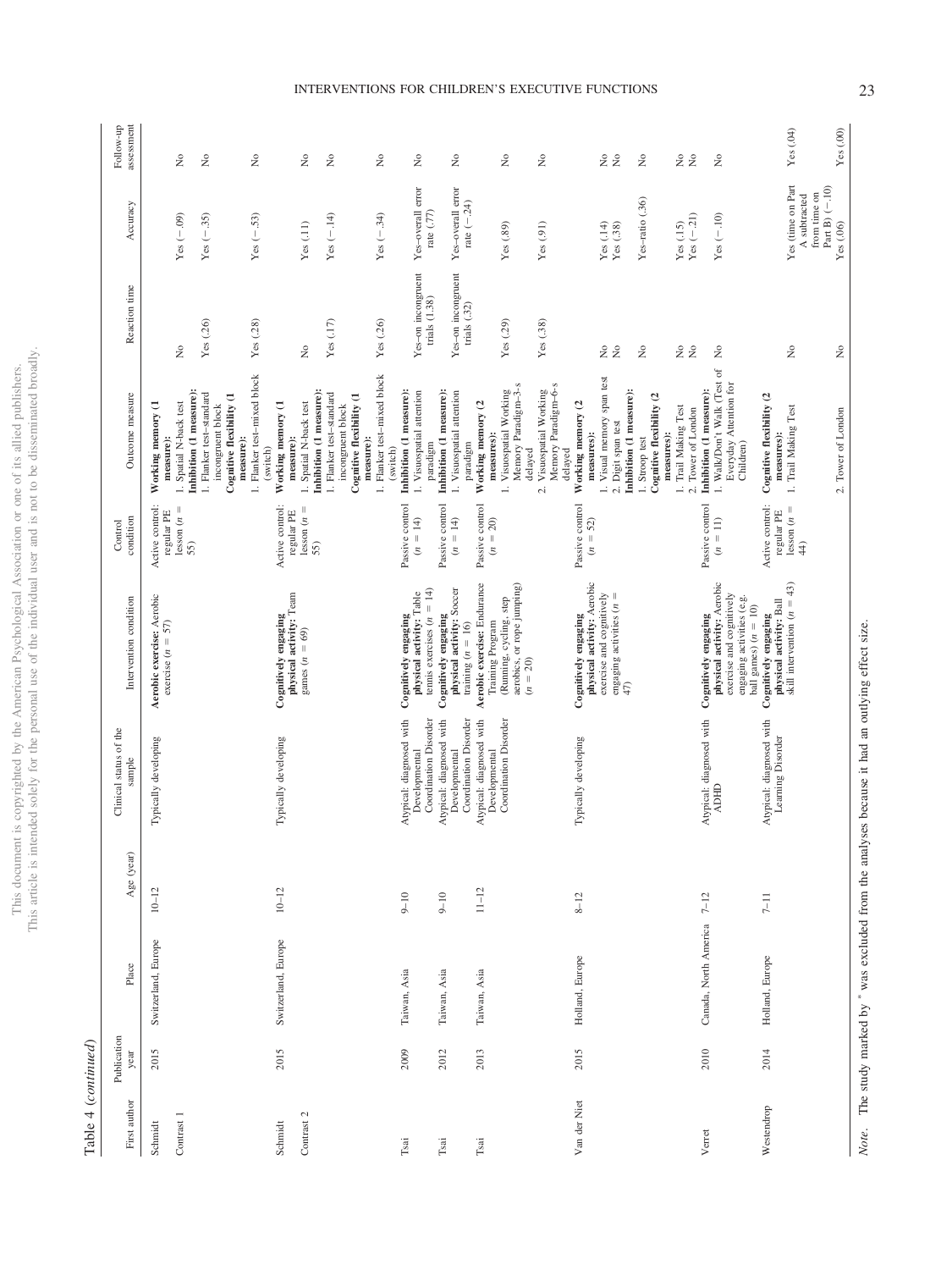| j<br>Holm.<br>į          |                      |
|--------------------------|----------------------|
|                          |                      |
|                          | ------               |
| i                        |                      |
|                          |                      |
| 1                        |                      |
|                          |                      |
|                          |                      |
| ĭ                        | j<br>i.              |
| )                        |                      |
|                          |                      |
| l                        | i<br>ì               |
| ٢<br>م                   |                      |
|                          |                      |
|                          | $\ddot{\phantom{a}}$ |
| ì<br>)                   | J<br>í               |
| í<br>í                   | ļ                    |
|                          | <b>Contract</b>      |
|                          |                      |
|                          |                      |
| $\overline{1}$<br>i<br>ł | ¢                    |
|                          | his:<br>l<br>ĺ<br>ł  |

Table 5<br>Overview of the Studies That Assessed the Effects of Mindfulness Trainings Included in the Meta-Analysis Overview of the Studies That Assessed the Effects of Mindfulness Trainings Included in the Meta-Analysis

| First author    | Publication<br>year | Place                 | Age (year)              | Clinical status<br>of the sample | Intervention condition                                                      | condition<br>Control                   | Outcome measure                                                                                                        | (Hedges' g)<br>Reaction<br>time | (Hedges' $g)$<br>Accuracy                                             | (Hedges' g)<br>assessment<br>Follow-up |
|-----------------|---------------------|-----------------------|-------------------------|----------------------------------|-----------------------------------------------------------------------------|----------------------------------------|------------------------------------------------------------------------------------------------------------------------|---------------------------------|-----------------------------------------------------------------------|----------------------------------------|
| Abdi            | 2016                | Iran, Asia            | $8 - 10$                | developing<br>Typically          | awareness practices"<br>Mindfulness: "mindful<br>$(n = 16)$                 | Passive control<br>$(n = 16)$          | Inhibition (1 measure):<br>1. Digit Span Backward<br>Working memory (2<br>2. Letter-Number<br>measures):<br>Sequencing | 2 g                             | $\begin{array}{c} \text{Yes (1.01)} \\ \text{Yes (1.11)} \end{array}$ | 2 g                                    |
|                 |                     |                       |                         |                                  |                                                                             |                                        | 1. Wisconsin Card Sorting<br>1. CPT-Commission error<br>Flexibility (1 measure):<br>Test-Perseverative                 | $\tilde{z}$<br>$\tilde{z}$      | $Yes (-52)$<br>Yes(21)                                                | $\tilde{z}$<br>$\tilde{z}$             |
| Flook           | 2015                | USA, North America    | 4.67<br>$\mu=$          | developing<br>Typically          | Mindfulness: "Kindness<br>Curriculum" $(n = 27)$                            | Passive control<br>$(n = 35)$          | Inhibition (2 measures):<br>1. Flanker test<br>error                                                                   |                                 | $Yes (-.29)$                                                          |                                        |
|                 |                     |                       | $= .27$<br>SD           |                                  |                                                                             |                                        | Flexibility (1 measure):<br>2. Delay of gratification<br>(all trials)                                                  | 2 ž                             | Yes(.32)                                                              | 2 g                                    |
|                 |                     |                       |                         |                                  |                                                                             |                                        | 1. DCCS (postswitch<br>block)                                                                                          | ż                               | Yes(.35)                                                              | $\tilde{z}$                            |
| Parker          | 2014                | USA, North America    | $\frac{1}{2}$           | developing<br>Typically          | Mindfulness: "Master<br>$Mind'' (n = 71)$                                   | Passive control<br>$(n = 40)$          | Flexibility (1 measure):<br>1. Flanker Fisk task                                                                       | $\tilde{z}$                     | Yes(.54)                                                              | $\frac{1}{2}$                          |
| Poehlmann-Tynan | 2015                | USA, North America    | $3-5$                   | developing<br>Typically          | Curriculum" $(n = 12)$<br>Mindfulness: "Kindness                            | Active control:<br>Dialogic<br>reading | 1. Go/No-Go Task-correct<br>Inhibition (2 measures)<br>rejection                                                       | ż                               | Yes(.99)                                                              | Yes (1.61)                             |
|                 |                     |                       |                         |                                  |                                                                             | $(n = 12)$                             | 2. Head-Toes-Shoulders-<br>Knees Task                                                                                  | $\tilde{z}$                     | Yes(.19)                                                              | Yes(0.92)                              |
| Viglas          | 2015                | Canada, North America | $4-6$                   | developing<br>Typically          | Mindfulness: "mindfulness<br>based program" $(n =$<br>72)                   | Passive control<br>$(n = 55)$          | 1. Head-Toes-Shoulders-<br>Inhibition (1 measure)<br>Knees Task                                                        | $\tilde{z}$                     | Yes(.58)                                                              | $\tilde{z}$                            |
| Winnner         | 2016                | Germany, Europe       | $M=10.80$<br>$SD = .53$ | developing<br>Typically          | Mindfulness: "mindfulness<br>based stress reduction<br>approach" $(n = 16)$ | Passive control<br>$(n = 10)$          | Flexibility (2 measures)<br>Inhibition (1 measure)<br>1. Stroop Color-Word<br>Interference Test                        | $\tilde{z}$                     | Yes(.38)                                                              | $\tilde{z}$                            |
|                 |                     |                       |                         |                                  |                                                                             |                                        | 2. Wisconsin Card Sorting<br>Test-Perseverative<br>1. Reversible figures<br>error                                      | 22                              | Yes(.17)<br>$\operatorname{Yes}\left( .09\right)$                     | 2 L                                    |

# 24 TAKACS AND KASSAI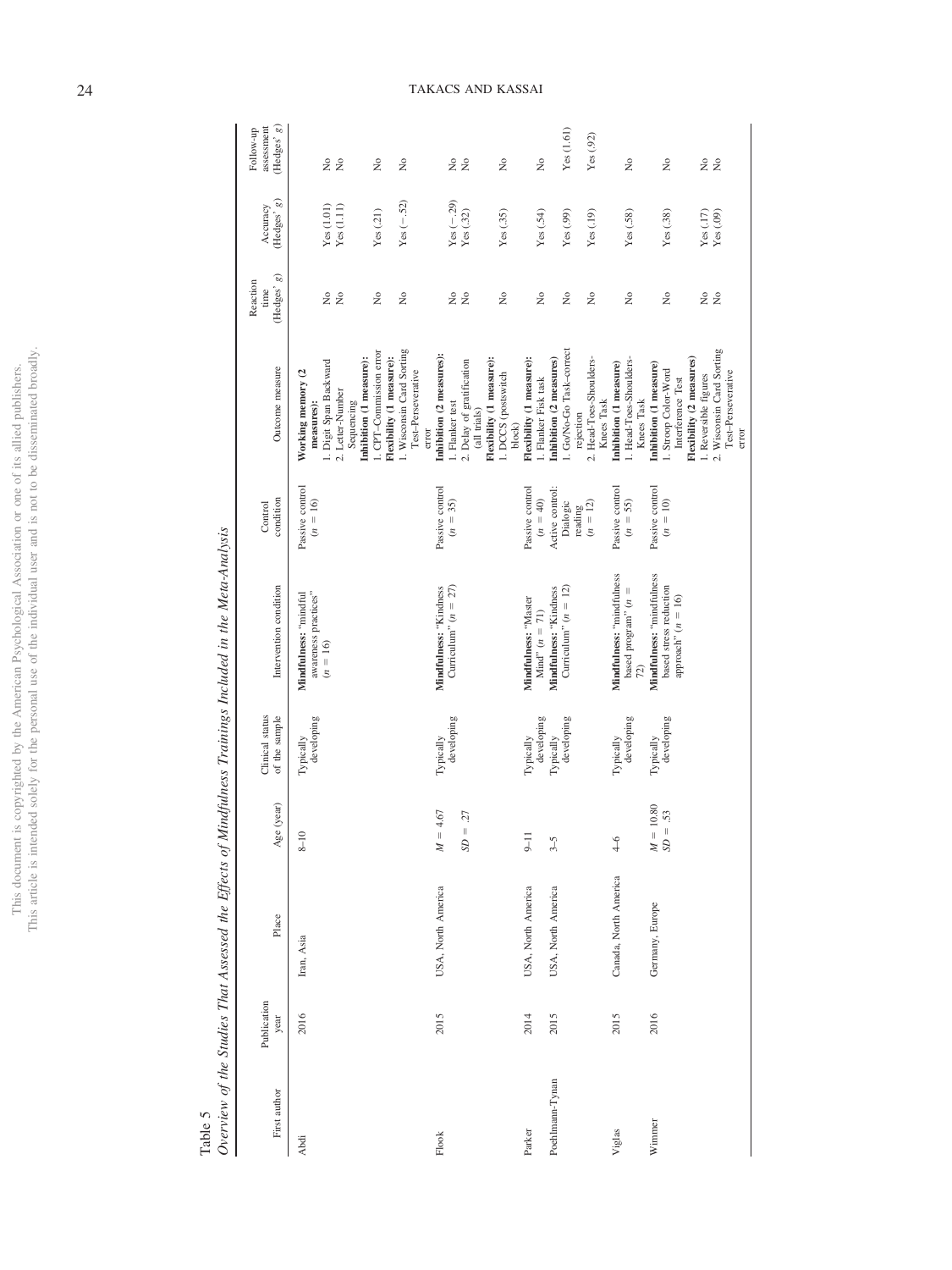|                               | j       |
|-------------------------------|---------|
| j                             | Ó       |
| í                             | ļ       |
| ă<br>j<br>ï<br>j              |         |
| ł                             |         |
|                               |         |
|                               | j<br>í  |
|                               | j       |
|                               | j       |
|                               |         |
| í                             |         |
|                               | į       |
|                               |         |
|                               |         |
| š                             |         |
|                               | j       |
|                               | j       |
|                               |         |
|                               |         |
|                               |         |
|                               |         |
|                               |         |
|                               |         |
|                               |         |
|                               | ł       |
|                               | I       |
|                               | ļ       |
|                               | į<br>ׇ֠ |
|                               |         |
|                               |         |
|                               |         |
|                               |         |
| i<br>j                        |         |
| ì                             |         |
| j<br>١                        |         |
| ì                             |         |
| ١                             |         |
|                               |         |
| $\frac{1}{1}$                 | j       |
|                               |         |
|                               |         |
|                               |         |
| can                           |         |
| ĭ<br>ì                        |         |
|                               |         |
| j<br>ĭ                        |         |
|                               | ļ       |
|                               |         |
|                               | į       |
| e porto<br>3                  | j       |
|                               |         |
| ï                             | ś       |
|                               |         |
|                               |         |
| j<br>j                        | ś<br>í  |
| ì                             |         |
| j<br>J<br>)                   |         |
|                               | ï       |
| $\frac{1}{2}$<br>ij           |         |
| ļ<br>ï                        |         |
| $\overline{\phantom{a}}$<br>j |         |
|                               | j       |
|                               |         |
|                               |         |
| Í                             | ׅ֦֘֝֬֝֬ |
| Ï                             |         |
|                               |         |
| こうしん かんこう                     |         |
|                               |         |
|                               | ī       |
|                               | ĵ       |
| hus                           |         |
|                               |         |
| i                             |         |
|                               | hıc     |
|                               | į       |
|                               |         |

|                         |                     | Overview of the Studies That Assesse the Effects of Curricula Included in the Meta-Analysis |                      |                                  |                                                                |                                      |                                                                                            |                                    |                                                                                                                       |                                                                   |
|-------------------------|---------------------|---------------------------------------------------------------------------------------------|----------------------|----------------------------------|----------------------------------------------------------------|--------------------------------------|--------------------------------------------------------------------------------------------|------------------------------------|-----------------------------------------------------------------------------------------------------------------------|-------------------------------------------------------------------|
| First author            | Publication<br>year | Place                                                                                       | $\frac{Age}{(year)}$ | Clinical status<br>of the sample | Intervention condition                                         | condition<br>Control                 | Outcome measure                                                                            | (Hedges'g)<br>Reaction<br>time     | $(\mathrm{Hedges}^{\star} \mathrel g)$<br>Accuracy                                                                    | assessment<br>$(\mbox{Hedges'}\ \mbox{\boldmath$g})$<br>Follow-up |
| Blair                   | 2014                | USA, North America                                                                          | 5.5                  | developing<br>Typically          | Complex curricula: "Tools of<br>the Mind" $(n = 416)$          | Passive control<br>$(n = 284)$       | Working memory (1<br>1. Backward Digit<br>measure):<br>Inhibition (1<br>Span               | $\rm \stackrel{\circ}{\rm \bf Z}$  | Yes(.15)                                                                                                              | $\stackrel{\circ}{\mathbf{Z}}$                                    |
|                         |                     |                                                                                             |                      |                                  |                                                                |                                      | Cognitive flexibility<br>(2 measures):<br>measure):<br>1. Hearts and<br>Flowers<br>1. DCCS | Yes(.13)<br>$\frac{6}{2}$          | Yes (.06)                                                                                                             | $\rm \stackrel{\circ}{\mathbf{Z}}$                                |
| (conference<br>Clements | 2012                | USA, North America                                                                          | 4                    | developing<br>Typically          | Complex curricula: "Building                                   | Passive control<br>$(n = 275)$       | Working memory (1<br>2. Reverse Flanker<br>measure):                                       | $Yes(0.8)$                         | $\ensuremath{\mathbf{Y}\mathbf{e}\mathbf{s}}\xspace$ (.00) $\ensuremath{\mathbf{Y}\mathbf{e}\mathbf{s}}\xspace$ (.06) | 28                                                                |
| paper)                  |                     |                                                                                             |                      |                                  | Blocks-Scaffolding Self-<br>Regulation" ( $n = 298$ )          |                                      | 1. Backward Digit<br>measures):<br>Inhibition (2<br>Span                                   | $\stackrel{\circ}{\mathbf{z}}$     | Yes $(.00)$                                                                                                           | Yes(05)                                                           |
|                         |                     |                                                                                             |                      |                                  |                                                                |                                      | Shoulders-Knees<br>1. Head-Toes-<br>task                                                   | $\stackrel{\circ}{\mathbf{Z}}$     | Yes (.05)                                                                                                             | Yes(01)                                                           |
| Diamond                 | 2007                | USA, North America                                                                          | 5.1                  | developing<br>Typically          | Complex curricula: "Tools of                                   | Active control:                      | 2. Peg Tapping task<br>Inhibition (2                                                       | $\stackrel{\circ}{\mathbf{z}}$     | Yes $(.02)$                                                                                                           | Yes(06)                                                           |
|                         |                     |                                                                                             |                      |                                  | the Mind" $(n = 85)$                                           | curriculum"<br>'Balanced<br>Literacy | incongruent<br>measures):<br>$1.$ Dots task $-$                                            | $\rm \stackrel{\circ}{\rm \bf Z}$  | Yes(43)                                                                                                               | $\rm \stackrel{\circ}{\rm \scriptstyle X}$                        |
|                         |                     |                                                                                             |                      |                                  |                                                                | $(n = 63)$                           | 2. Standard Flanker<br>test                                                                | $\stackrel{\circ}{\mathbf{z}}$     | Yes $(.47)$                                                                                                           | $\stackrel{\circ}{\mathbf{Z}}$                                    |
|                         |                     |                                                                                             |                      |                                  |                                                                |                                      | Cognitive flexibility<br>1. Reverse Flanker<br>(1 measure):                                | $\stackrel{\circ}{\mathbf{z}}$     | Yes $(.64)$                                                                                                           | $\rm \stackrel{\circ}{\rm \scriptstyle X}$                        |
| Dias                    | 2015a               | Brazil, South America                                                                       | 5.5<br>$M =$         | developing<br>Typically          | Complex curricula: Intervention<br>Program for Self-regulation | Passive control<br>$(n = 37)$        | measures):<br>Inhibition (5                                                                |                                    |                                                                                                                       |                                                                   |
|                         |                     |                                                                                             | $SD = 21$            |                                  | and Executive Functions<br>("PIAFEx") $(n = 32)$               |                                      | 1. Semantic Stroop<br>Test-Part 2                                                          | $Yes (-42)$                        | Yes (.55)                                                                                                             | $\stackrel{\circ}{\mathbf{Z}}$                                    |
|                         |                     |                                                                                             |                      |                                  |                                                                |                                      | 2. Go/No-Go                                                                                | $\rm \stackrel{\circ}{\rm \bf Z}$  | Yes-total<br>score                                                                                                    | $\stackrel{\circ}{\mathbf{Z}}$                                    |
|                         |                     |                                                                                             |                      |                                  |                                                                |                                      |                                                                                            |                                    | $(-.34)$                                                                                                              |                                                                   |
|                         |                     |                                                                                             |                      |                                  |                                                                |                                      | 3. Simon task Part<br>$1$ -incongruent                                                     | $\tilde{z}$                        | Yes(51)                                                                                                               | $\stackrel{\circ}{\mathbf{Z}}$                                    |
|                         |                     |                                                                                             |                      |                                  |                                                                |                                      | 4. Simon task Part<br>$2$ -incongruent                                                     | $\rm \stackrel{\circ}{\mathbf{Z}}$ | Yes (.17)                                                                                                             | $\rm \stackrel{\circ}{\mathbf{Z}}$                                |
|                         |                     |                                                                                             |                      |                                  |                                                                |                                      | 5. Simon task Part                                                                         | $\stackrel{\circ}{\mathbf{Z}}$     | Yes $(-.06)$                                                                                                          | $\stackrel{\circ}{\mathbf{Z}}$                                    |
|                         |                     |                                                                                             |                      |                                  |                                                                |                                      | $3$ -incongruent<br>1. Trail Making<br>Test-Part B<br>Flexibility (1<br>measure):          | $\stackrel{\circ}{\mathbf{Z}}$     | Yes (.09)                                                                                                             | $\rm \stackrel{\circ}{\mathbf{Z}}$                                |
|                         |                     |                                                                                             |                      |                                  |                                                                |                                      |                                                                                            |                                    |                                                                                                                       |                                                                   |

# Table 6<br>Overview of the Studies That Assesse the Effects of Curricula Included in the Meta-Analysis Overview of the Studies That Assesse the Effects of Curricula Included in the Meta-Analysis

(*table continues*)

 $\qquad \qquad (table~continues)$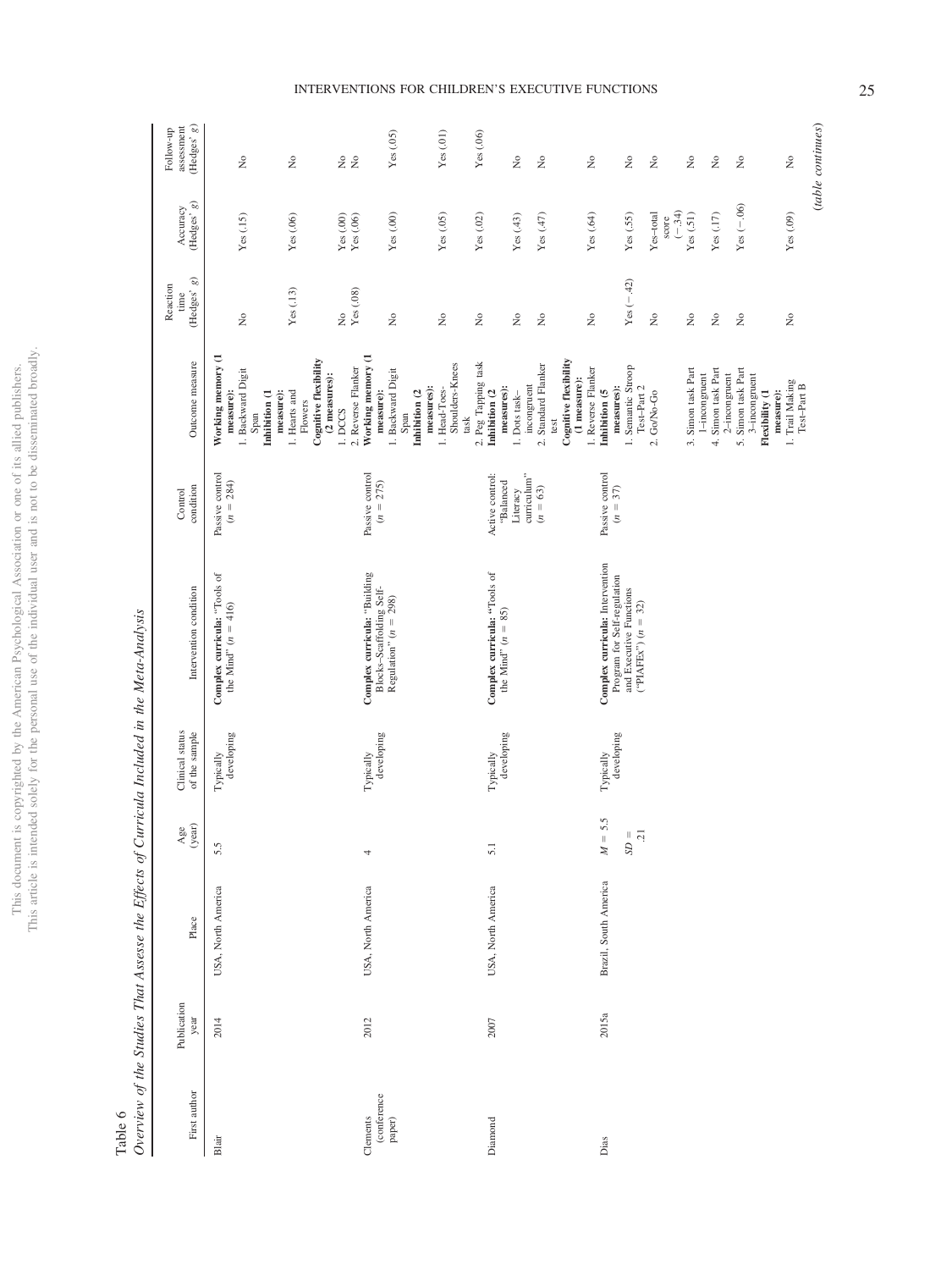| Table 6 (continued) |                     |                       |                                                                                  |                                  |                                                                                                                    |                                |                                                                  |                                 |                                          |                                                                            |
|---------------------|---------------------|-----------------------|----------------------------------------------------------------------------------|----------------------------------|--------------------------------------------------------------------------------------------------------------------|--------------------------------|------------------------------------------------------------------|---------------------------------|------------------------------------------|----------------------------------------------------------------------------|
| First author        | Publication<br>year | Place                 | $\frac{Age}{(year)}$                                                             | Clinical status<br>of the sample | Intervention condition                                                                                             | condition<br>Control           | Outcome measure                                                  | (Hedges' g)<br>Reaction<br>time | $(\mathrm{Hedges}^{\ast}$ g)<br>Accuracy | (Hedges' g)<br>assessment<br>Follow-up                                     |
| Dias                | 2015b               | Brazil, South America | $6.03$<br>$\overline{\mathcal{L}}$<br>$=$ $\,$ $\!$ $\!$ $\!$ $\!$ $\!$<br>$M =$ | developing<br>Typically          | Complex curricula: Intervention<br>Program for Self-regulation<br>and Executive Functions<br>$("PIAFEx") (n = 31)$ | Passive control<br>$(n = 37)$  | 1. Semantic Stroop<br>Test-Part 2<br>measures):<br>Inhibition (5 | Yes $(13)$                      | Yes $(.43)$                              | $\frac{1}{2}$                                                              |
|                     |                     |                       |                                                                                  |                                  |                                                                                                                    |                                | nontarget items<br>2. Go/No-Go-                                  | $\frac{1}{2}$                   | Yes $(.37)$                              | $\frac{1}{2}$                                                              |
|                     |                     |                       |                                                                                  |                                  |                                                                                                                    |                                | 3. Simon task Part<br>$1$ -interference                          | Yes $(.17)$                     | Yes $(-.69)$                             | $\tilde{R}$                                                                |
|                     |                     |                       |                                                                                  |                                  |                                                                                                                    |                                | 4. Simon task Part 2<br>$-$ interference                         | Yes (.64)                       | Yes $(.41)$                              | $\tilde{R}$                                                                |
|                     |                     |                       |                                                                                  |                                  |                                                                                                                    |                                | 5. Simon task Part<br>3-interference<br>Flexibility (1           | $Yes(-.17)$                     | $Yes (-.17)$                             | $\tilde{R}$                                                                |
|                     |                     |                       |                                                                                  |                                  |                                                                                                                    |                                | 1. Trail Making<br>Test-Part B<br>measure):                      | $\frac{1}{2}$                   | Yes (.48)                                | $\frac{1}{2}$                                                              |
| Farran              | 2014                | USA, North America    | 4                                                                                | developing<br>Typically          | Complex curricula: "Tools of<br>the Mind" $(n = 465)$                                                              | Passive control<br>$(n = 348)$ | Working memory (1<br>measure):                                   |                                 |                                          |                                                                            |
|                     |                     |                       |                                                                                  |                                  |                                                                                                                    |                                | 1. Corsi block task-<br>Backward span<br>Inhibition (2           | $\tilde{z}$                     | Yes(00)                                  | $Yes (-.15)$                                                               |
|                     |                     |                       |                                                                                  |                                  |                                                                                                                    |                                | 1. Peg tapping test<br>measures):                                | $\frac{1}{2}$                   | $\operatorname{Yes}\left( .02\right)$    |                                                                            |
|                     |                     |                       |                                                                                  |                                  |                                                                                                                    |                                | 2. Head-Toes-Knees-<br>Shoulders test                            | $\rm _{XO}$                     | $Yes(-.02)$                              | $\begin{array}{l} \mathrm{Yes}\,(.02) \\ \mathrm{Yes}\,(-.03) \end{array}$ |
|                     |                     |                       |                                                                                  |                                  |                                                                                                                    |                                | <b>Cognitive flexibility</b><br>(1 measure):                     |                                 |                                          |                                                                            |
|                     |                     |                       |                                                                                  |                                  |                                                                                                                    |                                | 1. DCCS                                                          | $\tilde{z}$                     | $Yes (-.17)$                             | $Yes (-17)$                                                                |
| Lillard             | 2006                | USA, North America    | $5.3 - 6.4$                                                                      | Typically                        | Complex curricula:                                                                                                 | Passive control                | <b>Cognitive flexibility</b>                                     |                                 |                                          |                                                                            |
|                     |                     |                       |                                                                                  | developing                       | "Montessori" $(n = 30)$                                                                                            | $(n = 25)$                     | $(1$ measure):<br>1. DCCS                                        | $\frac{1}{2}$                   | Yes (.56)                                | $\frac{1}{2}$                                                              |

This document is copyrighted by the American Psychological Association or one of its allied publishers.<br>This article is intended solely for the personal use of the individual user and is not to be disseminated broadly. This article is intended solely for the personal use of the individual user and is not to be disseminated broadly. This document is copyrighted by the American Psychological Association or one of its allied publishers.

# $\ddot{t}$ Table 6  $\omega$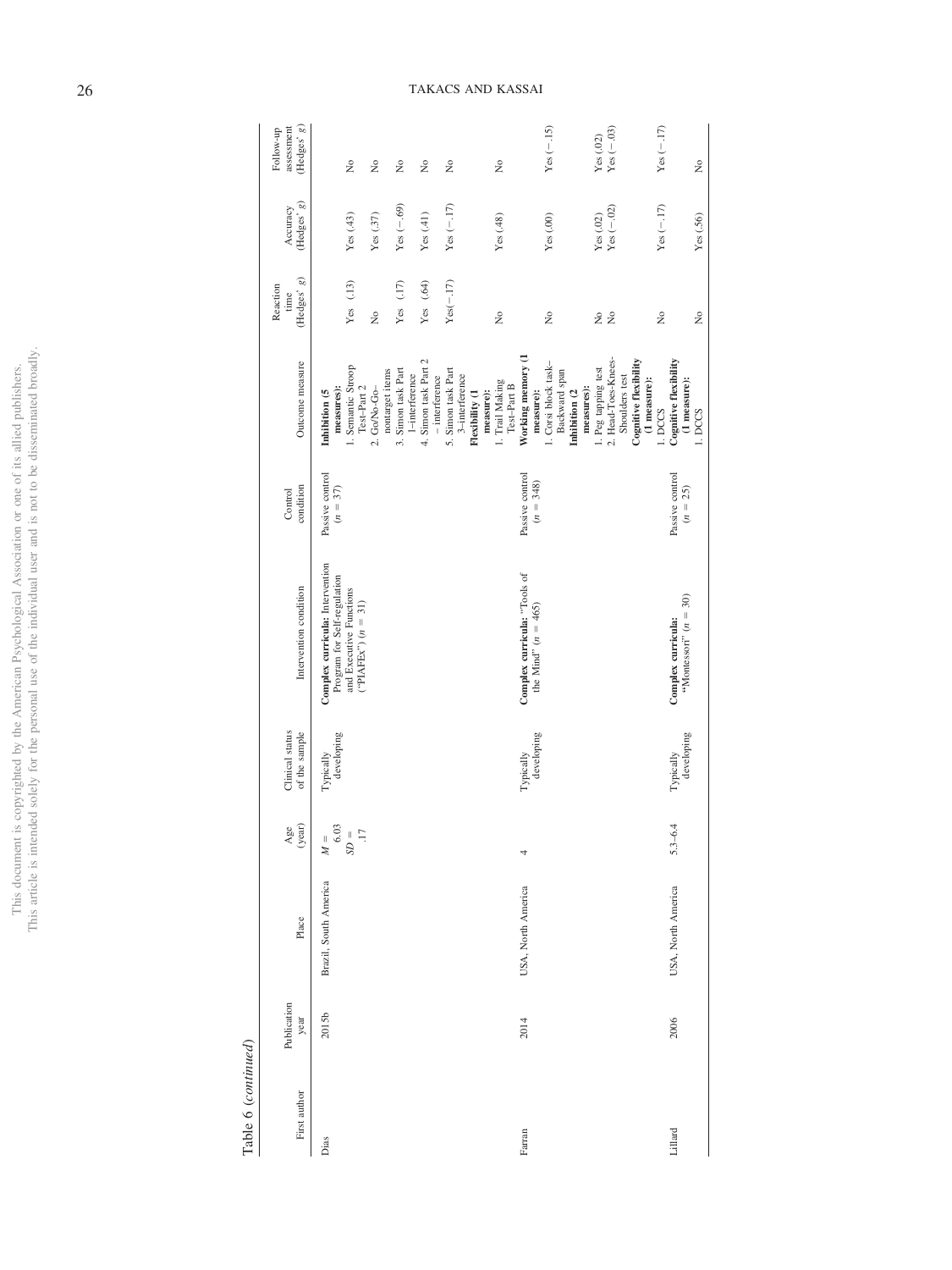This document is copyrighted by the American Psychological Association or one of its allied publishers.<br>This article is intended solely for the personal use of the individual user and is not to be disseminated broadly. This article is intended solely for the personal use of the individual user and is not to be disseminated broadly. This document is copyrighted by the American Psychological Association or one of its allied publishers.

 ${\bf Table ~7} \\ Overview$ 

|               | ì                                                               |
|---------------|-----------------------------------------------------------------|
|               | ׇ֚֕֡                                                            |
| I<br>1        | l<br>í<br>l<br>l                                                |
|               |                                                                 |
| $\frac{1}{2}$ |                                                                 |
|               | í                                                               |
|               | í                                                               |
| ï             | i                                                               |
| ļ             |                                                                 |
|               | ֖֖֖֖֪ׅ֪ׅ֪ׅ֪ׅ֪ׅ֪֪֪ׅ֪֪ׅ֪֪֪ׅ֪֪֪ׅ֚֚֚֚֚֚֚֚֚֚֚֚֚֚֚֚֚֚֚֚֡֝֝֝֬֓֓֞֬֓֓    |
|               |                                                                 |
| ŀ             | l                                                               |
|               | i                                                               |
|               | l<br>J                                                          |
|               |                                                                 |
|               |                                                                 |
| i             | l                                                               |
| l             | ì<br>İ                                                          |
|               | ׇ֖֖֚֚֚֚֬֝֬                                                      |
|               | ١<br>l<br>l                                                     |
| Ì<br>i        | l                                                               |
|               |                                                                 |
| ļ             |                                                                 |
|               | ׅ֖֧ׅׅ֧ׅ֧ׅ֧ׅ֧ׅ֧ׅ֧ׅ֧ׅ֧ׅ֧ׅ֧֪ׅ֧֚֚֚֚֚֚֚֚֚֚֚֚֚֚֚֚֚֚֚֚֚֚֚֚֚֟֘֡֡֝֝֜֝֜֜֜ |
|               | j                                                               |
| ł<br>ζ        |                                                                 |

| First author               | Publication<br>year | Place                 | Age (year)                      | Clinical status of<br>the sample    | Intervention condition                                  | Control condition                             | Outcome measure                                 | (Hedges' g)<br>Reaction<br>time | Accuracy (Hedges' g)                          | (Hedges' g)<br>Follow-up |
|----------------------------|---------------------|-----------------------|---------------------------------|-------------------------------------|---------------------------------------------------------|-----------------------------------------------|-------------------------------------------------|---------------------------------|-----------------------------------------------|--------------------------|
| (Dissertation)<br>Chacona  | 2007                | USA, North America    | O                               | with ADHD<br>diagnosed<br>Atypical: | Art activities: "World<br>Music Drumming"<br>$(n = 30)$ | Passive control $(n = 30)$                    | 1. TOVA Auditory<br>measures):<br>Inhibition (2 | Yes(48)                         | Yes (commission error)                        | ż                        |
|                            |                     |                       |                                 |                                     |                                                         |                                               | 2. TOVA Visual                                  | Yes $(.27)$                     | Yes (commission error)<br>$(-.12)$<br>$(-31)$ | $\tilde{z}$              |
| Schellenberg               | 2004                | Canada, North America | $\circ$                         | developing<br>Typically             | Art activities: "Drama"<br>$(n = 34)$                   | Passive control $(n = 36)$                    | Working memory<br>(1 measure):                  |                                 |                                               |                          |
| Schellenberg<br>Contrast 1 | 2004                | Canada, North America | $\circ$                         | Typically                           | Art activities:                                         | Passive control $(n = 36)$                    | Working memory<br>1. Digit Span                 | $\tilde{z}$                     | $Yes (-07)$                                   | ż                        |
| Contrast 2                 |                     |                       |                                 | developing                          | "Keyboard" $(n = 30)$                                   |                                               | (1 measure):<br>1. Digit Span                   | $\frac{1}{2}$                   | Yes(0.39)                                     | Σò                       |
| Schellenberg               | 2004                | Canada, North America | $\circ$                         | developing<br>Typically             | Art activities: "Voice"<br>$(n = 32)$                   | Passive control $(n = 36)$                    | Working memory<br>(1 measure):                  |                                 |                                               |                          |
| Contrast 3                 |                     |                       |                                 |                                     |                                                         |                                               | 1. Digit Span                                   | $\frac{1}{2}$                   | $Yes (-.15)$                                  | Σò                       |
| Smith                      | 2010                | USA, North America    | $M = 6.6$ years,<br>$SD = 3.79$ | developing<br>Typically             | Art activities: "Georgia<br>Wolf Trap Program -         | Passive control $(n = 42)$                    | measure):<br>Inhibition (1                      |                                 |                                               |                          |
| (Dissertation)             |                     |                       | months                          |                                     | drama" $(n = 41)$                                       |                                               | I. Inhibition task                              | $\tilde{z}$                     | Yes (errors) (.21)                            | ż                        |
| Thibodeauo                 | 2016                | USA, North America    |                                 | Typically                           | Art activities:                                         | Active control:                               | Inhibition (1                                   |                                 |                                               |                          |
| Contrast 1                 |                     |                       |                                 | developing                          | "Fantastical pretend-<br>$play'' (n = 39)$              | 'Nonimaginative pretend-<br>$play'' (n = 32)$ | measure):<br>Stroop test                        | $\frac{1}{2}$                   | $Yes (-.04)$                                  | Σò                       |
|                            |                     |                       |                                 |                                     |                                                         |                                               | Flexibility (1                                  |                                 |                                               |                          |
|                            |                     |                       |                                 |                                     |                                                         |                                               | measure):<br>. DCCS test                        | $\frac{1}{2}$                   | Yes(0.39)                                     | Σò                       |
| Thibodeauo                 | 2016                | USA, North America    | 4                               | Typically                           | Art activities:                                         | Passive control $(n = 39)$                    | Inhibition (1                                   |                                 |                                               |                          |
| Contrast 2                 |                     |                       |                                 | developing                          | "Fantastical pretend-<br>$play''(n = 39)$               |                                               | measure):<br>. Stroop test                      | $\tilde{z}$                     | $Yes(-.10)$                                   | ż                        |
|                            |                     |                       |                                 |                                     |                                                         |                                               | Flexibility (1                                  |                                 |                                               |                          |
|                            |                     |                       |                                 |                                     |                                                         |                                               | measure):<br>1. DCCS test                       | $\frac{1}{2}$                   | Yes(.34)                                      | $\tilde{z}$              |

# INTERVENTIONS FOR CHILDREN'S EXECUTIVE FUNCTIONS 27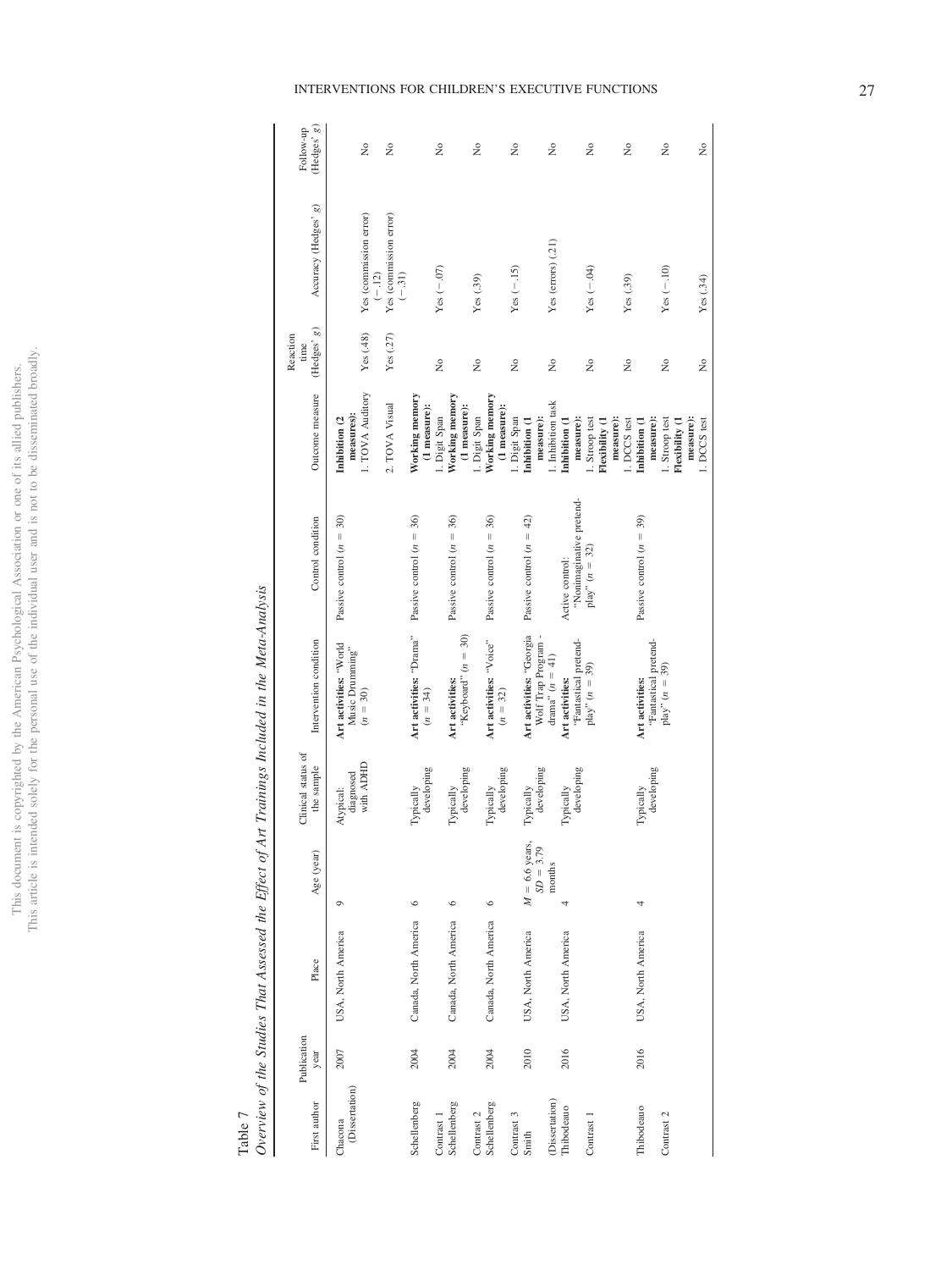|                          | ٠                    |
|--------------------------|----------------------|
|                          |                      |
|                          |                      |
| j<br>í                   | ¢<br>j               |
| ò                        |                      |
| ċ                        |                      |
| c,<br>ı                  |                      |
| ì                        |                      |
|                          | í                    |
|                          |                      |
|                          | j                    |
|                          |                      |
|                          |                      |
|                          | i                    |
|                          |                      |
|                          | ;                    |
|                          |                      |
| ì                        |                      |
|                          |                      |
|                          |                      |
|                          |                      |
| me                       |                      |
|                          |                      |
|                          |                      |
|                          |                      |
|                          |                      |
|                          |                      |
|                          |                      |
| í                        |                      |
|                          |                      |
|                          |                      |
|                          | j                    |
|                          |                      |
|                          |                      |
|                          |                      |
|                          | ¢                    |
|                          |                      |
| j                        |                      |
| c<br>1                   | $\ddot{\phantom{0}}$ |
| J.<br>J<br>I             |                      |
|                          |                      |
| ì                        |                      |
|                          |                      |
|                          |                      |
| $\frac{1}{1}$            |                      |
|                          |                      |
| ţ,                       |                      |
|                          | ن<br>پ               |
| こうしゃ こうこう                |                      |
|                          |                      |
| ì                        |                      |
|                          |                      |
| í                        |                      |
|                          |                      |
|                          |                      |
|                          |                      |
| ć                        |                      |
| i<br>Je<br>$\frac{1}{2}$ |                      |
|                          |                      |
|                          | l                    |
|                          |                      |
|                          | ś                    |
| I<br>Í                   | í                    |
|                          |                      |
| l<br>ļ<br>ℷ              |                      |
| ł                        | J                    |
| i                        |                      |
| ï                        |                      |
| J                        |                      |
|                          |                      |
|                          |                      |
|                          |                      |
| Ì                        |                      |
| $\overline{\phantom{a}}$ | ă                    |
| Í                        |                      |
|                          |                      |
|                          |                      |
| ciime                    |                      |
|                          |                      |
|                          |                      |
| his d                    |                      |
|                          | $\frac{1}{2}$        |
|                          |                      |
|                          |                      |
| ä                        | Ç                    |
|                          |                      |
|                          | Ë<br>É               |

Table 8<br>Overview of the Studies That Assessed the Effect of Biofeedback-Enhanced Relaxation Trainings Included in the Meta-Analysis Overview of the Studies That Assessed the Effect of Biofeedback-Enhanced Relaxation Trainings Included in the Meta-Analysis

| First author | Publication<br>year | Place                     | Age (year) | Clinical status of<br>the sample           | Intervention condition                                                                                | Control condition                                                                        | Outcome measure                                                                | (Hedges' g)<br>Reaction<br>time                  | (Hedges'g)<br>Accuracy                                                              | assessment (Hedges'<br>Follow-up<br>$\widehat{e}$ |
|--------------|---------------------|---------------------------|------------|--------------------------------------------|-------------------------------------------------------------------------------------------------------|------------------------------------------------------------------------------------------|--------------------------------------------------------------------------------|--------------------------------------------------|-------------------------------------------------------------------------------------|---------------------------------------------------|
| Beauregard   | 2006                | Canada, North America     | $8 - 12$   | Atypical: diagnosed<br>with ADHD           | relaxation: "EEG neuro-<br>feedback training" $(n =$<br>Biofeedback-enhanced<br>15)                   | Passive control $(n =$<br>5)                                                             | Working memory<br>(1 measure):<br>measures):<br>1. Digit Span<br>Inhibition (2 | $\tilde{R}$                                      | Yes (.74)                                                                           | ż                                                 |
|              |                     |                           |            |                                            |                                                                                                       |                                                                                          | 1. Counting Stroop<br>2. Go/No-Go test-<br>No-Go trials<br>test                | $\tilde{z}$<br>$\rm \stackrel{\circ}{\rm \bf Z}$ | Yes (1.39)<br>Yes (.64)                                                             | Σò<br>$\tilde{z}$                                 |
| Omizo        | 1982a               | USA, North America        | $8 - 11$   | Atypical: diagnosed<br>learning disabled   | biofeedback-induced<br>Biofeedback-enhanced<br>relaxation: "EMG                                       | Active control: "Listen<br>biofeedback" $(n =$<br>to a neutral story<br>with inoperative | measure):<br>Inhibition (1<br>1. Matching                                      | $\frac{1}{2}$                                    | Yes                                                                                 | Σò                                                |
|              |                     |                           |            |                                            | relaxation training" $(n =$<br>$\overline{6}$                                                         | 16)                                                                                      | Familiar<br>Figures                                                            |                                                  | $\begin{array}{l} {\rm (number} \\ {\rm of} \\ {\rm errors}) \end{array}$<br>(0.95) |                                                   |
| Omizo        | 1982b               | Texas, North America      | $10 - 12$  | Atypical: reported<br>hyperactive<br>to be | relaxation training" $(n =$<br>biofeedback-induced<br>Biofeedback-enhanced<br>relaxation: "EMG<br>16) | biofeedback" $(n =$<br>"Relaxation with<br>Active control:<br>inoperative<br>16)         | measure):<br>Inhibition (1<br>1. Matching<br>Familiar<br>Figures               | 2                                                | (number of<br>errors)<br>(.89)<br>Yes                                               | ż                                                 |
| Parziale     | 1982                | Arizona, North America    | $8 - 11$   | Atypical: reported<br>hyperactive<br>to be | biofeedback training"<br><b>Biofeedback-enhanced</b><br>(relaxation) $(n = 8)$<br>relaxation: "EEG    | "Listening to a tape<br>courage" $(n = 8)$<br>on the value of<br>Active control:         | Working memory<br>(1 measure):<br>1. Digit Span                                | $\tilde{R}$                                      | Yes $(.77)$                                                                         | Σò                                                |
| Rivera       | 1980                | California, North America | $7 - 11$   | Atypical: reported<br>hyperactive<br>to be | biofeedback" $(n = 18)$<br>relaxation training and<br>Biofeedback-enhanced<br>relaxation: "EMG        | biofeedback" $(n =$<br>"Relaxation with<br>Active control:<br>inoperative<br>18)         | measure):<br>Inhibition (1<br>1. Matching<br>Familiar<br>Figures               | $\tilde{z}$                                      | (number<br>errors)<br>$(1.03)$<br>of<br>Yes                                         | ż                                                 |

28 TAKACS AND KASSAI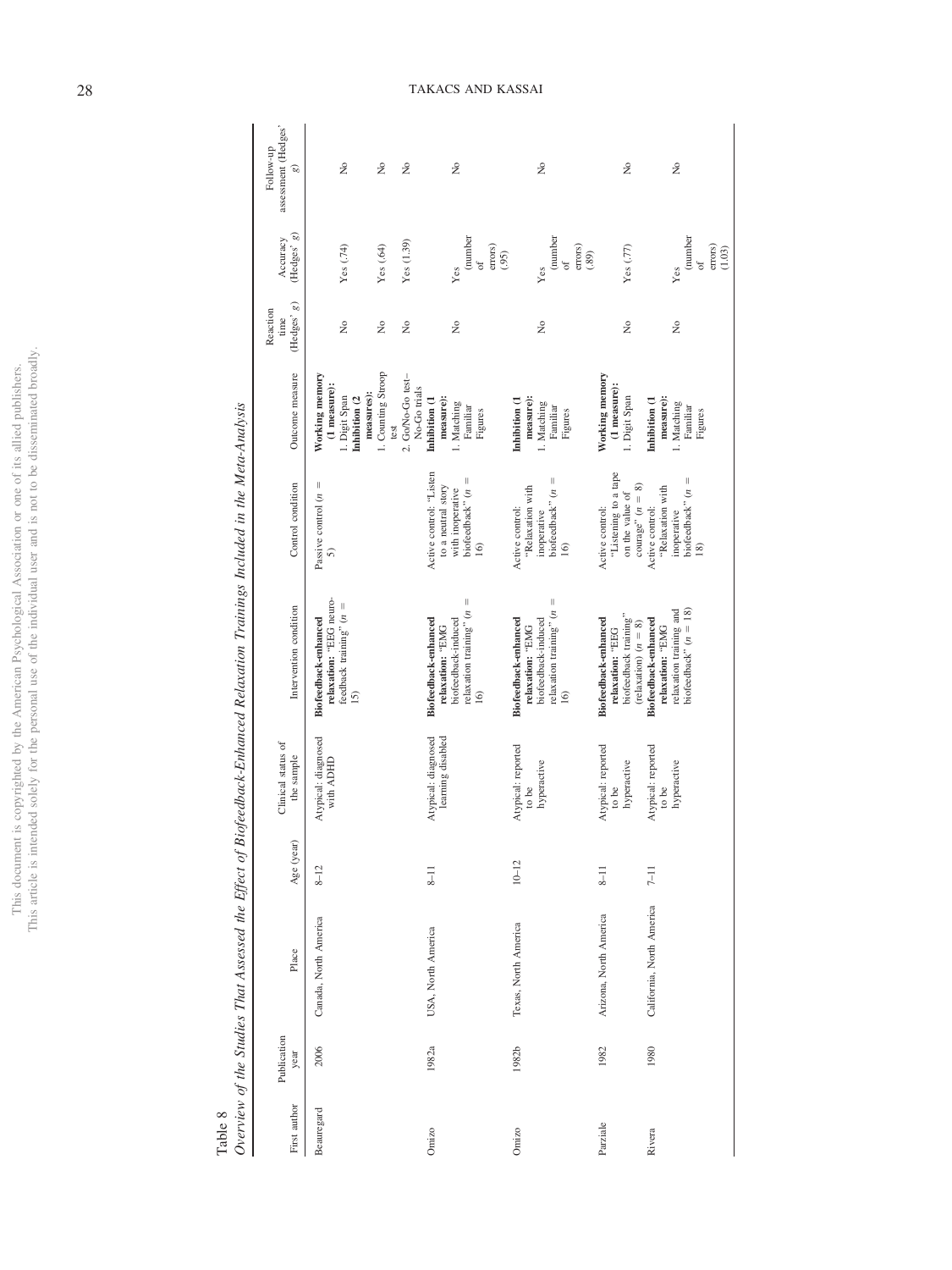| ו<br>נוב<br>ă                             | $\frac{1}{2}$                                                                                |
|-------------------------------------------|----------------------------------------------------------------------------------------------|
|                                           |                                                                                              |
| l                                         |                                                                                              |
| ł                                         |                                                                                              |
| l                                         | j                                                                                            |
|                                           |                                                                                              |
|                                           |                                                                                              |
|                                           |                                                                                              |
|                                           |                                                                                              |
| į                                         |                                                                                              |
| ì                                         | ł                                                                                            |
| $\overline{\phantom{a}}$                  | í                                                                                            |
|                                           |                                                                                              |
|                                           |                                                                                              |
| í                                         |                                                                                              |
| Î                                         |                                                                                              |
|                                           |                                                                                              |
|                                           |                                                                                              |
|                                           |                                                                                              |
|                                           |                                                                                              |
| i                                         |                                                                                              |
|                                           |                                                                                              |
|                                           |                                                                                              |
| i<br>١                                    |                                                                                              |
|                                           |                                                                                              |
|                                           |                                                                                              |
| $\overline{\phantom{a}}$                  |                                                                                              |
|                                           |                                                                                              |
|                                           |                                                                                              |
|                                           |                                                                                              |
|                                           |                                                                                              |
|                                           | くりょう<br>JSN                                                                                  |
|                                           |                                                                                              |
|                                           |                                                                                              |
|                                           | j                                                                                            |
|                                           |                                                                                              |
| ć                                         | ֦֖֖֖֖֧֪֪֪֦֪֪֦֖֧֪֪֪֪֪֪֪֦֧֖֧֚֚֚֚֚֚֚֚֚֚֚֚֚֚֚֞֕֝֬֝֝֝֝֝֝֝֝֟֓֝֝֬֝֝֬֝֝֬֝֬֝֬֝֬֝֬֝֬֝֬֝֬֝֬֝֬֝֬֝֬֝֬֝֬֝֬ |
|                                           |                                                                                              |
| 1<br>í<br>Ϊ                               |                                                                                              |
|                                           |                                                                                              |
| ì                                         |                                                                                              |
|                                           |                                                                                              |
|                                           |                                                                                              |
|                                           |                                                                                              |
| $\frac{1}{1}$                             |                                                                                              |
|                                           |                                                                                              |
| ĺ                                         | ċ                                                                                            |
|                                           |                                                                                              |
| COU                                       | <b>SC</b>                                                                                    |
|                                           | ļ                                                                                            |
| ì                                         |                                                                                              |
| i                                         |                                                                                              |
| ţ                                         | j                                                                                            |
|                                           |                                                                                              |
|                                           | <b>Contractor</b>                                                                            |
|                                           |                                                                                              |
|                                           |                                                                                              |
| C<br>C                                    |                                                                                              |
|                                           |                                                                                              |
| $\ddot{\phantom{0}}$                      |                                                                                              |
|                                           | l                                                                                            |
| j                                         | ł                                                                                            |
|                                           |                                                                                              |
| ł<br>J                                    | ł<br>$\overline{ }$                                                                          |
|                                           |                                                                                              |
|                                           | ï                                                                                            |
| l<br>J<br>j                               | ī<br>j                                                                                       |
| į<br><b>CONTINE</b>                       |                                                                                              |
|                                           |                                                                                              |
|                                           |                                                                                              |
| j                                         |                                                                                              |
|                                           |                                                                                              |
|                                           |                                                                                              |
|                                           |                                                                                              |
| i                                         |                                                                                              |
|                                           |                                                                                              |
| j<br>ì                                    |                                                                                              |
|                                           |                                                                                              |
|                                           |                                                                                              |
| i<br>I<br>I<br>I<br>I<br>I<br>I<br>I<br>I |                                                                                              |
|                                           |                                                                                              |
|                                           | ī                                                                                            |
|                                           |                                                                                              |
|                                           | i                                                                                            |
| his                                       |                                                                                              |
|                                           |                                                                                              |
| į<br>į                                    | $\frac{1}{2}$                                                                                |
|                                           |                                                                                              |
|                                           | ļ                                                                                            |
|                                           |                                                                                              |

<span id="page-29-0"></span>Table 9

| Ì                                                                                                                                                                                                                                             |
|-----------------------------------------------------------------------------------------------------------------------------------------------------------------------------------------------------------------------------------------------|
|                                                                                                                                                                                                                                               |
| j                                                                                                                                                                                                                                             |
| ļ<br>١<br>is a company of the company of the company of the company of the company of the company of the company of the company of the company of the company of the company of the company of the company of the company of the company<br>l |
| i<br>$\vdots$                                                                                                                                                                                                                                 |
| ì<br>l                                                                                                                                                                                                                                        |
|                                                                                                                                                                                                                                               |
| $\ddot{\phantom{0}}$<br>l<br>l                                                                                                                                                                                                                |
| ï<br>j                                                                                                                                                                                                                                        |
|                                                                                                                                                                                                                                               |
|                                                                                                                                                                                                                                               |
|                                                                                                                                                                                                                                               |
|                                                                                                                                                                                                                                               |
| ì<br>$\ddot{\phantom{a}}$<br>yer.<br>I                                                                                                                                                                                                        |
|                                                                                                                                                                                                                                               |

| First author   | Publication<br>year | Place              | Age (year)             | Clinical status of the<br>sample        | Intervention<br>condition                                                                                    | Control condition                                                                         | Outcome measure                                                                                                                 | Reaction<br>time                                                                       | Accuracy                                 | assessment<br>Follow-up                                                                |
|----------------|---------------------|--------------------|------------------------|-----------------------------------------|--------------------------------------------------------------------------------------------------------------|-------------------------------------------------------------------------------------------|---------------------------------------------------------------------------------------------------------------------------------|----------------------------------------------------------------------------------------|------------------------------------------|----------------------------------------------------------------------------------------|
| Bierman        | 2008                | USA, North America | 3.72-6.56              | Typically developing                    | Strategy learning:<br>$PATHS"$ $(n =$<br>'Head Start<br>REDI <sup>+</sup><br>178)                            | $\label{eq:1} \quad \, \parallel$<br>Passive control (n<br>158)                           | 1. Backward word span<br>Working memory (1<br>measures):<br>measure):<br>Inhibition (2                                          | $\tilde{z}$                                                                            | Yes $(-.10)$                             | $\stackrel{\circ}{\mathbf{z}}$                                                         |
|                |                     |                    |                        |                                         |                                                                                                              |                                                                                           | Cognitive flexibility (1<br>1. Walk-A-line slowly<br>2. Peg tapping<br>measure):<br>1. DCCCS                                    | $\tilde{z}$<br>$\stackrel{\circ}{\mathbf{z}}$<br>$\stackrel{\circ}{\phantom{}_{\sim}}$ | Yes $(-.10)$<br>Yes $(.04)$<br>Yes (.19) | $\stackrel{\circ}{\mathbf{Z}}$<br>$\tilde{z}$<br>$\stackrel{\circ}{\phantom{}_{\sim}}$ |
| Deano          | 2015                | Spain, Europe      | $9 - 12$               | Atypical: low intelligence              | Strategy learning:<br>PASS Remedial<br>Program $(n =$<br>$\widehat{=}$                                       | Passive control $(n =$<br>$\widehat{=}$                                                   | 1. Cognitive Assessment<br>1. Cognitive Assessment<br>Flexibility (1 measure):<br>Inhibition (1 measure):<br>System - Attention | $\rm \stackrel{\circ}{\rm \scriptstyle X}$<br>$\tilde{z}$                              | Yes(0.91)<br>Yes(0.97)                   | $\tilde{z}$<br>$\stackrel{\circ}{\mathbf{Z}}$                                          |
| Domitrovich    | 2007                | USA, North America | 4.28                   | Typically developing                    | <b>Strategy learning:</b><br>$PATHS" (n =$<br>'Head Start<br>101)                                            | Passive control $(n =$<br>100                                                             | 1. Day/Night Stroop test<br>System - Planning<br>measures):<br>Inhibition (2                                                    | $\stackrel{\circ}{\mathbf{Z}}$<br>$\stackrel{\circ}{\mathbf{z}}$                       | Yes (.04)                                | 20 <sub>o</sub>                                                                        |
| García-Madruga | 2013                | Spain, Europe      | $8 - 9$                | Typically developing                    | <b>Strategy learning:</b><br>reading tasks"<br>embedded in<br>memory's<br>'Working<br>executive<br>processes | Passive control $(n =$<br>16)                                                             | Working memory (1<br>1. Reading span task<br>2. Peg tapping task<br>measure):                                                   | $\frac{1}{2}$                                                                          | $Yes (-.29)$<br>Yes $(-.03)$             | $\rm \stackrel{\circ}{\rm \scriptstyle X}$                                             |
| Hannesdottir   | 2014                | Island, Europe     | $8 - 10$               | Atypical: diagnosed with<br><b>GHON</b> | "OutSMARTers<br>Strategy learning:<br>Program" $(n =$<br>$(n = 15)$<br>$\overline{16}$                       | Passive control $(n =$<br>$\pm$                                                           | Inhibition (1 measure):<br>Working memory (1<br>1. Stop signal task<br>1. Letter number<br>sequencing<br>measure):              | $\rm \stackrel{\circ}{\mathbf{Z}}$<br>$\tilde{z}$                                      | Yes (1.39)<br>Yes(.15)                   | $\tilde{z}$<br>$\rm \stackrel{\circ}{\mathbf{Z}}$                                      |
| Kenworthy      | 2014                | USA, North America | Third-fifth<br>graders | Atypical: diagnosed with<br>ASD         | Strategy learning:<br>"Unstuck and<br>On Target"<br>$(n = 43)$                                               | skills lessons" $(n =$<br>communication<br>Active control:<br>'Social-<br>$\overline{19}$ | Flexibility (1 measure):<br>1. Challenge Test<br>correct                                                                        | $\rm \stackrel{\circ}{\mathbf{Z}}$                                                     | Yes (.74)                                | $\tilde{R}$                                                                            |
|                |                     |                    |                        |                                         |                                                                                                              |                                                                                           |                                                                                                                                 |                                                                                        |                                          | (table continues)                                                                      |

# INTERVENTIONS FOR CHILDREN'S EXECUTIVE FUNCTIONS 29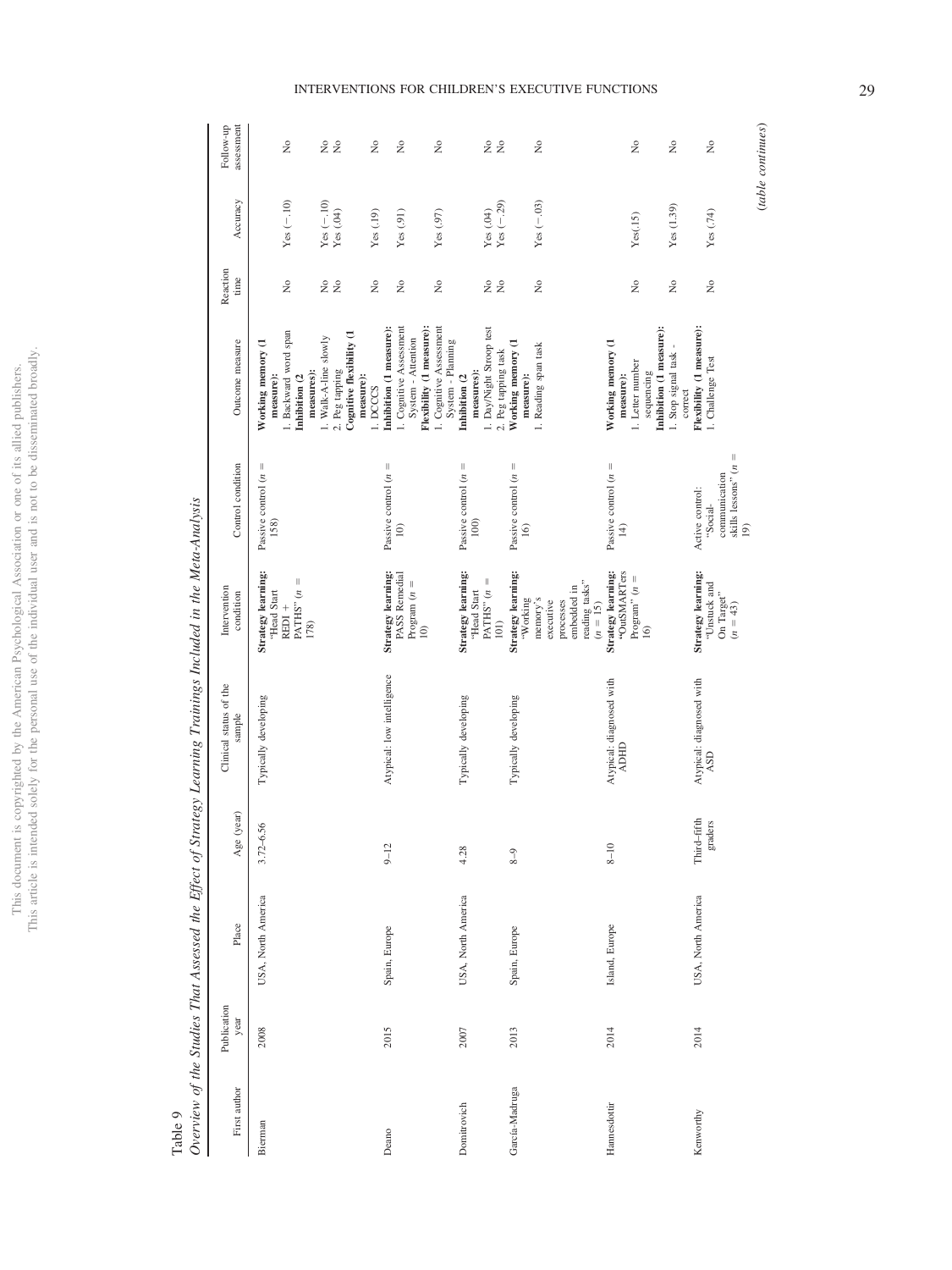|                          | ٠                    |
|--------------------------|----------------------|
|                          |                      |
|                          |                      |
| j<br>í                   | ¢<br>j               |
| ò                        |                      |
| ċ                        |                      |
| c,<br>ı                  |                      |
| ì                        |                      |
|                          | í                    |
|                          |                      |
|                          | j                    |
|                          |                      |
|                          |                      |
|                          | i                    |
|                          |                      |
|                          | ;                    |
|                          |                      |
| ì                        |                      |
|                          |                      |
|                          |                      |
|                          |                      |
| me                       |                      |
|                          |                      |
|                          |                      |
|                          |                      |
|                          |                      |
|                          |                      |
|                          |                      |
| í                        |                      |
|                          |                      |
|                          |                      |
|                          | j                    |
|                          |                      |
|                          |                      |
|                          |                      |
|                          | ¢                    |
|                          |                      |
| j                        |                      |
| c<br>1                   | $\ddot{\phantom{0}}$ |
| J.<br>J<br>I             |                      |
|                          |                      |
| ì                        |                      |
|                          |                      |
|                          |                      |
| $\frac{1}{1}$            |                      |
|                          |                      |
| ţ,                       |                      |
|                          | ن<br>پ               |
| こうしゃ こうこう                |                      |
|                          |                      |
| ì                        |                      |
|                          |                      |
| í                        |                      |
|                          |                      |
|                          |                      |
|                          |                      |
| ć                        |                      |
| i<br>Je<br>$\frac{1}{2}$ |                      |
|                          |                      |
|                          | l                    |
|                          |                      |
|                          | ś                    |
| I<br>Í                   | í                    |
|                          |                      |
| l<br>ļ<br>ℷ              |                      |
| ł                        | J                    |
| i                        |                      |
| ï                        |                      |
| J                        |                      |
|                          |                      |
|                          |                      |
|                          |                      |
| Ì                        |                      |
| $\overline{\phantom{a}}$ | ă                    |
| Í                        |                      |
|                          |                      |
|                          |                      |
| ciime                    |                      |
|                          |                      |
|                          |                      |
| his d                    |                      |
|                          | $\frac{1}{2}$        |
|                          |                      |
|                          |                      |
| ä                        | Ç                    |
|                          |                      |
|                          | Ë<br>É               |

U,

Table 9 (continued) Table 9 (*continued*)

| First author              | Publication<br>year | Place                 | Age (year)                          | Clinical status of the<br>sample                                          | Intervention<br>condition                                                         | Control condition                                                | Outcome measure                                                                                      | Reaction<br>time                   | Accuracy                | assessment<br>Follow-up      |
|---------------------------|---------------------|-----------------------|-------------------------------------|---------------------------------------------------------------------------|-----------------------------------------------------------------------------------|------------------------------------------------------------------|------------------------------------------------------------------------------------------------------|------------------------------------|-------------------------|------------------------------|
| Meichenbaum<br>contrast 1 | 1971                | USA, North America    | $7 - 9$                             | Atypical: reported to have<br>self-control, low IQ<br>hyperactivity, poor | Strategy learning:<br>"Cognitive self-<br>training" $(n =$<br>instructional<br>5) | "Attention control<br>$\text{group}^n(n = 5)$<br>Active control: | Flexibility (1 measure):<br>Inhibition (1 measure):<br>1. Matching Familiar<br>Figures               | $\frac{1}{2}$                      | Yes - latency<br>(2.33) | $\frac{1}{2}$                |
| Nash                      | 2014                | Canada, North America | $8 - 12$                            | Atypical: diagnosed with<br>Spectrum Disorder<br>Fetal Alcohol            | Strategy learning:<br>"Alert Program<br>Regulation"<br>for Self-                  | Passive control $(n =$<br>13)                                    | 1. NEPSY II-Inhibition<br>subtest - Naming<br>I. Porteus Maze<br>measures):<br>Inhibition (2         | $\frac{1}{2}$<br>$\frac{1}{2}$     | Yes (1.03)<br>Yes (.48) | $\frac{1}{2}$<br>$\tilde{z}$ |
|                           |                     |                       |                                     |                                                                           | $(n = 12)$                                                                        |                                                                  | 2. NEPSY II-Inhibition<br>subtest - Inhibition<br>measures):<br>Flexibility (3                       | $\rm \stackrel{\circ}{\mathbf{Z}}$ | Yes(43)                 | $\tilde{z}$                  |
|                           |                     |                       |                                     |                                                                           |                                                                                   |                                                                  | 1. CANTAB-Intra/Extra<br>dimensional Shift<br>Task                                                   | $\frac{1}{2}$                      | Yes (.28)               | $\tilde{z}$                  |
|                           |                     |                       |                                     |                                                                           |                                                                                   |                                                                  | 2. CANTAB-Stockings<br>of Cambridge                                                                  | $\frac{1}{2}$                      | Yes (.05)               |                              |
|                           |                     |                       |                                     |                                                                           |                                                                                   |                                                                  | 3. NEPSY II-Inhibition<br>subtest - Switching                                                        | $\tilde{R}$                        | Yes $(.32)$             | $\tilde{z}$                  |
| Riggs                     | 2006                | USA, North America    | $7 - 9$                             | Typically developing                                                      | Strategy learning:<br>PATHS" $(n =$<br>'Head Start<br>153)                        | Passive control $(n =$<br>165)                                   | Inhibition (1 measure):<br>1. Stroop test                                                            | $\frac{1}{2}$                      | Yes(.31)                | $\frac{1}{2}$                |
| Contrast 2<br>Winnner     | 2016                | Germany, Europe       | Mean of 10.8<br>graders)<br>(fifth- | Typically developing                                                      | Strategy learning:<br>"Concentration<br>training" $(n =$<br>16)                   | Passive control $(n =$<br>$\delta$                               | Inhibition (1 measure):<br>1. Stroop Color-Word<br>Interference Test<br>measures):<br>Flexibility (2 | $\tilde{z}$                        | Yes $(-.06)$            | $\tilde{z}$                  |
|                           |                     |                       |                                     |                                                                           |                                                                                   |                                                                  | 1. Reversible Figures<br>2. WCST                                                                     | 2 g                                | Yes(.39)<br>Yes (.42)   | 22                           |

# 30 TAKACS AND KASSAI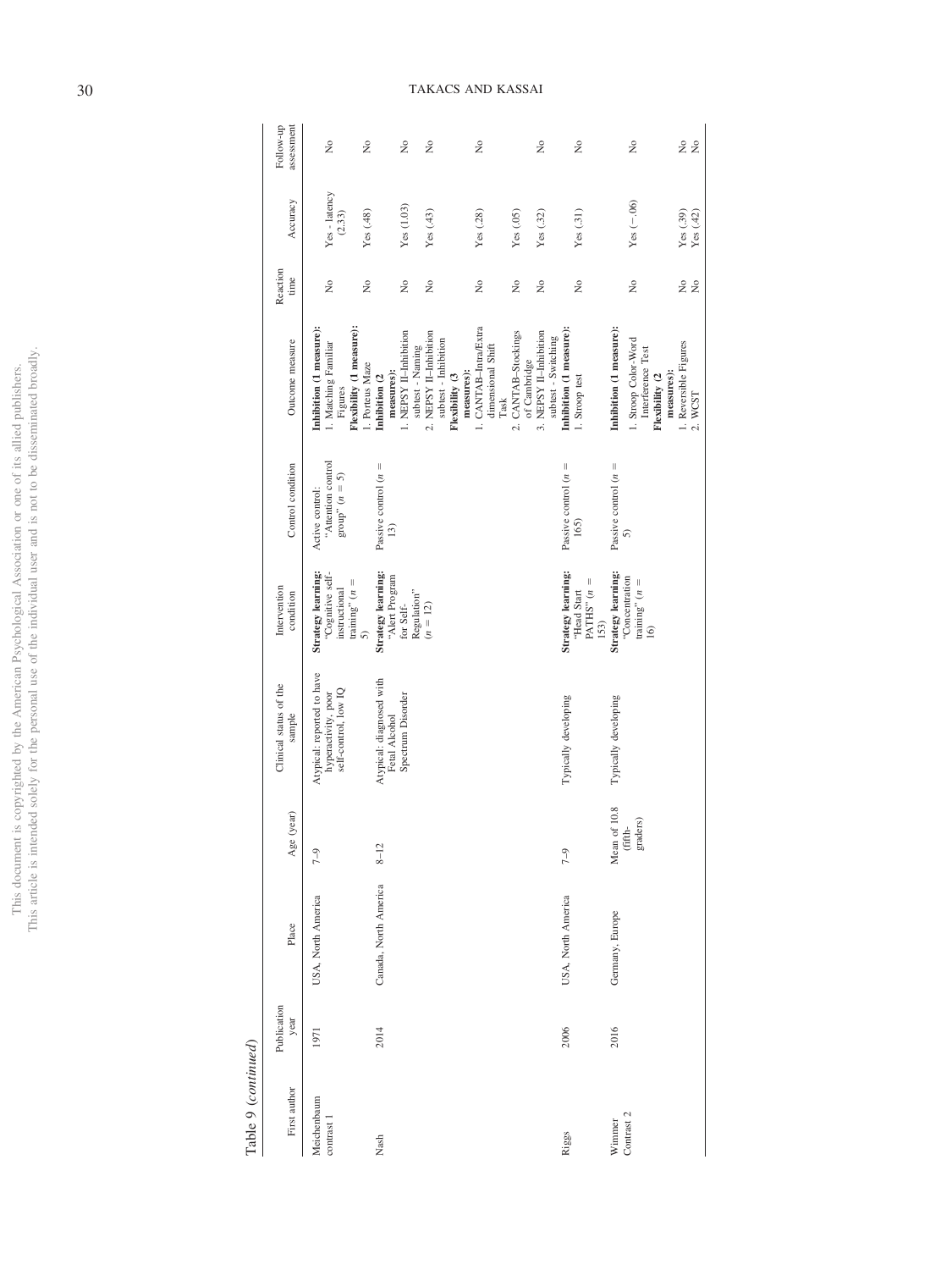studies were published between 1971 and 2016 with only five studies that appeared up to 1982 and the rest were published after 2000. After excluding those five early studies, publication year had no significant effect on the effect size (coefficient:  $-0.007$ ,  $p =$ .50). For 43 of the effect sizes data was collected in Europe, for 39 in North America, for 10 in Asia, for five in Australia, and for three in South America. After excluding the effect sizes from South America as this category did not have enough effect sizes, this variable was not a significant moderator,  $Q(3) = 2.11$ ,  $p =$ .55. Children's age ranged from 2 to 12 years. The mean age of the sample did not have a significant effect on the effect size (coefficient:  $0.02, p = .35$ ).

As shown in [Table 2,](#page-15-0) 47 of the effect sizes utilized an explicit EF training intervention (28 computerized and 19 noncomputerized), 22 reported on the effects of physical activity intervention (eight on aerobic exercise and 17 on cognitively engaging physical activity programs), seven used EF-specific full-time curricula, four studies tested art activities (two effect sizes testing music and three testing drama or pretend play), and 20 effect sizes reported on interventions that provide children new strategies of selfregulation (including six on mindfulness meditation, five on biofeedback-induced relaxation, and 10 studies directly teaching children strategies). Regarding the length of the intervention, the number of months children were enrolled in the seven studies testing an EF-specific curriculum had a significant effect with longer programs having a larger effect size (coefficient:  $0.03$ ,  $p =$ .02). The number of intervention sessions in the rest of the studies did not have an effect on the effect size (coefficient:  $-0.001$ ,  $p =$ .28).

Sixty-two of the effect sizes reported on a randomized controlled trial, while 38 effect sizes used a quasiexperimental design. There was no difference between the two on the average effect size,  $Q(1) = 2.56$ ,  $p = .11$ . Finally, 55 of the effect sizes were based on comparison with a passive control condition, 39 to an active control condition, and six were based on comparisons with both. There were no differences between these three groups of studies,  $Q(2) = 1.25$ ,  $p = .54$ .

When assessing publication bias we found an asymmetrical funnel plot. The Duval and Tweedie trim and fill procedure estimated 33 hypothetical studies missing. However, the adjusted effect size was still significant (estimate: 0.10, 95% CI [0.02, 0.18]). Furthermore, the fail-safe *n* was 3,439 which suggests a robust effect.

As shown in [Table 2,](#page-15-0) there was a small but significant overall effect of behavioral interventions on children's posttest accuracy results on executive function tests ( $g^+ = 0.30$ ). This was a heterogeneous effect,  $Q(99) = 237.79$ ,  $p < .001$ . For seven effect sizes only change scores from pre- to posttest were available instead of raw posttest scores. Excluding those did not change the results substantially ( $g^+ = 0.29$ ,  $k = 93$ ,  $SE = 0.04$ , 95% CI [0.21, 0.36],  $p < .001$ ). More specifically, there were small but significant effects on measures of working memory ( $g^+ = 0.35$ ,  $k = 53$ ,  $SE =$ 0.05, 95% CI [0.24, 0.45],  $p < .001$ ), inhibition ( $g^+ = 0.22$ ,  $k =$ 73,  $SE = 0.04$ , 95% CI [0.13, 0.30],  $p < .001$  and flexibility  $(g^{+} = 0.18, k = 48, SE = 0.05, 95\% \text{ CI} [0.09, 0.28], p < .001).$ 

As shown in [Table 2,](#page-15-0) the intervention was tested on an atypically developing sample for 41 effect sizes and on a typically developing sample for 59 effect sizes. In both cases small but

significant effects of behavioral interventions was found and there was no difference between the two.

**Reaction time (posttest).** Reaction time data on an executive function test was reported for 20 effect sizes in 19 studies including data of 1,614 children. The studies were published between 2005 and 2015. The year of publication had a marginally significant negative effect on the effect size (coefficient:  $-0.06$ ,  $p = .06$ ) showing a tendency for earlier studies showing larger effects. For 12 effects data was collected in Europe, for 3-3 effects in Asia and South America, and for two effect sizes in North America. Due to the low number of studies in the categories, the effect of continent could not be tested. The age of the samples ranged between 5 and 12. The mean age of the sample did not have an effect on the effect size (coefficient:  $0.01, p = .82$ ).

Ten of these effect sizes applied explicit practice on EF tasks as intervention including seven computer and three noncomputer trainings. Six studies used a physical activity intervention including three studies with an aerobic exercise program, two studies with a cognitively challenging exercise intervention, and one study using both kinds. In one study, an art program was utilized and in three studies an EF-specific curriculum was used. In the three studies assessing curricula the length of intervention ranged from 4 to 6 months. The number of intervention sessions in the other studies ranged from 4 to 157 sessions. The number of intervention sessions, however, did not have an effect on the effect size (coefficient:  $0.0005$ ,  $p = .88$ ). Thirteen effect sizes were based on a randomized controlled trial, while seven used a quasiexperimental design. There was no effect of design on the effect size,  $Q(1)$  = 0.40,  $p = .53$ . In 11 of the effect sizes the intervention was compared with a passive control group, while it was compared with an active control condition in nine effect sizes. The average effect was marginally significantly larger when the intervention was compared to a passive ( $g^+ = 0.46$ ,  $k = 11$ ,  $SE = 0.16$ ,  $95\%$ CI [0.15, 0.76],  $p = .004$ ) than to an active control condition  $(g^{+} = 0.12, k = 9, SE = 0.12, 95\% \text{ CI} [-0.12, 0.36], p = .32),$  $Q(1) = 2.85$ ,  $p = .09$ . All the effect sizes were based on raw posttest scores.

There were no outlying values. A small but significant overall effect of intervention on RT measures on executive function tests was found ( $g^+ = 0.30$ ,  $k = 20$ ,  $SE = 0.10$ ,  $95\%$  CI [0.10, 0.51],  $p = .003$ ). The effect was heterogeneous,  $Q(19) = 60.37$ ,  $p <$ .001. We found a symmetrical funnel plot and no signs of publication bias, and the fail-safe number was 109, which implies a robust effect.

More specifically, only two studies reported on RTs on tests of working memory. There was no significant effect of training in these two studies ( $g^+ = 0.35$ ,  $k = 2$ ,  $SE = 0.22$ , 95% CI [-0.09,  $(0.79)$ ,  $p = .12$ ). In contrast, the 19 contrasts that reported on RTs on measures of inhibitory control showed a small but significant effect ( $g^+ = 0.29$ ,  $k = 19$ ,  $SE = 0.09$ ,  $95\%$  CI [0.11, 0.48],  $p =$ .002) and the nine contrasts including RT information on tests of cognitive flexibility also showed a marginally significant effect  $(g^+ = 0.39, k = 9, SE = 0.20, 95\% \text{ CI} [-0.003, 0.79], p = .052).$ 

When we tested the effect of intervention on RT data separately for typically and nontypically developing samples of children we found small but significant effects both in typical ( $g^+ = 0.29$ ,  $k =$ 12,  $SE = 0.14$ , 95% CI [0.007, 0.57],  $p = .045$ ) and in nontypical samples ( $g^+ = 0.33$ ,  $k = 8$ ,  $SE = 0.14$ , 95% CI [0.07, 0.60],  $p =$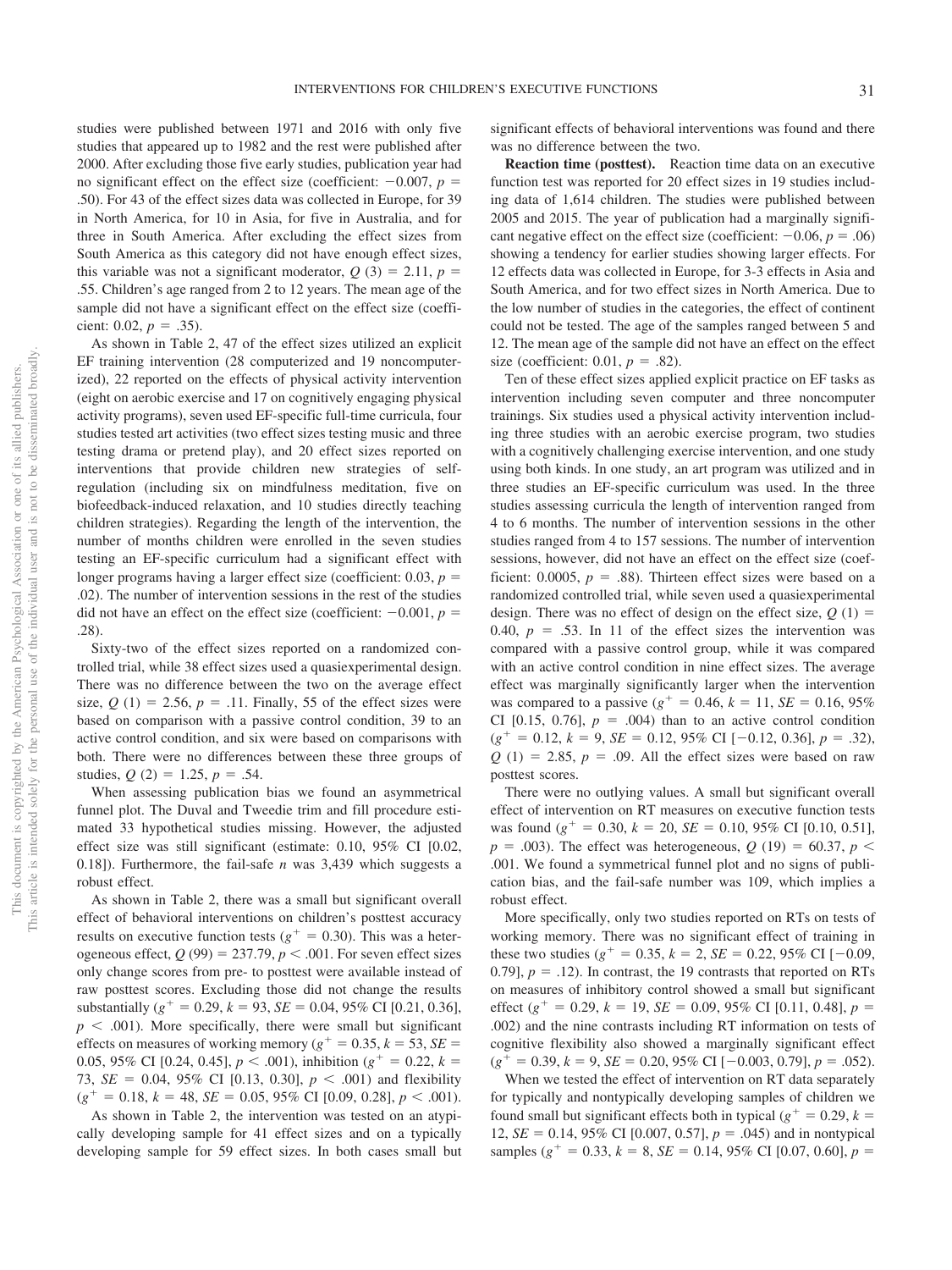.01). The difference between the two was not significant,  $Q(1)$  =  $0.05, p = .82.$ 

**Follow-up assessment (accuracy).** Fifteen studies reported on follow-up assessment, which ranged from 6 weeks to 12 months from the end of the intervention  $(M = 21.6$  weeks). This included data of 2,134 children. There were no outliers. The studies were published between 2005 and 2016. The year of publication did not have an effect on the effect size (coefficient:  $-0.03$ ,  $p = .43$ ). Data for nine effect sizes were collected in Europe, for four effect sizes in North America, and for one-one effect size in Asia and Australia. Excluding the two studies from Asia and Australia, continent had no effect on the effect size,  $Q(1) = 0.22$ ,  $p = .64$ . The age of the samples ranged from 4 to 11 years. The mean age of the sample did not have an effect on the effect size (coefficient:  $0.01, p = .72$ ).

Eleven studies used explicit practice interventions including 10 computer training and one noncomputer intervention, one study applied a cognitively engaging physical activity program, one study used a mindfulness intervention and two studies reported on EF-specific curricula. In the two studies with an EF curricula the intervention took 9 and 10 months. In the rest of the studies, the interventions ranged between four and 32 sessions. The number of intervention sessions did not have a significant effect on the effect size (coefficient:  $-0.001$ ,  $p = .95$ ). Ten studies were randomized controlled trials and 5 studies used a quasi-experimental design. There was no difference between the average effect sizes of the two,  $Q(1) = 2.70$ ,  $p = .10$ . Nine studies compared the intervention to an active control condition, five studies used a passive control group and one study applied both. Excluding the study that used both an active and a passive control condition, this variable did not have an effect on the effect size,  $Q(1) = 1.32$ ,  $p =$ .25.

A small but significant effect appeared on follow-up assessment  $(g^{+} = 0.18, k = 15, SE = 0.08, 95\% \text{ CI} [0.02, 0.35], p = .03).$ This effect was heterogeneous,  $Q(14) = 32.06$ ,  $p = .004$ . We tested in a metaregression if the time between the end of the intervention and the follow-up measurement (in weeks) had a significant effect. It did not (coefficient:  $-0.004$ ,  $p = .48$ ).

The funnel plot showed asymmetrical distribution and the Duval and Tweedie's trim and fill analysis estimated five hypothetical studies missing. The adjusted effect was not significant (adjusted  $g^+ = 0.008, 95\% \text{ CI} [-0.18, 0.19]$ . Finally, the fail-safe number was 24, which does not imply a robust effect in case of 15 studies.

There was a small, significant effect on follow-up measures of working memory ( $g^+ = 0.34$ ,  $k = 11$ ,  $SE = 0.12$ ,  $95\%$  CI [0.11, 0.56],  $p = .004$ ) but no effect on inhibitory control ( $g^+ = 0.04$ ,  $k = 11$ ,  $SE = 0.08$ ,  $95\%$  CI [-0.12, 0.21],  $p = .62$ ). Finally, there was a marginally significant negative effect on cognitive flexibility  $(g^{+} = -0.10, k = 8, SE = 0.06, 95\% \text{ CI} [-0.21, 0.02], p = .09).$ A plausible explanation is that two thirds of the studies assessed an explicit training intervention, the majority of which focused on training working memory.

When inspecting effects on follow-up separately for typically and atypically developing samples, we found no significant effects for either groups (typically developing children:  $g^+ = 0.17$ ,  $k = 6$ ,  $SE = 0.12, 95\% \text{ CI} [-0.06, 0.40], p = .15;$  atypically developing samples:  $g^+ = 0.19$ ,  $k = 9$ ,  $SE = 0.13$ ,  $95\%$  CI [-0.06, 0.44],  $p =$ .14). The difference between the two was not different,  $Q(1)$  =  $0.01, p = .91.$ 

## **The Effect of the Type of Intervention**

**Explicit practice.** There were 47 independent effect sizes in 38 articles testing the effect of an intervention explicitly training children's EF skills. As shown in Table 1 and [2,](#page-15-0) studies were published between 2000 and 2016. Data for 29 effect sizes were collected in Europe, in North America for 10, in Australia for five, in Asia for two, and in South American for one effect size. The age of the sample ranged between 2 and 11 years.

Twenty-eight effect sizes tested a computerized training, while 19 assessed a noncomputerized explicit EF training program. The number of intervention sessions applied in the primary studies ranged from 2 to 42. Thirty-eight effect sizes were based on randomized controlled trials, and nine effect sizes used quasiexperimental designs. Twenty-four effect sizes were based on a comparison with an active control condition, 18 included a passive control condition, and five effect sizes were based on comparisons with both.

As shown in [Table 2,](#page-15-0) there was a significant effect of explicit training on accuracy measures of posttest executive function tests  $(g^+ = 0.38)$ . This was a heterogeneous effect,  $Q(46) = 80.32$ ,  $p =$ .001. In three studies we could only find growth scores or effect sizes for the difference between the experimental and the control group for the change from pre- to posttest. After excluding these studies, the results remained very similar ( $g^+ = 0.36$ ,  $k = 44$ ,  $SE = 0.06, 95\% \text{ CI} [0.25, 0.47], p < .001$ .

More specifically, a moderate-sized significant effect was found on working memory tests ( $g^+ = 0.46$ ,  $k = 34$ ,  $SE = 0.07$ , 95% CI [0.32, 0.60],  $p < .001$ ), and small but significant average effects on inhibitory control ( $g^+ = 0.21$ ,  $k = 31$ ,  $SE = 0.05$ , 95% CI [0.12, 0.31],  $p < .001$  and cognitive flexibility ( $g^+ = 0.31$ ,  $k = 20$ ,  $SE = 0.07, 95\% \text{ CI} [0.17, 0.44], p < .001$ .

As shown in [Table 2,](#page-15-0) for 20 effect sizes a nontypically developing sample was used and for 27 effect sizes a typical sample was applied. Interestingly, there was a significant difference between the efficacy of explicit training of EF skills for the two groups: It is more effective for typically  $(g^+ = 0.46)$  than for atypically developing children  $(g^+ = 0.24)$ .

When synthesizing RT data in the studies utilizing explicit practice of EF tasks we found a significant moderate-sized effect in the 10 studies that reported on such data ( $g^+ = 0.45$ ,  $k = 10$ ,  $SE = 0.16, 95\% \text{ CI} [0.15, 0.76], p = .004$ ). There was a marginally significantly larger effect for typically developing samples ( $g^+$  = 0.66,  $k = 6$ ,  $SE = 0.21$ , 95% CI [0.24, 1.08],  $p = .002$ ) than for samples showing atypical development ( $g^+ = 0.15$ ,  $k = 4$ ,  $SE =$ 0.16, 95% CI  $[-0.16, 0.46]$ ,  $p = .33$ ),  $Q(1) = 3.66$ ,  $p = .06$ . These are in line with the results of accuracy, although, the difference between typical and nontypical samples seems to be even bigger on RT data.

Eleven studies reported on follow-up results and showed a small but significant average effect  $(g^+ = 0.24, k = 11, SE = 0.11, 95\%$ CI [0.03, 0.46],  $p = .03$ ). More specifically, there was a moderatesized significant effect on follow-up measures of working memory  $(g^{+} = 0.48, k = 9, SE = 0.12, 95\% \text{ CI} [0.24, 0.73], p < .001)$  but no effects on inhibitory control ( $g^+ = -0.01$ ,  $k = 8$ ,  $SE = 0.12$ , 95% CI  $[-0.25, 0.23]$ ,  $p = .94$ ) or cognitive flexibility ( $g^+$  =  $0.04, k = 6, SE = 0.11, 95\% \text{ CI} [-0.18, 0.25], p = .73)$ . We could not test the differences on follow-up measures between typically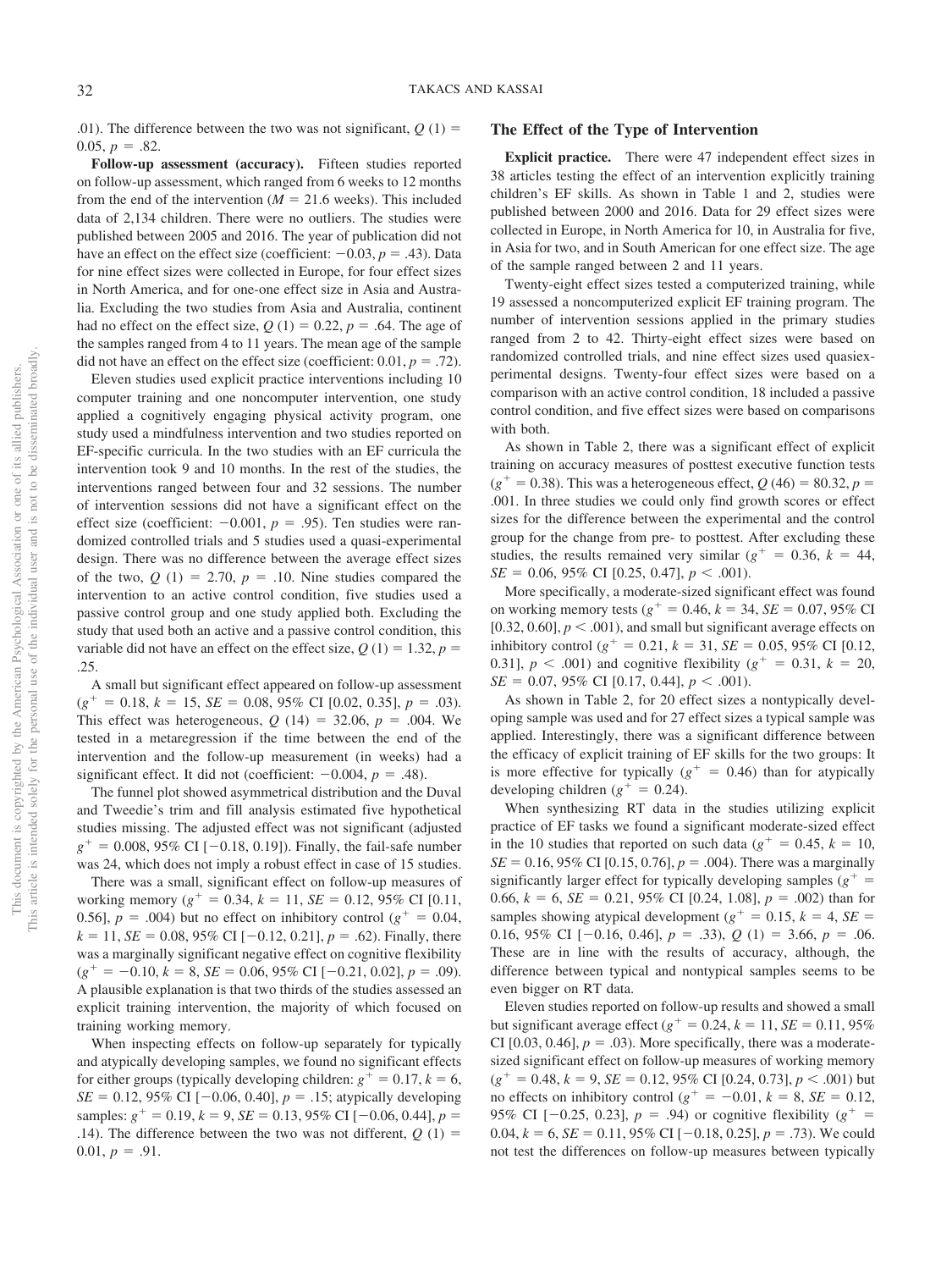and atypically developing samples due to the low number of studies.

*Computer training.* We found 28 independent effect sizes testing the effects of a computer training targeting executive function skills in 25 papers. As shown in Table 1, the studies were published between 2001 and 2015. Of the 28 effect sizes data was collected in Europe for 19, in North America for six, one study was conducted in South America, and two in Asia. The age of the children in the samples ranged from 2 to 11.

Ten effect sizes tested the effects of the software CogMed, two used Braingame Brian, three utilized the program Memory Booster, one study used Jungle Memory, one tested the program Mate Marote, one used LocuTour Multimedia Cognitive Rehabilitation as the intervention, nine studies used researcher-constructed computer trainings of executive function skills, and one study used both CogMed and a researcher-constructed intervention. The number of intervention sessions in the studies ranged from two to 42. Twenty-two effect sizes were based on a randomized controlled design, while children were not randomly assigned to experimental and control conditions on an individual basis in six cases. Some information regarding intervention fidelity was reported in 20 out of the 28 effect sizes. Seventeen effect sizes were based on a comparison to an active control, while eight applied a passive control condition, and three effect sizes were based on comparison with both.

As shown in [Table 2,](#page-15-0) overall a significant, moderate effect of computer trainings of executive functions ( $g^+ = 0.42$ ) was found. This was a heterogeneous effect,  $Q(27) = 63.32, p < .001$ . Three studies only reported growth scores. After excluding these studies, results remained very similar ( $g^+ = 0.39$ ,  $k = 25$ ,  $SE = 0.09$ , 95% CI [0.22, 0.56],  $p < .001$ ).

There was a working memory measure in 21 effect sizes, a measure of inhibitory control in 15 effect sizes and a cognitive flexibility test in 12 effect sizes. The effect was significant on measures of working memory ( $g^+ = 0.48$ ,  $k = 21$ ,  $SE = 0.10$ , 95% CI [0.29, 0.67],  $p < .001$ ); inhibition ( $g^+ = 0.18$ ,  $k = 15$ ,  $SE = 0.07, 95\% \text{ CI} [0.04, 0.32], p = .02$ ; and cognitive flexibility  $(g^{+} = 0.24, k = 12, SE = 0.12, 95\% \text{ CI} [0.01, 0.46], p = .04).$ While the effects were small on inhibition and cognitive flexibility, a moderate effect was found on working memory. This is conceivable as most of the computer trainings explicitly targeted working memory skills.

As shown in [Table 2,](#page-15-0) there was a significant difference in the average effect found for typically developing and nontypical samples. There were 15 effect sizes that were based on nontypically developing groups: eight utilized samples with a diagnosis of ADHD, one study tested children with an ASD diagnosis, one study used a sample with learning impairments, one study had children with Down's syndrome, and three studies recruited children with low working memory capacities. The effect was significant for both groups but it was significantly larger for typically developing  $(g^+ = 0.60)$  as compared with nontypical samples  $(g^+ = 0.25)$ .

When assessing the studies that reported RT data on the outcome measures, we found seven contrasts with a small but significant effect  $(g^+ = 0.24, k = 7, SE = 0.11, 95\% \text{ CI } [0.01, 0.46],$  $p = .04$ ). This is line with the results of accuracy data if we consider that the majority of these RT data was collected on inhibitory control or cognitive flexibility tests.

Ten studies reported on follow-up data and showed a small but significant average effect ( $g^+ = 0.25$ ,  $k = 10$ ,  $SE = 0.12$ , 95% CI [0.01, 0.49],  $p = .04$ ). More specifically, computer training had a significant moderate-sized effect on follow-up measures of working memory ( $g^+ = 0.49$ ,  $k = 8$ ,  $SE = 0.14$ , 95% CI [0.22, 0.77],  $p < .001$ ) but no effects on inhibitory control ( $g<sup>+</sup> = -0.02$ ,  $k =$ 7,  $SE = 0.14$ ,  $95\%$  CI  $[-0.29, 0.25]$ ,  $p = .91$  or cognitive flexibility ( $g^+ = 0.00$ ,  $k = 5$ ,  $SE = 0.12$ , 95% CI [-0.23, 0.23],  $p = .997$ ). Only two studies with typically developing children reported on follow-up data ( $g^+ = 0.39$ ,  $k = 2$ ,  $SE = 0.22$ , 95% CI  $[-0.04, 0.81]$ ,  $p = .07$ ), the rest of the studies focused on nontypically developing samples ( $g^+ = 0.22$ ,  $k = 8$ ,  $SE = 0.15$ , 95% CI  $[-0.07, 0.51]$ ,  $p = .14$ ). The effect of computer training on follow-up was marginally significant for typically developing samples.

*Noncomputer training.* We found 19 effect sizes in 13 publications that assessed the effectiveness of noncomputer games targeting executive function skills of children. As shown in Table 3, the studies were published between 2000 and 2016. Of the 19 effect sizes, data for 10 was collected in Europe, five in Australia, and four were conducted in North America. The children in the samples ranged from 2 to 9 years of age.

Noncomputer trainings of EFs in the primary studies included a range of activities that required explicit practice of EF tasks such as a card sorting game, a waiting game, classroom circle time games, or executive function tasks embedded in shared book reading, as shown in Table 3. The number of intervention sessions applied in the studies ranged from 3 to 30. Sixteen effect sizes were based on a randomized controlled design, while three on a quasiexperimental design. In 12 of the 19 effect sizes some information regarding intervention fidelity was reported. In seven of the effect sizes the intervention was compared with an active control condition, in 10 with a passive control condition, and two effect sizes were based on contrast to both an active and a passive control condition.

A small but significant effect  $(g^+ = 0.30)$  was found for the efficacy of noncomputer training of executive function skills of children, as shown in [Table 2.](#page-15-0) This was not a heterogeneous effect,  $Q(18) = 13.01, p = .79.$ 

There was a working memory measure in 13 contrasts, a measure of inhibitory control in 15 contrasts, and a cognitive flexibility test in eight contrasts. Results were significant on measures of working memory ( $g^+ = 0.41$ ,  $k = 13$ ,  $SE = 0.10$ , 95% CI [0.22, 0.60],  $p < .001$ ), inhibition ( $g^+ = 0.25$ ,  $k = 16$ ,  $SE = 0.07$ , 95% CI [0.11, 0.38],  $p < .001$ ) and flexibility ( $g^+ = 0.37$ ,  $k = 8$ , *SE* = 0.08, 95% CI  $[0.21, 0.52]$ ,  $p < .001$ ).

There were five contrasts that utilized nontypically developing samples: One contrast included children diagnosed with ADHD, in one contrast a sample with ADHD symptoms was assessed, and children with low inhibition were recruited for three of the effect sizes. Although the difference was not significant, the effect of noncomputer games was only significant for the typically developing samples  $(g^+ = 0.31)$  and not for the nontypical groups  $(g^{+} = 0.22)$ , as shown in [Table 2.](#page-15-0)

Only three studies reported on RT data. These studies show a significant, large effect of noncomputer practice of EF tasks ( $g^+$  = 0.93,  $k = 3$ ,  $SE = 0.35$ , 95% CI [0.26, 1.61],  $p = .007$ ). It should be noted that all three studies used a typically developing sample and measures of inhibitory control and flexibility. However, this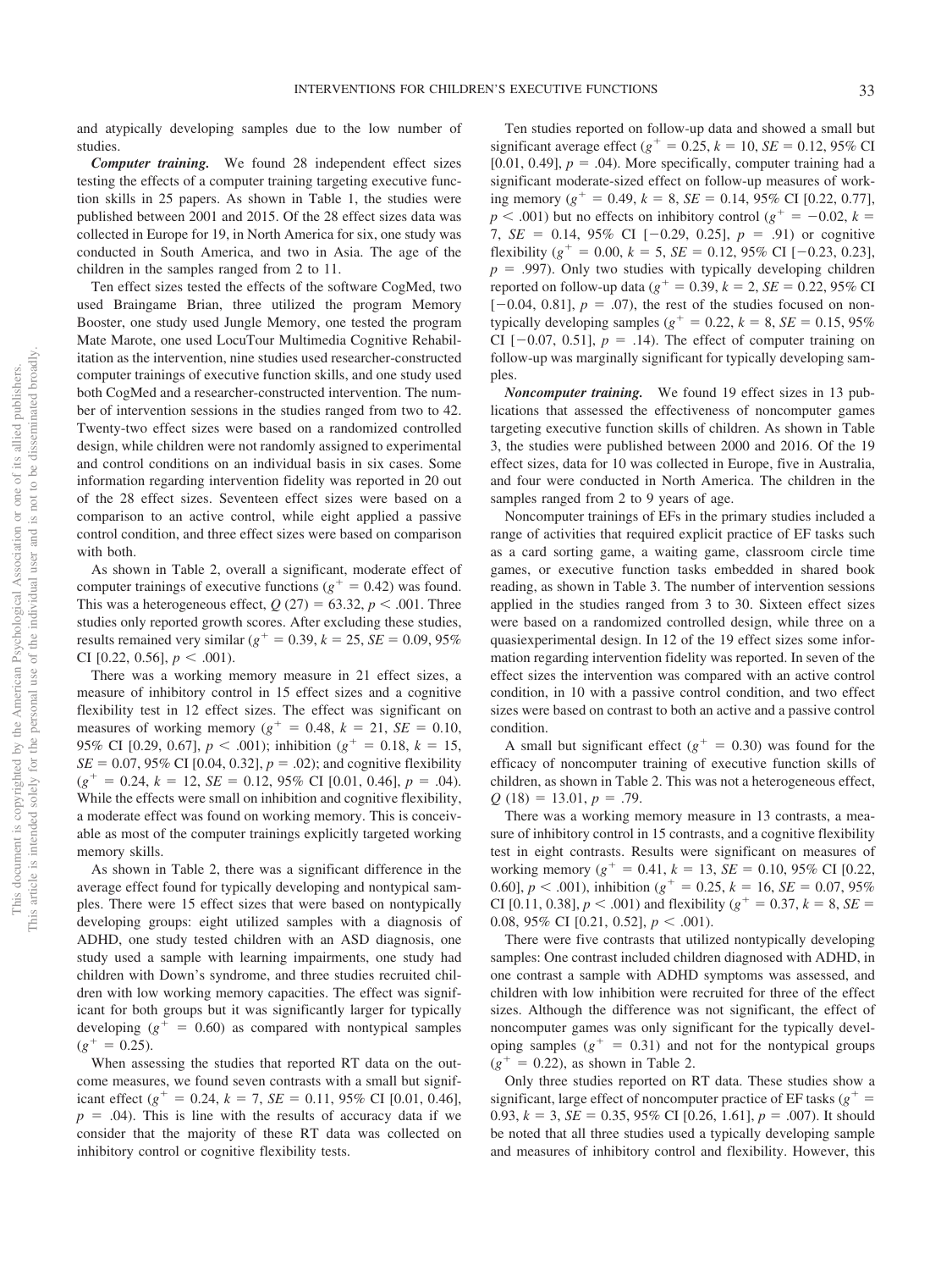result does not entirely align with the accuracy data and indicates a somewhat stronger effect.

One study conducted follow-up assessment with a typically developing sample and found a nonsignificant effect on a mix of working memory, inhibitory control, and cognitive flexibility measures (Hedges'  $g = 0.27$ ,  $k = 1$ ,  $SE = 0.31$ ,  $95\%$  CI [-0.33, 0.87],  $p = .38$ ).

**Physical activity.** Among the contrasts that tested a physical activity intervention we identified an outlying contrast (Pan et al., 2016). After excluding it, there were a total of 22 effect sizes in 21 studies. The studies were published between 2004 and 2016. Data for five effect sizes was collected in North America, seven in Asia, and 10 in Europe. The age of the children in the primary studies ranged from 4 to 12 years of age.

As shown in Table 4, a wide range of physical activity was used in the studies as intervention from aerobic exercises like running and jump rope to team games like basketball, tennis, or martial arts. The number of intervention sessions applied in the studies ranged from 10 to 157. In 17 of the 22 effect sizes some information regarding intervention fidelity was reported. Eight effect sizes were based on randomized controlled trials, while 14 contrasts utilized a quasiexperimental design. Six effect sizes compared the physical activity condition with an active and the remaining 16 with a passive control condition.

Overall, a small but significant effect of physical activity on children's executive functions ( $g^+ = 0.16$ ) was found. However, considering the wide confidence interval, we cannot make firm conclusions. This was a heterogeneous effect,  $Q(21) = 50.24$ ,  $p <$ .001.

A working memory test was utilized in nine, a measure of inhibitory control in 17, and a test of cognitive flexibility was used in 12 effect sizes. More specifically, there was a small but significant effect on working memory ( $g^+ = 0.21$ ,  $k = 9$ ,  $SE = 0.08$ , 95% CI [0.05, 0.37],  $p = .01$ ), and nonsignificant effects appeared on inhibitory control ( $g^+ = 0.17$ ,  $k = 17$ ,  $SE = 0.11$ , 95% CI  $[-0.04, 0.38], p = .11)$  and cognitive flexibility ( $g^+ = -0.07, k =$ 12,  $SE = 0.08$ , 95% CI [-0.22, 0.08],  $p = .33$ ).

Ten of the effect sizes tested effects of physical activity interventions on nontypically developing samples: In four effect sizes participants were diagnosed with developmental coordination disorder, four included children diagnosed with ADHD, one recruited children with ASD, and one was based on data of children with learning disorder. When inspecting the results separately for typically developing and nontypical samples of children, the effect of physical exercise was significant only for nontypically developing groups ( $g^+ = 0.40$ ) and not for typical samples ( $g^+ = 0.03$ ), which difference was marginally significant, as shown in [Table 2.](#page-15-0) Again, it should be noted that although the effect was significant for the nontypically developing samples, the lower end of the confidence interval was 0.02. Thus, it is questionable whether the average effect size shows a meaningful effect.

Six studies reported on RT data and showed a nonsignificant average effect  $(g^+ = 0.28, k = 6, SE = 0.24, 95\% \text{ CI } [-0.19,$ 0.75],  $p = 0.25$ . More specifically, there was no effect for typically developing samples ( $g^+ = -0.04$ ,  $k = 3$ ,  $SE = 0.30$ ,  $95\%$  CI  $[-0.63, 0.54]$ ,  $p = .89$ ) but there was a significant, moderate-sized effect for samples showing atypical development ( $g^+ = 0.64$ ,  $k =$ 3, *SE* = 0.32, 95% CI [0.005, 1.28], *p* = .048). It is again questionable how meaningful this average effect is as the confidence interval is very broad and includes 0.005. These results are in line with the effects found on accuracy data.

*Aerobic exercise.* Eight of the effect sizes tested a physical activity intervention that used an aerobic exercise program. From the eight effect sizes, one reported on the FitKids and one on the FitKids 2 programs, two assessed specialist-led PE lessons, one tested the Aquatic Exercise Program, one utilized aerobically intense PE lessons, one used the Endurance Training Program, and one reported to test the effects of "aerobic exercise with low cognitive engagement."

As shown in [Table 2,](#page-15-0) aerobic exercise had no significant effect on children's EF skills ( $g^+ = 0.05$ ). This effect was heterogeneous,  $Q(7) = 18.03$ ,  $p = .01$ . The effect was not significant on any of the three executive function components (working memory:  $g^+ = 0.30, k = 4, SE = 0.21, 95\% \text{ CI} [-0.11, 0.70], p = .16;$ inhibition:  $g^+ = -0.10$ ,  $k = 7$ ,  $SE = 0.10$ ,  $95\%$  CI [-0.30, 0.11],  $p = 0.36$ ; cognitive flexibility:  $g^+ = -0.29$ ,  $k = 5$ ,  $SE = 0.18$ , 95% CI  $[-0.64, 0.07], p = .12$ .

Of the eight effect sizes three tested the intervention on a nontypically developing sample: One included children with an ADHD diagnosis and two contrasts recruited children with developmental coordination disorder. The effect based on these three contrasts was moderate and significant ( $g^+ = 0.52$ ). In contrast, aerobic exercise did not have a significant effect for typically developing samples ( $g^+ = -0.15$ ). The difference between the two could not be tested as there were less than four contrasts with a nontypical sample. Again, it should be noted that although the average effect was significant and moderate in size for the nontypically developing samples, due to the large confidence interval, we cannot make strong conclusions.

Four contrasts reported on RT data and showed no effect of aerobic exercise ( $g^+ = 0.05$ ,  $k = 4$ ,  $SE = 0.24$ , 95% CI [-0.41, 0.52],  $p = .82$ ). This result is similar to the effect found on accuracy measures if we consider that three out of the four studies investigated samples of typically developing children.

*Cognitively engaging exercise.* Seventeen effect sizes included a cognitively challenging sport intervention, a physical activity program that required more cognitive processing as compared with aerobic exercise. As shown in Table 4, three effect sizes utilized table tennis as the physical activity intervention; one assessed a tennis-based PE program; four contrasts focused on aerobic exercises and cognitively engaging activities (e.g., ball games); two assessed specialist-led, cognitively enriched PE lessons; one contrast tested a perceptual-motor training; one assessed "physically active academic lessons"; one utilized taekwondo; one tested a yoga program; one focused on team games; one used soccer training; and one assessed a ball skill intervention.

A significant effect of cognitively engaging physical activity  $(g<sup>+</sup> = 0.17)$  was found, as shown in [Table 2.](#page-15-0) However, the broad confidence interval does not suggest that this effect is very meaningful. This was a heterogeneous effect,  $Q(16) = 39.59, p = .001$ .

When inspecting the results separately on the three components, there were no effect on flexibility ( $g^+ = -0.02$ ,  $k = 10$ ,  $SE =$ 0.07, 95% CI  $[-0.16, 0.12]$ ,  $p = .79$ ), however, a marginally significant, small effect was found on inhibition ( $g^+ = 0.25$ ,  $k =$ 13,  $SE = 0.13$ , 95% CI [-0.01, 0.51],  $p = .06$ ) and a small but significant effect on working memory ( $g^+ = 0.16$ ,  $k = 6$ ,  $SE =$ 0.08, 95% CI [0.01, 0.32],  $p = .04$ ).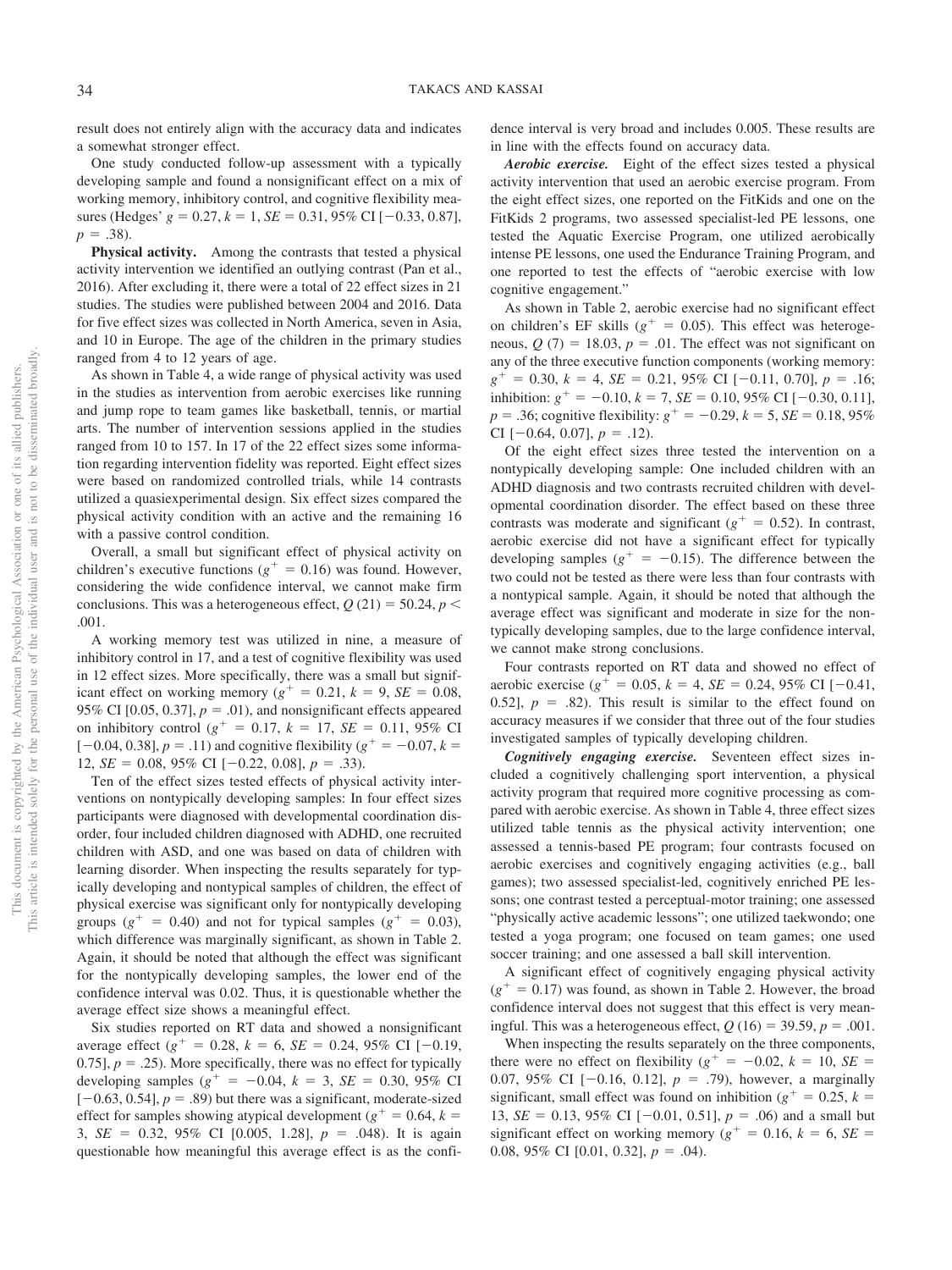Of these 17 effect sizes, eight utilized a nontypically developing sample: Children with a diagnosis of ADHD were included in three, children with a learning disorder were recruited for one, children with developmental coordination disorder participated in three effect sizes, and one effect size had a sample of children with an ASD diagnosis. As shown in [Table 2,](#page-15-0) the average effect for these groups was small and nonsignificant  $(g^+ = 0.29)$ , while the average effect in the nine effect sizes including typically developing samples of children was not significant ( $g^+ = 0.08$ ). This difference was not significant.

Three studies reported on RT data. There was a marginally significant, moderate effect of cognitively engaging exercise on these indicators ( $g^+ = 0.58$ ,  $k = 3$ ,  $SE = 0.34$ , 95% CI [-0.08, 1.24],  $p = .09$ ). This is probably due to the fact that two of the three studies tested the effect on atypically developing samples. One study collected data on follow-up regarding cognitive flexibility in a sample of learning disordered children and found a nonsignificant effect (Hedges'  $g = 0.02$ ,  $k = 1$ ,  $SE = 0.21$ ,  $95\%$ CI  $[-0.40, 0.44], p = .92$ .

**EF-specific curricula.** We found seven effect sizes in seven studies that tested the effects of a full-time curriculum that targets children's executive function skills, including three effect sizes utilizing Tools of the Mind, one focusing on Montessori, and two using PIAFEx, as shown in Table 6. There were no outlying values. The length of these interventions ranged from 4 to 24 months. The age of the participants ranged from 4 to 6 years. In all but one effect sizes some information regarding intervention fidelity was reported. All effect sizes included samples of typically developing children. Five studies were conducted in North America and two in South America. Studies were published between 2006 and 2015. In case of six effect sizes, a quasiexperimental design was applied, while only one effect size utilized a randomized controlled design. In six of the effect sizes a passive was utilized, while in one effect size an active control group (Balanced Literacy curriculum) was utilized.

The average effect of EF-specific curricula was small and marginally significant ( $g^+ = 0.12$ ). This was a heterogeneous effect,  $Q(6) = 13.22$ ,  $p = .04$ . One study reported data regarding the change from pre- to posttest. Excluding this study did not change the results substantially ( $g^+ = 0.17$ ,  $k = 6$ ,  $SE = 0.10$ , 95% CI  $[-0.02, 0.36], p = .07$ .

The average effect of the three effect sizes assessing the Tools of the Mind program was not significant ( $g^+ = 0.13$ ,  $k = 3$ ,  $SE =$ 0.12, 95% CI  $[-0.11, 0.37]$ ,  $p = .28$ ). Similarly, the two effect sizes testing the PIAFEx program found no effects ( $g^+ = 0.15$ ,  $k = 2$ ,  $SE = 0.17$ , 95% CI [-0.19, 0.48],  $p = .39$ ). There was only one contrast assessing the Montessori method and it found a significant moderate effect on cognitive flexibility (Hedges'  $g =$ 0.56,  $k = 1$ ,  $SE = 0.27$ , 95% CI [0.03, 1.10],  $p = .04$ ). The one study focusing on the building blocks–scaffolding self-regulation program found no effects (Hedges'  $g = 0.03$ ,  $k = 1$ ,  $SE = 0.08$ , 95% CI  $[-0.14, 0.19]$ ,  $p = .77$ ).

There was no effect of EF-specific curricula on any of the three executive function components (working memory:  $g^+ = 0.05$ ,  $k =$ 3,  $SE = 0.05$ ,  $95\%$  CI  $[-0.05, 0.15]$ ,  $p = .33$ ; inhibitory control:  $g^+ = 0.07$ ,  $k = 6$ ,  $SE = 0.05$ , 95% CI [-0.03, 0.17],  $p = .16$ ; cognitive flexibility:  $g^+ = 0.23$ ,  $k = 6$ ,  $SE = 0.14$ , 95% CI  $[-0.05, 0.50], p = .10$ . All contrasts included samples of typically developing children so this variable could not be tested as a moderator.

In three contrasts RT data was also reported. These studies showed a nonsignificant effect  $(g^+ = -0.01, k = 3, SE = 0.16,$ 95% CI  $[-0.32, 0.30]$ ,  $p = .97$ ), similar to the accuracy result. Additionally, two studies reported on follow-up assessment and found a nonsignificant average effect ( $g^+ = -0.03$ ,  $k = 2$ ,  $SE =$ 0.06, 95% CI  $[-0.14, 0.09]$ ,  $p = .65$ ).

**Art activities.** We identified four effect sizes in four studies including assessing art activities to foster executive function capacities: One including music (drumming, keyboard lessons, voice lessons), two testing a drama or pretend play intervention, and one utilizing both. There were no outlying values. The number of intervention sessions applied in the studies ranged from 13 to 36. None of the studies commented on intervention fidelity. The age of the sample ranged from 4 to 9.

As shown in Table 7, the studies were published between 2004 and 2016, and the data was collected in North America in all cases. In three effect sizes a randomized controlled trial, while in one effect size a quasi-experimental design was applied. While three effect sizes used a passive control condition, one effect size was based on comparisons to both an active (nonimaginative pretend play) and a passive control group.

As shown in [Table 2,](#page-15-0) the average effect of art activities was small and nonsignificant ( $g^+ = 0.07$ ). This was not a heterogeneous effect,  $Q(3) = 1.73$ ,  $p = .63$ . There was a measure of working memory in one effect size, an inhibitory control measure in three, and a cognitive flexibility measure in one. There was no significant effects on inhibitory control ( $g^+ = -0.002$ ,  $k = 3$ ,  $SE = 0.14, 95\% \text{ CI} [-0.27, 0.26], p = .99$ , or, based on only one–one study, on working memory (Hedges'  $g = 0.06$ ,  $k = 1$ ,  $SE = 0.24, 95\% \text{ CI} [-0.42, 0.53], p = .82$  or cognitive flexibility  $(Hedges' g = 0.36, k = 1, SE = 0.23, 95\% \text{ CI } [-0.09, 0.82], p =$ .12).

Only one contrast utilized a nontypical sample: children diagnosed with ADHD. The effect size found in that study was not significant (Hedges'  $g = -0.21$ ). Similarly, the remaining three effect sizes including samples of typically developing children did not show a significant effect ( $g^+ = 0.14$ ). The difference between the effects for typical and nontypical samples could not be tested because there were less than four effect sizes with nontypically developing samples.

*Music.* Two studies utilized music training to foster executive function skills. As shown in [Table 2,](#page-15-0) the average effect of music interventions was not significant ( $g^+ = -0.04$ ). This was a homogeneous effect,  $Q(1) = 0.88$ ,  $p = .35$ . As mentioned above, one effect size tested the effect on a nontypically developing sample, and the result was not significant (Hedges'  $g = -0.21$ ). The one effect size with a typically developing sample did not have a significant average effect either (Hedges'  $g = 0.12$ ). The difference in effect sizes could not be tested because there were less than four effect sizes in both categories.

One study reported on RT data and found a nonsignificant effect  $(Hedges' g = 0.38, k = 1, SE = 0.26, 95\% \text{ CI } [-0.13, 0.88], p =$ .15), which aligns the result on accuracy measures.

*Drama/pretend play.* Three studies utilized a drama or a pretend play intervention for children's executive function skills. All of those included a typically developing sample. As shown in [Table 2,](#page-15-0) the average effect was not significant  $(g^+ = 0.10)$ .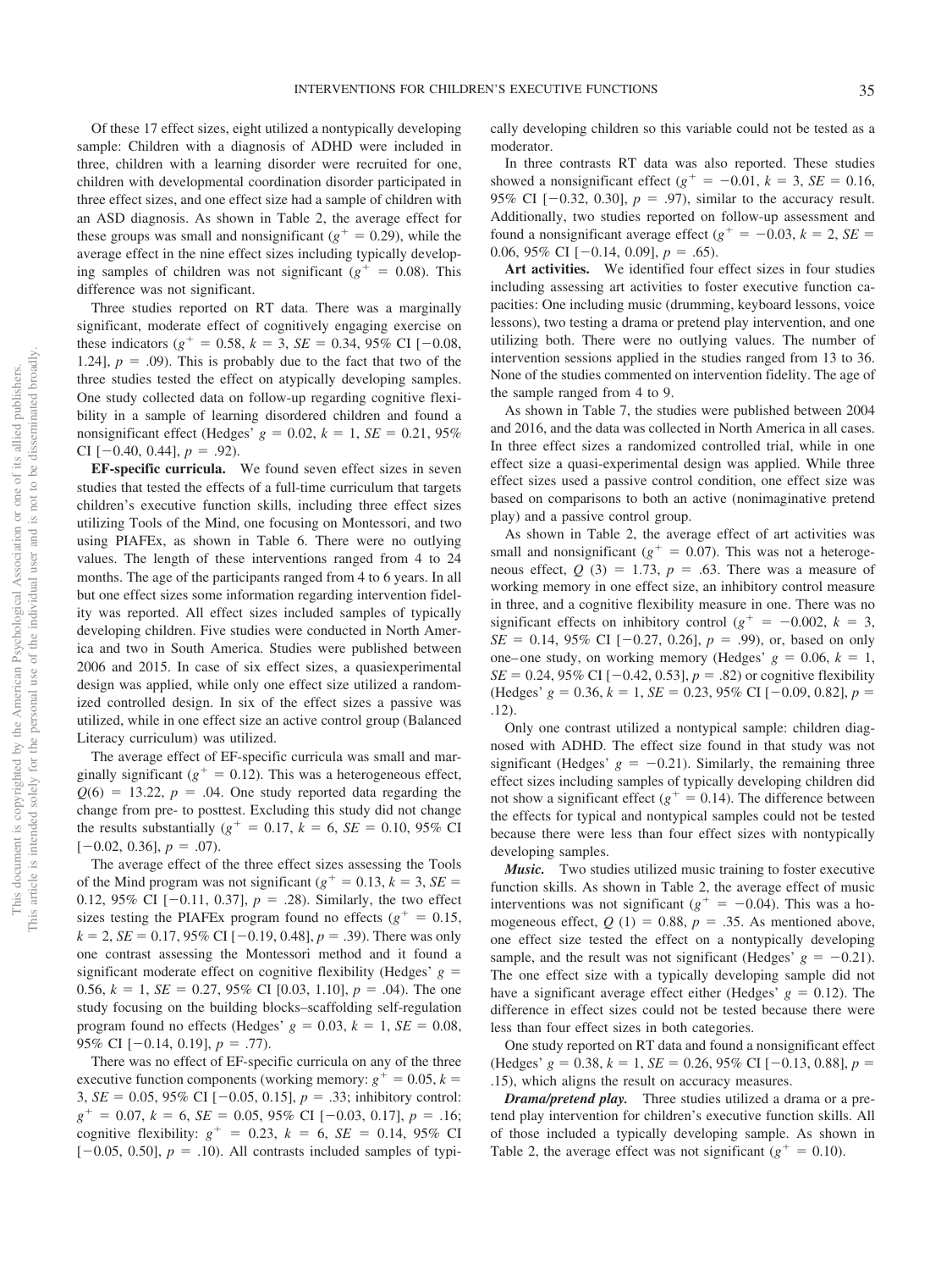**Providing new strategies of self-regulation.** We found 20 effect sizes in 20 studies with an intervention providing children new strategies of self-regulation. There were no outlying values. The studies were published between 1971 and 2016. For 15 of the effect sizes data was collected in North America, for four in Europe, and for one in Asia. The age of the samples ranged between 3 and 12 years.

Six effect sizes used a mindfulness meditation intervention, five applied a biofeedback-induced relaxation program, and 10 studies utilized a strategy teaching intervention. The number of intervention sessions applied in the studies ranged from three to 40. Twelve studies reported on a randomized controlled trial and eight studies used a quasiexperimental design. Twelve studies compared the intervention group to a passive control group and six studies used an active control condition.

There was a significant, moderate-sized effect of interventions that provide children new strategies of self-regulation ( $g^+ = 0.46$ ), as shown in [Table 2.](#page-15-0) This effect was heterogeneous,  $Q(19) =$ 43.46,  $p = .001$ . In three studies we could only find growth scores. Excluding those did not change the results substantially  $(g^+$  = 0.41,  $k = 17$ ,  $SE = 0.10$ ,  $95\%$  CI [0.23, 0.60],  $p < .001$ ).

When inspecting results separately, there was no effect on children's working memory ( $g^+ = 0.34$ ,  $k = 6$ ,  $SE = 0.22$ , 95% CI  $[-0.10, 0.76]$ ,  $p = .13$ ). However, a moderate-sized significant effect appeared on inhibitory control ( $g^+ = 0.52$ ,  $k = 16$ ,  $SE =$ 0.12, 95% CI [0.28, 0.76],  $p < .001$  and there was a small but significant effect on cognitive flexibility ( $g^+ = 0.34$ ,  $k = 9$ , *SE* = 0.12, 95% CI [0.10, 0.57],  $p = .005$ ).

There were 10 effect sizes that were based on data of atypically developing samples. Interestingly, interventions that provide children new strategies of self-regulation had a significantly larger effect for atypically developing than compared to typically developing samples, as shown in [Table 2.](#page-15-0) While there was a significant, small effect for typically developing children ( $g^+ = 0.24$ ), the average effect was large for nontypically developing samples  $(g^+ = 0.84)$ .

*Mindfulness practices.* We identified six effect sizes in six studies that tested the effects of a mindfulness meditation intervention. We found no outlying values. As shown in Table 5, the studies were published between 2014 and 2016. For four effect sizes, data was collected in North America, while in Europe and in Asia for one– one effect sizes. The age of the samples ranged from 3 to 11 years of age.

Two studies tested the Kindness Curriculum program, one used the Master Mind program, one made an adaptation of the Mindful Schools Curriculum, one used a training that was based on the mindfulness-based stress reduction approach, and one used a researcher-constructed protocol of mindful awareness practices. The number of the intervention sessions ranged from eight to 25 sessions. Half of the studies reported some information regarding intervention fidelity. Four effect sizes utilized a quasiexperimental, while two used a randomized controlled design. In five effect sizes the intervention group was compared with a passive control, while in one study an active control condition (dialogic reading) was utilized.

The average effect of mindfulness meditation was moderate and significant ( $g^+ = 0.46$ ). This was a homogeneous effect,  $Q(5) =$ 2.64,  $p = 0.76$ . No indication of publication bias was found based on the funnel plot. The fail-safe *n* was 19, which suggests that the effect was not robust.

There was a measure of working memory in one study, an inhibitory control measure in five studies, and a cognitive flexibility measure in four contrasts. The following average effects were found: Only one contrast assessed working memory skills and it found a significant, large effect (Hedges'  $g = 1.06$ ,  $k = 1$ ,  $SE = 0.37, 95\% \text{ CI}$  [0.34, 1.78],  $p = .004$ ), the average effect on inhibitory control was significant and small in size  $(g^+ = 0.39,$  $k = 5$ ,  $SE = 0.12$ , 95% CI [0.15, 0.63],  $p = .002$ ), but no effect was found on flexibility ( $g^+ = 0.18$ ,  $k = 4$ ,  $SE = 0.23$ , 95% CI  $[-0.27, 0.63]$ ,  $p = .44$ ). All of the contrasts utilized a typically developing sample.

One study reported on follow-up assessment of inhibitory control and found a significant large effect of mindfulness 8 weeks after the end of the intervention ( $g^+ = 1.27$ ,  $k = 1$ ,  $SE = 0.44$ ,  $95\%$  CI [0.41, 2.12],  $p = .004$ ).

*Biofeedback-enhanced relaxation.* Five effect sizes in five studies were found reporting on a biofeedback intervention: two studies used electroencephalogram (EEG) signal and three utilized electromyography (EMG) data for providing feedback. The lengths of the intervention programs ranged from three to 40 sessions. There were no outlying values.

As shown in Table 8, all the studies were published in North America, between 1980 and 2016. The age of the children ranged from 7 to 12 years. All the studies included a nontypically developing sample: Three of the studies recruited children reported to be hyperactive, one study tested effects on a sample diagnosed with ADHD, and for one study learning disabled children were recruited. None of the studies provided information regarding intervention fidelity. All the studies used a randomized controlled design. Four of the studies compared the results of the experimental group with a passive control condition and one used an active control condition.

We found a significant, large average effect of biofeedback programs  $(g^+ = 0.93)$ , as shown in [Table 2.](#page-15-0) This effect was not heterogeneous,  $Q(4) = 0.21$ ,  $p = .995$ . In one study only growth scores were reported. Excluding that study did not change the results substantially ( $g^+ = 0.96$ ,  $k = 4$ ,  $SE = 0.19$ , 95% CI [0.58, 1.33],  $p < .001$ ).

There was no indication of publication bias according to the funnel plot. The fail-safe *n* was 29, which suggests that the effect was not robust.

We found a measure of working memory in two studies, a measure of inhibitory control in four but no measures of cognitive flexibility. Significant, large effects of biofeedback were found both on working memory ( $g^+ = 0.75$ ,  $k = 2$ ,  $SE = 0.35$ , 95% CI [0.06, 1.44],  $p = .03$ ) and inhibition ( $g^+ = 0.97$ ,  $k = 4$ ,  $SE = 0.19$ , 95% CI [0.59, 1.34],  $p < .001$ ). Because all the studies included nontypically developing children, the effect of this variable could not be tested.

*Strategy teaching interventions.* We found 10 effect sizes in 10 studies that tested the effects of interventions that overtly teach strategies of self-regulation: Three studies utilized the Head Start PATHS program and one-one study tested the PASS Remedial Program, the Unstuck and On Target program, the OutSMARTers Program, and the Alert Program for Self-Regulation. The remaining three contrasts used researcher-constructed interventions: a training on working memory executive processes that was embed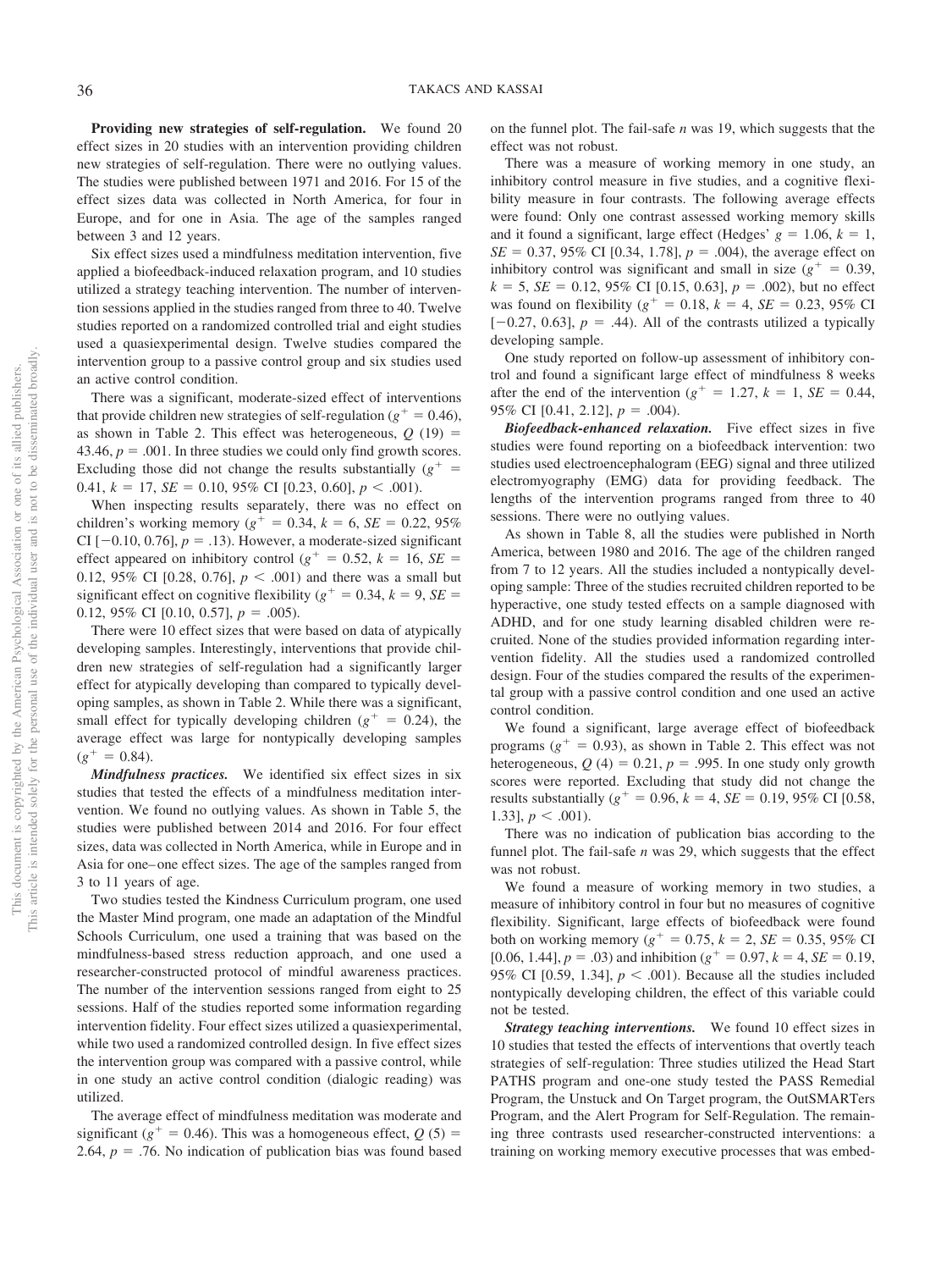ded in reading tasks, a cognitive self-instructional training, and a concentration training. The number of the intervention sessions ranged from six to 35. Seven of the 10 effect sizes reported information about intervention fidelity.

As shown in [Table 9,](#page-29-0) the studies were published between 1971 and 2016. Of the 10 studies, data for four was collected in Europe and for six in North America. The age of the participants in the studies ranged from 4 to 12. Five studies utilized a randomized controlled design, and the other five studies used a quasiexperimental design. In three of the studies, an active control condition was applied, while in seven studies the results of the intervention group were compared with a passive control condition.

As shown is [Table 2,](#page-15-0) a significant small effect of strategy teaching programs  $(g^+ = 0.30)$  was found. This effect was heterogeneous,  $Q(9) = 21.73$ ,  $p = .01$ . Two studies only reported growth scores. Excluding these studies from the analysis turned the average effect small and only marginally significant  $(g^+ = 0.19)$ ,  $k = 8$ , *SE* = 0.11, 95% CI [-0.03, 0.41],  $p = .09$ ).

Three studies utilized a test of working memory, eight reported on a measure of inhibitory control, and six assessed cognitive flexibility. There was no effect on measures of working memory  $(g^{+} = -0.08, k = 3, SE = 0.10, 95\% \text{ CI} [-0.27, 0.12], p = .43),$ however, significant effects were found on inhibitory control  $(g^{+} = 0.42, k = 8, SE = 0.18, 95\% \text{ CI} [0.08, 0.76], p = .02)$ , and cognitive flexibility ( $g^+ = 0.36$ ,  $k = 6$ ,  $SE = 0.12$ , 95% CI [0.12,  $[0.60], p = .003$ .

Five studies utilized typically developing samples, while in one– one contrast children were diagnosed with ADHD, ASD, had fetal alcohol spectrum disorder, and reported to have behavior problems and low intelligence. As shown in [Table 2,](#page-15-0) strategy teaching interventions were significantly more effective for nontypical samples than for typically developing sample. While for typically developing children these interventions did not have a significant effect ( $g^+ = 0.08$ ), they had a large effect for samples showing nontypical development  $(g^+ = 0.76)$ .

#### **Discussion**

The present meta-analysis aimed to assess all the available evidence regarding the efficacy of different behavioral interventions to foster children's executive function skills (working memory, inhibitory control, and cognitive flexibility) in one study thus allowing for comparison. A total of 100 contrasts in 90 studies including data of 8,925 children were identified. The primary outcome measure was accuracy data but we also synthesized RT measures in a separate meta-analysis. Moreover, we tested longterm effects of intervention by conducting a meta-analysis on follow-up data. Data was synthesized over the different interventions to test whether it is possible to train children's executive function skills and whether children showing atypical development benefit more from intervention as compared to typically developing samples. Furthermore, the effects of different intervention approaches were also assessed. The efficacy of (a) interventions explicitly training executive function skills (including computerized and noncomputerized training); (b) physical activity interventions (including aerobic exercise and cognitively challenging physical activity); (c) EF-specific full-time curricula (e.g., Tools of the Mind); (d) art activities (including music and drama); and (d) interventions that provide children new strategies of selfregulation including mindfulness practices, biofeedback-enhanced relaxation, and strategy teaching programs (e.g., Unstuck and On Target).

First of all, we found evidence that it is possible to train children's executive function skills. A small but significant effect was found on accuracy measures. Although there were some signs of publication bias, the adjusted average effect size was still significant and the effect was found robust. In contrast to our expectation, similar effects were found for typically and atypically developing children. Although much less frequently reported, RT results aligned with and confirmed these conclusions.

We expected a smaller but significant effect on follow-up assessment, however, there was no convincing evidence that benefits of interventions are sustained over time. Although a small but significant effect was found, we also discovered signs of publication bias and the effect was not robust. Additionally, the effect was only significant on measures of working memory and not on inhibitory control or cognitive flexibility. It should be noted that the majority of the studies reporting on long-term effects used explicit trainings of executive function skills, most often working memory. The intervention types that were found most effective on posttest results were underrepresented in the meta-analysis on follow-up results: no biofeedback-enhanced relaxation studies and only one study testing mindfulness practices reported such results. This might have resulted in an underestimation of the long-term benefits of the trainings assessed in the posttest meta-analyses. Finally, follow-up findings have to be treated with caution because only a small number of studies reported on follow-up results. The lack of a significant effect thus might be due to low statistical power. Further research is clearly warranted.

Explicit training of executive function skills had significant effects. The somewhat larger effect on working memory as compared with the other two components of executive functions is conceivable because most of the studies tested working memory training programs like CogMed. Effects on working memory skills was sustained over time as shown by a significant follow-up effect. Surprisingly, the effect of such explicit training was significantly lower for nontypically developing groups as compared with typically developing children. Results were very similar for computerized and noncomputerized training programs. It is important to note that noncomputer explicit training had significant but small effects on all three components, not only inhibitory control as previously concluded (Diamond & Lee, 2011). However, this effect seems to be applicable only for typically developing groups of children and not to atypical samples.

Furthermore, interventions that explicitly train EF skills use tasks for practice during the intervention that are similar to the neurocognitive tests used as outcome measures in the studies. Even though we excluded measures that were the same as practiced during the intervention, it is still very plausible that the effects found in these studies are an overestimation of the real benefits of such trainings (Blair, 2017). In contrast, the other intervention types in the present meta-analysis did not use tasks that are similar to the outcome measures. Taking this into account further questions the practical relevance of explicitly training children's EF skills.

Physical activity only had a very small effect. Upon closer inspection, beneficial effects of physical activity only appeared for samples of atypically developing children. While for these children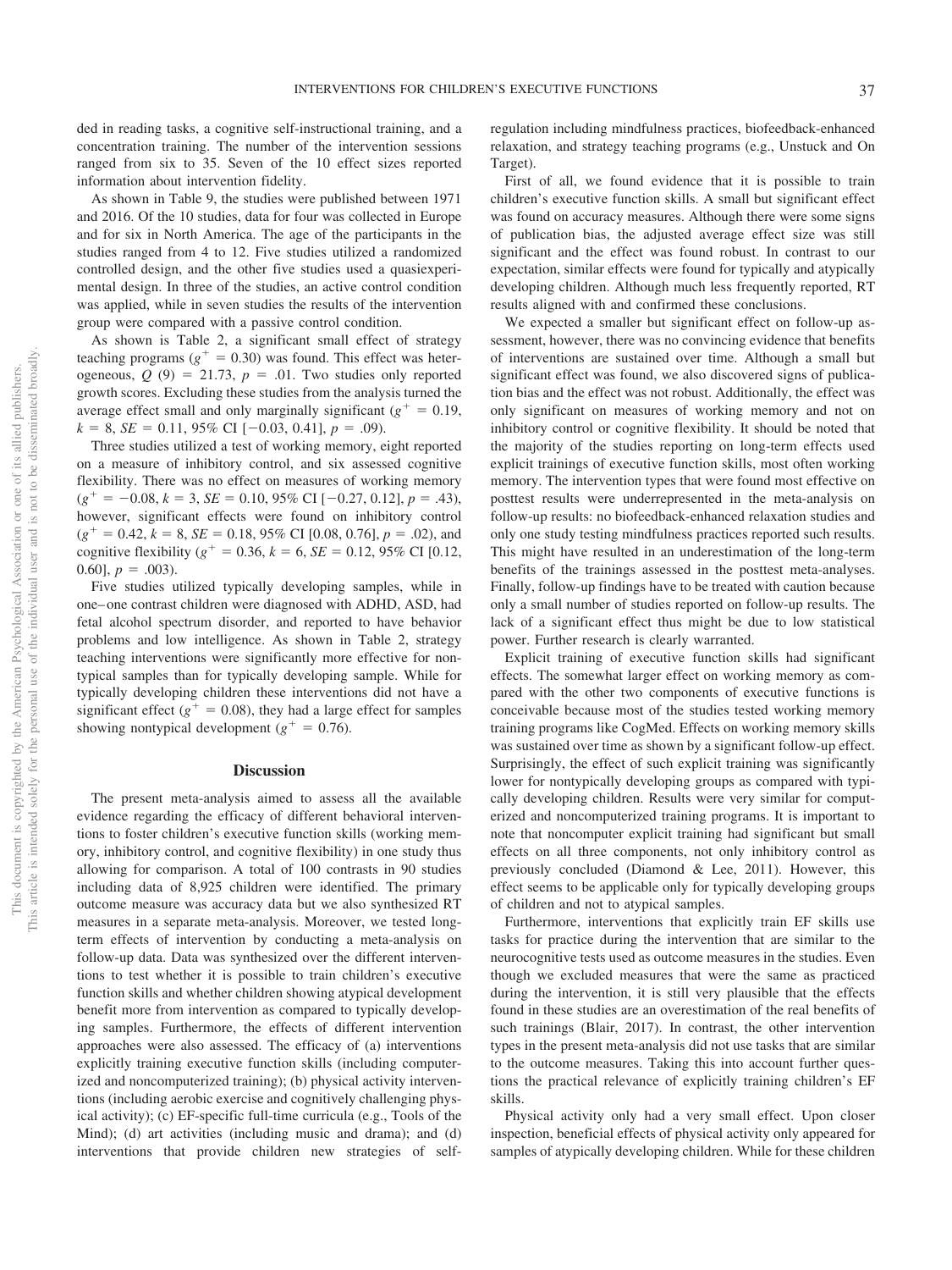there was a significant, moderate-sized effect, there were no significant benefits of physical activity for children showing typical development. Even with significant average effects, the estimates were quite imprecise as shown by broad confidence intervals including very small estimates. Accordingly, we cannot make strong conclusions regarding the efficacy of physical activity interventions.

We did not find evidence for the hypothesis that cognitively engaging physical activity like ball games are more effective than simple aerobic exercise (Best & Miller, 2010; Diamond, 2015; Diamond & Ling, 2016, in press). This pattern might suggest that it is not the cognitive demands during the physical activity (e.g., planning and continuous adjustment to the ever-changing situation during a ball game) that might facilitate executive function skills but the physiological reactions to any kind of physical activity. Future research should investigate the working mechanisms of physical activity for children's executive functioning.

Surprisingly, EF-specific curricula only had a marginally significant, very small effect on children's executive function skills. Furthermore, there were no effects of these curricula on follow-up assessment. However, a promising preliminary result based on only one study is that the Montessori curriculum had a moderate effect on children's cognitive flexibility. The lack of substantial benefits of EF-specific curricula on children's executive functions contrasts the conclusions of previous reviews (Blair & Diamond, 2008; Diamond & Lee, 2011) and it is an especially surprising result as these were the interventions with the longest durations (ranging from 4 to 24 months).

In contrast to the suggestions of Diamond (2012) and a metaanalytic result showing a positive effect of music training on IQ (Protzko, 2017), we did not find evidence for the capacity of art activities to foster children's executive function skills either: Neither music training nor drama/pretend play interventions had a significant overall effect. At the same time, it has to be noted that we could only identify a very limited number of studies assessing these activities (two effect sizes on music training and three effect sizes on drama/pretend play). Thus, the lack of significant effect can be an issue of low statistical power. No firm conclusions can be drawn. Further research is warranted.

While explicit training programs offer children possibilities to practice tasks that require executive function skills, some interventions provide children new strategies of self-regulation instead of practice. These include mindfulness practices, biofeedbackenhanced relaxation, and interventions that teach children such strategies such as the Unstuck and On Target program. This intervention approach was found to be effective in enhancing children's executive function skills with a moderate effect size. Interestingly, these programs were more effective for samples showing atypical development (large effect) as compared with typically developing children (small but significant effect).

More specifically, mindfulness practices had a significant moderate effect on executive function skills. Moreover, one study showed a large beneficial effect on follow-up assessment. Although the available evidence is still quite limited, the present results extend the conclusions of previous literature reviews on the beneficial effects of mindfulness practices on children's cognitive development (Mak et al., 2017; Zenner et al., 2014; Zoogman et al., 2014) by synthesizing the effects specifically on neurocognitive tests of executive function measures. The mechanisms by

which mindfulness practice fosters children's executive function skills are still unknown: Both top-down and bottom-up processes have been proposed (Zelazo & Lyons, 2012). It has to be noted that we only found studies including typically developing samples so it remains a question how effective mindfulness meditation is for children showing nontypical development such as neurodevelopmental disorders.

Another intervention that provides children new strategies of self-regulation was biofeedback-enhanced relaxation. This was found to have a large effect on children's working memory and inhibitory control skills—in fact it had the largest effect of all interventions. This is contrary to a previous meta-analysis (Sonuga-Barke et al., 2013) showing no significant benefits for ADHD symptoms. No results regarding a neuropsychological test of cognitive flexibility is available in the literature so we can make no conclusions on that skill. Only studies assessing nontypically developing children were found so the question remains whether biofeedback has the potential to foster typically developing children's EF skills.

Interventions that focused on teaching children strategies for regulating their behavior (including teaching children about executive function-related skills, practicing the manner they can apply them during academic tasks, teaching strategies for self-regulation like planning before acting or self-instruction) were found to be beneficial. More specifically, these programs had significant moderate effects on inhibitory control and cognitive flexibility skills but not on working memory. Upon closer inspection, these interventions were only effective for nontypically developing samples with a large average effect. It seems that teaching children strategies for effective self-regulation is an effective and highly underrated approach in the literature.

Effects for typically developing and nontypical samples were also investigated separately in order to assess whether atypically developing children benefit more from intervention (Melby-Lervåg et al., 2016) and to explore the possibility that different interventions work for different groups of children. While generally we did not find larger effects of intervention for samples showing atypical development, an intriguing finding of the present study is that different interventions seem to be optimal for typically and nontypically developing children. Interventions that provide children new strategies of self-regulation were indeed more effective in fostering executive function skills of nontypically developing samples as compared with typically developing children. In contrast, explicit practice with tasks requiring executive function skills were found to be less effective for nontypical as compared with typically developing samples. In fact, it seems that those children for whom practicing working memory or inhibition tasks would make most sense do not benefit that much from it. It is plausible that in order to profit from such explicit practice one needs sufficient executive function and sustained attention skills. In contrast, these children seem to benefit more from acquiring new strategies of self-regulation.

For nontypically developing samples, gaining new strategies of self-regulation including biofeedback-induced relaxation and strategy learning interventions were found most effective (with large effect sizes), while explicit practice also had a small but significant effect. For typically developing groups mindfulness meditation had a moderate effect. Although for these samples explicit training was also moderately effective, it seems unnec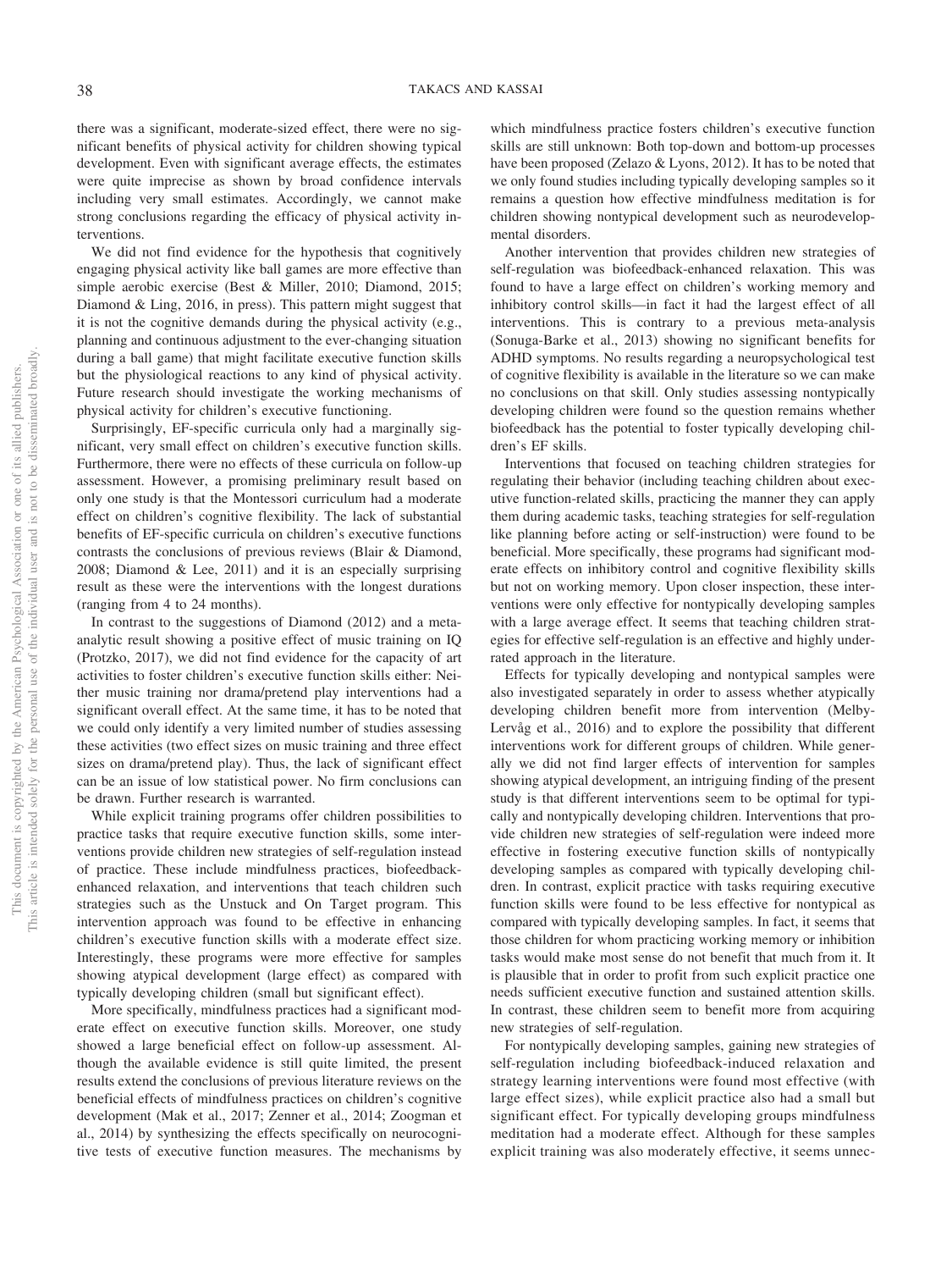essary for these children to practice such paradigms in a decontextualized manner. It is questionable how the skills they gain from these trainings transfer to real-life problems (Blair, 2017). Altogether, we propose that explicitly training children's executive function skills does not seem to be necessary as other, more enjoyable activities that can be easily fitted in children's everyday routine like mindfulness meditation were found to be just as effective.

An important conclusion of the present study is that the effective approaches to fostering children's executive functioning are not necessarily costly. Mindfulness practices and strategy learning programs can be conducted in large groups and have minimal requirements regarding devices, and are thus feasible in the classrooms. Biofeedback-induced relaxation in contrast might be more expensive, although consumer-grade devices providing biofeedback, like the Muse headband, are increasingly more available on the market.

## **Limitations**

Although all different interventions aiming to improve children's executive function skills were included and synthesized in the present meta-analysis, we excluded studies that tested the effects of training parents and teachers and thus indirectly aimed to enhance children's executive functioning (e.g., Connor et al., 2010). This might be another promising intervention approach as it has been shown to reduce children's ADHD symptoms (Sonuga-Barke et al., 2013).

Based on previous literature reviews (Diamond & Lee, 2011; Diamond & Ling, 2016, in press) we identified different intervention approaches that appear in the primary literature. These categories are, however, quite broad in some cases. For instance, different curricula focusing on EF skills appear in the literature including Tools of the Mind, PIAFEx, or even Montessori. In the same vein, the effects of very different art activities are reported. Although we report the results separately for the different curricula and for music and drama/pretend play interventions, the available evidence is quite limited. In fact, the difference between drama and pretend play interventions is not clear but the number of available studies were not enough to assess the differential effects. Additionally, we found studies not discussed in previous reviews that teach strategies for effective self-regulation. Here we merged the results of a variety of techniques. Future literature reviews should assess the differences between those.

In the present study, due to the low number of studies regarding some intervention approaches, we made two categories regarding the samples: typically and nontypically developing children. Nontypically developing samples included a wide range of children from diagnosed neuropsychological disorders such as ADHD and ASD to children with low working memory capacities or for whom parents or teachers reported behavior problems. Accordingly, the results of the present study regarding nontypically developing children is somewhat preliminary and more studies are needed before we can draw more specific conclusions on what works for whom.

Although we found 100 effect sizes in 90 studies in total, the number of studies that could be synthesized was low in the case of a couple of intervention approaches. For instance, only six studies were available assessing mindfulness practices, five studies with a biofeedback-enhanced relaxation intervention, and two studies testing some kind of music training. Furthermore, this was further confounded by the sample recruited in some cases. For example, all the studies on mindfulness meditation utilized a typically developing sample, while the biofeedback-enhanced relaxation studies recruited groups of children showing atypical development exclusively. As we showed in the present meta-analysis, often times different interventions work differently for different groups of children. Accordingly, we cannot draw conclusions regarding the efficacy of mindfulness practices for nontypically developing children or discuss the potential of biofeedback-enhanced relaxation for typically developing groups. At the same time this systematic review highlights the apparent gaps in the literature.

On a related note, as a result of the low number of studies in the case of some intervention categories and moderator analyses like the difference between typically and nontypically developing samples, nonsignificant results should be interpreted with caution. The lack of significant findings might be due to underpowered analyses instead of truly no effect. With more cumulating evidence these issues should be revisited.

Results on neuropsychological tests of children's executive function skills were included and other measurement approaches like parent or teacher reports of children's behavior was excluded. This was decided in order to focus on unbiased, objective measurement. Future research should test the efficacy of these interventions when measured by informants reporting on the children's everyday behavior. Additionally, it would be interesting to assess how such an improvement in executive function skills transfer to other related skills such as social-emotional well-being, school readiness, and academic performance.

## **Future Research**

As already mentioned, apparent gaps in the literature appear. Mindfulness practices, art activities including music and drama, or pretend play interventions and EF-specific curricula should be tested in future studies, especially with nontypically developing groups of children. The results of the present study highlight the interaction of different interventions and different samples. Thus, future experiments should assess the efficacy of the interventions with different groups of nontypically developing children including clinically diagnosed and different at-risk groups so we can make fine-grained suggestions regarding what works for whom.

#### **References**

References marked with an  $*$  were included in the meta-analysis.

- \*Abdi, R., Chalabianloo, G., & Jabari, G. (2016). Effect of mindfulness practices on executive functions of elementary school students. *Practice in Clinical Psychology, 4,* 9 –16. [http://dx.doi.org/10.4236/psych.2015](http://dx.doi.org/10.4236/psych.2015.67088) [.67088](http://dx.doi.org/10.4236/psych.2015.67088)
- \*Afshari, J. (2012). The effect of perceptual-motor training on attention in the children with autism spectrum disorders. *Research in Autism Spectrum Disorders, 6,* 1331–1336. [http://dx.doi.org/10.1016/j.rasd.2012.05](http://dx.doi.org/10.1016/j.rasd.2012.05.003) [.003](http://dx.doi.org/10.1016/j.rasd.2012.05.003)
- Aghababaei, S., Malekpour, M., & Abedi, A. (2012). Effectiveness of executive functions training on academic performance of children with spelling learning disability. *Advances in Cognitive Science, 14,* 63–72.
- \*Alloway, T. P., Bibile, V., & Lau, G. (2013). Computerized working memory training: Can it lead to gains in cognitive skills in students?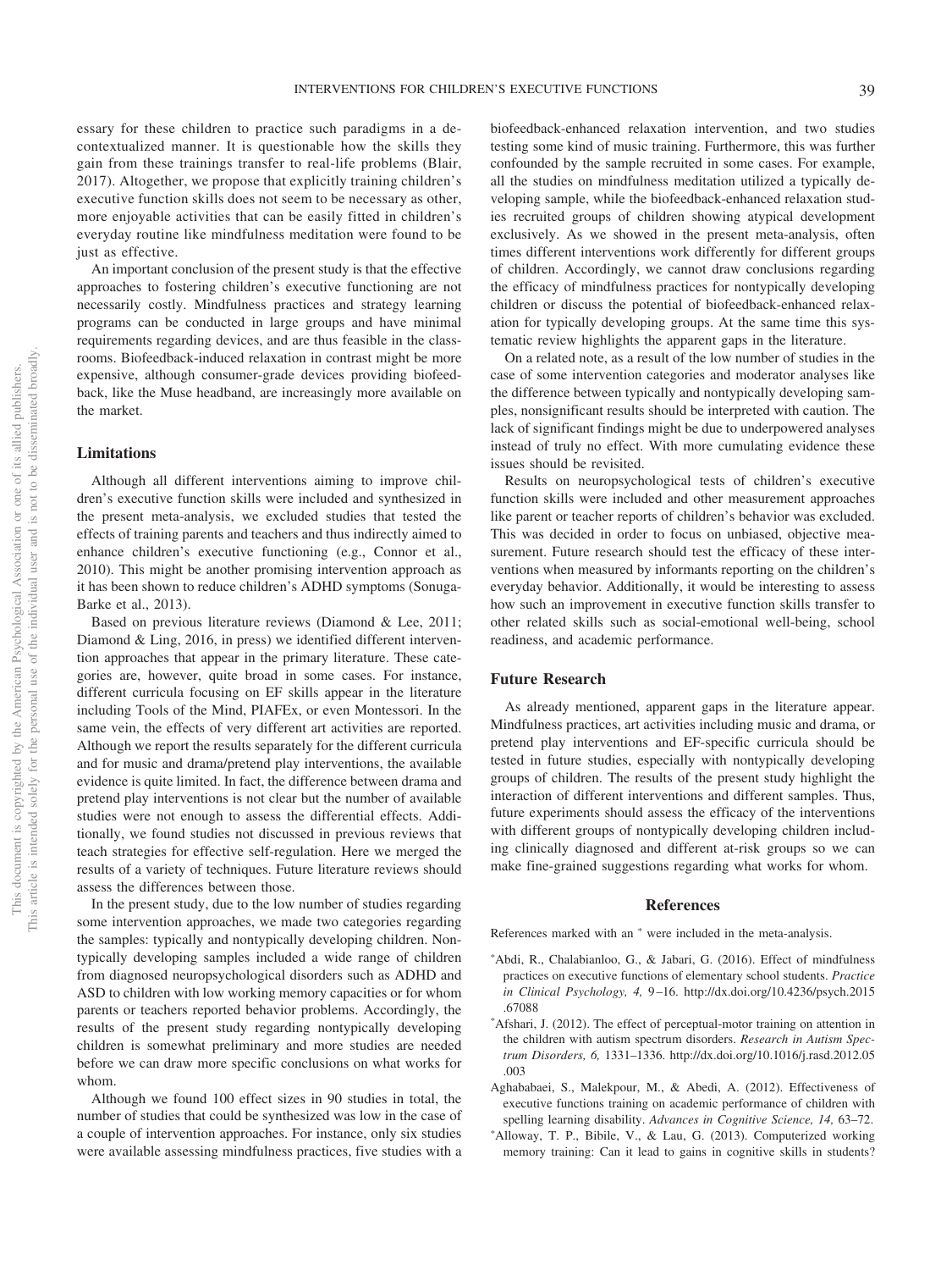*Computers in Human Behavior, 29,* 632– 638. [http://dx.doi.org/10.1016/](http://dx.doi.org/10.1016/j.chb.2012.10.023) [j.chb.2012.10.023](http://dx.doi.org/10.1016/j.chb.2012.10.023)

- Alloway, T. P., Gathercole, S. E., & Pickering, S. J. (2006). Verbal and visuospatial short-term and working memory in children: Are they separable? *Child Development, 77,* 1698 –1716. [http://dx.doi.org/10](http://dx.doi.org/10.1111/j.1467-8624.2006.00968.x) [.1111/j.1467-8624.2006.00968.x](http://dx.doi.org/10.1111/j.1467-8624.2006.00968.x)
- Allport, G. W. A. (1997). Planning and problem solving using the five disc Tower of London task. *The Quarterly Journal of Experimental Psychology: Section A, 50,* 49 –78.<http://dx.doi.org/10.1080/713755681>
- Álvarez-Bueno, C., Pesce, C., Cavero-Redondo, I., Sánchez-López, M., Martínez-Hortelano, J. A., & Martínez-Vizcaíno, V. (2017). The effect of physical activity interventions on children's cognition and metacognition: A systematic review and meta-analysis. *Journal of the American Academy of Child & Adolescent Psychiatry, 56,* 729 –738. [http://dx.doi](http://dx.doi.org/10.1016/j.jaac.2017.06.012) [.org/10.1016/j.jaac.2017.06.012](http://dx.doi.org/10.1016/j.jaac.2017.06.012)
- <span id="page-40-0"></span>Bakermans-Kranenburg, M. J., van IJzendoorn, M. H., & Juffer, F. (2003). Less is more: Meta-analyses of sensitivity and attachment interventions in early childhood. *Psychological Bulletin, 129,* 195–215. [http://dx.doi](http://dx.doi.org/10.1037/0033-2909.129.2.195) [.org/10.1037/0033-2909.129.2.195](http://dx.doi.org/10.1037/0033-2909.129.2.195)
- Beauregard, M., & Lévesque, J. (2006). Functional magnetic resonance imaging investigation of the effects of neurofeedback training on the neural bases of selective attention and response inhibition in children with attention-deficit/hyperactivity disorder. *Applied Psychophysiology and Biofeedback, 31,* 3–20. [http://dx.doi.org/10.1007/s10484-006-](http://dx.doi.org/10.1007/s10484-006-9001-y) [9001-y](http://dx.doi.org/10.1007/s10484-006-9001-y)
- Bennett, S. J., Holmes, J., & Buckley, S. (2013). Computerized memory training leads to sustained improvement in visuospatial short-term memory skills in children with Down syndrome. *American Journal on Intellectual and Developmental Disabilities, 118,* 179 –192. [http://dx.doi.org/](http://dx.doi.org/10.1352/1944-7558-118.3.179) [10.1352/1944-7558-118.3.179](http://dx.doi.org/10.1352/1944-7558-118.3.179)
- Bergman Nutley, S., Söderqvist, S., Bryde, S., Thorell, L. B., Humphreys, K., & Klingberg, T. (2011). Gains in fluid intelligence after training non-verbal reasoning in 4-year-old children: A controlled, randomized study. *Developmental Science, 14,* 591– 601. [http://dx.doi.org/10.1111/](http://dx.doi.org/10.1111/j.1467-7687.2010.01022.x) [j.1467-7687.2010.01022.x](http://dx.doi.org/10.1111/j.1467-7687.2010.01022.x)
- Best, J. R., & Miller, P. H. (2010). A developmental perspective on executive function. *Child Development, 81,* 1641–1660. [http://dx.doi](http://dx.doi.org/10.1111/j.1467-8624.2010.01499.x) [.org/10.1111/j.1467-8624.2010.01499.x](http://dx.doi.org/10.1111/j.1467-8624.2010.01499.x)
- Bierman, K. L., Nix, R. L., Greenberg, M. T., Blair, C., & Domitrovich, C. E. (2008). Executive functions and school readiness intervention: Impact, moderation, and mediation in the Head Start REDI program. *Development and Psychopathology, 20,* 821– 843. [http://dx.doi.org/10](http://dx.doi.org/10.1017/S0954579408000394) [.1017/S0954579408000394](http://dx.doi.org/10.1017/S0954579408000394)
- Bigorra, A., Garolera, M., Guijarro, S., & Hervás, A. (2016). Long-term far-transfer effects of working memory training in children with ADHD: A randomized controlled trial. *European Child & Adolescent Psychiatry, 25,* 853– 867.<http://dx.doi.org/10.1007/s00787-015-0804-3>
- Blair, C. (2017). Educating executive function. *Wiley Interdisciplinary Reviews: Cognitive Science*. Advance online publication. [http://dx.doi](http://dx.doi.org/10.1002/wcs.1403) [.org/10.1002/wcs.1403](http://dx.doi.org/10.1002/wcs.1403)
- Blair, C., & Diamond, A. (2008). Biological processes in prevention and intervention: The promotion of self-regulation as a means of preventing school failure. *Development and Psychopathology, 20,* 899 –911. [http://](http://dx.doi.org/10.1017/S0954579408000436) [dx.doi.org/10.1017/S0954579408000436](http://dx.doi.org/10.1017/S0954579408000436)
- Blair, C., Granger, D. A., Willoughby, M., Mills-Koonce, R., Cox, M., Greenberg, M. T.,... Fortunato, C. K. (2011). Salivary cortisol mediates effects of poverty and parenting on executive functions in early childhood. *Child Development, 82,* 1970 –1984. [http://dx.doi.org/10.1111/j](http://dx.doi.org/10.1111/j.1467-8624.2011.01643.x) [.1467-8624.2011.01643.x](http://dx.doi.org/10.1111/j.1467-8624.2011.01643.x)
- Blair, C., & Raver, C. C. (2014). Closing the achievement gap through modification of neurocognitive and neuroendocrine function: Results from a cluster randomized controlled trial of an innovative approach to the education of children in kindergarten. *PLoS ONE, 9,* e112393. <http://dx.doi.org/10.1371/journal.pone.0112393>
- Blair, C., & Razza, R. P. (2007). Relating effortful control, executive function, and false belief understanding to emerging math and literacy ability in kindergarten. *Child Development, 78,* 647– 663. [http://dx.doi](http://dx.doi.org/10.1111/j.1467-8624.2007.01019.x) [.org/10.1111/j.1467-8624.2007.01019.x](http://dx.doi.org/10.1111/j.1467-8624.2007.01019.x)
- Blakey, E., & Carroll, D. J. (2015). A short executive function training program improves preschoolers' working memory. *Frontiers in Psychology, 6,* 1827.<http://dx.doi.org/10.3389/fpsyg.2015.01827>
- Borenstein, M., Hedges, L., Higgins, J., & Rothstein, H. (2005). Comprehensive meta-analysis, Version 2. Englewood, NJ: Biostat.
- Borenstein, M., Hedges, L. V., Higgins, J., & Rothstein, H. R. (2009). *Introduction to meta- analysis*. Chichester, UK: Wiley. [http://dx.doi.org/](http://dx.doi.org/10.1002/9780470743386) [10.1002/9780470743386](http://dx.doi.org/10.1002/9780470743386)
- Caviola, S., Mammarella, I. C., Cornoldi, C., & Lucangeli, D. (2009). A metacognitive visuospatial working memory training for children. *International Electronic Journal Environmental Education, 2,* 122–136.
- Chacko, A., Bedard, A. C., Marks, D. J., Feirsen, N., Uderman, J. Z., Chimiklis, A.,... Ramon, M. (2014). A randomized clinical trial of Cogmed Working Memory Training in school-age children with ADHD: A replication in a diverse sample using a control condition. *Journal of Child Psychology and Psychiatry, 55,* 247–255. [http://dx.doi.org/10](http://dx.doi.org/10.1111/jcpp.12146) [.1111/jcpp.12146](http://dx.doi.org/10.1111/jcpp.12146)
- Chacona, S. M. (2007). *Effect of world music drumming on auditory and visual attention skills of ADHD elementary school* (Unpublished doctoral dissertation) Lynn University, Boca Raton, FL.
- Chaddock-Heyman, L., Erickson, K. I., Voss, M. W., Knecht, A. M., Pontifex, M. B., Castelli, D. M.,... Kramer, A. F. (2013). The effects of physical activity on functional MRI activation associated with cognitive control in children: A randomized controlled intervention. *Frontiers in Human Neuroscience*. Advance online publication. [http://dx.doi](http://dx.doi.org/10.3389/fnhum.2013.00072) [.org/10.3389/fnhum.2013.00072](http://dx.doi.org/10.3389/fnhum.2013.00072)
- Chang, Y. K., Hung, C. L., Huang, C. J., Hatfield, B. D., & Hung, T. M. (2014). Effects of an aquatic exercise program on inhibitory control in children with ADHD: A preliminary study. *Archives of Clinical Neuropsychology, 29,* 217–223.<http://dx.doi.org/10.1093/arclin/acu003>
- Clements, D. H., Sarama, J., Unlu, F., & Layzer, C. (2012, March). *The efficacy of an intervention synthesizing scaffolding designed to promote self-regulation with an early mathematics curriculum: Effects on executive function*. Paper presented on the Society for Research on Educational Effectiveness Spring 2012 Conference, Washington, D. C.
- Connor, C. M., Ponitz, C. C., Phillips, B. M., Travis, Q. M., Glasney, S., & Morrison, F. J. (2010). First graders' literacy and self-regulation gains: The effect of individualizing student instruction. *Journal of School Psychology, 48,* 433– 455. [http://dx.doi.org/10.1016/j.jsp.2010](http://dx.doi.org/10.1016/j.jsp.2010.06.003) [.06.003](http://dx.doi.org/10.1016/j.jsp.2010.06.003)
- Corbett, B. A., Constantine, L. J., Hendren, R., Rocke, D., & Ozonoff, S. (2009). Examining executive functioning in children with autism spectrum disorder, attention deficit hyperactivity disorder and typical development. *Psychiatry Research, 166,* 210 –222. [http://dx.doi.org/10.1016/](http://dx.doi.org/10.1016/j.psychres.2008.02.005) [j.psychres.2008.02.005](http://dx.doi.org/10.1016/j.psychres.2008.02.005)
- Crova, C., Struzzolino, I., Marchetti, R., Masci, I., Vannozzi, G., Forte, R., & Pesce, C. (2014). Cognitively challenging physical activity benefits executive function in overweight children. *Journal of Sports Sciences, 32,* 201–211.<http://dx.doi.org/10.1080/02640414.2013.828849>
- Davis, C. L., Tomporowski, P. D., McDowell, J. E., Austin, B. P., Miller, P. H., Yanasak, N. E.,... Naglieri, J. A. (2011). Exercise improves executive function and achievement and alters brain activation in overweight children: A randomized, controlled trial. *Health Psychology, 30,* 91–98.<http://dx.doi.org/10.1037/a0021766>
- Deano, M. D., Alfonso, S., & Das, J. P. (2015). Program of arithmetic improvement by means of cognitive enhancement: An intervention in children with special educational needs. *Research in Developmental Disabilities, 38,* 352–361.<http://dx.doi.org/10.1016/j.ridd.2014.12.032>
- de Greeff, J. W., Hartman, E., Mullender-Wijnsma, M. J., Bosker, R. J., Doolaard, S., & Visscher, C. (2016). Long-term effects of physically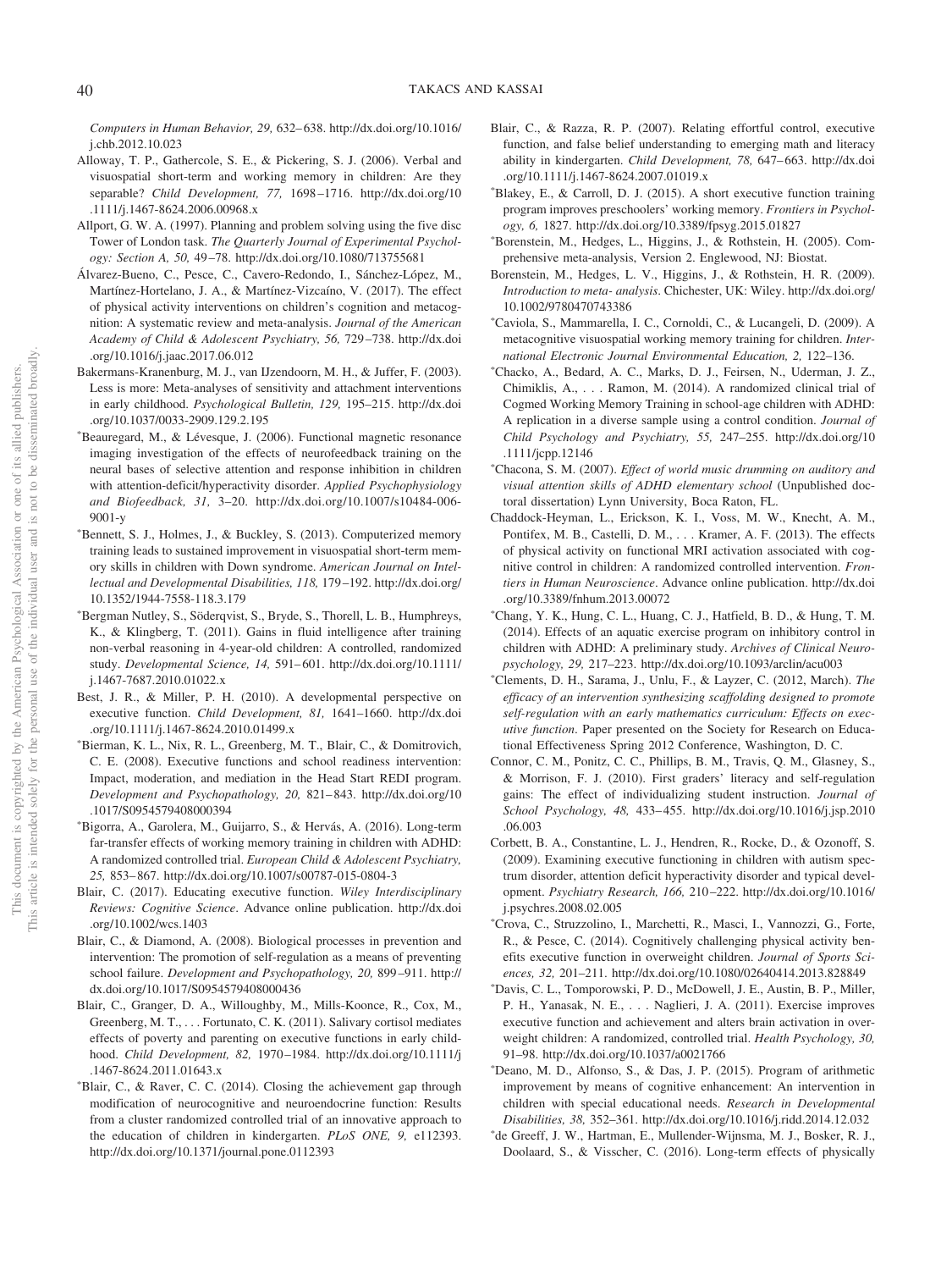active academic lessons on physical fitness and executive functions in primary school children. *Health Education Research, 31,* 185–194. <http://dx.doi.org/10.1093/her/cyv102>

- Denham, S. A., Bassett, H. H., Sirotkin, Y. S., Brown, C., & Morris, C. S. (2015). "No-ooo peeking": Preschoolers' executive control, social competence, and classroom adjustment. *Journal of Research in Childhood Education, 29,* 212–225. [http://dx.doi.org/10.1080/02568543.2015](http://dx.doi.org/10.1080/02568543.2015.1008659) [.1008659](http://dx.doi.org/10.1080/02568543.2015.1008659)
- de Vries, M., Prins, P. J., Schmand, B. A., & Geurts, H. M. (2015). Working memory and cognitive flexibility-training for children with an autism spectrum disorder: A randomized controlled trial. *Journal of Child Psychology and Psychiatry, 56,* 566 –576. [http://dx.doi.org/10](http://dx.doi.org/10.1111/jcpp.12324) [.1111/jcpp.12324](http://dx.doi.org/10.1111/jcpp.12324)
- Diamond, A. (2012). Activities and programs that improve children's executive functions. *Current Directions in Psychological Science, 21,* 335–341.<http://dx.doi.org/10.1177/0963721412453722>
- Diamond, A. (2013). Executive functions. *Annual Review of Psychology, 64,* 135–168.<http://dx.doi.org/10.1146/annurev-psych-113011-143750>
- Diamond, A. (2015). Effects of physical exercise on executive functions: Going beyond simply moving to moving with thought. *Annals of Sports Medicine and Research, 2,* 1011.
- Diamond, A., Barnett, W. S., Thomas, J., & Munro, S. (2007). Preschool program improves cognitive control. *Science, 318,* 1387–1388. [http://dx](http://dx.doi.org/10.1126/science.1151148) [.doi.org/10.1126/science.1151148](http://dx.doi.org/10.1126/science.1151148)
- Diamond, A., & Lee, K. (2011). Interventions shown to aid executive function development in children 4 to 12 years old. *Science, 333,* 959 –964.<http://dx.doi.org/10.1126/science.1204529>
- Diamond, A., & Ling, D. S. (2016). Conclusions about interventions, programs, and approaches for improving executive functions that appear justified and those that, despite much hype, do not. *Developmental Cognitive Neuroscience, 18,* 34 – 48. [http://dx.doi.org/10.1016/j.dcn](http://dx.doi.org/10.1016/j.dcn.2015.11.005) [.2015.11.005](http://dx.doi.org/10.1016/j.dcn.2015.11.005)
- Diamond, A., & Ling, D. S. (in press). Fundamental questions surrounding efforts to improve executive functions (including working memory). In M. Bunting, J. Novick, M. Dougherty, & R. W. Engle (Eds.), *An integrative approach to cognitive and working memory training: Perspectives from psychology, neuroscience, and human development*. New York, NY: Oxford University Press.
- Dias, N. M., & Seabra, A. G. (2015a). Is it possible to promote executive functions in preschoolers? A case study in Brazil. *International Journal of Child Care and Education Policy*. Advance online publication. [http://](http://dx.doi.org/10.1186/s40723-015-0010-2) [dx.doi.org/10.1186/s40723-015-0010-2](http://dx.doi.org/10.1186/s40723-015-0010-2)
- Dias, N. M., & Seabra, A. G. (2015b). The promotion of executive functioning in a Brazilian public school: A pilot study. *The Spanish Journal of Psychology, 18,* E8.<http://dx.doi.org/10.1017/sjp.2015.4>
- Domitrovich, C. E., Cortes, R. C., & Greenberg, M. T. (2007). Improving young children's social and emotional competence: A randomized trial of the preschool "PATHS" curriculum. *The Journal of Primary Prevention, 28,* 67–91.<http://dx.doi.org/10.1007/s10935-007-0081-0>
- Dongen-Boomsma, M. V. (2014). *Need, quest & evidence. Resting-state oscillations, neurofeedback, and working memory training in ADHD* (Unpublished doctoral dissertation). Radboud University, Nijmegen, the Netherlands.
- Dörrenbächer, S., Müller, P. M., Tröger, J., & Kray, J. (2014). Dissociable effects of game elements on motivation and cognition in a taskswitching training in middle childhood. *Frontiers in Psychology, 5,* 1275.
- Dovis, S., Van der Oord, S., Wiers, R. W., & Prins, P. J. (2015). Improving executive functioning in children with ADHD: Training multiple executive functions within the context of a computer game. a randomized double-blind placebo controlled trial. *PLoS ONE, 10,* e0121651.<http://dx.doi.org/10.1371/journal.pone.0121651>
- Dowsett, S. M., & Livesey, D. J. (2000). The development of inhibitory control in preschool children: Effects of "executive skills" training.

*Developmental Psychobiology, 36,* 161–174. [http://dx.doi.org/10.1002/](http://dx.doi.org/10.1002/%28SICI%291098-2302%28200003%2936:2%3C161::AID-DEV7%3E3.0.CO;2-0) [\(SICI\)1098-2302\(200003\)36:2](http://dx.doi.org/10.1002/%28SICI%291098-2302%28200003%2936:2%3C161::AID-DEV7%3E3.0.CO;2-0)<161::AID-DEV7>3.0.CO;2-0

- Dunning, D. L., Holmes, J., & Gathercole, S. E. (2013). Does working memory training lead to generalized improvements in children with low working memory? A randomized controlled trial. *Developmental Science, 16,* 915–925.<http://dx.doi.org/10.1111/desc.12068>
- Egeland, J., Aarlien, A. K., & Saunes, B. K. (2013). Few effects of far transfer of working memory training in ADHD: A randomized controlled trial. *PLoS ONE, 8,* e75660. [http://dx.doi.org/10.1371/journal](http://dx.doi.org/10.1371/journal.pone.0075660) [.pone.0075660](http://dx.doi.org/10.1371/journal.pone.0075660)
- Espinet, S. D., Anderson, J. E., & Zelazo, P. D. (2013). Reflection training improves executive function in preschool-age children: Behavioral and neural effects. *Developmental Cognitive Neuroscience, 4,* 3–15. [http://](http://dx.doi.org/10.1016/j.dcn.2012.11.009) [dx.doi.org/10.1016/j.dcn.2012.11.009](http://dx.doi.org/10.1016/j.dcn.2012.11.009)
- Farran, D., & Wilson, S. (2014). *Achievement and self-regulation in pre-kindergarten classrooms: Effects of the Tools of the Mind curriculum*. Manuscript submitted for publication.
- Fisher, A., Boyle, J. M., Paton, J. Y., Tomporowski, P., Watson, C., McColl, J. H., & Reilly, J. J. (2011). Effects of a physical education intervention on cognitive function in young children: Randomized controlled pilot study. *BMC Pediatrics*. Advance online publication. [http://](http://dx.doi.org/10.1186/1471-2431-11-97) [dx.doi.org/10.1186/1471-2431-11-97](http://dx.doi.org/10.1186/1471-2431-11-97)
- Flook, L., Goldberg, S. B., Pinger, L., & Davidson, R. J. (2015). Promoting prosocial behavior and self-regulatory skills in preschool children through a mindfulness-based Kindness Curriculum. *Developmental Psychology, 51,* 44 –51.<http://dx.doi.org/10.1037/a0038256>
- Friedman, N. P., & Miyake, A. (2004). The relations among inhibition and interference control functions: A latent-variable analysis. *Journal of Experimental Psychology: General, 133,* 101–135. [http://dx.doi.org/10](http://dx.doi.org/10.1037/0096-3445.133.1.101) [.1037/0096-3445.133.1.101](http://dx.doi.org/10.1037/0096-3445.133.1.101)
- García-Madruga, J. A., Elosúa, M. R., Gil, L., Gómez-Veiga, I., Vila, J. Ó., Orjales, I.,... Duque, G. (2013). Reading comprehension and working memory's executive processes: An intervention study in primary school students. *Reading Research Quarterly, 48,* 155–174. [http://](http://dx.doi.org/10.1002/rrq.44) [dx.doi.org/10.1002/rrq.44](http://dx.doi.org/10.1002/rrq.44)
- Garon, N., Bryson, S. E., & Smith, I. M. (2008). Executive function in preschoolers: A review using an integrative framework. *Psychological Bulletin, 134,* 31– 60.<http://dx.doi.org/10.1037/0033-2909.134.1.31>
- Geurts, H. M., Verté, S., Oosterlaan, J., Roeyers, H., & Sergeant, J. A. (2004). How specific are executive functioning deficits in attention deficit hyperactivity disorder and autism? *Journal of Child Psychology and Psychiatry, 45,* 836 – 854. [http://dx.doi.org/10.1111/j.1469-7610](http://dx.doi.org/10.1111/j.1469-7610.2004.00276.x) [.2004.00276.x](http://dx.doi.org/10.1111/j.1469-7610.2004.00276.x)
- Goldin, A. P., Hermida, M. J., Shalom, D. E., Elias Costa, M., Lopez-Rosenfeld, M., Segretin, M. S.,... Sigman, M. (2014). Far transfer to language and math of a short software-based gaming intervention. *Proceedings of the National Academy of Sciences of the United States of America, 111,* 6443– 6448.<http://dx.doi.org/10.1073/pnas.1320217111>
- Gooch, S. W. (2010). *An investigation of the effect of the strong start curriculum on three general outcome behaviors as measured by direct behavior ratings* (Unpublished doctoral dissertation). Alliant International University, San Diego, CA.
- Hackman, D. A., & Farah, M. J. (2009). Socioeconomic status and the developing brain. *Trends in Cognitive Sciences, 13,* 65–73. [http://dx.doi](http://dx.doi.org/10.1016/j.tics.2008.11.003) [.org/10.1016/j.tics.2008.11.003](http://dx.doi.org/10.1016/j.tics.2008.11.003)
- Hannesdottir, D. K., Ingvarsdottir, E., & Bjornsson, A. (2017). The OutSMARTers program for children with ADHD: A pilot study on the effects of social skills, self-regulation, and executive function training. *Journal of Attention Disorders, 21,* 353–364. [http://dx.doi.org/10.1177/](http://dx.doi.org/10.1177/1087054713520617) [1087054713520617](http://dx.doi.org/10.1177/1087054713520617)
- Hillman, C. H., Pontifex, M. B., Castelli, D. M., Khan, N. A., Raine, L. B., Scudder, M. R., ... Kamijo, K. (2014). Effects of the FITKids randomized controlled trial on executive control and brain function. *Pediatrics, 134,* e1063– e1071.<http://dx.doi.org/10.1542/peds.2013-3219>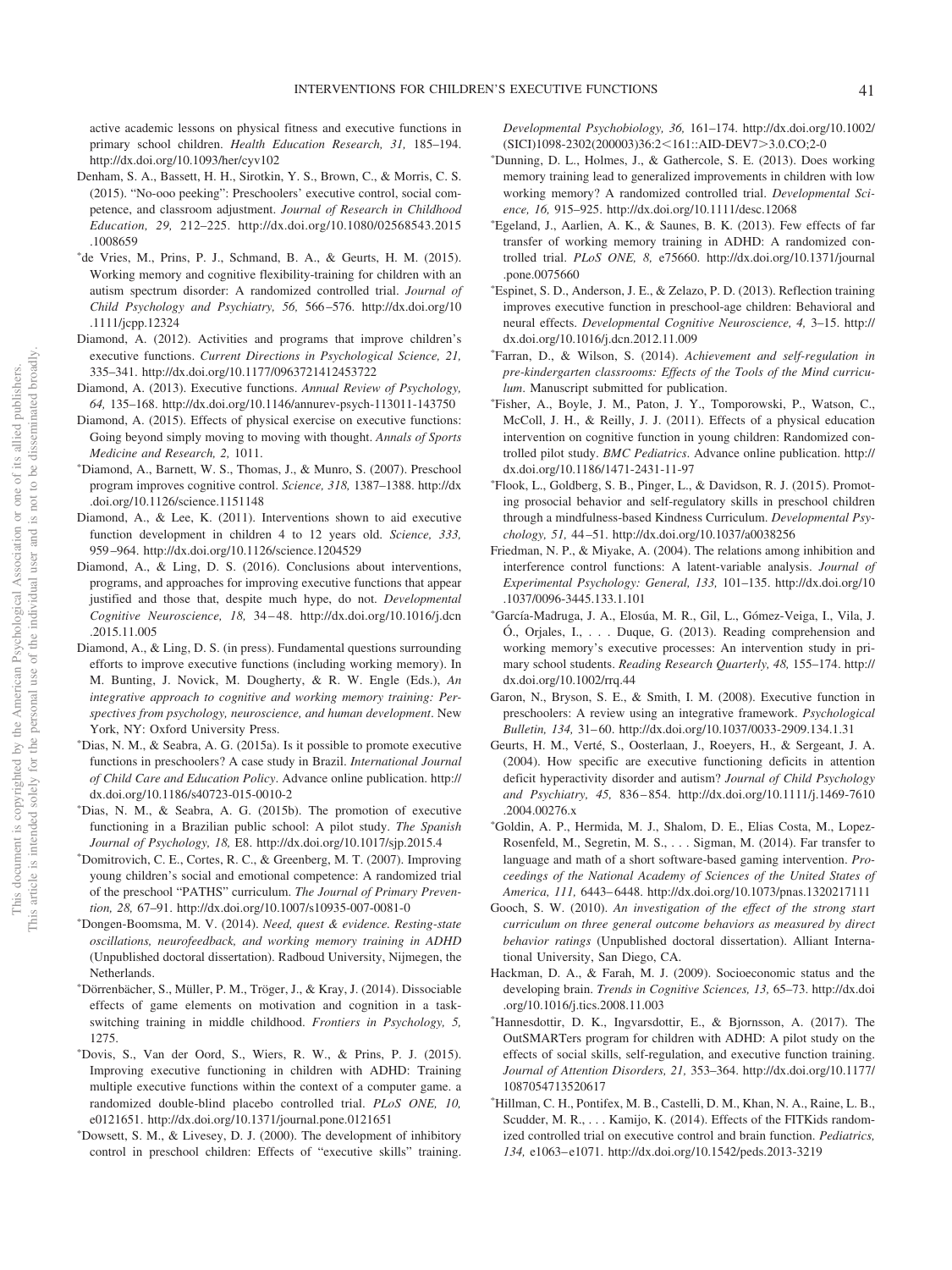- -Holmes, J., Gathercole, S. E., & Dunning, D. L. (2009). Adaptive training leads to sustained enhancement of poor working memory in children. *Developmental Science, 12,* F9 –F15. [http://dx.doi.org/10.1111/j.1467-](http://dx.doi.org/10.1111/j.1467-7687.2009.00848.x) [7687.2009.00848.x](http://dx.doi.org/10.1111/j.1467-7687.2009.00848.x)
- Hovik, K. T., Saunes, B. K., Aarlien, A. K., & Egeland, J. (2013). RCT of working memory training in ADHD: Long-term near-transfer effects. *PLoS ONE, 8,* e80561.<http://dx.doi.org/10.1371/journal.pone.0080561>
- Howard, S. J., Powell, T., Vasseleu, E., Johnstone, S., & Melhuish, E. (2016). Enhancing preschoolers' executive functions through embedding cognitive activities in shared book reading. *Educational Psychology Review, 29,* 153–174.
- Jurado, M. B., & Rosselli, M. (2007). The elusive nature of executive functions: A review of our current understanding. *Neuropsychology Review, 17,* 213–233.<http://dx.doi.org/10.1007/s11065-007-9040-z>
- <span id="page-42-2"></span>Kamijo, K., Pontifex, M. B., O'Leary, K. C., Scudder, M. R., Wu, C. T., Castelli, D. M., & Hillman, C. H. (2011). The effects of an afterschool physical activity program on working memory in preadolescent children. *Developmental Science, 14,* 1046 –1058. [http://dx.doi.org/10.1111/j](http://dx.doi.org/10.1111/j.1467-7687.2011.01054.x) [.1467-7687.2011.01054.x](http://dx.doi.org/10.1111/j.1467-7687.2011.01054.x)
- Karbach, J., & Kray, J. (2009). How useful is executive control training? Age differences in near and far transfer of task-switching training. *Developmental Science, 12,* 978 –990. [http://dx.doi.org/10.1111/j.1467-](http://dx.doi.org/10.1111/j.1467-7687.2009.00846.x) [7687.2009.00846.x](http://dx.doi.org/10.1111/j.1467-7687.2009.00846.x)
- Kassai, R., Futo, J., Demetrovics, Z., & Takacs, Z. K. (2019). A metaanalysis of the experimental evidence on the near- and far-transfer effects among children's executive function skills. *Psychological Bulletin, 145,* 165–188.<http://dx.doi.org/10.1037/bul0000180>
- Kenworthy, L., Anthony, L. G., Naiman, D. Q., Cannon, L., Wills, M. C., Luong-Tran, C.,... Wallace, G. L. (2014). Randomized controlled effectiveness trial of executive function intervention for children on the autism spectrum. *Journal of Child Psychology and Psychiatry, 55,* 374 –383.<http://dx.doi.org/10.1111/jcpp.12161>
- Klingberg, T., Fernell, E., Olesen, P. J., Johnson, M., Gustafsson, P., Dahlström, K.,... Westerberg, H. (2005). Computerized training of working memory in children with ADHD—A randomized, controlled trial. *Journal of the American Academy of Child & Adolescent Psychiatry, 44,* 177–186. [http://dx.doi.org/10.1097/00004583-200502000-](http://dx.doi.org/10.1097/00004583-200502000-00010) [00010](http://dx.doi.org/10.1097/00004583-200502000-00010)
- Kloo, D., & Perner, J. (2003). Training transfer between card sorting and false belief understanding: Helping children apply conflicting descriptions. *Child Development, 74,* 1823–1839. [http://dx.doi.org/10.1046/j](http://dx.doi.org/10.1046/j.1467-8624.2003.00640.x) [.1467-8624.2003.00640.x](http://dx.doi.org/10.1046/j.1467-8624.2003.00640.x)
- Kroesbergen, E. H., van 't Noordende, J. E., & Kolkman, M. E. (2014). Training working memory in kindergarten children: Effects on working memory and early numeracy. *Child Neuropsychology, 20,* 23–37. [http://](http://dx.doi.org/10.1080/09297049.2012.736483) [dx.doi.org/10.1080/09297049.2012.736483](http://dx.doi.org/10.1080/09297049.2012.736483)
- <span id="page-42-1"></span>- Kyttälä, M., Kanerva, K., & Kroesbergen, E. (2015). Training counting skills and working memory in preschool. *Scandinavian Journal of Psychology, 56,* 363–370.<http://dx.doi.org/10.1111/sjop.12221>
- Lakes, K. D., & Hoyt, W. T. (2004). Promoting self-regulation through school-based martial arts training. *Journal of Applied Developmental Psychology, 25,* 283–302. [http://dx.doi.org/10.1016/j.appdev.2004.04](http://dx.doi.org/10.1016/j.appdev.2004.04.002) [.002](http://dx.doi.org/10.1016/j.appdev.2004.04.002)
- <span id="page-42-0"></span>Liew, J. (2012). Effortful control, executive functions, and education: Bringing self-regulatory and social-emotional competencies to the table. *Child Development Perspectives, 6,* 105–111. [http://dx.doi.org/10.1111/](http://dx.doi.org/10.1111/j.1750-8606.2011.00196.x) [j.1750-8606.2011.00196.x](http://dx.doi.org/10.1111/j.1750-8606.2011.00196.x)
- Lillard, A., & Else-Quest, N. (2006). The early years. Evaluating Montessori education. *Science, 313,* 1893–1894. [http://dx.doi.org/10.1126/](http://dx.doi.org/10.1126/science.1132362) [science.1132362](http://dx.doi.org/10.1126/science.1132362)
- Lim, J., & Dinges, D. F. (2010). A meta-analysis of the impact of shortterm sleep deprivation on cognitive variables. *Psychological Bulletin, 136,* 375–389.<http://dx.doi.org/10.1037/a0018883>
- Lomas, K. M. (2001). *Computer-assisted cognitive training with elementary school-age children diagnosed with attention-deficit/hyperactivity disorder and mild/moderate comorbidity: A short-term prospective study on attention, planning and behavior* (Unpublished doctoral dissertation). Howard University, Washington, DC.
- Luo, Y., Wang, J., Wu, H., Zhu, D., & Zhang, Y. (2013). Workingmemory training improves developmental dyslexia in Chinese children. *Neural Regeneration Research, 8,* 452– 460.
- Mak, C., Whittingham, K., Cunnington, R., & Boyd, R. N. (2017). Efficacy of mindfulness-based interventions for attention and executive function in children and adolescents—A systematic review. *Mindfulness, 9,* 59 – 78.
- Markomichali, P. (2015). *Learning to wait: The development and initial evaluation of a training intervention designed to help impulsive preschool children at risk for ADHD learn to wait for rewards* (Unpublished doctoral dissertation). University of Southampton, United Kingdom.
- \*Meichenbaum, D. H., & Goodman, J. (1971). Training impulsive children to talk to themselves: A means of developing self-control. *Journal of Abnormal Psychology, 77,* 115–126. [http://dx.doi.org/10.1037/](http://dx.doi.org/10.1037/h0030773) [h0030773](http://dx.doi.org/10.1037/h0030773)
- Melby-Lervag, M., & Hulme, C. (2013). Is working memory training effective? A meta-analytic review. *Developmental Psychology, 49,* 270 – 291.<http://dx.doi.org/10.1037/a0028228>
- Melby-Lervåg, M., Redick, T. S., & Hulme, C. (2016). Working memory training does not improve performance on measures of intelligence or other measures of "far transfer" evidence from a meta-analytic review. *Perspectives on Psychological Science, 11,* 512–534. [http://dx.doi.org/](http://dx.doi.org/10.1177/1745691616635612) [10.1177/1745691616635612](http://dx.doi.org/10.1177/1745691616635612)
- Miyake, A., Friedman, N. P., Emerson, M. J., Witzki, A. H., Howerter, A., & Wager, T. D. (2000). The unity and diversity of executive functions and their contributions to complex "frontal lobe" tasks: A latent variable analysis. *Cognitive Psychology, 41,* 49 –100. [http://dx.doi.org/10.1006/](http://dx.doi.org/10.1006/cogp.1999.0734) [cogp.1999.0734](http://dx.doi.org/10.1006/cogp.1999.0734)
- Nash, K., Stevens, S., Greenbaum, R., Weiner, J., Koren, G., & Rovet, J. (2015). Improving executive functioning in children with fetal alcohol spectrum disorders. *Child Neuropsychology, 21,* 191–209. [http://dx.doi](http://dx.doi.org/10.1080/09297049.2014.889110) [.org/10.1080/09297049.2014.889110](http://dx.doi.org/10.1080/09297049.2014.889110)
- Ng, Q. X., Ho, C. Y. X., Chan, H. W., Yong, B. Z. J., & Yeo, W. S. (2017). Managing childhood and adolescent attention-deficit/hyperactivity disorder (ADHD) with exercise: A systematic review. *Complementary Therapies in Medicine, 34,* 123–128. [http://dx.doi.org/10.1016/j.ctim](http://dx.doi.org/10.1016/j.ctim.2017.08.018) [.2017.08.018](http://dx.doi.org/10.1016/j.ctim.2017.08.018)
- Nitschke, K., Köstering, L., Finkel, L., Weiller, C., & Kaller, C. P. (2017). A Meta-analysis on the neural basis of planning: Activation likelihood estimation of functional brain imaging results in the Tower of London task. *Human Brain Mapping, 38,* 396 – 413. [http://dx.doi.org/10.1002/](http://dx.doi.org/10.1002/hbm.23368) [hbm.23368](http://dx.doi.org/10.1002/hbm.23368)
- Niv, S. (2013). Clinical efficacy and potential mechanisms of neurofeedback. *Personality and Individual Differences, 54,* 676 – 686. [http://dx.doi](http://dx.doi.org/10.1016/j.paid.2012.11.037) [.org/10.1016/j.paid.2012.11.037](http://dx.doi.org/10.1016/j.paid.2012.11.037)
- Oberle, E., Schonert-Reichl, K. A., Lawlor, M. S., & Thomson, K. C. (2012). Mindfulness and inhibitory control in early adolescence. *The Journal of Early Adolescence, 32,* 565–588. [http://dx.doi.org/10.1177/](http://dx.doi.org/10.1177/0272431611403741) [0272431611403741](http://dx.doi.org/10.1177/0272431611403741)
- Omizo, M. M., & Michael, W. B. (1982b). Biofeedback-induced relaxation training and impulsivity, attention to task, and locus of control among hyperactive boys. *Journal of Learning Disabilities, 15,* 414 – 416. <http://dx.doi.org/10.1177/002221948201500708>
- Omizo, M. M., & Williams, R. E. (1982a). Biofeedback-induced relaxation training as an alternative for the elementary school learningdisabled child. *Biofeedback and Self-Regulation, 7,* 139 –148. [http://dx](http://dx.doi.org/10.1007/BF00998779) [.doi.org/10.1007/BF00998779](http://dx.doi.org/10.1007/BF00998779)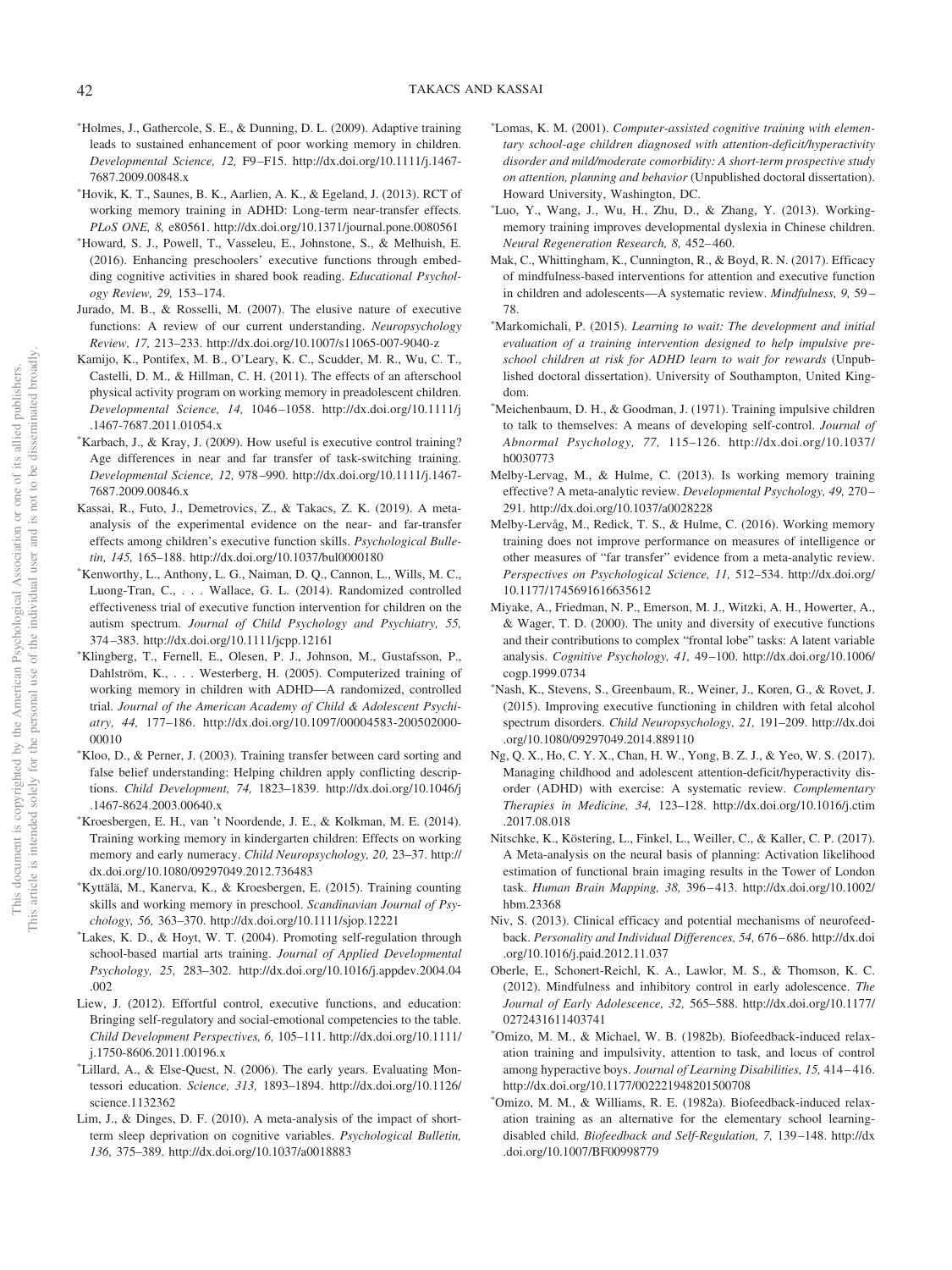- -Pan, C. Y., Chu, C. H., Tsai, C. L., Lo, S. Y., Cheng, Y. W., & Liu, Y. J. (2016). A racket-sport intervention improves behavioral and cognitive performance in children with attention-deficit/hyperactivity disorder. *Research in Developmental Disabilities, 57,* 1–10. [http://dx.doi.org/10](http://dx.doi.org/10.1016/j.ridd.2016.06.009) [.1016/j.ridd.2016.06.009](http://dx.doi.org/10.1016/j.ridd.2016.06.009)
- Pan, C. Y., Chu, C. H., Tsai, C. L., Sung, M. C., Huang, C. Y., & Ma, W. Y. (2017). The impacts of physical activity intervention on physical and cognitive outcomes in children with autism spectrum disorder. *Autism, 21,* 190 –202.<http://dx.doi.org/10.1177/1362361316633562>
- Pan, C. Y., Tsai, C. L., Chu, C. H., Sung, M. C., Huang, C. Y., & Ma, W. Y. (2015). Effects of physical exercise intervention on motor skills and executive functions in children with ADHD: A pilot study. *Journal of Attention Disorders*. Advance online publication. [http://dx.doi.org/10](http://dx.doi.org/10.1177/1087054715569282) [.1177/1087054715569282](http://dx.doi.org/10.1177/1087054715569282)
- Parker, A. E., Kupersmidt, J. B., Mathis, E. T., Scull, T. M., & Sims, C. (2014). The impact of mindfulness education on elementary school students: Evaluation of the *Master Mind* Program. *Advances in School Mental Health Promotion, 7,* 184 –204. [http://dx.doi.org/10.1080/](http://dx.doi.org/10.1080/1754730X.2014.916497) [1754730X.2014.916497](http://dx.doi.org/10.1080/1754730X.2014.916497)
- <sup>\*</sup>Parziale, J. L. (1982). *The effects of EEG biofeedback training on the behavior of hyperactive children* (Unpublished doctoral dissertation). The University of Arizona, Tucson, AZ.
- Pennington, B. F., & Ozonoff, S. (1996). Executive functions and developmental psychopathology. *Journal of Child Psychology and Psychiatry, 37,* 51– 87.<http://dx.doi.org/10.1111/j.1469-7610.1996.tb01380.x>
- Pesce, C., Crova, C., Marchetti, R., Struzzolino, I., Masci, I., Vannozzi, G., & Forte, R. (2013). Searching for cognitively optimal challenge point in physical activity for children with typical and atypical motor development. *Mental Health and Physical Activity, 6,* 172–180. [http://dx.doi](http://dx.doi.org/10.1016/j.mhpa.2013.07.001) [.org/10.1016/j.mhpa.2013.07.001](http://dx.doi.org/10.1016/j.mhpa.2013.07.001)
- Pesce, C., Masci, I., Marchetti, R., Vazou, S., Sääkslahti, A., & Tomporowski, P. D. (2016). Deliberate play and preparation jointly benefit motor and cognitive development: Mediated and moderated effects. *Frontiers in Psychology*. Advance online publication. [http://dx.doi.org/](http://dx.doi.org/10.3389/fpsyg.2016.00349) [10.3389/fpsyg.2016.00349](http://dx.doi.org/10.3389/fpsyg.2016.00349)
- Pindus, D. (2015). *The relations between objectively measured moderateto-vigorous physical activity, chronic aerobic exercise and cognitive control in children and adolescents* (Unpublished doctoral dissertation). Loughborough University, Loughborough, United Kingdom.
- Poehlmann-Tynan, J., Vigna, A. B., Weymouth, L. A., Gerstein, E. D., Burnson, C., Zabransky, M.,... Zahn-Waxler, C. (2016). A pilot study of contemplative practices with economically disadvantaged preschoolers: Children's empathic and self-regulatory behaviors. *Mindfulness, 7,* 46 –58.<http://dx.doi.org/10.1007/s12671-015-0426-3>
- Protzko, J. (2017). Raising IQ among school-aged children: Five metaanalyses and a review of randomized controlled trials. *Developmental Review, 46,* 81–101.<http://dx.doi.org/10.1016/j.dr.2017.05.001>
- Razza, R. A., Bergen-Cico, D., & Raymond, K. (2015). Enhancing preschoolers' self-regulation via mindful yoga. *Journal of Child and Family Studies, 24,* 372–385.<http://dx.doi.org/10.1007/s10826-013-9847-6>
- Re, A. M., Capodieci, A., & Cornoldi, C. (2015). Effect of training focused on executive functions (attention, inhibition, and working memory) in preschoolers exhibiting ADHD symptoms. *Frontiers in Psychology, 6,* 1161.<http://dx.doi.org/10.3389/fpsyg.2015.01161>
- Re, A. M., & Cornoldi, C. (2007). ADHD at five: A diagnosisintervention program. *Advances in Learning and Behavioral Disabilities, 20,* 223–240. [http://dx.doi.org/10.1016/S0735-004X\(07\)20009-6](http://dx.doi.org/10.1016/S0735-004X%2807%2920009-6)
- Rhoades, B. L., Greenberg, M. T., & Domitrovich, C. E. (2009). The contribution of inhibitory control to preschoolers' social– emotional competence. *Journal of Applied Developmental Psychology, 30,* 310 – 320.<http://dx.doi.org/10.1016/j.appdev.2008.12.012>
- Riggs, N. R., Greenberg, M. T., Kusché, C. A., & Pentz, M. A. (2006). The mediational role of neurocognition in the behavioral outcomes of a social-emotional prevention program in elementary school students:

Effects of the PATHS Curriculum. *Prevention Science, 7,* 91–102. <http://dx.doi.org/10.1007/s11121-005-0022-1>

- Riggs, N. R., Jahromi, L. B., Razza, R. P., Dillworth-Bart, J. E., & Mueller, U. (2006). Executive function and the promotion of social– emotional competence. *Journal of Applied Developmental Psychology, 27,* 300 – 309.<http://dx.doi.org/10.1016/j.appdev.2006.04.002>
- Rivera, E., & Omizo, M. M. (1980). The effects of relaxation and biofeedback on attention to task and impulsivity among male hyperactive children. *Exceptional Children, 27,* 41–51. [http://dx.doi.org/10](http://dx.doi.org/10.1080/0156655800270104) [.1080/0156655800270104](http://dx.doi.org/10.1080/0156655800270104)
- Rosenthal, R. (1979). The file drawer problem and tolerance for null results. *Psychological Bulletin, 86,* 638 – 641. [http://dx.doi.org/10.1037/](http://dx.doi.org/10.1037/0033-2909.86.3.638) [0033-2909.86.3.638](http://dx.doi.org/10.1037/0033-2909.86.3.638)
- Röthlisberger, M., Neuenschwander, R., Cimeli, P., Michel, E., & Roebers, C. M. (2011). Improving executive functions in 5-and 6-year-olds: Evaluation of a small group intervention in prekindergarten and kindergarten children. *Infant and Child Development, 21,* 411– 429. [http://dx](http://dx.doi.org/10.1002/icd.752) [.doi.org/10.1002/icd.752](http://dx.doi.org/10.1002/icd.752)
- Rothstein, H. R., Sutton, A. J., & Borenstein, M. (Eds.). (2006). *Publication bias in meta- analysis: Prevention, assessment and adjustments*. New York, NY: Wiley.
- Rueda, M. R., Checa, P., & Cómbita, L. M. (2012). Enhanced efficiency of the executive attention network after training in preschool children: Immediate changes and effects after two months. *Developmental Cognitive Neuroscience, 2,* S192–S204. [http://dx.doi.org/10.1016/j.dcn.2011](http://dx.doi.org/10.1016/j.dcn.2011.09.004) [.09.004](http://dx.doi.org/10.1016/j.dcn.2011.09.004)
- Schellenberg, E. G. (2004). Music lessons enhance IQ. *Psychological Science, 15,* 511–514. [http://dx.doi.org/10.1111/j.0956-7976.2004](http://dx.doi.org/10.1111/j.0956-7976.2004.00711.x) [.00711.x](http://dx.doi.org/10.1111/j.0956-7976.2004.00711.x)
- Schmidt, M., Jäger, K., Egger, F., Roebers, C. M., & Conzelmann, A. (2015). Cognitively engaging chronic physical activity, but not aerobic exercise, affects executive functions in primary school children: A group-randomized controlled trial. *Journal of Sport & Exercise Psychology, 37,* 575–591.<http://dx.doi.org/10.1123/jsep.2015-0069>
- Schmitt, S. A. (2013). *Strengthening school readiness for children at risk: Evaluating self-regulation measures and an intervention using classroom games* (Unpublished doctoral dissertation). Oregon State University, Corvallis, OR.
- Smith, H. (2010). *The effects of a drama-based language intervention on the development of theory of mind and executive function in urban kindergarten children* (Unpublished doctoral dissertation). Georgia State University, Atlanta, GA.
- Sonuga-Barke, E. J., Brandeis, D., Cortese, S., Daley, D., Ferrin, M., Holtmann, M., ... Sergeant, J. (2013). Nonpharmacological interventions for ADHD: Systematic review and meta-analyses of randomized controlled trials of dietary and psychological treatments. *The American Journal of Psychiatry, 170,* 275–289. [http://dx.doi.org/10.1176/appi.ajp](http://dx.doi.org/10.1176/appi.ajp.2012.12070991) [.2012.12070991](http://dx.doi.org/10.1176/appi.ajp.2012.12070991)
- St. Clair-Thompson, H., & Holmes, J. (2008). Improving short-term and working memory: Methods of memory training. In N. B. Johansen (Ed.), *New research on short-term memory* (pp. 125–154). New York, NY: Nova Science.
- St. Clair-Thompson, H., Stevens, R., Hunt, A., & Bolder, E. (2010). Improving children's working memory and classroom performance. *Educational Psychology, 30,* 203–219. [http://dx.doi.org/10.1080/](http://dx.doi.org/10.1080/01443410903509259) [01443410903509259](http://dx.doi.org/10.1080/01443410903509259)
- Stuss, D. T. (1992). Biological and psychological development of executive functions. *Brain and Cognition, 20,* 8 –23. [http://dx.doi.org/10.1016/](http://dx.doi.org/10.1016/0278-2626%2892%2990059-U) [0278-2626\(92\)90059-U](http://dx.doi.org/10.1016/0278-2626%2892%2990059-U)
- Tabachnik, B. G., & Fidell, S. L. (2007). *Using multivariate statistics* (5th ed.). Boston, MA: Pearson Education Inc.
- Thibodeau, R. B., Gilpin, A. T., Brown, M. M., & Meyer, B. A. (2016). The effects of fantastical pretend-play on the development of executive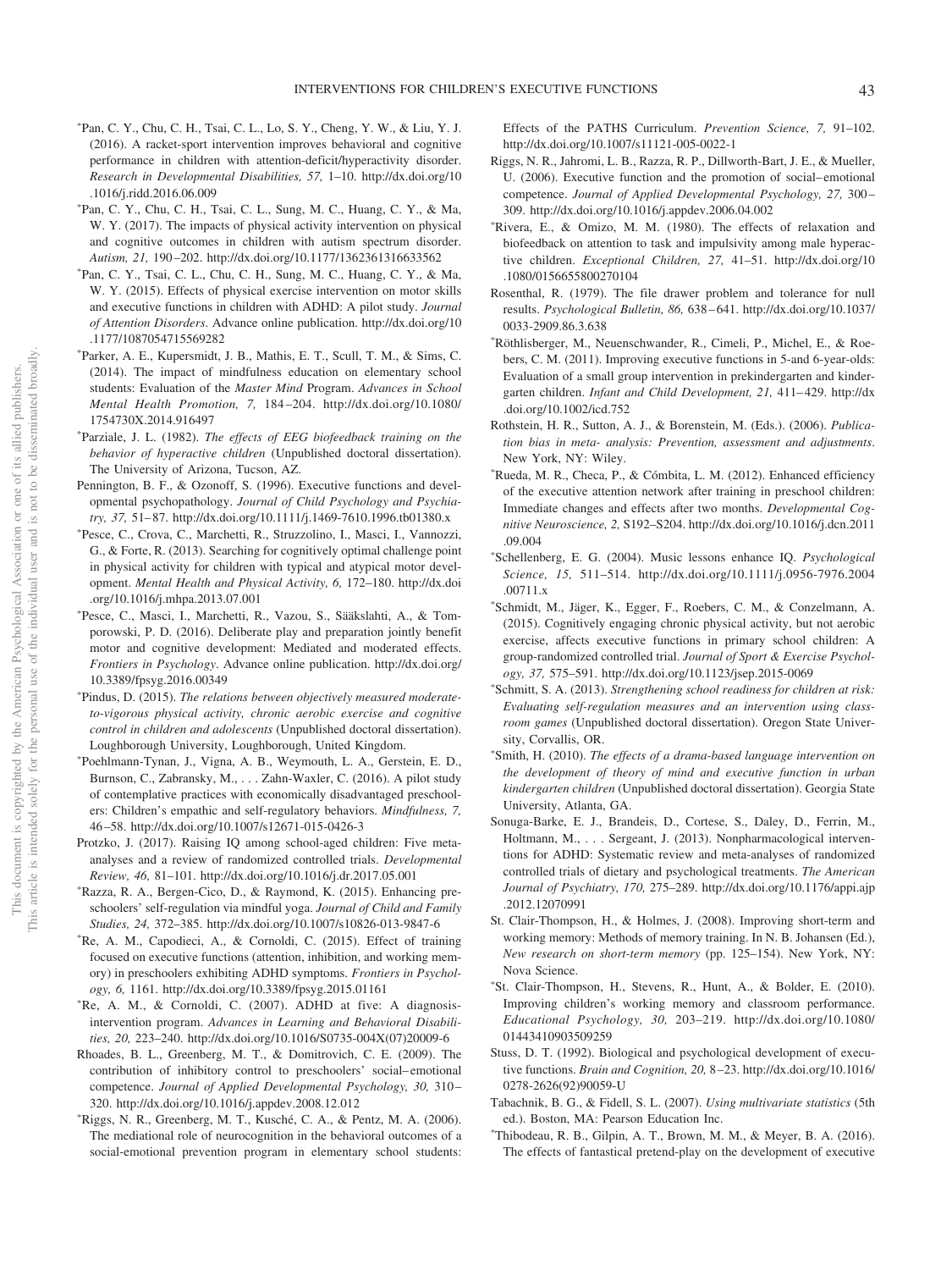functions: An intervention study. *Journal of Experimental Child Psychology, 145,* 120 –138.<http://dx.doi.org/10.1016/j.jecp.2016.01.001>

- -Thorell, L. B., Lindqvist, S., Bergman Nutley, S., Bohlin, G., & Klingberg, T. (2009). Training and transfer effects of executive functions in preschool children. *Developmental Science, 12,* 106 –113. [http://dx.doi](http://dx.doi.org/10.1111/j.1467-7687.2008.00745.x) [.org/10.1111/j.1467-7687.2008.00745.x](http://dx.doi.org/10.1111/j.1467-7687.2008.00745.x)
- Tominey, S. L., & McClelland, M. M. (2011). Red light, purple light: Findings from a randomized trial using circle time games to improve behavioral self-regulation in preschool. *Early Education and Development, 22,* 489 –519.<http://dx.doi.org/10.1080/10409289.2011.574258>
- Tomporowski, P. D., Davis, C. L., Miller, P. H., & Naglieri, J. A. (2008). Exercise and children's intelligence, cognition, and academic achievement. *Educational Psychology Review, 20,* 111–131. [http://dx.doi.org/](http://dx.doi.org/10.1007/s10648-007-9057-0) [10.1007/s10648-007-9057-0](http://dx.doi.org/10.1007/s10648-007-9057-0)
- Traverso, L., Viterbori, P., & Usai, M. C. (2015). Improving executive function in childhood: Evaluation of a training intervention for 5-yearold children. *Frontiers in Psychology, 6,* 525. [http://dx.doi.org/10.3389/](http://dx.doi.org/10.3389/fpsyg.2015.00525) [fpsyg.2015.00525](http://dx.doi.org/10.3389/fpsyg.2015.00525)
- Tsai, C. L. (2009). The effectiveness of exercise intervention on inhibitory control in children with developmental coordination disorder: Using a visuospatial attention paradigm as a model. *Research in Developmental Disabilities, 30,* 1268 –1280. [http://dx.doi.org/10.1016/j.ridd.2009.05](http://dx.doi.org/10.1016/j.ridd.2009.05.001) [.001](http://dx.doi.org/10.1016/j.ridd.2009.05.001)
- Tsai, C. L., Chang, Y. K., Chen, F. C., Hung, T. M., Pan, C. Y., & Wang, C. H. (2014). Effects of cardiorespiratory fitness enhancement on deficits in visuospatial working memory in children with developmental coordination disorder: A cognitive electrophysiological study. *Archives of Clinical Neuropsychology, 29,* 173–185. [http://dx.doi.org/10.1093/](http://dx.doi.org/10.1093/arclin/act081) [arclin/act081](http://dx.doi.org/10.1093/arclin/act081)
- Tsai, C. L., Wang, C. H., & Tseng, Y. T. (2012). Effects of exercise intervention on event-related potential and task performance indices of attention networks in children with developmental coordination disorder. *Brain and Cognition, 79,* 12–22. [http://dx.doi.org/10.1016/j.bandc](http://dx.doi.org/10.1016/j.bandc.2012.02.004) [.2012.02.004](http://dx.doi.org/10.1016/j.bandc.2012.02.004)
- van der Niet, A. G., Smitha, J., Oosterlaanb, J., Scherdera, E. J., Hartmana, E., & Visschera, C. (2015). *Effects of a physical activity intervention during recess on children's physical fitness and executive functioning* (Unpublished doctoral dissertation). University of Groningen, Groningen, the Netherlands.
- Verburgh, L., Königs, M., Scherder, E. J., & Oosterlaan, J. (2014). Physical exercise and executive functions in preadolescent children, adolescents and young adults: A meta-analysis. *British Journal of Sports Medicine, 48,* 973–979.<http://dx.doi.org/10.1136/bjsports-2012-091441>
- -Verret, C., Guay, M. C., Berthiaume, C., Gardiner, P., & Béliveau, L. (2012). A physical activity program improves behavior and cognitive functions in children with ADHD: An exploratory study. *Journal of Attention Disorders, 16,* 71– 80.<http://dx.doi.org/10.1177/1087054710379735>
- -Viglas, M. (2015). *Benefits of a mindfulness-based program in early childhood classrooms* (Unpublished doctoral dissertation). University of Toronto, Toronto, Canada.
- Volckaert, A. M. S., & Noël, M. P. (2015). Training executive function in preschoolers reduce externalizing behaviors. *Trends in Neuroscience* and Education, 4, 37-47.<http://dx.doi.org/10.1016/j.tine.2015.02.001>
- -Westendorp, M., Houwen, S., Hartman, E., Mombarg, R., Smith, J., & Visscher, C. (2014). Effect of a ball skill intervention on children's ball skills and cognitive functions. *Medicine and Science in Sports and Exercise, 46,* 414 – 422. [http://dx.doi.org/10.1249/MSS](http://dx.doi.org/10.1249/MSS.0b013e3182a532b3) [.0b013e3182a532b3](http://dx.doi.org/10.1249/MSS.0b013e3182a532b3)
- Wimmer, L., Bellingrath, S., & von Stockhausen, L. (2016). Cognitive effects of mindfulness training: Results of a pilot study based on a theory driven approach. *Frontiers in Psychology*. Advance online publication. <http://dx.doi.org/10.3389/fpsyg.2016.01037>
- Wong, A. S., He, M. Y., & Chan, R. W. (2014). Effectiveness of computerized working memory training program in Chinese community settings for children with poor working memory. *Journal of Attention Disorders, 18,* 318 –330.<http://dx.doi.org/10.1177/1087054712471427>
- Zelazo, P. D., & Lyons, K. E. (2012). The potential benefits of mindfulness training in early childhood: A developmental social cognitive neuroscience perspective. *Child Development Perspectives, 6,* 154 –160. [http://](http://dx.doi.org/10.1111/j.1750-8606.2012.00241.x) [dx.doi.org/10.1111/j.1750-8606.2012.00241.x](http://dx.doi.org/10.1111/j.1750-8606.2012.00241.x)
- Zenner, C., Herrnleben-Kurz, S., & Walach, H. (2014). Mindfulness-based interventions in schools-a systematic review and meta-analysis. *Frontiers in Psychology*. Advance online publication. [http://dx.doi.org/10](http://dx.doi.org/10.3389/fpsyg.2014.00603) [.3389/fpsyg.2014.00603](http://dx.doi.org/10.3389/fpsyg.2014.00603)
- Zoogman, S., Goldberg, S. B., Hoyt, W. T., & Miller, L. (2015). Mindfulness interventions with youth: A meta-analysis. *Mindfulness, 6,* 290 – 302.<http://dx.doi.org/10.1007/s12671-013-0260-4>

## **Appendix A**

## **Search String Utilized During the Systematic Literature Search**

(Training OR intervention OR curricul<sup>\*</sup> OR Mindful<sup>\*</sup> OR meditat<sup>\*</sup> OR sport<sup>\*</sup> OR exercise OR physical activity OR aerobic<sup>\*</sup> OR martial OR yoga OR mindful<sup>\*</sup> OR "tools of the mind" OR montessori OR "Promoting Alternative Thinking Strategies" OR Cog-Meg OR "Head Start REDI" OR "Chicago School Readiness Project") AND ("cognitive control" OR "behavioral control" OR "self-control" OR "effortful control" OR "self-regulat"" OR regulat<sup>\*</sup> OR "executive functi<sup>\*</sup>" OR attention OR "working memory" OR inhibit\* OR planning OR "cognitive flexibility" OR "delayed gratification" OR monitoring) AND (child<sup>\*</sup> OR student<sup>\*</sup> OR toddler<sup>\*</sup> OR preschooler<sup>\*</sup> OR kindergartner<sup>\*</sup>) AND (experiment<sup>\*</sup> or quasi-experiment\*)